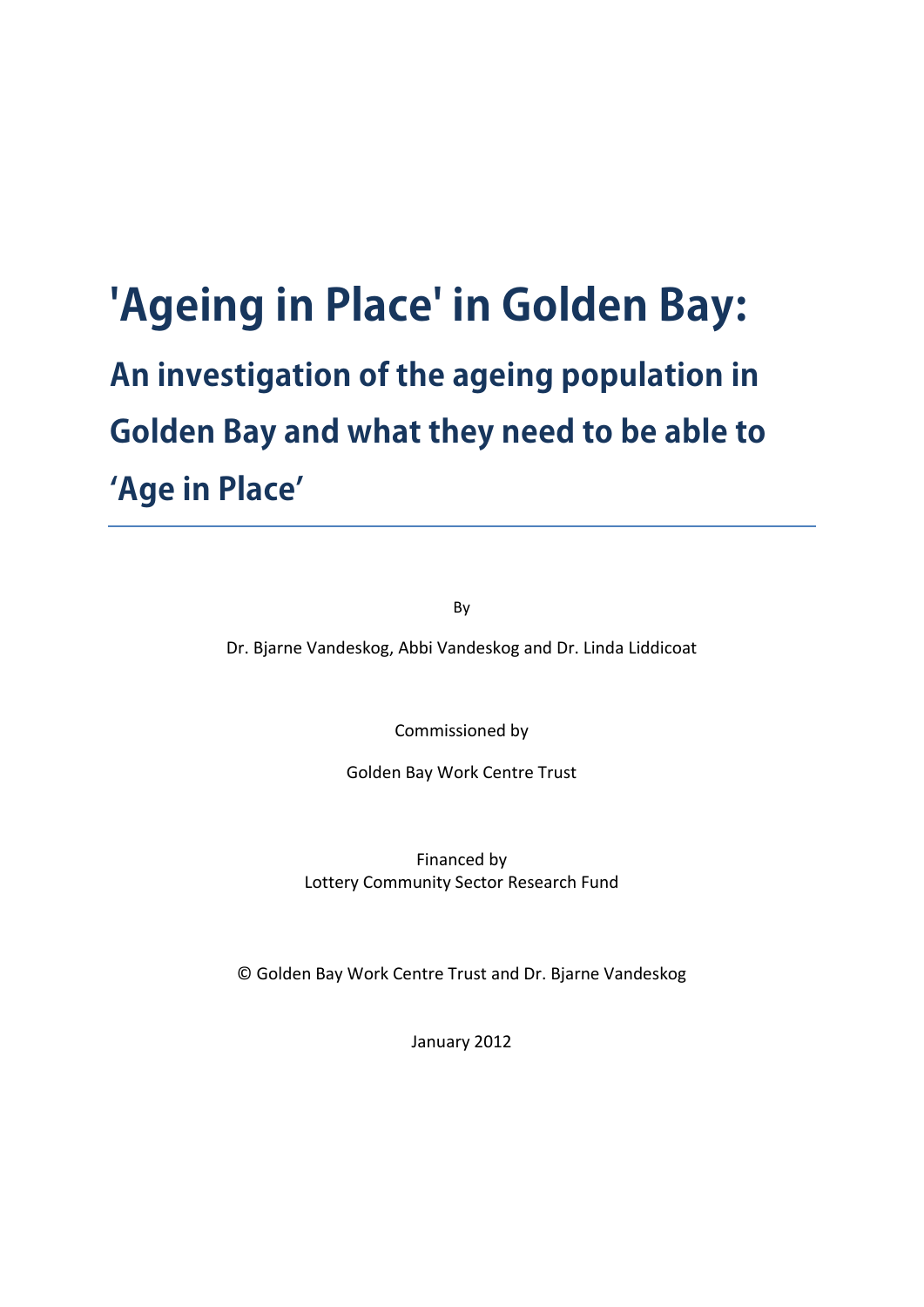# *ACKNOWLEDGEMENTS*

We would like to thank all the people who made this research possible; the organisations providing services to older people, individuals we interviewed and those who took the time and effort to answer the questionnaire. Thanks also to Dr. Jeff Sluka and Dr.Trisia Farrelly who provided valuable feedback on the research proposal as part of the ethics approval process. Dr Mike Milstein and Dr. Annie Henry have read through parts of the report and provided important comments. Lottery Community Sector Research Fund financed the research and without their support it would not have happened. Thank you to all of you.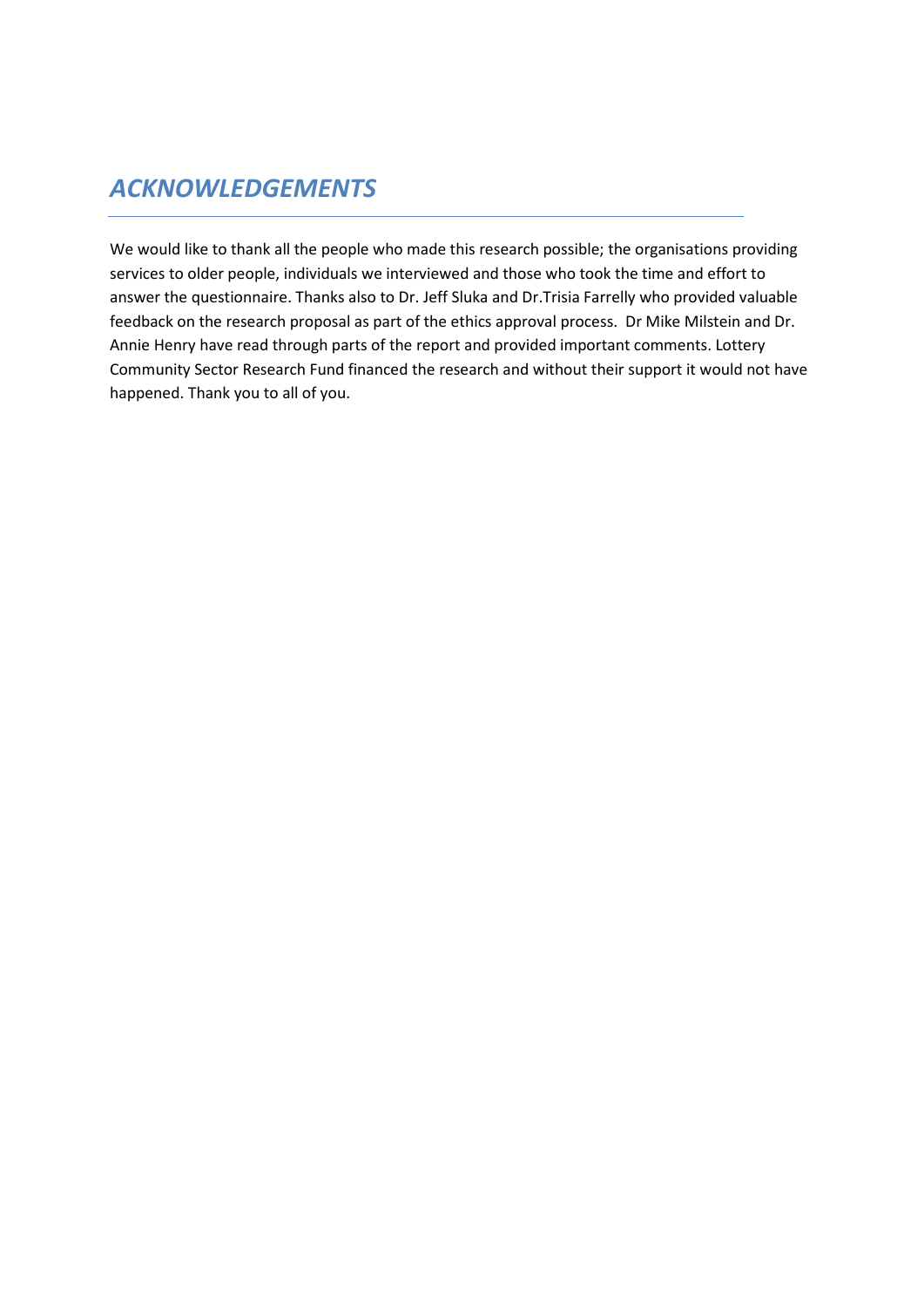# *CONTENTS*

| <b>Executive Summary</b>                                                                                                                                                                                                                                                                                                                                                   | p.1  |
|----------------------------------------------------------------------------------------------------------------------------------------------------------------------------------------------------------------------------------------------------------------------------------------------------------------------------------------------------------------------------|------|
| <b>1. INTRODUCTION</b>                                                                                                                                                                                                                                                                                                                                                     | p.3  |
| <b>Why do this Research?</b><br>Golden Bay - a remote rural community<br><b>The New Zealand Positive Ageing Strategy</b><br><b>Nelson Marlborough District Health Board (NMDHB) Annual Plan 2011/12</b><br>How to study an ageing population<br><b>Ageing in Place in Golden Bay</b><br>Our research questions and how we investigated them<br>The structure of the report |      |
| <b>2. RELEVANT LITERATURE</b>                                                                                                                                                                                                                                                                                                                                              | p.12 |
| <b>Definitions of old age</b><br>Age: decline or resilience<br><b>Ageing in Place</b><br><b>Literature on Ageing and rural</b>                                                                                                                                                                                                                                             |      |
| <b>3. DESIGN AND METHODS</b>                                                                                                                                                                                                                                                                                                                                               | p.20 |
| <b>Design</b><br><b>Interviews with service providers</b><br>Interviews with residents over the age of 55<br><b>Questionnaire</b><br><b>Ethical issues</b>                                                                                                                                                                                                                 |      |
| <b>4. FINDINGS</b>                                                                                                                                                                                                                                                                                                                                                         | p.24 |
| <b>Overview - Service Providers</b><br>Issues identified through interviews with service providers<br>Volunteer situation<br><b>Transport situation</b><br>Home Support worker situation<br>Rest Homes and Dementia care<br>Bureaucratic standardisation vs. pragmatic delivery<br>Planning for the future                                                                 |      |
| Issues identified through interviews with individuals aged 55 and older<br>Choice of place to become old<br>Sense of belonging<br><b>Medical Care</b><br>Aging at home<br>Not wanting to become old in Golden Bay<br>Not having made a choice<br>Health<br><b>Finances</b><br>Partner, Family and Social network<br>Transport and mobility                                 |      |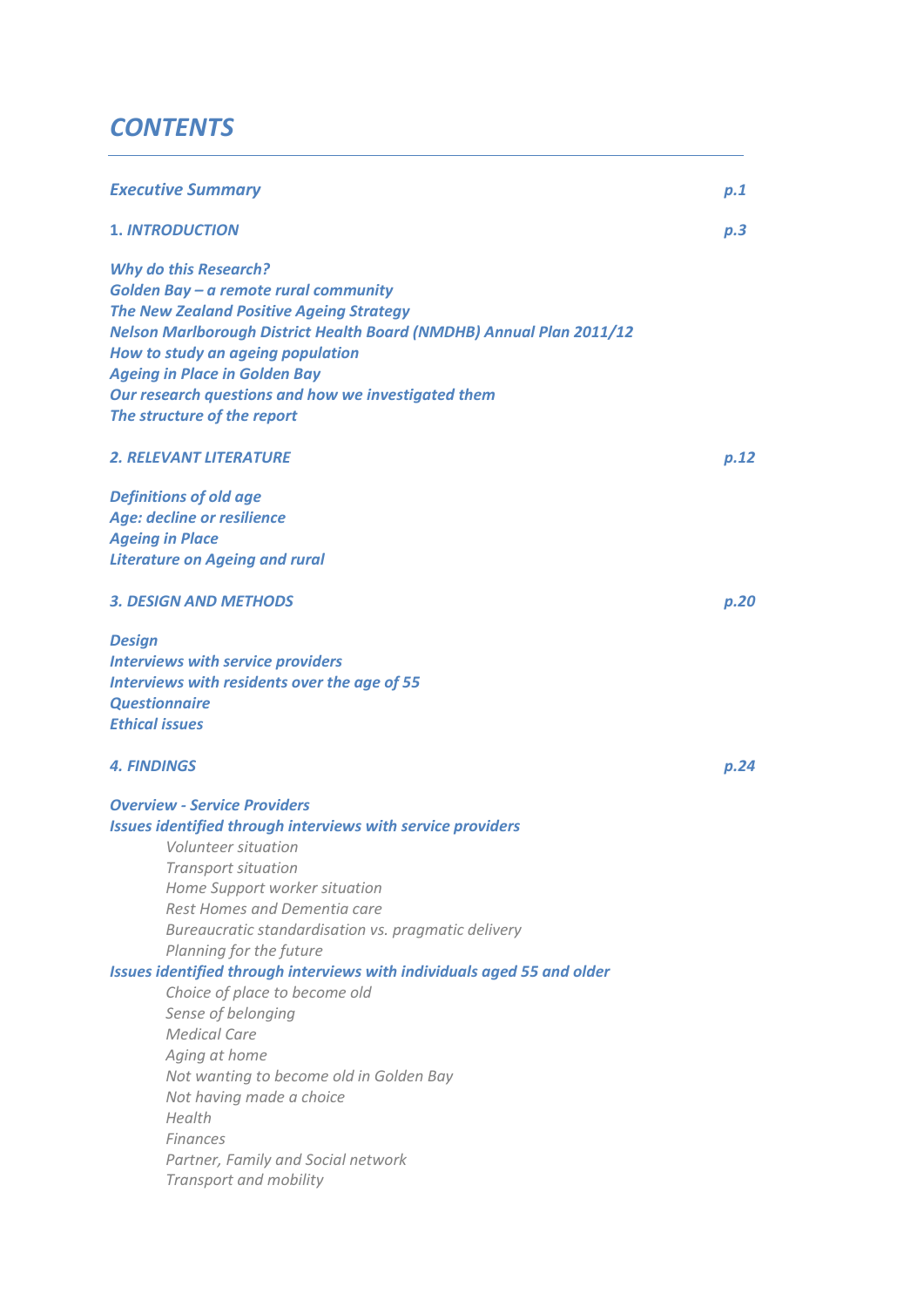# *Planning for old age Findings from Questionnaire answered by the General Public Demographics "Where would you like to live as you get older?" "Is your current home suitable for ageing in?"*

 *"If unable to live independently, where would you prefer to live?" Income and debt Work and retirement Transport Health Social network Degrees of wellbeing Volunteering Access to services and future improvements* 

# *5. DISCUSSION p.50*

| What factors influence people's choices about the<br>place where they want to become old? |      |  |  |
|-------------------------------------------------------------------------------------------|------|--|--|
| What factors influence people's ability to get old in the place they prefer?              |      |  |  |
| <b>Home and Property</b>                                                                  |      |  |  |
| Social network                                                                            |      |  |  |
| <b>Finances - Income and debt</b>                                                         |      |  |  |
| <b>Health and home support</b>                                                            |      |  |  |
| <b>Transport</b>                                                                          |      |  |  |
| <b>Degrees of wellbeing</b>                                                               |      |  |  |
| <b>Organisations dependent on volunteers</b>                                              |      |  |  |
| <b>Access to services; future needs</b>                                                   |      |  |  |
| <b>CONCLUSION</b>                                                                         | p.62 |  |  |

| <b>CUNCLUSIUIV</b>              | <b>U.UZ</b> |
|---------------------------------|-------------|
| <b>BIBLIOGRAPHY</b>             | p.66        |
| <b>APPENDIX 1 Questionnaire</b> | p.69        |

|                                             | _____ |
|---------------------------------------------|-------|
| <b>APPENDIX 2 Comments to questionnaire</b> | p.74  |
|                                             |       |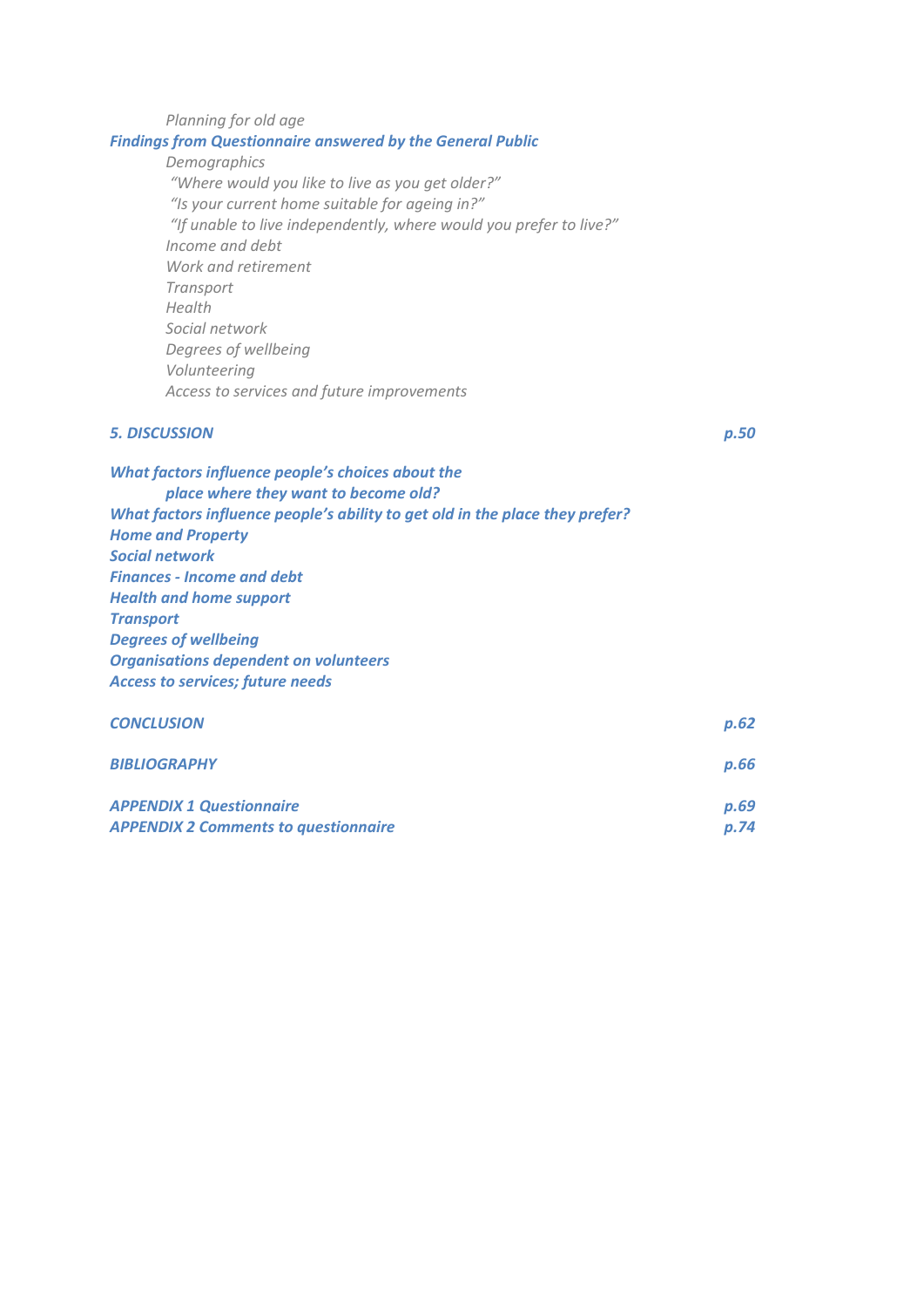# *EXECUTIVE SUMMARY*

The demographic situation in Golden Bay is characterised by a relatively rapid increase in the proportion of older people. As of 2011 43.1% of the population is 50 years or older and one third (33.8%) have seen their 55th birthday. Due to a number of reasons, primarily lack of employment and affordable housing, many young people are leaving Golden Bay and few are arriving, further contributing to the over-representation of older people. There are no signs that this trend will change, and Golden Bay is facing a future where, in ten to twenty years, close to half of the population will be of retirement age.

The New Zealand Positive Ageing Strategy outlines the National Government's aims and actions to enable people in rural areas to age in the place of their choice. The present study has investigated the factors that influence Golden Bay resident's decisions about where that place is, and their ability to actually grow old there. The study found that the great majority of residents in Golden Bay want to Age in Place in Golden Bay, and preferably in their present home. A majority of Golden Bay residents already live in homes that are adequate, but one third of the population over 55 years of age report that their houses are not adequate for old age as they require too much maintenance, are too big or located too far from town.

This research found that people want to grow old in Golden Bay because of its beauty, the leisure activities it affords and their sense of identity and belonging to the land, the community, to family and to friends. It also found that the quality of people's accommodation (house and section); their financial situation, the quality of their social network and their health are the main issues contributing to their ability (or not) to Age in Place in Golden Bay.

The results of the statistical survey revealed that for 4/5 of the Golden Bay population the situation looks positive on all variables influencing their ability to age in the place of their choice. This means, on the other hand, that at any given time approximately one in five is vulnerable on one or several parameters.

A large number of organisations, both governmental and NGO's, provide services contributing to making Golden Bay an attractive place to grow old, and enabling people to age well in this area. All these organisations and the services they provide are important contributors to the sustainability of the Golden Bay community and maintaining its viability as a Place to Age. As the number and proportion of older people increase, it is likely that they will experience an increase in the demand for their services. This research shows that the issues and areas that need to be addressed in preparation for the increase in older people are:

• Social network – community fabric. People chose to Age in Place in Golden Bay because of the positive qualities of their social networks and the community. These factors also contribute, in a fundamental way, to their ability to age in this place. The future of people's social networks and the community are highly uncertain and precarious because of the exodus of younger people and very low recruitment rates. Lack of employment opportunities and unaffordable housing are some of the main contributors to this problem.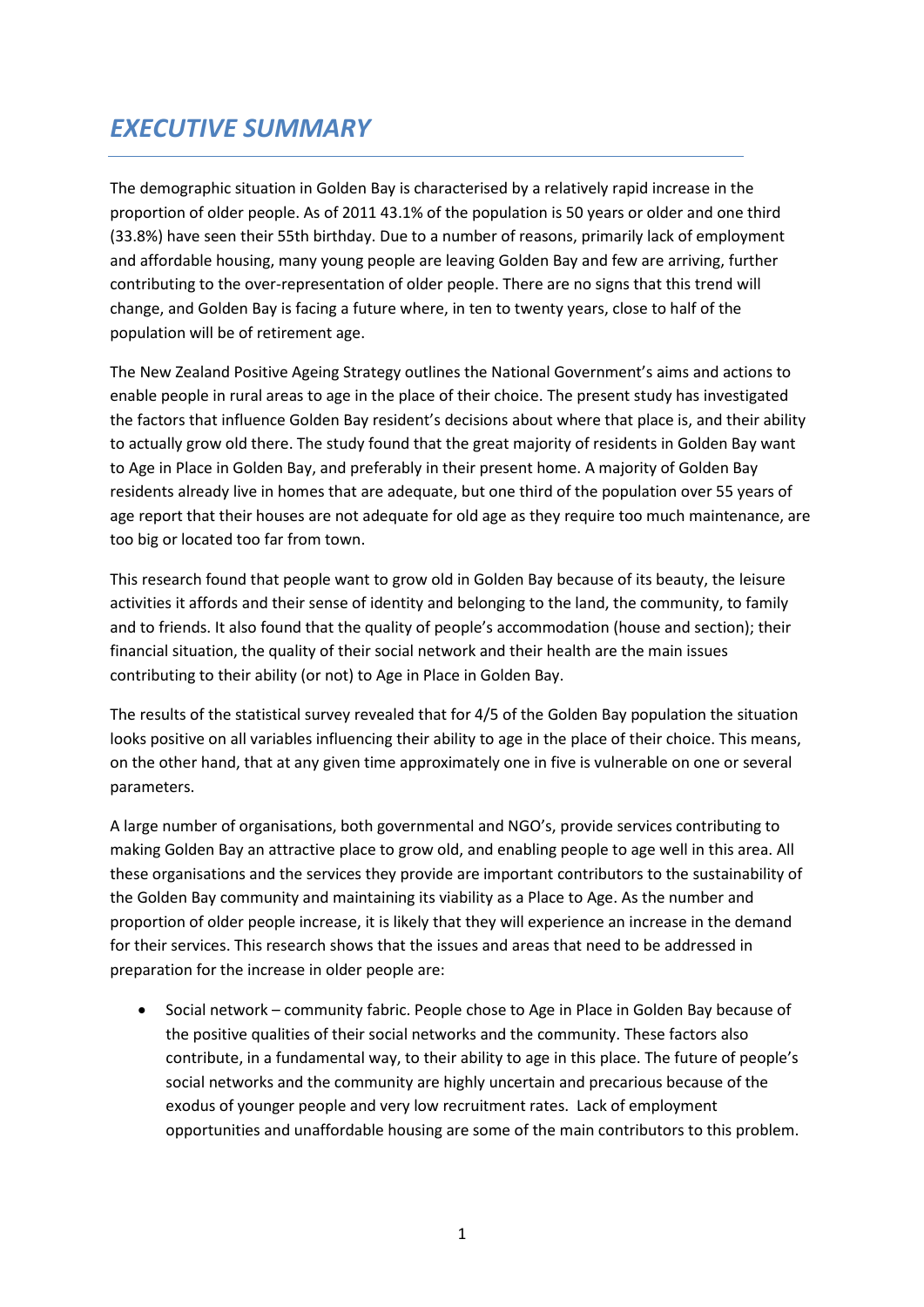- Appropriate accommodation. A range of solutions are needed, from retirement/eco-villages, via more easy-care, smaller units close to own, to allowing several buildings on the same section.
- Transport. Some forms of alternatives to private cars that also enable Golden Bay residents to take advantage of the transport subsidies available in urban areas, are needed.
- Home Support. This service is essential to enable people to keep living at home as their health declines. Whilst carers in Golden Bay enjoy a very good reputation, the organisational model upon which the service is built seems to be sub-optimal. The present organisational model does not seem well suited to delivering the highest quality of service, nor for looking after the carers as a human resource asset.
- Volunteers. A large number of services for older people rely on volunteers, and all volunteer organisations report increasing difficulties recruiting new volunteers, particularly for executive positions. Lack of volunteers undermine the sustainability of these organisations and every organisation plays an important part in maintaining Golden Bay as a good and viable Place to Age. Younger people in Golden Bay express a willingness to become more active in volunteering the future, but this willingness needs to be channelled into action.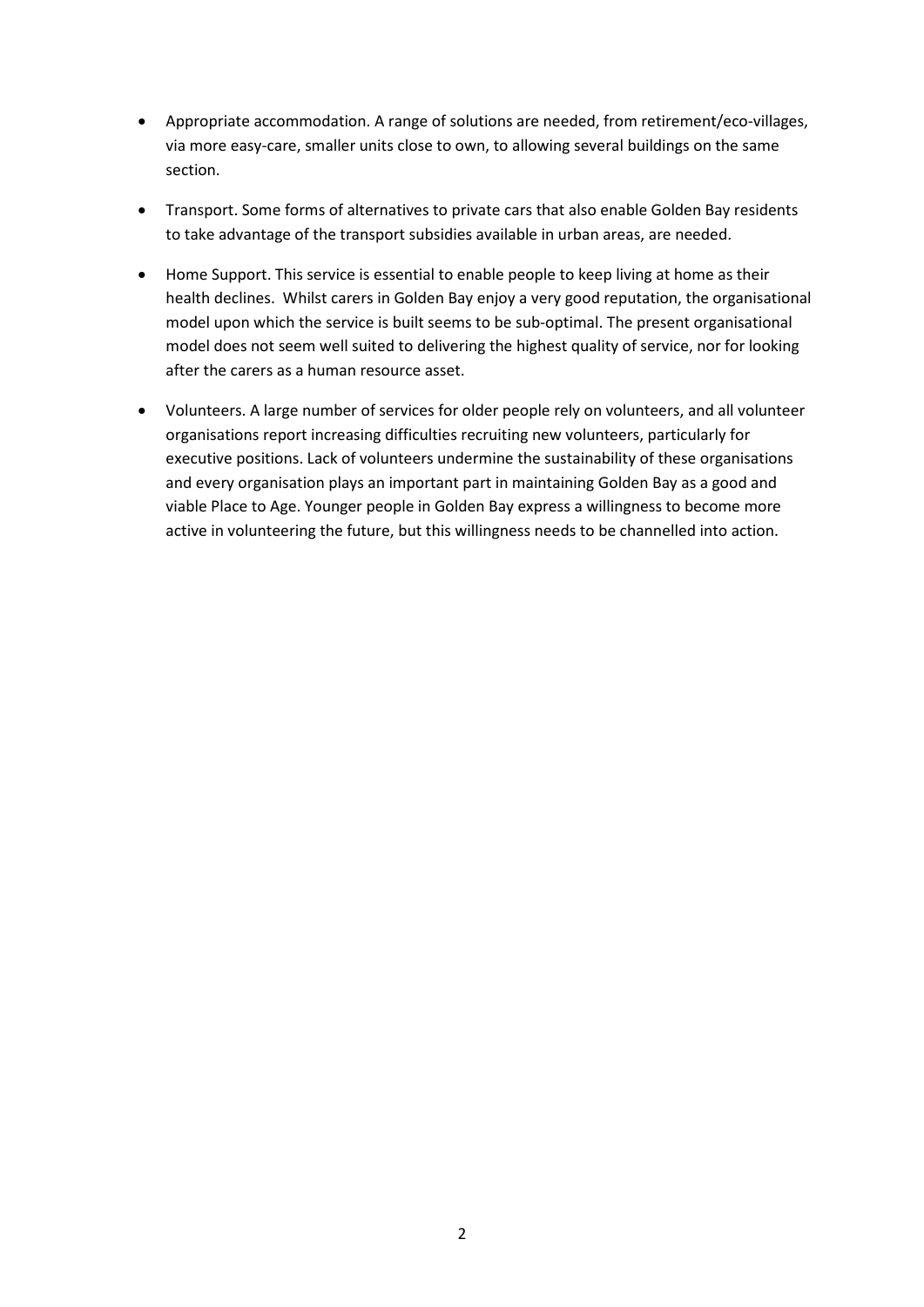# *INTRODUCTION*

The "Ageing in Place in Golden Bay" project investigates the factors that influence people's *decisions* about where to grow old and the factors that influence their *ability* to get old in the place of their choice. The project builds on two central concepts, 'Ageing' and 'Ageing in Place', both of which need clarification. 'Ageing' can be defined in many different ways and it is easy to assume that functional decline is a necessary characteristic of ageing. We have made a conscious effort to avoid that assumption because we believe that people's level of functioning is something we should discover rather than assume a priori. Consequently we have chosen a 'neutral' definition of ageing, a definition that only brackets off a category of people of the same age. The cut off point for when a person should be considered old is obviously open to debate and varies between countries and cultures. An indicator of this variation is the age that defines a person as eligible for superannuation. In New Zealand that age is e.g. 65, in Austria 58 and in Norway 67. We will not discuss the relative merit of the various cut off points here, but have decided to adopt the same understanding of 'old' as the one underpinning the New Zealand superannuation scheme, i.e. people enter into the category 'old age' when turning 65, noting that many have as much as 1/4 of their lives ahead of them at this age. In order to say something about the future and those who will reach 'old age' during the next decade, we have included people over 55 years of age in this project. In the questionnaire we also included people between 18 and 55 to learn about similarities and differences between younger and older residents.

'Ageing in Place' can also be defined in many different ways and the most intuitive definition is 'getting old at home'. Essentially we subscribe to this definition as well, but recognise that it is slightly too vague because it begs the question 'What is a home?' The New Zealand Positive Ageing Strategy (Ministry of Social Policy, 2001) defines 'Ageing in Place' as: *"people's ability to make choices in later life about where to live, and receive the support to do so"* (p. 10).The main operative components of this definition are choice, location and support. Our research builds on this definition and consequently investigates the factors that influence people's choices, the characteristics of the localities where they wish to get old and the support available to them.

# *Why do this Research?*

The proportion of older people in New Zealand society is growing, as it is in most other western countries. In 1976 only 9% of the New Zealand population was aged 65 or over. By 2006 this proportion had increased to 12% and it is expected to peak at around 25% in 2050. As the proportion of older people grows there will also be more people who live to a greater age. In 2006 people aged 85 and over made up only 11% of the older population (i.e., those over 65). By 2031 that percentage is expected to increase to 13% and to 23% in 2051 (Statistics NZ).

Knowledge about this trend is well established and the discussions about what to expect, and how to meet the challenges inherent in this growth, have been going on at the national level for at least a decade. To some extent this discussion, as well as preparations, have filtered down to regional and local levels, but many local communities are still unaware of what to expect; how the increase in older people will affect their communities and how to prepare for these changes. The Ministry of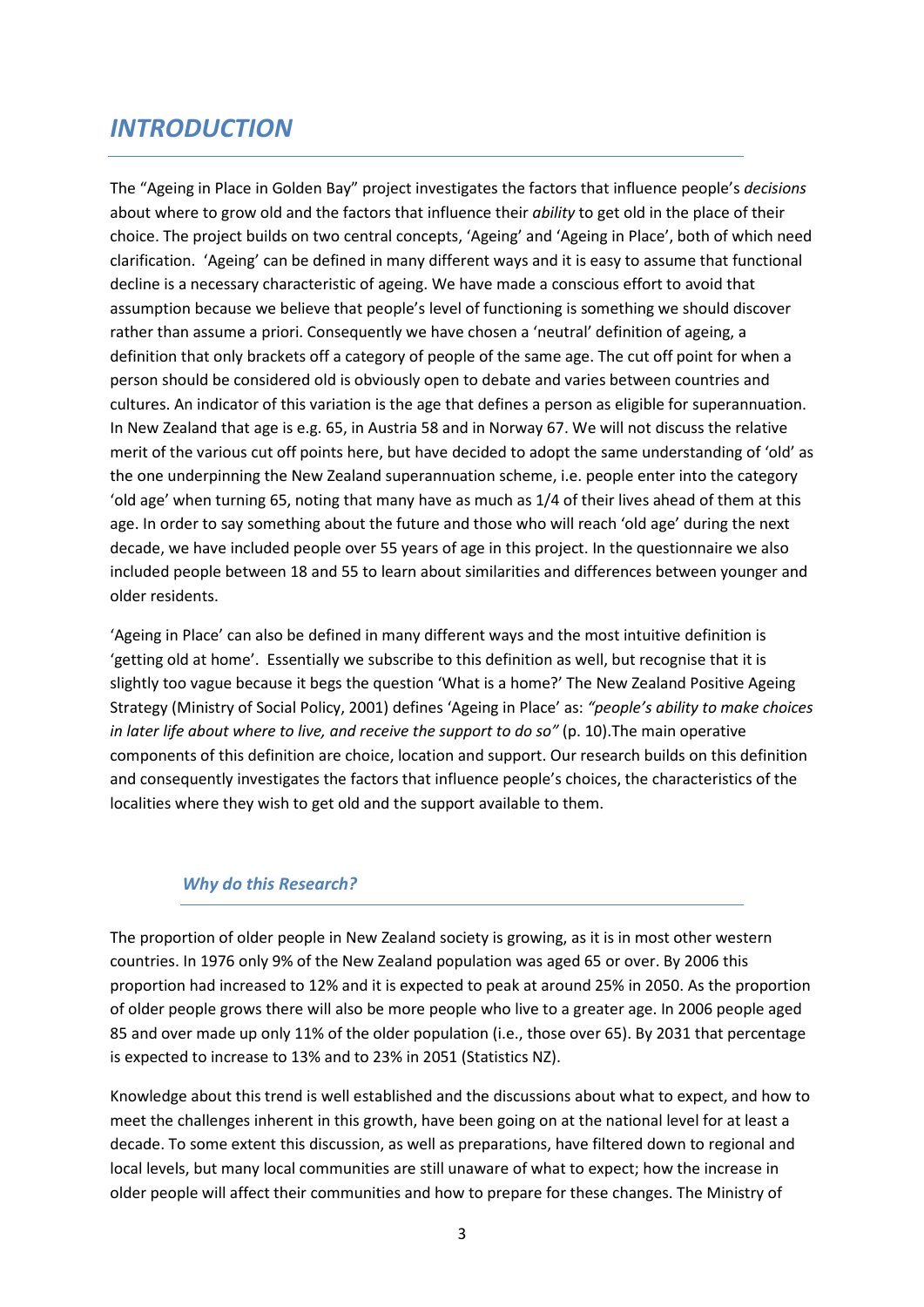Social Development provides a website giving an overview of what local councils are doing in the area of 'Positive ageing' (www.msd.govt.nz/what-we-can-do/seniorcitizens/positiveageing/initiatives/index.html). It is not a very encouraging read, particularly regarding the South Island. According to this website the councils in the Top of the South have not introduced or implemented any substantial initiatives to understand or meet the ageing challenges in their  $commu$ nities since 2004<sup>1</sup>.

As the Positive Ageing Indicators Report 2007 point out the large majority of older people in New Zealand live in urban areas. That does not mean the ageing situation in rural communities is of minor importance or not in need of attention. On the contrary, it is clear from literature like the Indicators Report that the growth in the number of older people in rural communities poses particular challenges and that older people in remote areas may easily be overlooked when programs and services for older people in urban and more central areas are developed. Combined with the unfortunate fact that there is a lack of knowledge about ageing in rural New Zealand many rural communities could be in for a rude awakening. More knowledge about the characteristics of the older people living in specific communities, the services that exist, plans for future service delivery and similar are necessary in order to prepare for the future.

This research is therefore primarily for people who live in Golden Bay, and for organisations that serve them. We have tried to avoid the kinds of jargon that often make research and governmental reports hard to access. For the same reason we have also avoided some technical statistical vocabulary and have refrained from performing certain more advanced technical analyses.

# *Golden Bay – a remote rural community*

-

Golden Bay is one of many rural communities in New Zealand faced with a substantial challenge due to the increase in the proportion of older people in the community. On the one hand it is a typical rural community in that there is a lack of knowledge and preparations for how to deal with the increase in older people. On the other hand it is somewhat unique because the increase in older people is considerably higher than in many other rural areas of New Zealand (www.stats.govt.nz). In 2006 the proportion of residents in Golden Bay (GB) aged 65 and older was 12.6%, approximately equal to the national average (12.2%) and well below Nelson (14.4%), Bay of Plenty (14.7%) and Marlborough (16.2%). According to the 2011 estimates by Statistics NZ the 65+ group in Golden Bay has caught up with Bay of Plenty, has surpassed Nelson and is closing the gap with Marlborough. Considering that the 2011 figures are estimates and not 'facts' they should be treated with some caution. However, they still indicate a more rapid growth of older people in GB than in the other areas. When widening the scope and looking at the proportion of the population over 50 years of age the 2011 figure for Golden Bay is 43.1%. This figure is higher than in all the other areas mentioned above. The people in Golden Bay who are 50 and older today will be 65 and older in fifteen years, and combined with the exodus of people in the 18 to 45 age group the community may soon face a

 $1$  The website states that Nelson City Council is reviewing its Positive Ageing Policy, to be completed in June 2012. This review has been going on since at least 2007. The Council has also undertaken the "*Older workers research project*", but due to poor design it did not meet its objective, i.e., "*Finding out why Nelson has the lowest workforce participation rate for older workers".*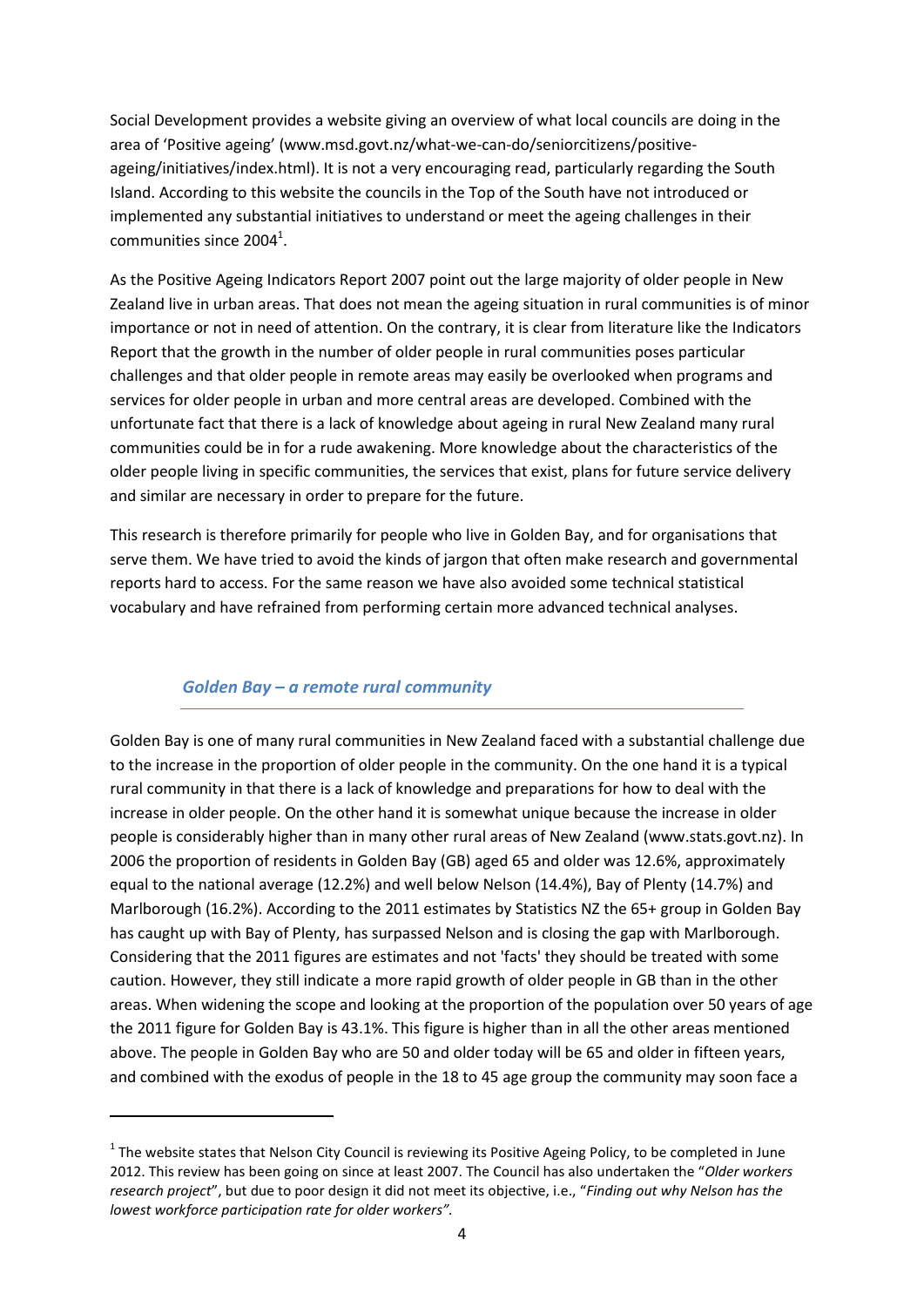situation where close to half of the population is retired. The table below shows the estimated resident population figures for Golden Bay at 30 June 2006–2011 provided by Statistics NZ (www.stats.govt.nz). Figures are based on the 2006 census usually resident population count, updated for "*net census undercount (based on the 2006 Post-enumeration Survey), residents temporarily overseas on census night, births, deaths, and net migration between census night and the date of the estimate, reconciliation with demographic estimates at ages 0–4 years."*

| Year at 30 June                    | 2006    | 2010    | 2011   |
|------------------------------------|---------|---------|--------|
| Total All Ages                     | 3790    | 3730    | 3780   |
| 0-4 Years                          | 250     | 220     | 220    |
| 15-19 Years                        | 210     | 200     | 190    |
| 20-24 Years                        | 120     | 120     | 120    |
| 25-29 Years                        | 140     | 130     | 130    |
| 30-34 Years                        | 230     | 170     | 170    |
| 35-39 Years                        | 240     | 260     | 210    |
| 40-44 Years                        | 300     | 250     | 250    |
| 45-49 Years                        | 360     | 310     | 280    |
| 50-54 Years                        | 330     | 340     | 350    |
| 55-59 Years                        | 330     | 300     | 350    |
| 60-64 Years                        | 250     | 320     | 310    |
| 65-69 Years                        | 170     | 240     | 250    |
| 70-74 Years                        | 120     | 150     | 170    |
| 75-79 Years                        | 70      | 100     | 100    |
| 80-84 Years                        | 70      | 50      | 50     |
| 85 Years and over                  | 40      | 50      | 50     |
|                                    |         |         |        |
| Total 50 Years and over            | 1380    | 1550    | 1630   |
| Total 55 Years and over            | 1050    | 1210    | 1280   |
| Total 65 Years and over            | 480     | 590     | 620    |
| Over 65 as a % of total population | 12,66 % | 15,80 % | 16.4%  |
| Over 55 as a % of total population | 27.7%   | 32.43%  | 33.86% |
| Over 50 as % of total population   | 36,67 % | 41,55 % | 43.12% |

Table 1. Golden Bay population figures

Considering that this research is founded on the fact that the proportion of older people in Golden Bay is very large compared to younger age groups we include Table 1. to show the official population count upon which we base our claim.

We assume that most of the local readers of this report will be familiar with Golden Bay, its history, geography and present society. For those readers who are not, a quick introduction may be helpful for understanding the contents of this report. Golden Bay is an isolated rural community at the end of a road leading over an 800 metre mountain pass. The Local Government Commission has classified it as a remote rural community, the only one of its kind on mainland New Zealand. It is a large and sparsely populated area with a 'Usual Residents' population of only 3678 according to the 2006 Census. (The 'Census Night' count in 2006 was 4494. Please also note that the Estimated Resident population figures in Table 1. is not directly comparable with the census 'Usual Resident' population count because of the adjustments mentioned above in Table 1.) Residences are scattered throughout two large alluvial valley systems stretching 25 to 30 km from the coast to the mountains and along a thin fringe of land stretching a total of more than 60 km along the coast. Remnants of Maori history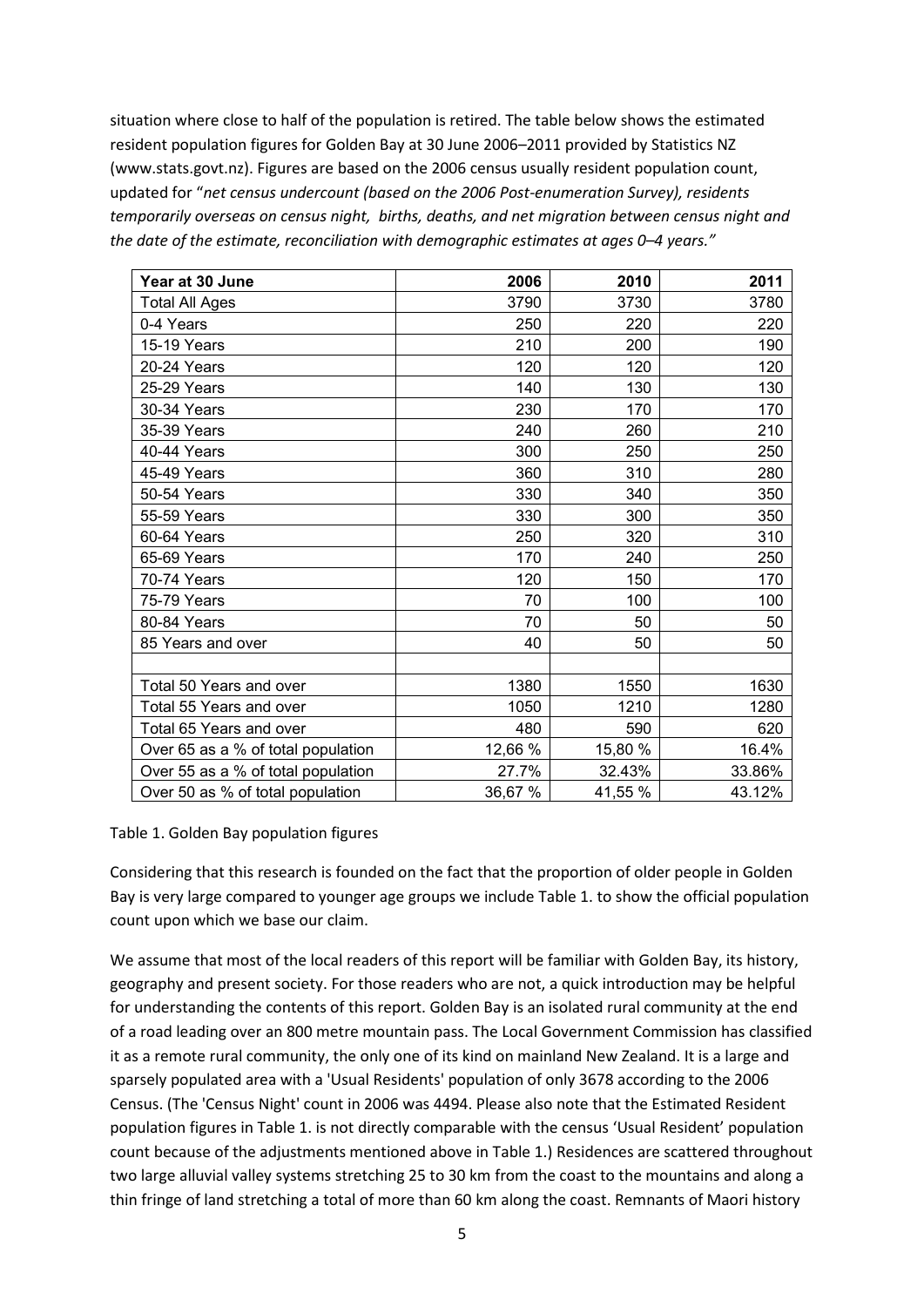is ubiquitous with a plethora of Maori place names. This history is predominately dormant, however, because most members of the three Tangata Whenua iwi no longer reside in Mohua (Golden Bay), and because Pakeha and immigrants in general have not recognised the Maori history as a unique resource for their own identity and sense of belonging. The Pakeha history is chequered and during the 170 years of Pakeha settlement Golden Bay has gone through a number of economic phases, from exploitation of gold and timber via establishment of family based farming to industrialisation in the early and middle twentieth century. The last 50 years has seen a number of radical economical changes with the demise of all heavy industry (the Golden Bay Cement factory closed in the late 1980's), a shift towards large scale dairy farming, and the growth of tourism, aquaculture, lifestyle and retirement.

Since the late 1960's the composition of the population has changed fundamentally, first with a major influx of young people with politically radical ideas about lifestyle, religion and politics seeking to establish 'alternative' ways of living; more recently with a large growth in retirees and a looming wave of older people. Skyrocketing housing prices combined with a low-wage economy have, for many years, made it difficult for young people to remain or settle in Golden Bay.

As a consequence the area now boasts an unusually diverse population made up of people with many different outlooks on life, who pursue many different economic strategies, have many different aspirations and different interests. The present population is a mixture of families who can trace their ancestry to the first settler, a large contingent of national and international new-comers, farmers, farm workers, hospitality operators, service industry owners and employees, artists, crafts people, retirees and people on independent incomes.

# *The New Zealand Positive Ageing Strategy*

Considering the size of the challenge brought about by the increase in the older population it is reassuring to know that the government is well prepared, at least on paper. In 2001 the government released The New Zealand Positive Ageing Strategy, a document that is important for all individuals and organisations working with and for older people in New Zealand. It spells out a number of specific commitments by the government aimed at promoting "*the value and participation of older people in communities*" (p. 6). The strategy is commendably easy to understand, and can be used to keep the government accountable, to validate and support claims by individuals and organisations in Golden Bay who seek to improve services for older people. Consequently it warrants presentation in some detail.

The strategy outlines ten overall goals for the government's work in the future (the Strategy does not define a set period). These goals are:

- 1. Secure and adequate income for older people
- 2. Equitable, timely, affordable and accessible health services for older people
- 3. Affordable and appropriate housing options for older people
- 4. Affordable and accessible transport options for older people
- 5. Older people feel safe and secure and can "age in place"
- 6. A range of culturally appropriate services allows choices for older people
- 7. Older people living in rural communities are not disadvantaged when accessing services
- 8. People of all ages have positive attitudes to ageing and older people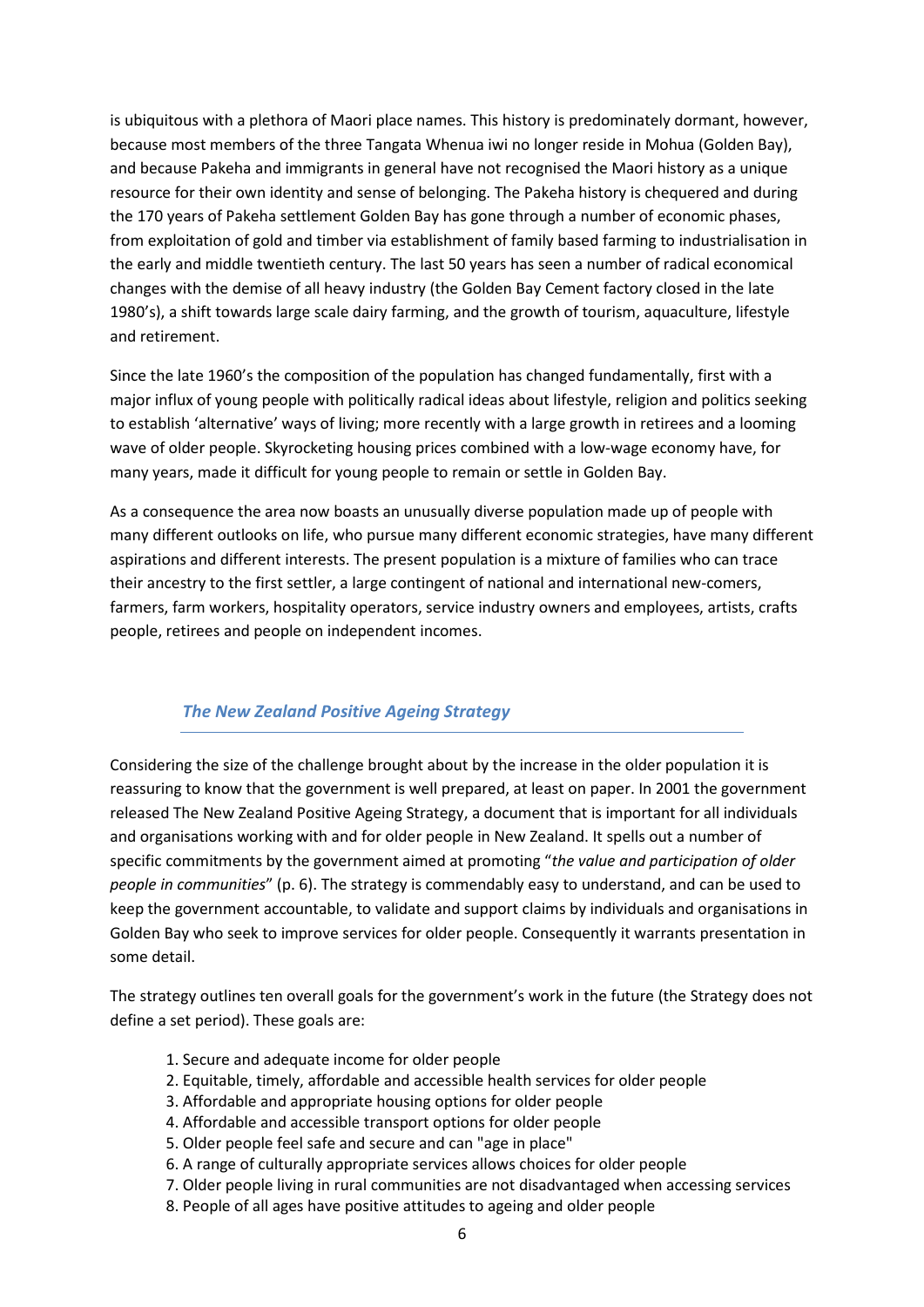9. Elimination of ageism and the promotion of flexible work options

10. Increasing opportunities for personal growth and community participation

These goals are all relevant for this research project and for older people in Golden Bay, but it would take too much space to present all the actions prescribed in the strategy to reach all ten goals<sup>2</sup>. Two of the Strategy goals are particularly relevant for this research project, however, and the actions under those goals thus merit presentation in full:

### 5. AGEING IN PLACE

GOAL: Older people feel safe and secure and can "age in place" ACTIONS:

5.1 Promote and implement safety awareness programmes for older people

5.2 Develop a wide range of services that support ageing in place

5.3 Develop policy options that facilitate ageing in place

5.4 Improve delivery of information about provisions and services that enable older people to age in place

#### 7. RURAL COMMUNITIES

GOAL: Older people living in rural communities are not disadvantaged when accessing services

ACTIONS:

-

7.1 Promote and support policies that encourage opportunities for growth and development for older people living in rural communities

7.2 Improve service delivery to rural areas

7.3 Ensure policies address the additional costs associated with providing services to sparsely populated and rural communities

7.4 Ensure equity of access to health services for people in rural areas

7.5 Develop options to address the transport needs of rural older people accessing services and activities in urban areas

With these goals and actions the government has committed itself to develop services that support 'ageing in place', and policy options that facilitate it, particularly in rural areas. It is our hope that the research presented in this report can be useful for organisations and individuals who seek to hold the government to these commitments.

# *Nelson Marlborough District Health Board (NMDHB) Annual Plan 2011/12*

The Goals and Actions of the Positive Ageing Strategy filters down to the community level in many different ways, one of which is through the District Health Boards. Plans for future health delivery across the Top of the South Island, as envisaged by the NMDHB, can be found in the Annual Plan

 $2^{2}$  A comprehensive list of action are can be found on http://www.ifa-

fiv.org/attachments/060\_NZ%20Positive%20Ageing%20Strategy.pdf?phpMyAdmin=Hj3UN29fXcm3NoRoBeaye KKgLL6&phpMyAdmin=44935d2d09de8a255fdb5c021ececb2d&phpMyAdmin=fd874e5b4e657d4862d7137acb c46801.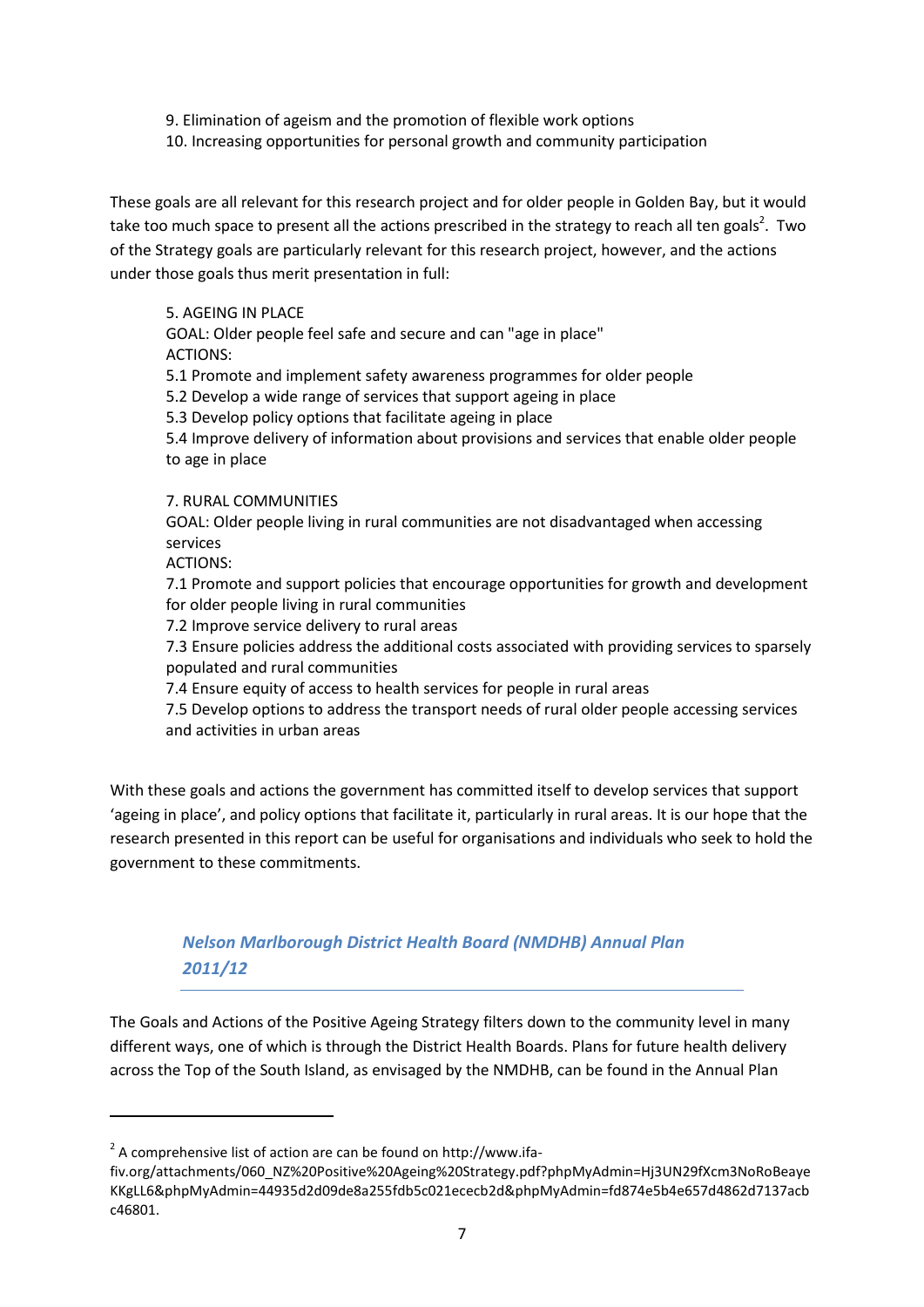2011/12. This plan is for the second year of their three-year programme "*to achieve viability for services we fund and provide*" (p. 4) and is particularly concerned with meeting five Government Priorities, one of which is "*Ensuring safe and efficient services for older people*" (p. 6). The Annual Plan specifies that *"The Government expects the DHB to invest more in services for older people to restore their health and support them to live independently"* (p. 6) and the NMDHB plans to meet this expectation by prioritising the implementation of *"services that concentrate on those with dementia and better, sooner more convenient primary and community care to avoid acute hospital admissions."* (p. 6) The plan's Strategic Goal 2 is: *"People are supported to stay well in their own homes and communities*"(p. 8) and one of the long term (5-10 years) outcomes measures under this goal is: *"A reduction in the number of people supported in Age Residential Rest Home Level Care in comparison to other SI DHBs"* (p.29) The reasoning behind this measure is that living in Age Residential Care facilities *"can be associated with a more rapid functional decline than 'ageing in place'. It is also a more expensive option, and resources could be better spent providing appropriate levels of support to people in their own homes*" (p 29).

In Modul 3: Delivering on Priorities and Targets, the plan presents nine initiatives/activities and actions aimed at providing *"safe and efficient services for older people"* (p. 53). One of these initiatives is to *"Develop a respite care plan to meet the needs of older people and their carers"* (p. 53) and from what this research project has found it is the only initiative directly aimed at making it easier for people to 'Age in Place'.

In summary the Annual Plan shows that NMDHB is aware of the challenges brought about by the increase in the proportion of older people in our communities and are committed to meeting these challenges by providing "safe and efficient services for older people". Their understanding of the initiatives needed to achieve that goal does seem somewhat wanting, however.

# *How to study an ageing population*

Ageing can be studied from a number of perspectives depending on the concerns of the individuals who commission or design the research project. As an example organisations like ACC and District Health Boards would want to know about people's state of health, the health services they might be requiring as they get older and how to prevent accidents as people become frailer and more prone to falling. The number of possible perspectives is far too large to give an overview of in this report. What matters here is to give the reader some indication of the concerns that have guided this particular research.

The organisation behind this research, Golden Bay Workcentre, is a community organisation concerned with the wellbeing of the community at large. It does not have one specific agenda like health or employment, but is motivated by more holistic 'community development' concerns. The Workcentre was encouraged to do this research by a number of conversations with many different individuals where the topic about aging came up. Community development is a vague term, but one of the basic principles of this perspective is that communities have the right and are able to define their own challenges and determine their own futures. In line with this concern this research aims to capture the community's definition of the challenges it faces with regards to its ageing population and to provide it with tools to deal with these challenges.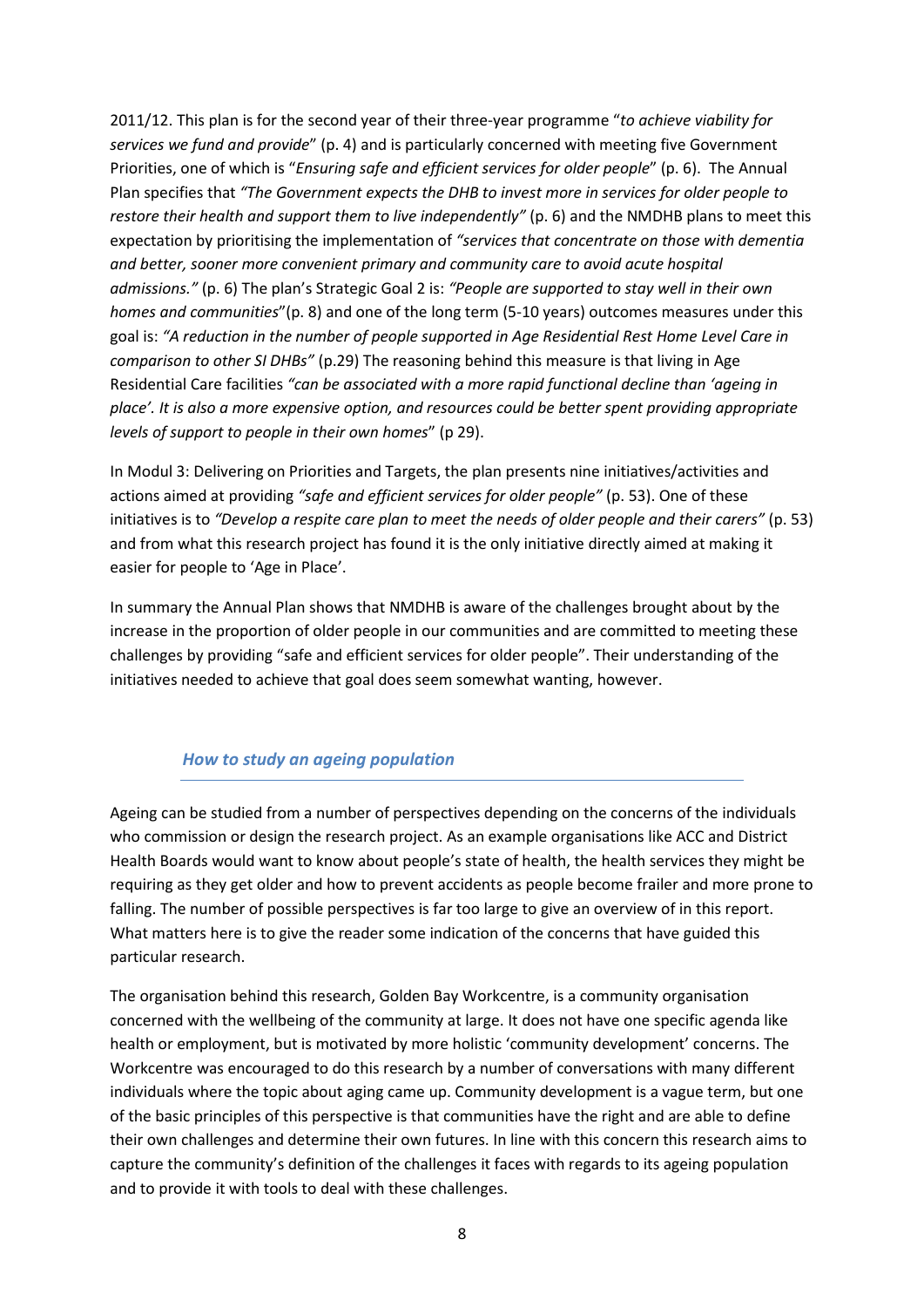In addition to these principles and concerns, the researchers also brought a particular analytical perspective to the investigation. The concepts 'Quality of life' and 'Resilience' are two important banners indicating the nature of this perspective. By 'Quality of life' we mean that we are more concerned with how people experience their lives than with 'objective' indicators such as the size of their income, the number of cars they own and whether they have broadband. We have tried to capture people's own experiences of what makes life better or worse, and endeavoured to build an understanding of the processes that lead in both directions. 'Resilience' is a concept that has become quite a catchphrase over the last decade or so, and it has acquired a range of associations. To us 'resilience' expresses the conviction that as a species humans have a remarkable ability to deal with adversities and to 'bounce back' after having experienced something negative. Resilience is on the one hand an individual character trait; some people have more of it than others. On the other hand the community to which an individual belongs is one of his/her more important resilience resources or supports. Some communities prepare its members to deal with adversities and assist them to bounce back when adversity strikes. Other communities do not, or many even create the adversities that bring people down. In this perspective it is possible to talk about resilient communities as those that provide its members with a greater chance to bounce back and thrive. It is also possible to think of resilience as a trait of a community at large. History provides many examples of communities that have faced problems, have not met the challenge and have collapsed. Communities that face challenges, survive and perhaps even grow to thrive can also be labelled 'resilient communities'. It is our belief that communities that assist members who face adversities are also the kind of communities that stand a greater chance of bouncing back as a collective.

#### *Ageing in Place in Golden Bay*

Adopting 'resilience' and 'positive ageing' as the paradigmatic framework for this project links us up with documents like the Positive Ageing Strategy, and guides the direction of the project. It does not, however, narrow our investigation into something manageable. We need a more precise focus, and as we listened to the conversations in the community it became clear to us that one topic had a special saliency. Most conversations would, at some stage, touch on the subject of whether it will be possible for people in Golden Bay to keep living in their own homes as they age. The Golden Bay Workcentre and the researchers therefore decided to make 'Ageing in Place' the focus of this research.

'Ageing in Place' is a well-established concept in the ageing literature for two good reasons. On the one hand it is the preferred option for the greater majority of people in the western world, and probably globally. Secondly, it is a far less expensive option for the state to assist people to keep living at home than providing care in nursing homes and hospitals. At the beginning of this chapter we stated that Ageing in Place can be understood to mean many different things, and that we have chosen a definition from the Positive Ageing Strategy emphasising choice, location and support. Other research projects define the concept differently, e.g. that it means getting old in the home, or place where one has always lived, or outside of 'institutions'. To us the 'getting old in the place one has always lived' would be at odds with the Kiwi way of life considering that we tend to move, on average, every six years. For a place like Golden Bay, where many people are attached to the greater area, and not only their own home, and where Ageing in Place in a rest home in Golden Bay is a far better solution than in a rest home outside Golden Bay, we believe the concept need to also include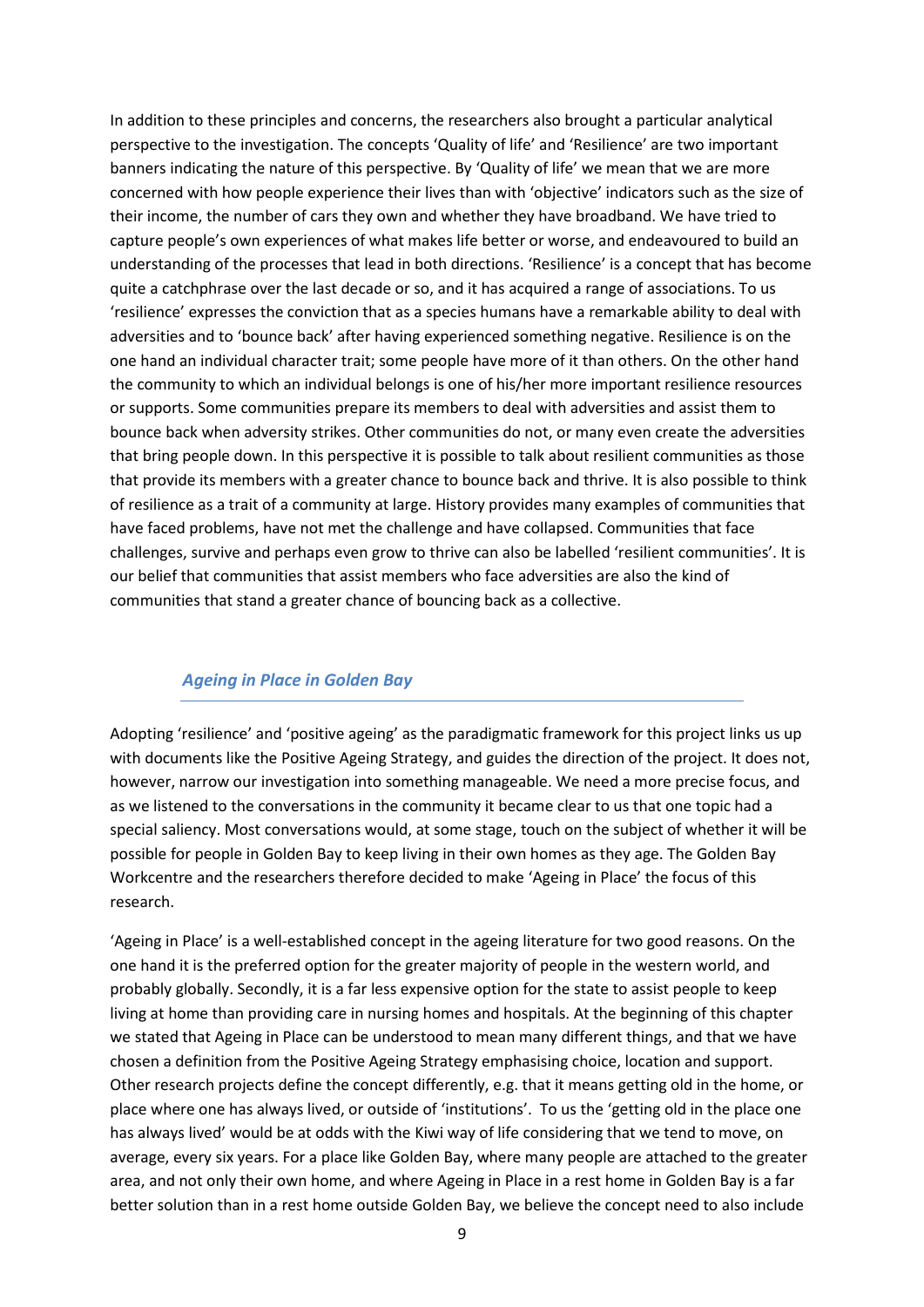this choice. In light of a 'resilience' and 'quality of life' perspective we decided to focus on the choices people make and the support they can access to realise those choices.

# *Our research questions and how we investigated them*

The focus on Ageing in Place, and our definition of this concept, has led us to formulate two main research questions:

- What factors influence people's decisions about where to live as they grow older?
- What factors influence people's ability to grow old in the place of their choice?

These two overarching questions have led to a number of sub-questions such as:

- Do people who presently live in Golden Bay want to become old in this area?
- Do they want to get old in their present home, or would they want to move to something smaller and easier to manage?
- What services exist currently to assist people to age in the place of their choice?
- Are service delivery organisations preparing for the potential growth and demand for their services as the proportion of older people increases?

The design of the research project that we have chosen (see chapter 3 Design and Methods) means that new questions emerged as we learned more about the topic. A full list of sub-questions will therefore not be presented, but chapter 4 (Findings) and appendix 1 (Questionnaire) provides a full overview of the sub questions we ended up asking and seeking answers to.

In order to provide the data material needed to answer our questions we have:

- Interviewed all (bar one) of the organisations that provide services particularly to older people.
- Interviewed 37 individuals aged 55 and older.
- Sent out a questionnaire to every second adult resident in Golden Bay.

We elected to use these methods, and gather information from so many people, to ensure that we both had a thorough understanding of the issues influencing people's choices and abilities to Age in Place, and would be able to draw some conclusions about how common these issues are for the community at large. A more comprehensive presentation of methodical considerations is given in chapter 3.

When this research was planned and initiated we hoped that it would produce knowledge that can be useful for the community. We hoped to increase the knowledge base of the community, to identify strengths and weaknesses, gaps in services and future needs and resources for planning of future services. We feel quite confident we have achieved these goals. For example we have found that a very large majority of the present population states they want to remain living in Golden Bay as they get older. This means we can be reasonably certain that the proportion of older people in Golden Bay will in fact grow as much as predicted by Statistics NZ. We have also found that 'Ageing in Place' in Golden Bay is a double sided story and that the quality of life among older people in Golden Bay is unevenly distributed. The majority report being healthy, happy, well off, with a good network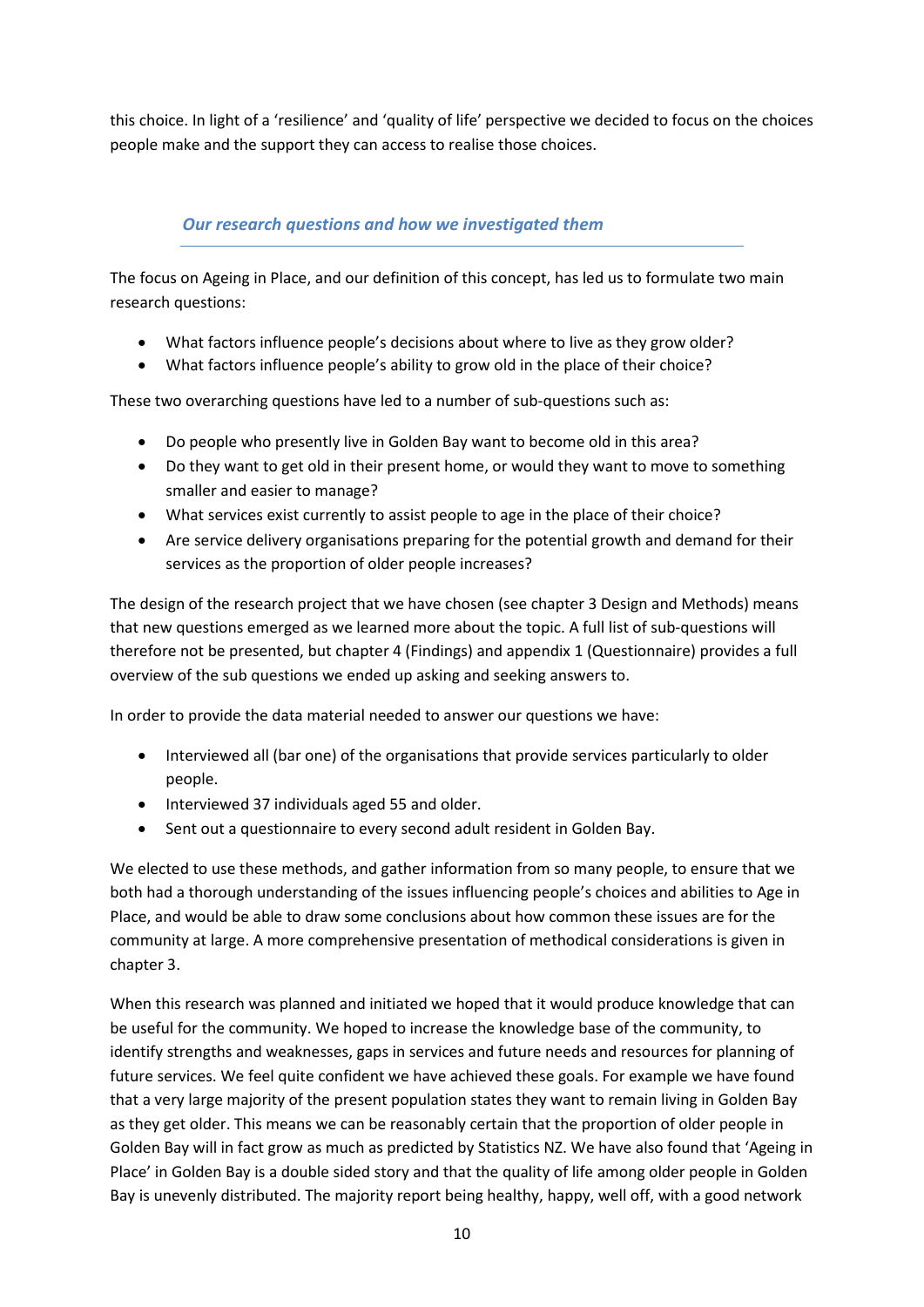of friends and family, and a minority is not. As far as gaps in services are concerned we are able to predict that transport for those older people who can no longer drive is going to become a large problem in the near future. As far as planning for the future, we have identified a large interest in the Retirement/Eco Village solution to living in old age, an interest just waiting to be harnessed by developers with an attitude and aptitude to match. A full overview of our findings is presented in chapter 4 and the findings are discussed in chapter 5.

# *The structure of the report*

This report follows a structure similar to traditional research reports. Immediately following this introduction is a chapter giving an overview of the existing research literature which we have found particularly relevant for our own research. Thereafter we describe and explain what we did and why we did it. Chapter four is a presentation of our findings with three sub-chapters for the three different data-sets we have collected, and chapter five is a discussion of what these findings mean. The last chapter is a conclusion where we draw together some of the more important implications of the discussion.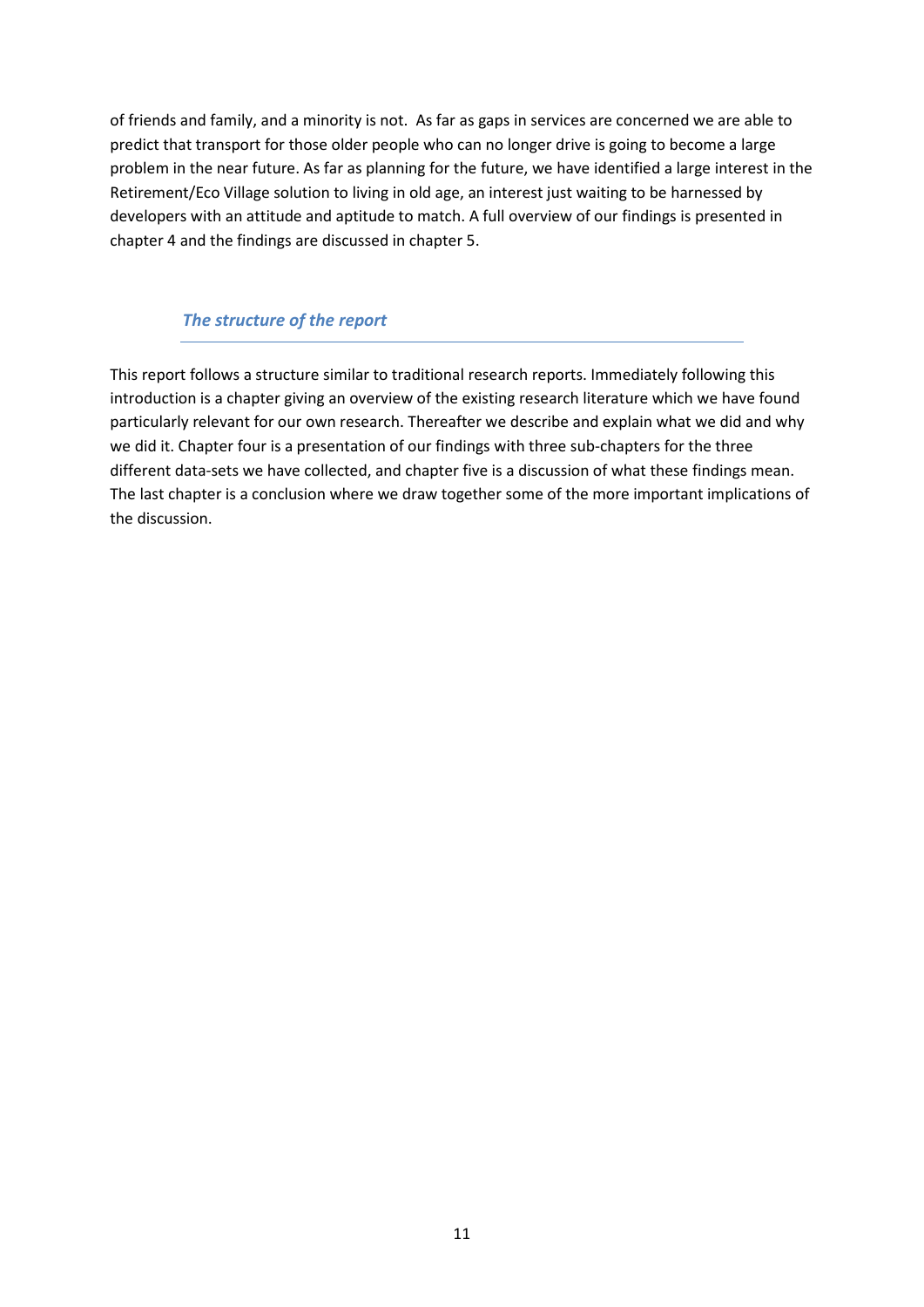# *RELEVANT LITERATURE*

Research interest in ageing has grown dramatically over the last decade and two bibliographies of research on ageing in New Zealand covering the period 2001-05 (Davey & Wilton, Eds. 2005) and 2005-08 (Institute of Policy Studies, no date) cite a total of almost one thousand titles. Considering that the interest in the ageing situation has continued to grow since then it is likely that several hundred new articles and books would have been published after 2008. Providing an overview of this large mass of literature is outside the scope of our project, but the bibliographies make it possible to position our work within a larger research context.

Not only is the body of literature on ageing large, but is also covers a wide range of topics. The bibliography by Dawey & Wilton (2005, 2008) divides the literature into 20 separate main categories and 31 sub categories. Though the list is long we present it here to show the width of topics and perspectives covered by the ageing research in New Zealand (main categories in **bold**):

Dementia Disability Exercise Falls General Geriatric Assessment Heart Hip Fractures **Injuries** Mental Health Miscellaneous **Nutrition** Pharmacology Services Stroke **Housing**  General Retirement Villages

Sheltered Housing **Income and living standards Law/Legal Issues Maori Positive Ageing Policy Leisure, Recreation, Volunteering Other Retirement Retirement Income Services for Older People Sexuality Technology/Communicatio n Transport Women** 

As can be noted 'Ageing in Place' is not one of the categories mentioned above, and to the extent that literature on 'Ageing in Place' has been cited, it has been subsumed under several other headings (Policy, Attitudes towards Ageing, Housing, Positive Ageing). It is also worth noticing that during the 2001-05 period only one article on 'Ageing in Place' was published as compared with six in the period from 2005 to 2008. 'Ageing in Place' as a particular research focus is gaining ground. A more complete review will follow after highlighting a few things about the ageing research in general.

# *Definitions of old age*

Research on ageing is, obviously, based on definition(s) of ageing. As with all social categories that are based on biological facts ageing is far from straight forward. It is a biological fact that the human body gradually declines as it ages, commencing some time in adulthood and leading, inevitably, to death. This biological fact is not the only basis for a definition of ageing, however, and different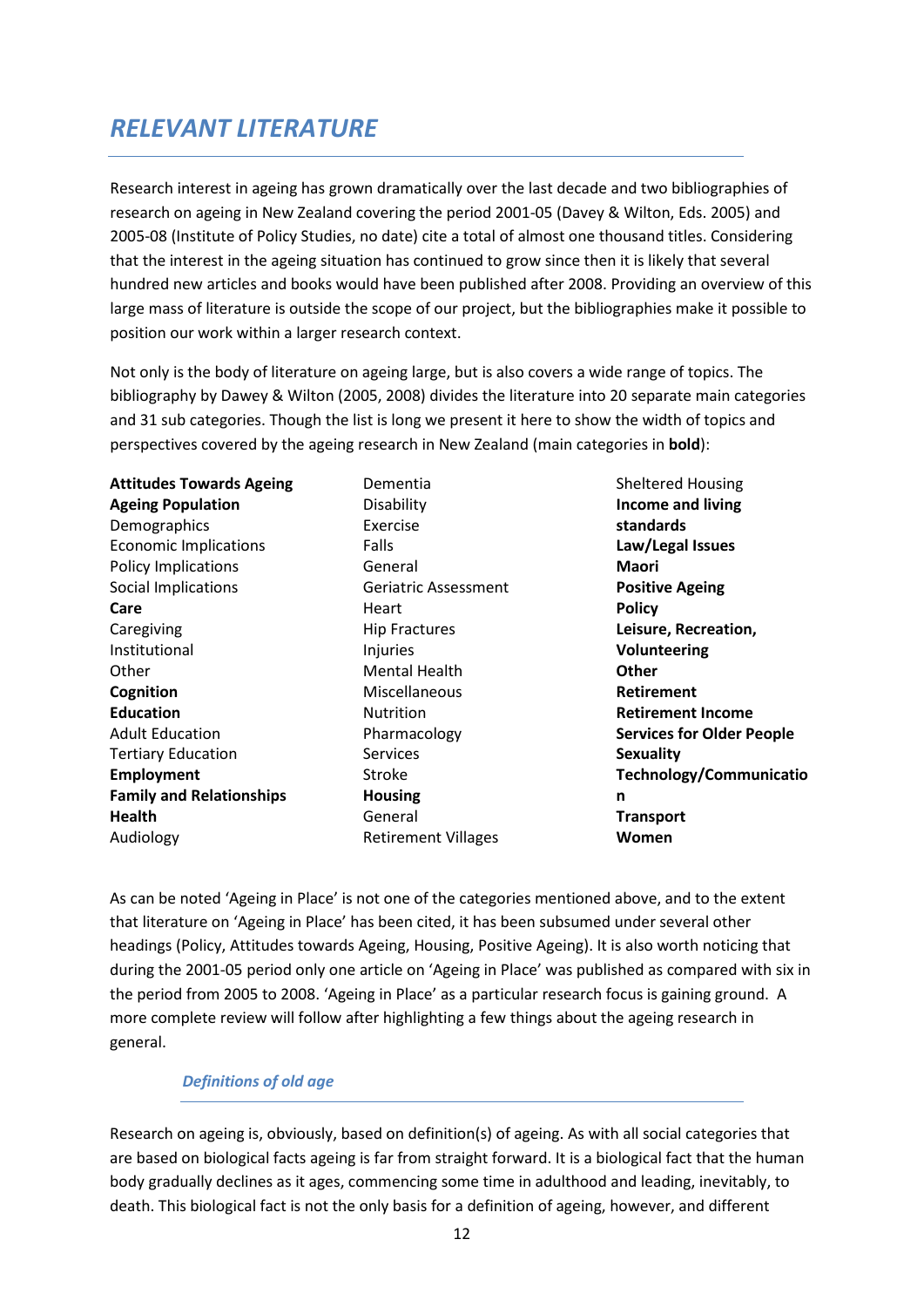researchers operate with many different definitions depending on research questions and analytical perspectives. Some researchers are interested in the social stages of ageing, others are concerned with health issues, and some are concerned with the financial and economical aspects such as employment and superannuation. The literature does not, in other words, provide one generally accepted definition of ageing from which the research is based.

A common denominator in all ageing research is the use of chronological age as a means of framing the category of people and phenomena under exploration. Age categories are arbitrary, however, in the sense that they are not defined by any objective and generally valid characteristics of the people who fill these categories. Individual variation is large with regards to physical and mental health, levels of 'well- being' or being 'worn out' and the type of wear people have sustained during their childhood and adult years. Chronological age and functional age often do not correspond at the individual level, providing yet another reason why an objective definition of ageing is not possible.

Definitions are still needed, however, and a possible way to arrive at a chronological age that marks a threshold to 'old age' is to look at the official retirement age. With the introduction of The Old-Age Pensions Act in 1898 the retirement age was defined as 65 years of age in New Zealand. Other countries operate with other cut off points, but 65 is the most common throughout Europe and North America. Within Europe Austria has the lowest official retirement age at 58 with both Denmark and Norway sticking to 67. Official retirement age has also changed historically within the western world, exemplified by Germany where it began at 70 years of age in 1880, gradually fell to 65, and is set to increase to 67 in 2012. When introducing the concept of effective retirement age (i.e., the age at which people actually stop working) the variations increase even more as it deviates from the official retirement age in most OECD countries (OECD: Organisation for Economic Co-operation and Development). In New Zealand the average effective retirement age (i.e. when people actually do retire) for men was 67.1 years of age in 2009 (www.oecd.org).

Based on the above it seems fair to conclude that in general western cultures define old age as beginning some time in the mid to late sixties. Some researchers have found it useful to divide the old age category into sub-categories reflecting degrees of functionality (see e.g., Davey, 2006). Bearing in mind that 'functionality' can refer to many different types of abilities we assumed that the ability to live independently (i.e. outside a rest home or hospital) would be of importance for the choices people make about where they live as they get older. New Zealand research show that the great majority of older people actually do live independently and at the 2006 census 90% of people 65 and over lived in private dwellings. It is important to note, however, that the number of older people living in residential care facilities increases sharply with age, rising from 0.7 percent of older people aged 65–69 years to 16 percent of those aged 80 years and over (Positive ageing indicators, 2007). Based on these research findings we decided to operate with two age categories commonly used in the ageing research (see e.g. Davey 2006) in the present project; the 'younger-old' including the age span from 65 to approximately 80 and the 'older-old' encompassing those over. As we also wanted to learn about the ageing situation in the near future we have included people in the 55 to 64 year age group, and our survey was also sent out to 18 to 55 year-olds for comparative purposes. This literature review, however, will focus on the 65 and older.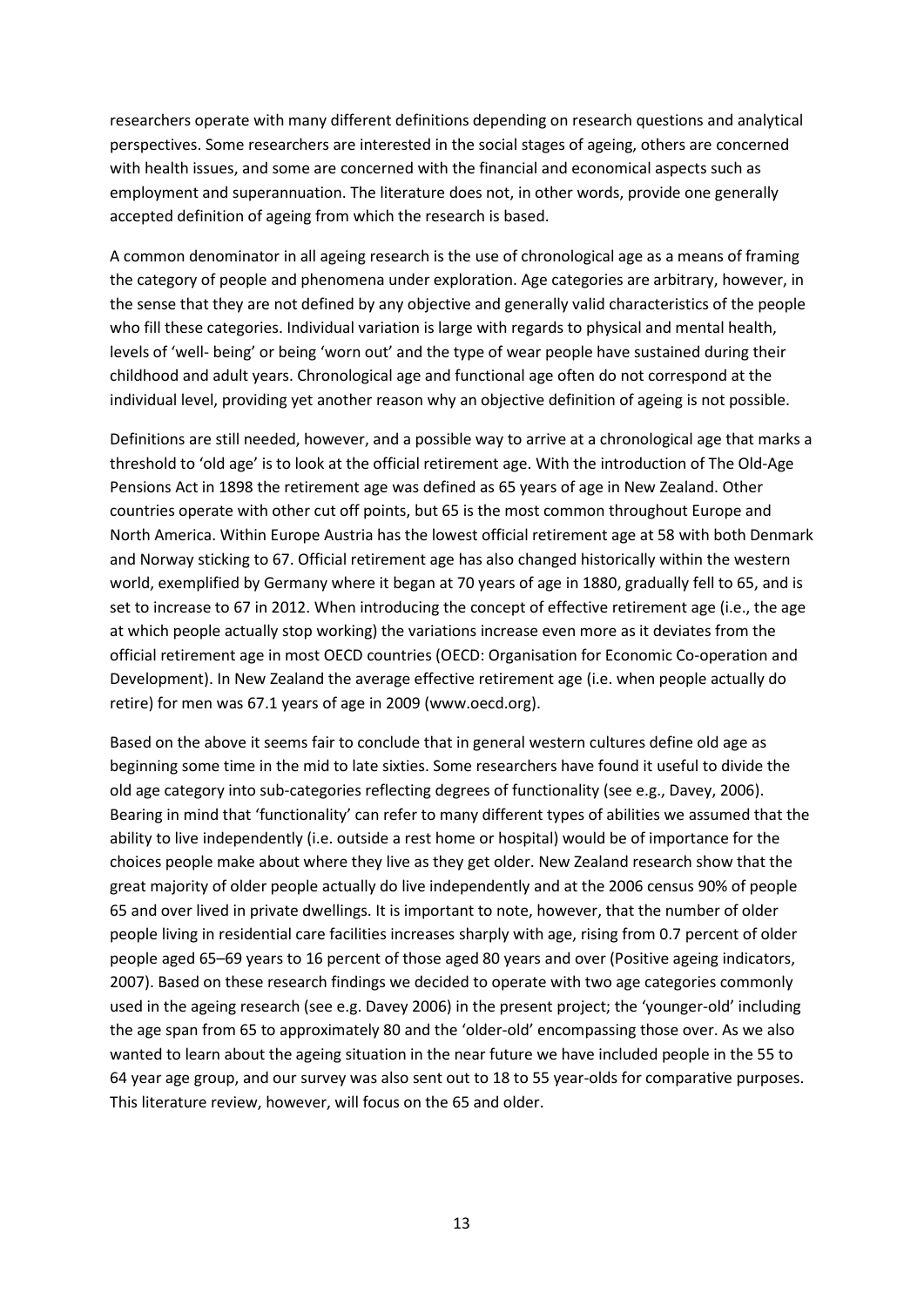### *Age: decline or resilience*

As the long list at the beginning of this chapter shows, research on ageing can focus on a large range of issues. In spite of this variety there is a clear tendency for research to be based on two different and opposing perspectives: one seeing age as a *decline*, investigating the problems caused by or associated with ageing; the other seeing ageing as a change and a challenge, investigating *resilient* and 'positive' ageing. Obviously there is need for both types of research and all research cannot adopt both perspectives within the same project. Our project primarily employs the latter perspective.

The emergence of the 'positive/resilient' ageing perspective is part of a similar movement within related areas like health and welfare research. The salutogenic, as opposed to pathogenic, perspective, initiated by Antonovsky (1979), and the resilience research in the tradition from Garmezy (1973) and Werner (1982), are concerned with discovering and strengthening those factors that contribute to good health or recovery from social, psychological and somatic illness or trauma, rather than the factors that caused the illness/trauma in the first place. It is reported in the social policy research that the same shift from social welfare policies aimed at solving problems to social wellbeing policies aimed at achieving positive results or outcomes (see e.g. Davey & Glasgow, 2006, Player, 1994, Wood & Newton, 2005).

The 'positive/resilient ageing' research has identified a number of contributors to continued or increased wellbeing among older people. In his book 'Resilient Ageing' (2010) Milstein presents the following resilience factors:

- Positive connections (with people, values, institutions, etc)
- Clear, consistent and appropriate boundaries in relationships with others
- Life guiding skills (Problems solving, planning etc)
- Nurture and support
- Purpose and expectations
- Meaningful participation

The New Zealand Positive Ageing Strategy, though not a research document, presents similar insights in the principles upon which the strategy is built. The principles that, according to the Strategy "*will guide the development of policies and services across the government sector into the future*" (p. 6) are:

- Empower older people to make choices that enable them to live a satisfying life and lead a healthy lifestyle;
- Provide opportunities for older people to participate in and contribute to family, whanau and community;
- Reflect positive attitudes to older people;
- Recognise the diversity of older people and ageing as a normal part of the lifecycle;
- Affirm the values and strengthen the capabilities of older Maori and their whanau;
- Recognise the diversity and strengthen the capabilities of older Pacific people;
- Appreciate the diversity of cultural identity of older people living in New Zealand;
- Recognise the different issues facing men and women;
- Ensure older people, in both rural and urban areas, live with confidence in a secure environment and receive the services they need to do so;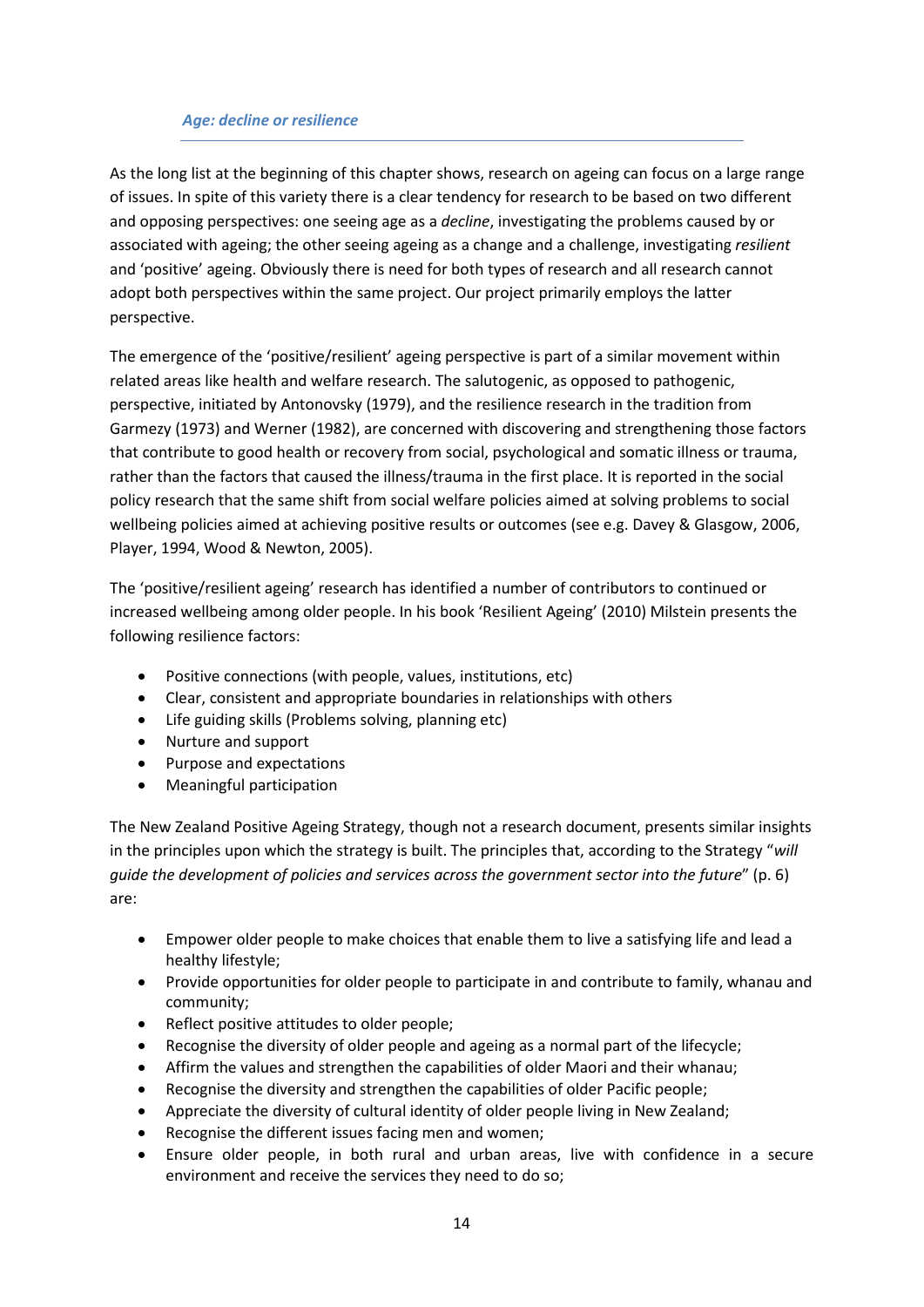• Enable older people to take responsibility for their personal growth and development through changing circumstances (p 6).

Concepts like 'empowering', 'enabling', 'appreciation of identity' and 'respectful recognition of people's strengths' tend to trigger positive connotations and it would be hard to object to policies aiming to strengthen these aspects of older people's lives. That does not mean the 'positive' perspective is all benign however. Davey and Glasgow (2006) argue that this perspective is in danger of presenting an overly optimistic view of older age. It places a high value on independence and activity and emphasises the benefits of maintaining the level and pattern of activity of middle age for as long as possible. This over-promotion of the positive image carries an inherent risk for policymakers and planners to ignore or under-communicate the experiences of people who suffer frailty and dependence in later life. The positive discourse on ageing expressed in the 'Positive Ageing Strategy' has also been criticised for its emphasis on economic activity and has been seen as serving the needs of the government rather than the needs of older people. Last, but not least, there is a risk that the positive ageing discourse can be used to blame old people for their own misery because it portrays older people as able to counteract the effects of ageing through personal effort.

*"By making individuals responsible for their fate it is a small step to conclude that those who suffer in old age deserve it. Policy strategies that over-emphasise independence, self-reliance and individual responsibility may do so to the detriment of cooperation, reciprocity and interdependence"* (Davey and Glasgow, 2006, p. 25).

# They conclude:

*"Those who are ageing in good health and are engaged in productive activities may benefit from increased opportunities if the strategies achieve their objectives. But the approach is problematic for those who are not, or who can no longer be, self-reliant and independent"* (Ibid p. 26).

#### *Ageing in Place*

The international literature on 'Ageing in Place' is substantial and as with the ageing research literature in general 'Ageing in Place' can be approached from many different angles. Within the context of this project a detailed overview of these perspectives will be given. *Ageing and place: perspectives, policy, practice* (2005) by Andrews and Phillips is recommended for a thorough overview for those who would be interested.

When searching the available literature our concern has primarily been to find books and articles that could inform the type of research that is the focus of this project, i.e., community research aiming to say something about what characterises 'Ageing in Place' in Golden Bay. Theoretically and thematically we have attempted a holistic approach in the sense that we have wanted to be open to a wide range of issues reported by service organisations and residents, and how these issues mutually affect each other. Though not numerous, there are some relevant books and articles that will be presented here in some detail.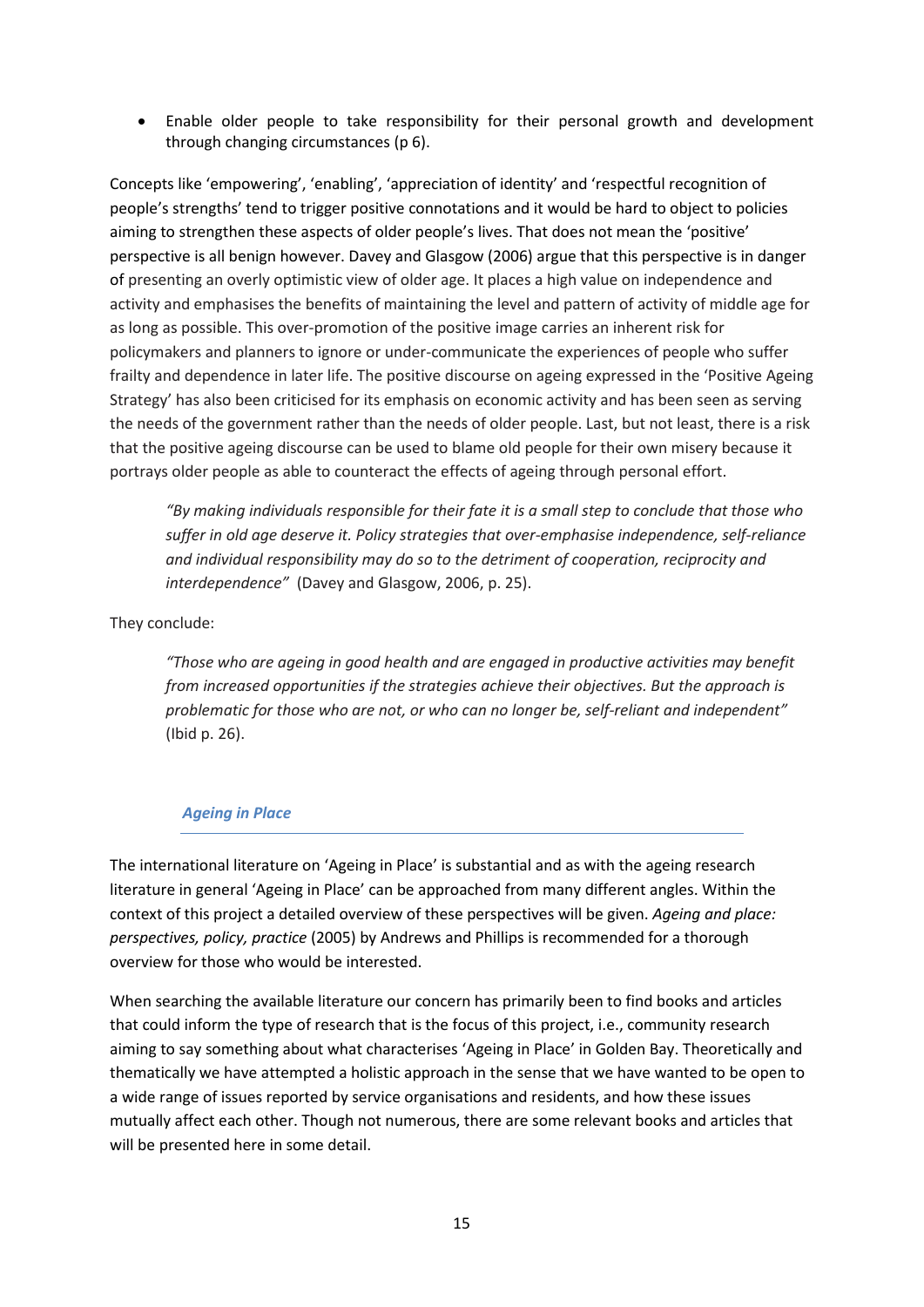Robinson's (2007) work *Ageing in Place – Making it Real* provides an overview of the benefits of aging in place, the factors that assist people to remain independent, and the factors that assist those who have support needs to age in place. It draws heavily on *the Assessment of Services Promoting Independence and Recovery in Elders* (ASPIRE, undated) report which is an evaluation of three ageing in place support services in Christchurch, Lower Hutt and Hamilton that began in 2003. Dwyer and Gray (1999), Dwyer, Gray and Renwick (2000) and Schofield, Davey, Keeling, and Parsons (2006) identify and describe a number of factors that influence people's ability to age independently. All these authors aim to provide comprehensive and generic overviews of such factors.

When drawn together the information from these various authors make it possible to construct a list of factors that contribute to people's independence and ability to live at home as they get older:

- Personal health; physical and mental
- Strong social networks, low levels of isolation
- Family support
- Safety and security
- Recreation
- Physical activity and fitness
- Positive attitudes to and perceptions of ageing
- Income which is sufficient to promote choice
- Appropriate housing
- Access to information and advice
- Preventative programmes
- Well co-ordinated services
- Access to home based and community-based support and services
- Interests
- Work
- Suitable transport
- Mobility
- Education
- Self-management
- Having a respected place in the community

Such lists are useful when conducting community research as reminders of the issues to investigate. Generic lists should not be used dogmatically, however, as every community is different and factors that may be common in one community may be absent in another. As an example, safety and security may be a big issue in an inner city poor community, but less significant in a rural community like Golden Bay. The reverse could easily be the case about access to transport.

It needs to be emphasized that the list above refers to factors influencing people's ability to live independently, and not specifically to 'Age in Place'. The definition of 'Ageing in Place' that we build on is *"people's ability to make choices in later life about where to live, and receive the support to do so"*. Considering that all people are, to some degree or another, dependent on others, the concept 'independence' is a matter of degrees rather than either/or. Having read the literature we are uncertain if 'in/dependence' is the correct analytical concept for understanding how people experience their own ageing. We would suggest that as people grow older it is not necessarily the degree of dependence that increases, but rather the kind. Thus the problematic aspects of 'greater dependence' are perhaps linked to *loss of autonomy*, rather than an increased need to rely on others. How people experience the new type of dependence that comes with old age needs to be investigated rather than postulated.

Whereas the above research aimed at establishing generic knowledge about 'Ageing in Place' Keeling (1999) and Hale, Barrett and Gauld (2010) represent a very different approach. Both are engaged in more qualitative pursuits, aiming to grasp the meaning of 'Ageing in Place' for specific people in specific contexts. Keeling focuses on one particular community, Mosgiel, and based on data from the Mosgiel Longitudinal Study of Ageing (MLSA) she explores different aspects of independence and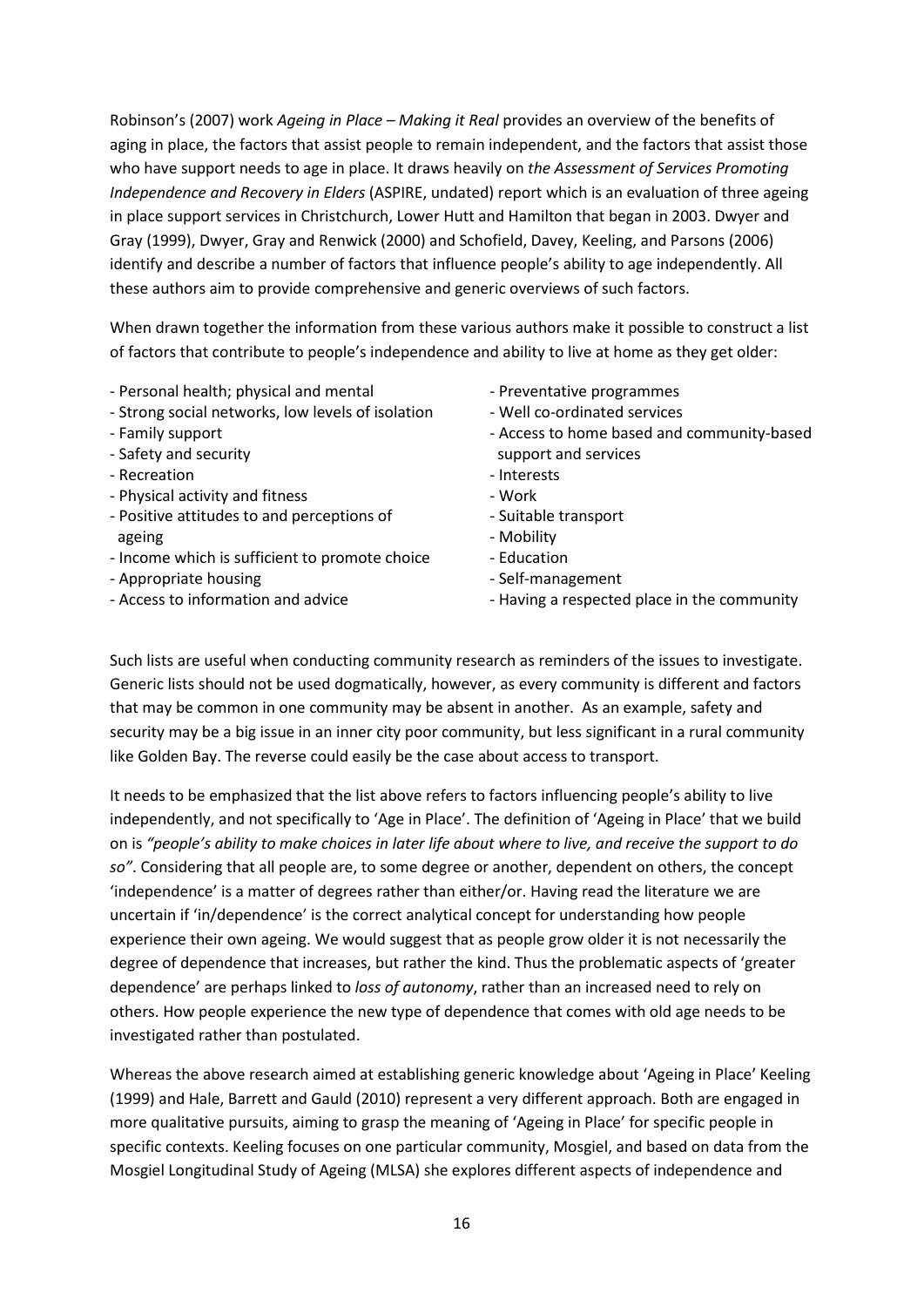how it is articulated by older people. In her paper she examines the living situations of older people; their views on deciding where and how to live, the meaning of 'home', and what they think of Mosgiel. In her conclusion she highlights three themes that she found particularly challenging with regards to 'Ageing in Place' in Mosgiel:

- many younger relatives had moved away, thereby undermining people's ability to age in place
- some older people move to retirement homes or villages in order to be independent of family support
- the growing provision of home-based services in line with ageing in place may need to take privacy and intimacy barriers into account.

Even though Beatrice Hale et al. (2010) do not build on Keeling's work, their research contributes to a richer understanding of the latter of the three challenges outlined above. In their book *The Age of Supported Independence - Voices of In-home Care,* they investigate the experiences of older people who remain at home with care. Through an exploration of the shift from independence to increasing dependence they argue for a greater diversification of our understanding of older people. People who remain at home with care share some characteristics setting them apart from totally 'independent' older people who live at home without any help as well as people who live in resthomes/hospitals . Labelling this new stage of life the 'Age of Supported Independence' the authors suggest it carries specific risks that may lead to the older person becoming socially excluded rather than remaining connected with the community.

In *Is Aging in Place a Resource for or Risk to Life Satisfaction?* Oswald, Jopp, Rott and Wahl (2010) provides another good argument for diversification of our understanding of older people and 'Ageing in Place'. This article builds on quantitative research of 381 individuals aged 65 to 94, living in their own homes (i.e., not in rest homes) and investigated life satisfaction among young–old and old–old individuals. It asks whether physical and social environmental aspects of the home and the neighbourhood represent resources or risks for increased or decreased satisfaction and made some interesting discoveries. On the one hand they found that young old (65-80) are similar to old old (80+) in that neighbourhood characteristics contribute to life satisfaction. On the other hand the old old differ from the young old in that living alone is ok for the former, but not so good for the young old. The two categories also differ with regards to the size of the dwelling; larger dwelling contributing to life satisfaction for young old, but undermining life satisfaction for old old.

All the research we have mentioned above we have found directly relevant for the present study. In addition there exists literature on Ageing in Place that is less relevant, but still worth mentioning, if only superficially. A substantial body of literature focus on the home (i.e., house) as physical and architectural structure investigating how it may need adaptation as the person grows older. Obviously this is an important question that many individuals ask themselves as they gradually experiences increased difficulties, such as climbing stairs. It is not a question specifically investigated in this project, however. For those interested in more specific knowledge about this topic we recommend *"Ageing in place": The views of older homeowners on maintenance, renovation and adaptation,"* by Davey (2006) and *"Ageing in place: designing, adapting, and enhancing the home environment"* by Taira and Carlson (2000).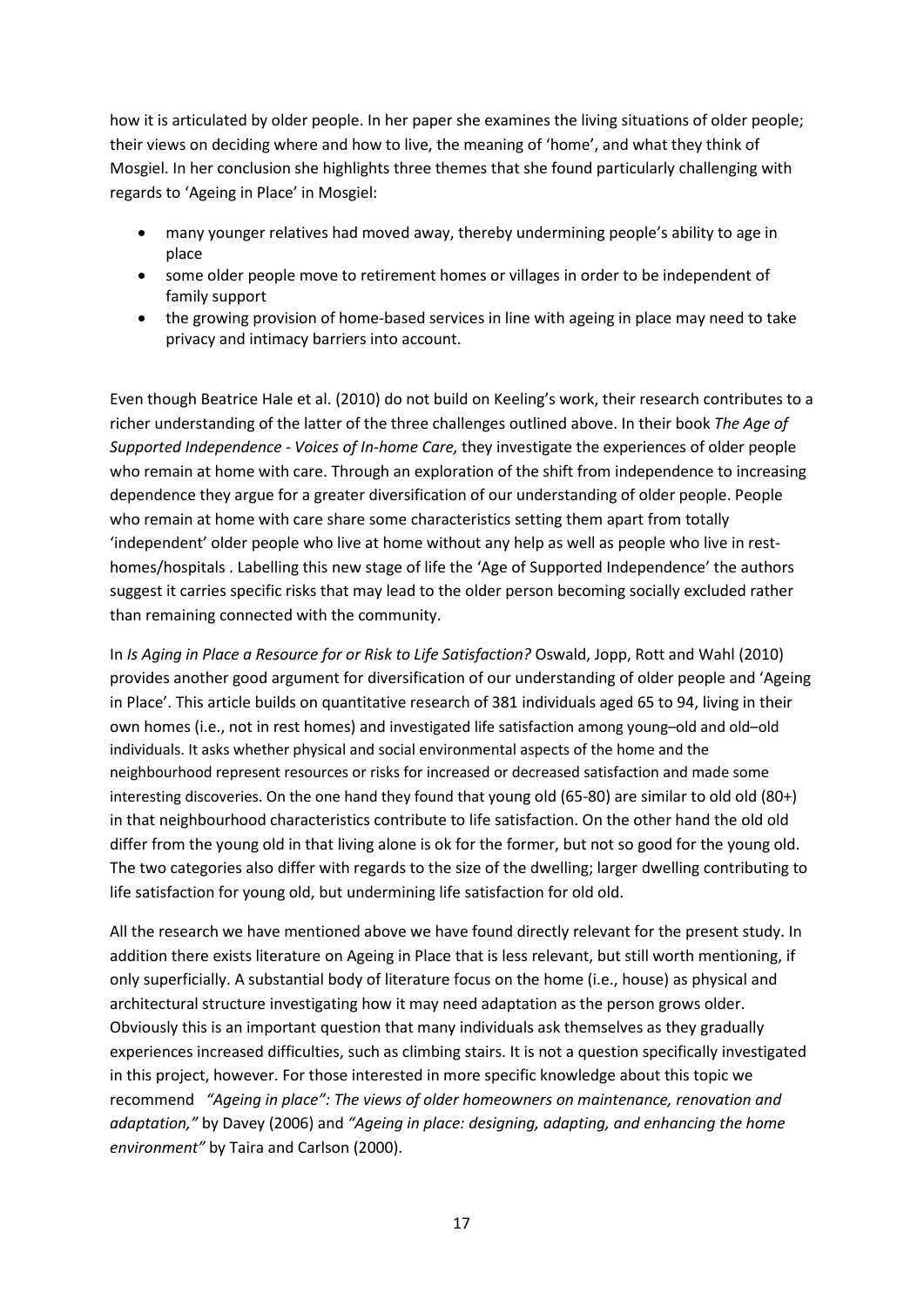Geronto-geography is another large field of research, aiming to develop and apply theories about the meaning of space as an avenue for understanding 'ageing in place'. Cutchin's (2003) article *The*  process of mediated aging-in-place: A theoretically and empirically based model, states that "Aging*in-place is a complex geographical process mediated by institutions and other social forces."* (p. 1077. The article begins by *"re-casting aging-in-place as a process of place integration."* (op.cit). Another example of applying a geographical perspective is Milligan's, *There's No Place Like Home: Place and Care in an Ageing Society* (2009), which presents a comprehensive analysis of how the intersection of informal care-giving within domestic, community and residential care homes can create complex landscapes and organisational spatialities of care.

#### *Literature on Ageing and rural settings*

Rurality can be defined in many ways. In 1988 Krout argued in the *Journal of Rural Studies* that the term 'rural' most commonly refers to three dimensions: occupational, ecological and socio-cultural. By occupational he meant that economy is dominated by people involved in agriculture, forestry or mining. The ecological dimension refers to population size and density and defines rural in opposition to urban. The last dimension, the socio-cultural, builds on the assumption that a set of behavioural norms and values such as slow pace, rhythm, routine and 'insideness' are commonly held and permeate rural culture. In her book *Rural Ageing: A Good Place to Grow Old?* Keating (2008) maintains that there are two main approaches:

- 1. Rural as a distinctive type of locality defined by characteristics like population size and density, distance from larger urban centre etc.
- 2. Rural as a social construct made up of attitudes, behaviours and beliefs such as 'slower life', stronger community feeling etc. (p. 2).

The present study is built on the 'ecological' or 'distinctive type of locality' definition of rurality. It is a definition most residents in Golden Bay would be able to agree on and it clearly defines Golden Bay as rural with reference to those aspects of the community (size, density and distance from larger urban centres) that have the greater impact on issues affecting 'Ageing in Place'. Also, it does not assume that Golden Bay is a particular 'type' of community with similar attitudes, behaviours and believes as other rural communities in New Zealand. It may share such characteristics with other communities, and it may not. To the extent that it does we believe it is something to be established, and not stated prior to examination.

A comprehensive New Zealand overview of literature on ageing in rural areas is Lidgard's (2006) *Ageing in Rural Areas; A Review of the Literature*. The review "*aims at identifying important references that can facilitate the understanding of ageing in rural areas and the implications for wellbeing of older persons."* (p. i) It also claims that "Rural ageing remains a seriously neglected topic in New Zealand" (p. i). The present literature research, although not fully exhaustive, did not reveal anything to contest this claim or to suggest that there has been a great increase in research on rural ageing in New Zealand since 2006.

Early in her review, Lidgard (2006) states that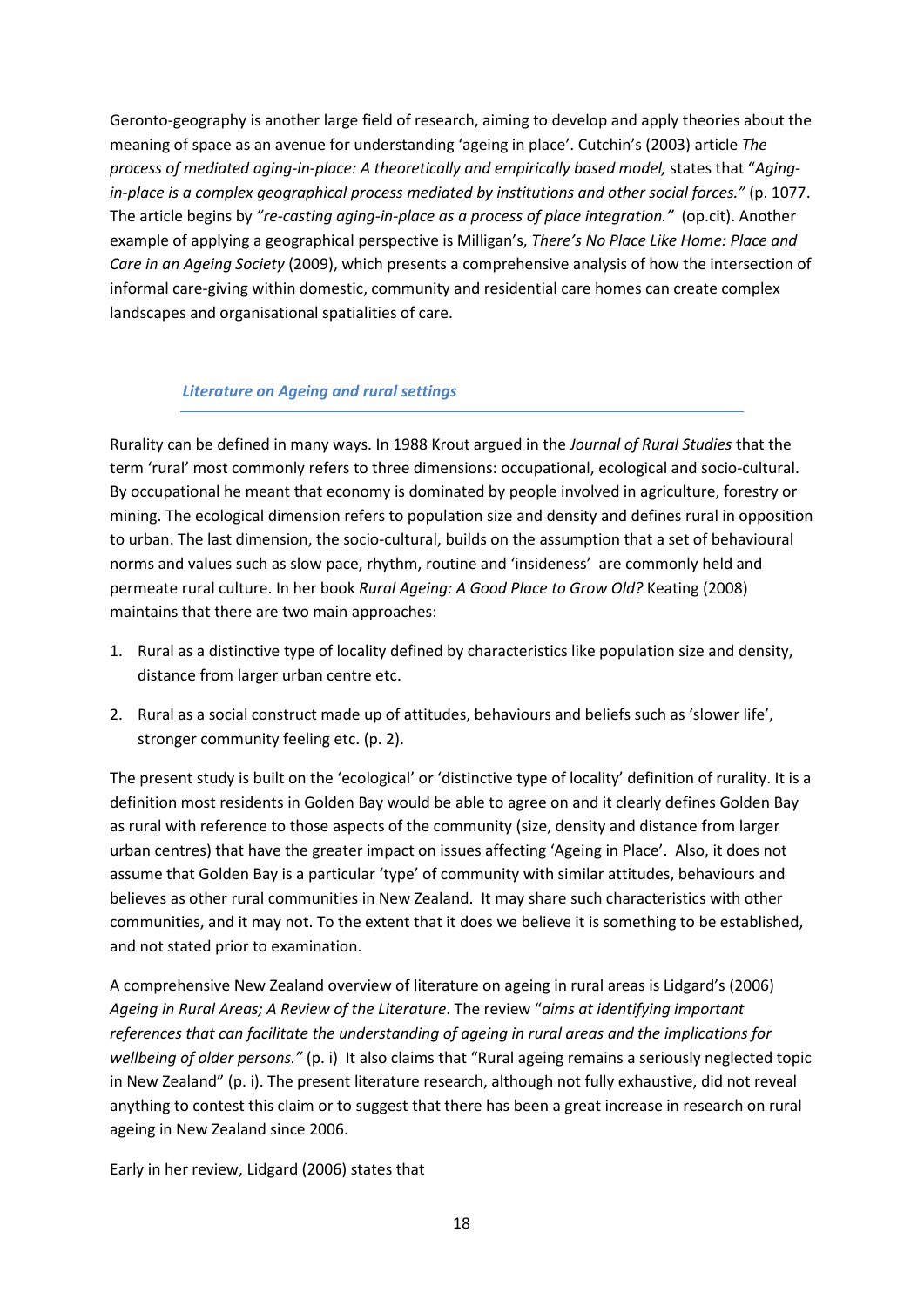*"There are two contradictory assumptions about living in rural communities. The first is that rural communities are supportive because people know one another and are caring. The second is that rural communities are unsupportive because there are few government services available. In reality, it is likely that there is as much diversity in levels of support for older people in rural areas as there is for their urban counterparts"* (p. 1).

She also warns against generalisations across the 'rural old' category emphasising that there is a wide range of variations between individuals, and across rural areas.

*"Researchers have also pointed out that individuals do not remain within a specific category. During a person's older years they may pass through several categories"* (p. 4).

We subscribe to these words of caution and in this study we have wished to avoid forcing preconceived categories onto our material. Instead we have wanted to discover differences and similarities between people on the basis of experiences, ideas and beliefs they have shared with us. Consequently we will be referring to categories of experiences, issues and topics that influence people's choices and abilities to age in the places they want to get old. Rather than going through these issues on their own and as they have been identified by other researchers, we will refer to them, and the relevant research, as we discuss our findings in chapter 4.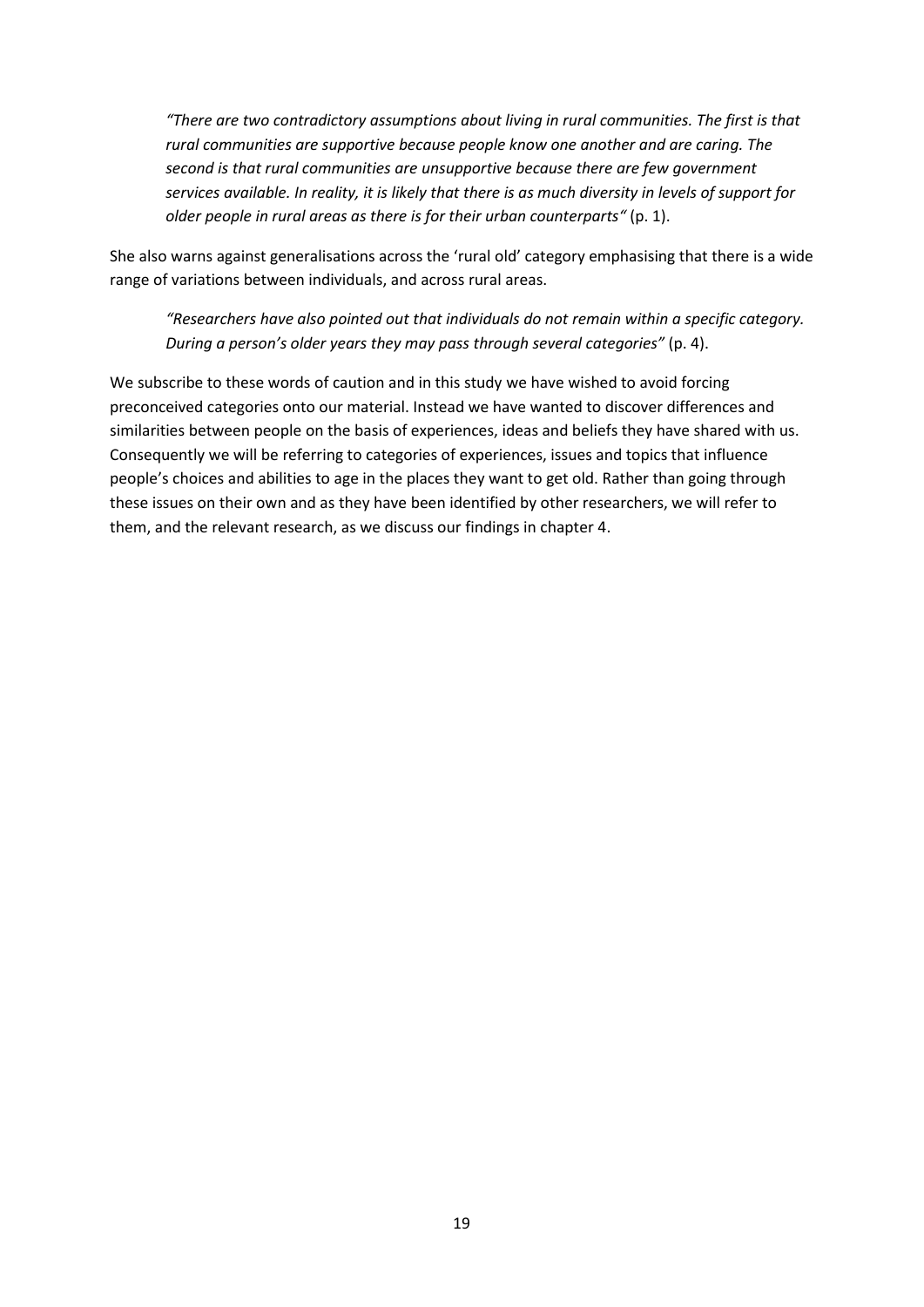# *DESIGN AND METHODS*

As stated in the Introduction our two main research questions are:

- 1. What factors influence people's decisions about where to live as they grow older?
- 2. What factors influence people's ability to grow old in the place of their choice?

Even though these questions are straight forward as such, there are a number of ways to proceed to find good answers. Researchers from different professional backgrounds design research projects in different ways, generally depending on the traditions of their discipline and the practises of the institutions where they received their training. This project is done within the framework of Social Anthropology and an approach called 'holistic', 'iterative' and 'issues oriented'. The basic tenets of this approach is a carefulness about entertaining preconceived assumptions about the phenomena (issues) to be studied, a conviction that phenomena are complex wholes made up of many interrelated parts, and a constant 'growth of knowledge' in the sense that the information gathered at any stage feeds back into the questions and investigations being conducted at the next step.

#### *Design*

We used a combination of qualitative and quantitative methods to gather our data. In general qualitative methods such as observations, interviews and focus groups generate data in the form of rich descriptions or stories about a person or group, of social phenomena like rituals and ceremonies, or about the way of life of a people in a village, an urban neighbourhood or a tribe. Quantitative methods such as internet, telephone and postal questionnaires, or sampling from existing databases like an electorate roll aim to collect data that are expressed in figures and that can be statistically analysed. The aim of the statistical analysis is to find patterns that only emerge when the sample is large enough; and that qualitative methods are unable to uncover. As an example through qualitative methods we can get a solid understanding of what people's political opinions are, and their reasons for voting Labour or national, but this knowledge does not tell us how many people will vote for either party at the upcoming election. The latter question requires quantitative data and statistical analysis. The two different types of methods are thus useful for producing fundamentally different kinds of answers to research questions like ours. Whereas qualitative methods like interviews can give us a rich understanding of the specific experiences and thoughts of the interviewees quantitative methods like a questionnaire can tell us how common these ideas and experiences are in a given population. The application and combination of several research methods to observe the same phenomenon is called triangulation, and increases the validity of data through cross verification.

The iterative approach implies that the researcher is cautious when first entering into a new research area or field. With the present research the principal researcher had previously conducted two larger and one smaller research projects in Golden Bay, but never about ageing and involving older people. Consequently a design was chosen where qualitative methods were used at an early stage to learn what the issues are for older people in Golden Bay. It is, however, very difficult to proceed without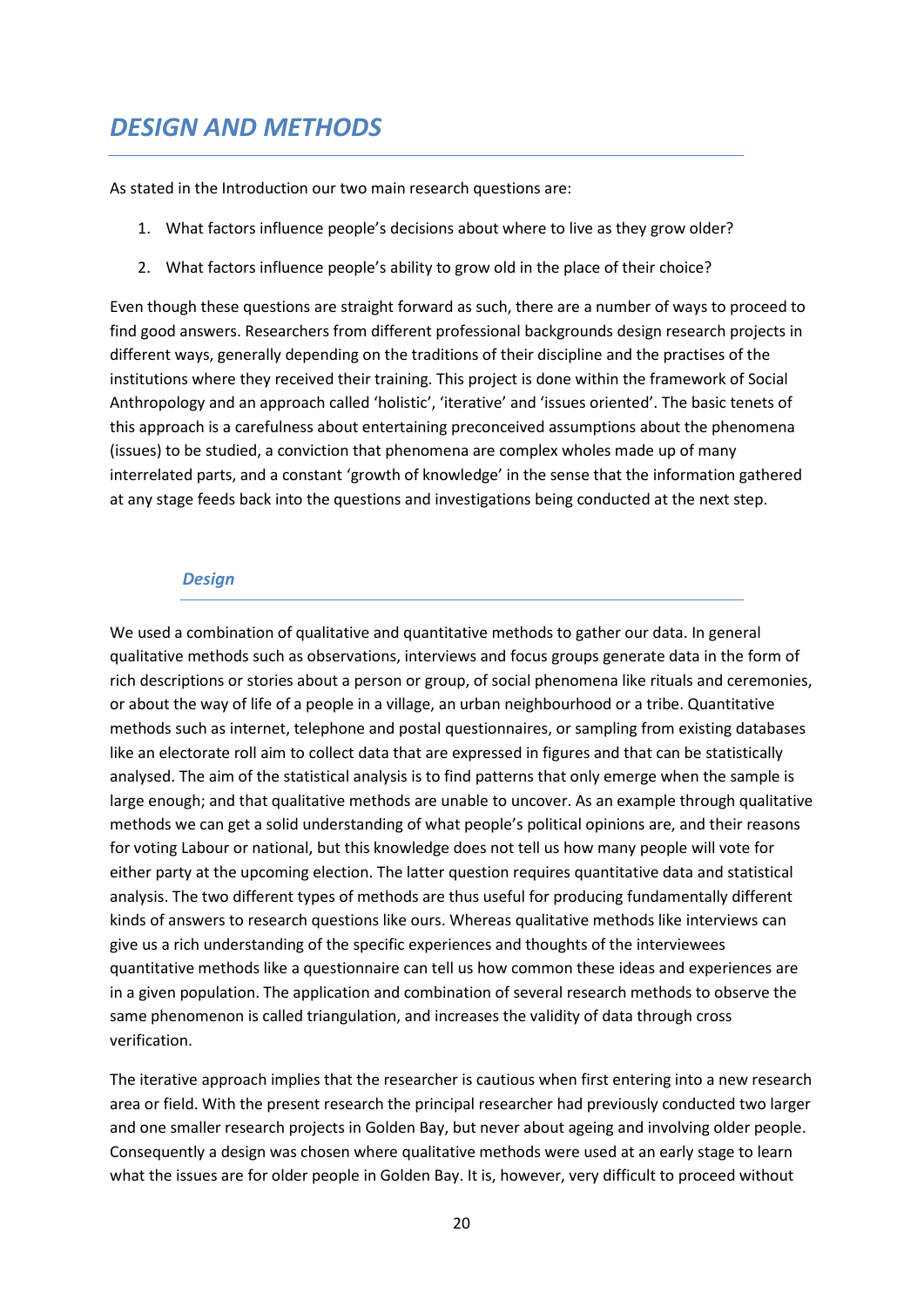any preconceptions and based on our previous knowledge about New Zealand society we assumed that older people's decisions about where to get old, and their ability to actually get old in the place of their choice, would be influenced by the services and community organisations they have access to. We therefore decided to carry out two different types of interviews; one set of interviews with service providers/community organisations and another set of interviews with residents over the age of 55. When deciding on the order of the interviews, whether to talk with service providers or residents first, we decided to begin with service providers. Our main reason for this decision was to have sufficient knowledge about existing services to be able to provide this information to residents if it should be asked for.

#### *Interviews with service providers*

Using the Community Directory held by Heartlands, the 'FOUND' directory on internet and the Community Listings in the 'Golden Bay Community Directory' phonebook we identified a range of organisations and agencies that deliver services specifically to older people, arrange leisure activities for older people or who speak on behalf of older people. We also included organisations that deliver services to the general public if the services they deliver to older people are essential in some way for their ability to Age in Place in Golden Bay. Some organisations, like Lions, have a lot of older members, but as the organisation is open to adults of all ages and does not deliver essential services to them, we did not include them. The agencies and organisations we included on our list were then invited to participate and all but one organisation accepted. In chapter 4 we present a list of all the organisations we talked with.

Because we did not know very much about these organisations beforehand the interviews were loosely structured. We began by asking them to explain what they do for older people, and let the interviewee steer the conversations to cover topics he or she deemed important. These interviews focussed on gaining a full overview of the services that exist for older people in Golden Bay, and the planning that organisations are involved in to meet future demand. In addition we also hoped that the people we interviewed would provide some insights, from their perspectives, about the conditions under which older people in Golden Bay live today.

# *Interviews with residents over the age of 55*

When we had gained a fairly good understanding of the services and community organisations we began interviewing residents over the age of 55. The purpose of these interviews was to learn about the factors that influence people's choice about where to get old, and their ability to get old in the place of their choice. In addition we also wanted to hear and record people's stories to be able to understand these factors within a greater holistic context. We assumed there would be a wide variety of factors and wanted to discover as many as possible. Consequently we set out to interview as many different kinds of people as we could, and created a matrix with a large number of variables along one axis. The variables we used are 'age', 'gender', 'income', 'single/couple', 'location', 'mobility', 'ethnicity' and 'how long in GB'. Several members of the research team suggested possible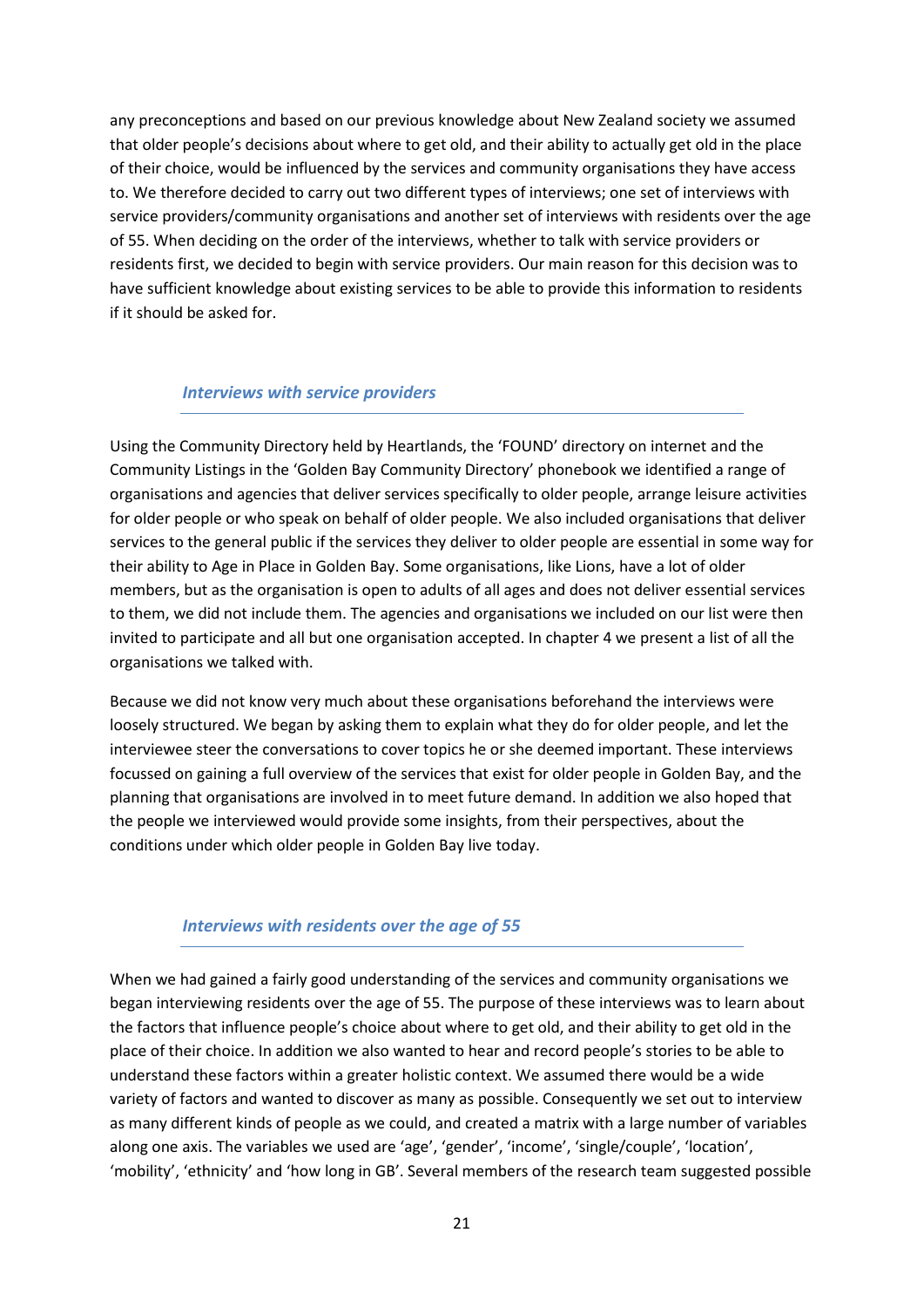interview candidates, and they were entered into the matrix to see which variables they would 'tick'. Individuals also phoned and volunteered to be interviewed. Information about these individuals were likewise entered into the matrix so that we would avoid interviewing too many of the same type of people. In total we interviewed 37 individuals. The majority were interviewed as singles, but 5 interviews were with couples. An interview guide was developed based partly on the research literature and partly on the interview with the service providers, prior to the first interview. Due to the iterative nature of our research design the questions changed from interview to interview. The guide was never a strict formula that had to be followed.

The researcher took detailed notes during all the interviews, both with service providers and residents. The notes were re-written and saved as electronic files immediately following the interviews. Most of the interviews were also audio-recorded, and the recordings used as aids for rewriting the notes, and as a memory and interpretation aid during the analysis of the data.

We analysed the interview data looking for the issues that influence people's choice and ability to get old in the place of their choice. In addition we also analysed the available literature looking for the relevant issues identified by other research. All the identified issues were entered into a spread sheet, and issues from different sources were collapsed into one entry wherever possible. This analytical endeavour resulted in an exhaustive list of issues that we used to carry out the next step in the research.

#### *Questionnaire*

Identifying issues was necessary but not sufficient to answer our two research questions. The next task was to find out how common or widespread these issues are. Based on the list of issues from the qualitative data collection we then designed a questionnaire. The questionnaire is attached as appendix 1. Originally we had planned to send the questionnaire to all residents over the age of 55, but due to privacy issues we could not get hold of a database based on residents' age. We therefore decided to send the questionnaire to every second adult resident in Golden Bay.

Based on the TDC rate payer list and the Golden Bay Community Telephone Directory we created a database of adult permanent residents. To avoid including rate payers who own holiday homes in Golden Bay but do not reside in the area, we removed addressees who receive their rate notices outside Golden Bay. In addition we needed to include residents who do not own a house and therefore do not appear on the rate payer list. For that purpose we copied the 2010/11 Golden Bay Community Phone Directory. By comparing the two we identified all names that appeared twice, and removed one of them. This gave us a list with just over 2000 entries. Obviously many of these entries would be below 55 years of age. Our original plan was to let people with local knowledge go through the database and remove all the persons below 55 that they could recognise. When three locals with substantial local knowledge had gone through the list, spending considerable time on the task, we were still left with approximately 1900 entries and realised this strategy was not working. We therefore decided to return to our list with just over 2000 addresses. By sending letters to every second entry on our list and including two copies of the questionnaire in each letter going to each household, we would reach out to just over 1000 households and 2000 adult residents. This provided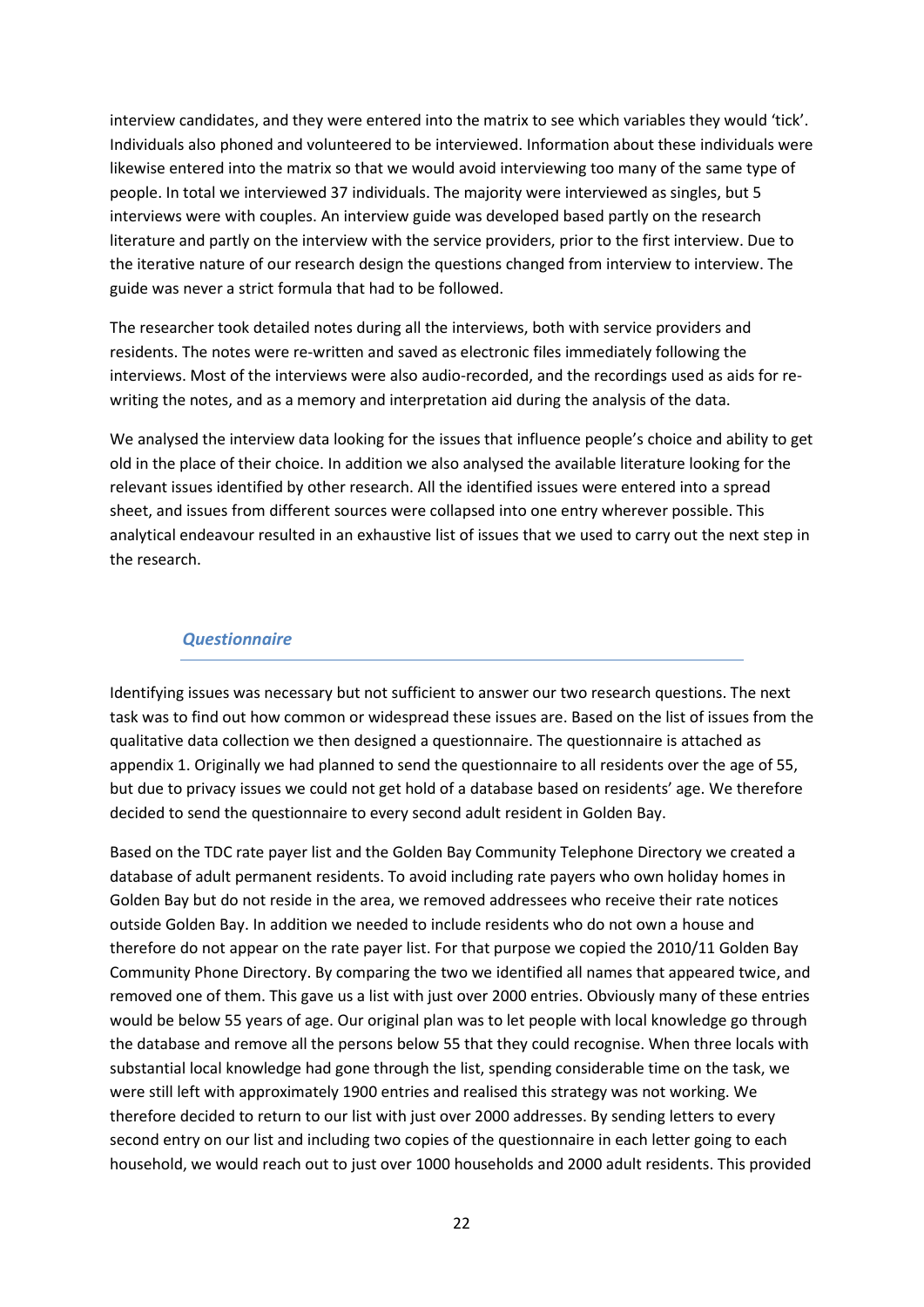us with the additional benefit of being able to use data from the group below 55 years of age for comparison purposes.

In total we sent out 2060 questionnaires to 1030 households. 88 questionnaires could not be delivered and were returned unopened to us and a further 8 questionnaires were sent back uncompleted with comments such as "partner away" or similar written on them. We learned from the returned questionnaires that 93 of our respondents live alone, which imply they received one redundant questionnaire. Consequently we operate with 1871 as the total number of questionnaires. We received 610 questionnaires that had been partially or fully answered, which gave a return rate of 33%, a very good result for postal surveys of this kind. The response rate means that there is a margin of error of 4.0% when generalising from our findings to the general population of residents in Golden Bay aged 18 years of age or older.

The responses from the questionnaire were analysed using SPSS v18, a computer programme used for statistical analysis and data mining.

# *Ethical issues*

Choosing an appropriate method is not only a question of which method will produce trustworthy data, it is also a question about what is the right thing to do. To ensure that ethical standards are high it is now common for all research involving people to be peer reviewed prior to project start. For social science researchers there are at least three such institutional ethics resources available; the Association of Social Science Researchers, the Sociological Association of Aotearoa New Zealand and the Association of Social Anthropologists of Aotearoa/New Zealand. These organisations provide ethical guidelines and have ethical committees to whom researchers submit proposals and seek ethical approval for their projects. The principal researcher for the present project is a social anthropologist and consequently we sought and obtained ethical approval from the ethics committee of the Association of Social Anthropologists of Aotearoa/New Zealand.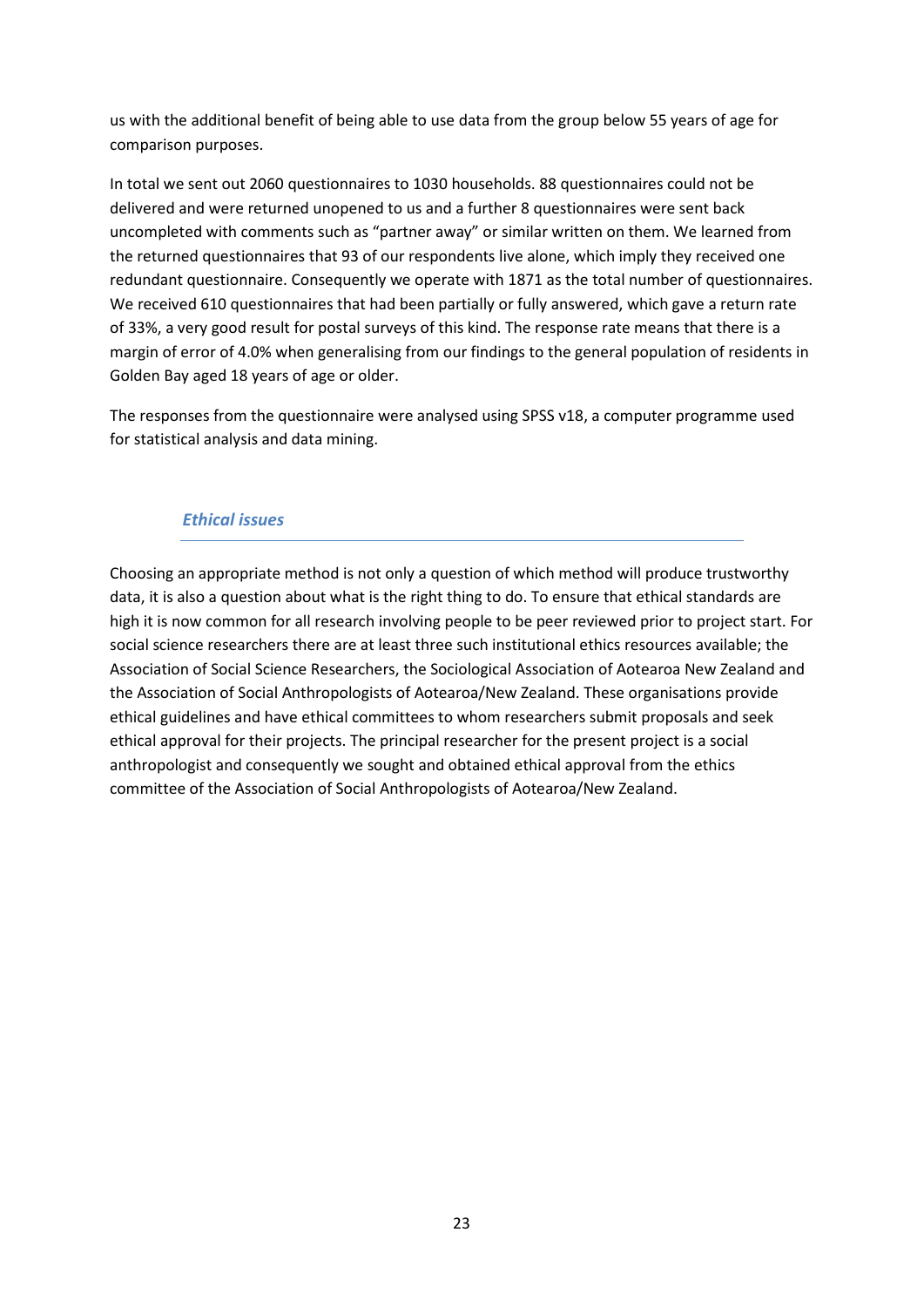# *FINDINGS*

In this chapter we present our main findings from interviews and survey. Representatives of 24 service providers were interviewed and so were 37 persons over 55 years of age. Survey questionnaires were sent to every second adult resident in Golden Bay.

#### *Overview - Service Providers*

Using the Community Directory compiled by the Heartlands coordinator, the Community Telephone Directory and the Found directory on internet (www.found.org.nz), we identified 25 organisations operating in Golden Bay who provide services primarily to older people, or who provide essential services to older people. In order to learn what these organisations do; the type of services they provide, how many older people they provide services to, where they are located, how they are organised, how they are funded etc., we invited all organisations to be interviewed. One of the 25 organisations we invited declined to be interviewed because they believed the situation for older people in Golden Bay is good enough as it is, and did not see a need for this research. In addition to the 25 organisations we identified, there are organisations like Rotary and Lions who have many members in the older age groups and who thus could have provided us with information about the ageing situation in Golden Bay. However, in order to keep the number of interviews at a manageable level we chose to not interview organisations open to people of all ages and who do not provide essential services.

The organisations we talked with were very forthcoming and friendly, providing rich, detailed and important information; experiences they have had with both positive and negative aspects of the provision of care and services for older people, and their concerns for the future. They also gave us a good understanding of the organisations they work for, and we will therefore begin this chapter with a brief presentation. We have sorted the overview thematically so that organisations of the same kind are listed in proximity to each other, beginning with Government agencies and ending with NGO's:

# *Nelson-Marlborough District Health Board*

Nelson Marlborough District Health Board should be well known as a deliverer and funder of health services such as hospitals, district nurses, hospice and mental health clinics. Specific services provided or funded by NMDHB will be presented below, but before we do so we'd like to say a few words about an overarching task which NMDHB is responsible for, i.e. planning of future health delivery in the region.

The District Health Board has a distinct Planning and Funding Division which is responsible for its planning and funding functions, including disability support services for people over 65 years. The division incorporates Support Works, the agency that provides needs assessment and service coordination for people with longer term disabilities. In the introduction we presented the District Health Board's plans and commitment to provide safe and efficient services for older people.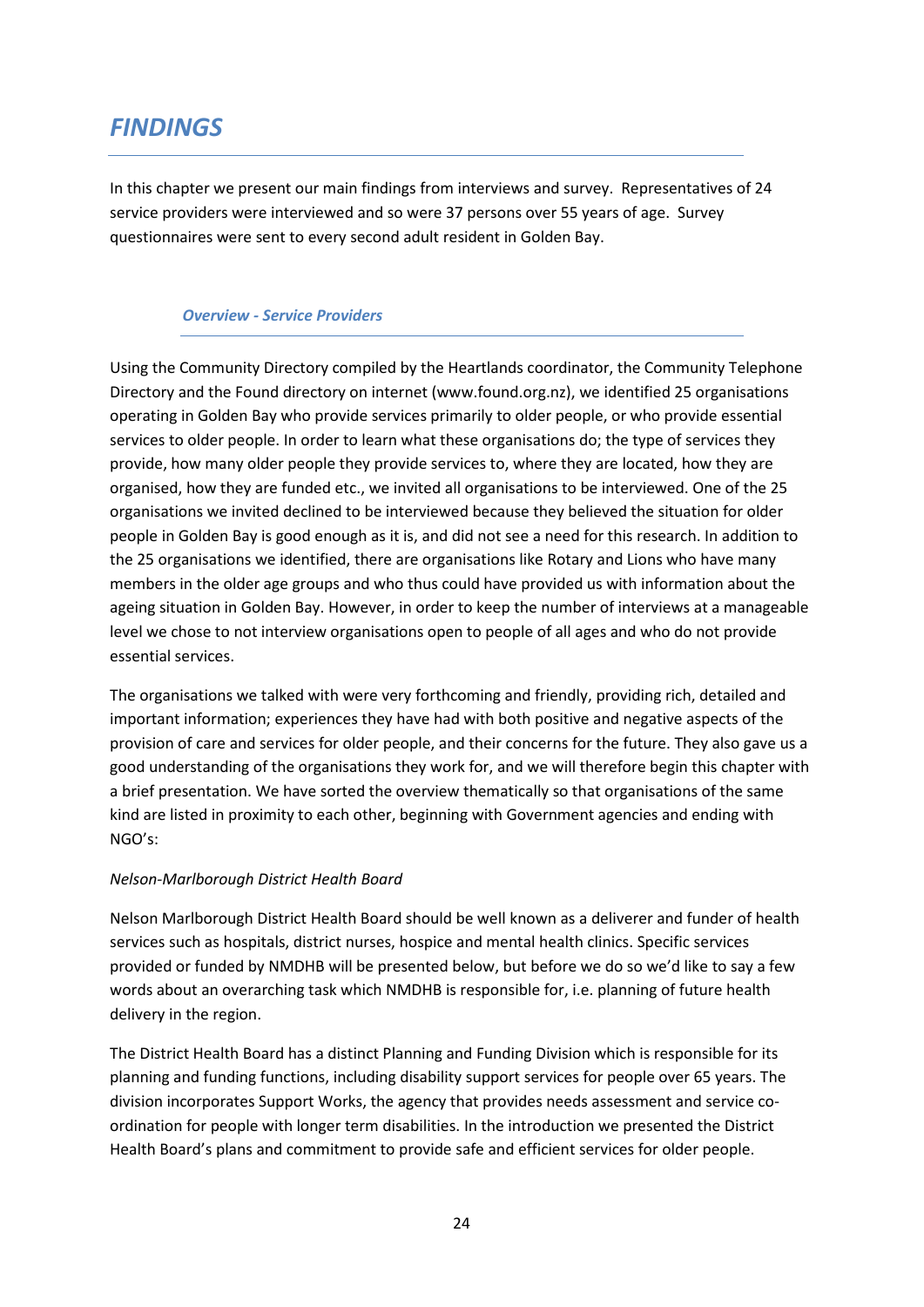#### *Golden Bay Community Hospital*

The Golden Bay Community Hospital is located at the corner of the Central Takaka Road and State Highways 60, slightly less than 2 kilometres from Takaka Township. It delivers inpatient services; short term for acutely ill of all ages and long term for people over 65. There are 12 long term beds but the hospital is not licenced to provide dementia care for patients who are mobile, so-called wanderers. The hospital is presently owned and run by the NMDHB, but will soon become part of the Golden Bay Integrated Family Health Care Centre (GBIFHCC) which will be run by the Nelson Bays Primary Health (PHO). Major reconstructions of the present buildings are planned as part of this change.

# *Golden Bay Medical Centre*

Golden Bay Medical Centre is a collaboration of general practitioners who employ a number of staff such as nurses and receptionists. It provides standard GP services by appointment during normal working hours, but also an after hour service in case of emergencies. It used to be privately owned by the GP's, but in 2010 was taken over by the Nelson Bays Primary Health Organisation (PHO). It is situated in buildings slightly less than one kilometre from the centre of Takaka Township. The Medical Centre is set to become part of the Golden Bay Integrated Family Health Care Centre (GBIFHCC) and if/when that goes ahead it will be relocated to the Golden Bay Community Hospital site. We spoke with one of the GP's, but did not formally interview a representative of the medical centre.

# *Joan Whiting Rest Home*

The Joan Whiting Rest Home (JWRH) has 17 beds and caters for 'Rest home' level clients, i.e. clients who can be looked after by one staff. Most clients have some form of mild dementia, but JWRH does not have a licence to care for so- called 'wanderers'. The rest home currently operates as a private trust and is located in Collingwood, approximately 30 km from Takaka Township. It is scheduled to become part of the Golden Bay Integrated Family Health Care Centre (GBIFHCC) which means the present buildings and property will be sold and the entire institution moved to the present Golden Bay Hospital site near Takaka. The integrated health centre plans to provide the same number of rest home beds as what JWTH now supplies, with a possibility to increase to 27.

# *Support Works*

Support Works is the branch of DHB that assesses and overviews the delivery of home support and personal care support to disabled and elderly over 65. It aims to *"Support people whose lives are affected by a disability, to achieve their goal, retain their independence and self reliance, and to enjoy optimum quality of life wherever they live"* (www.nmdhb.govt.nz/SupportWorks.aspx) and assess for two kinds of assistance: Home care and personal care. Home care is support with housework like cleaning and is means tested through Work and Income New Zealand. Clients must have a community services card to be eligible for this type of support. Personal care is assistance with personal hygiene like showers, but can also include a shopping service. It is not means tested. Support Works also arrange respite for carers, i.e. arrange for the receiver of the care to go into rest home or hospital for a period so that the carer can get a break. The Support Works office is in Nelson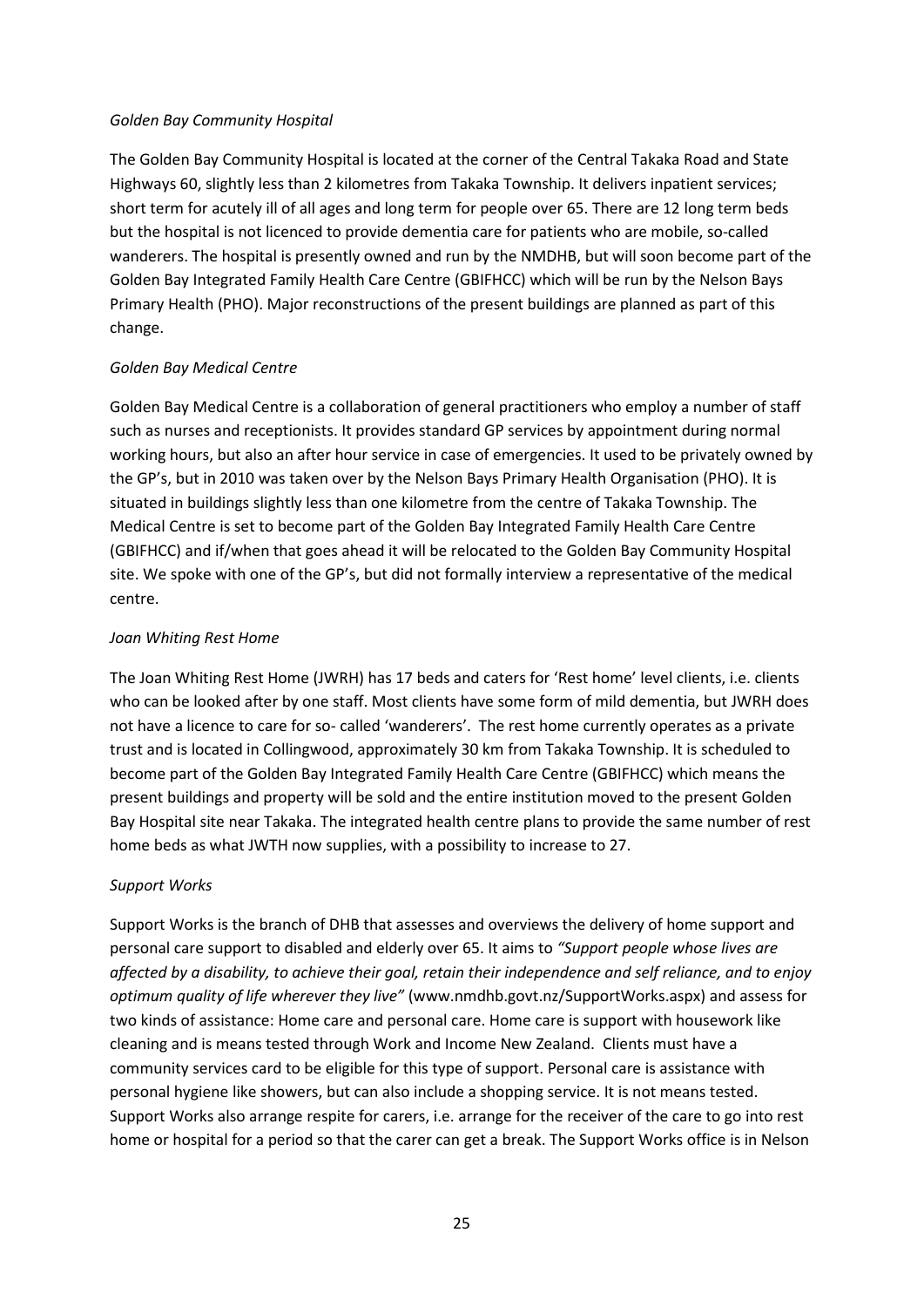where the contact person for Golden Bay is stationed. She visits Golden Bay on a regular basis every fortnight.

# *Home Support Delivery Agency - Health Care NZ and Access*

After assessment of the need for home care or personal care Support Works then give the client a choice between two delivery agencies in Golden Bay; Access and Health Care NZ. The client chooses one delivery agency that is responsible for the day to day delivery of the services, including hiring carers and ensuring that the quality of the care meets standards set by the NMDHB. The agencies have slightly different employment policies regarding wages, training, and remuneration for use of private cars, petrol allowances etc. Neither Access nor Health Care NZ is big enough to have an office in GB and their administrations are located in Nelson.

# *District Nurses*

The District nurses visit people in their homes after receiving referrals. Their special tasks are oncology, wounds and hospice. They have patients in all age groups, but most of their patients are over 16. District Nurses have the authority to initiate process to obtain home help or personal assistance for patients. They then alert Support Works, who will assess if the person is eligible. There are presently 4 District Nurses in Golden Bay who share three 0.6 FTE positions (3 regulars and 1 reliever). These positions are funded by NMDHB, but will soon be funded through the Nelson Bays Primary Health Organisation.

# *Physiotherapist*

The physiotherapist associated with the Golden Bay Community Hospital provides individual treatments after accidents and operations. This service is for people of all ages. In addition the physiotherapist provides two types of exercise classes to improve older people's balance and general fitness. One class is given at the hospital and is primarily aimed at preventing falls. It is funded by NMDHB through the PHO and is for people over 80. This class is regularly attended by approximately 20 persons and can take a maximum of 30 participants. The physiotherapist also delivers the "Sit and be fit" classes under the Way2Go program. It caters for people from 65 to 80 and is slightly more advanced than the other. It is held at Community Workers hall and there is a gold coin entry.

# *Outreach Community Mental Health Service*

The Outreach Community Mental Health Service in Golden Bay is a Non-Government Organisation (NGO) that delivers services in Golden Bay under contract to the NMDHB. It provides a core service to adults who experience any degree of mental health discomfort, from mild dysphoria to severe depressions and other ailments. Outreach will assess and provide support if eligible. The aim of the support is to assist people to live independently. Support provided: Clinical therapy – psychologist, sociologist, nurse. Support workers – go for walks, take people shopping. Cooking programs, gardening, social events. The organisation also provides a 24/7 crisis team. It is already experiencing a growth in the demand for their services from older people suffering intense sadness, dysphoria or depression due to various types of loss: i.e. death of partner or loss of a sense of purpose when no longer able to maintain their identity projects such as building and maintaining large gardens.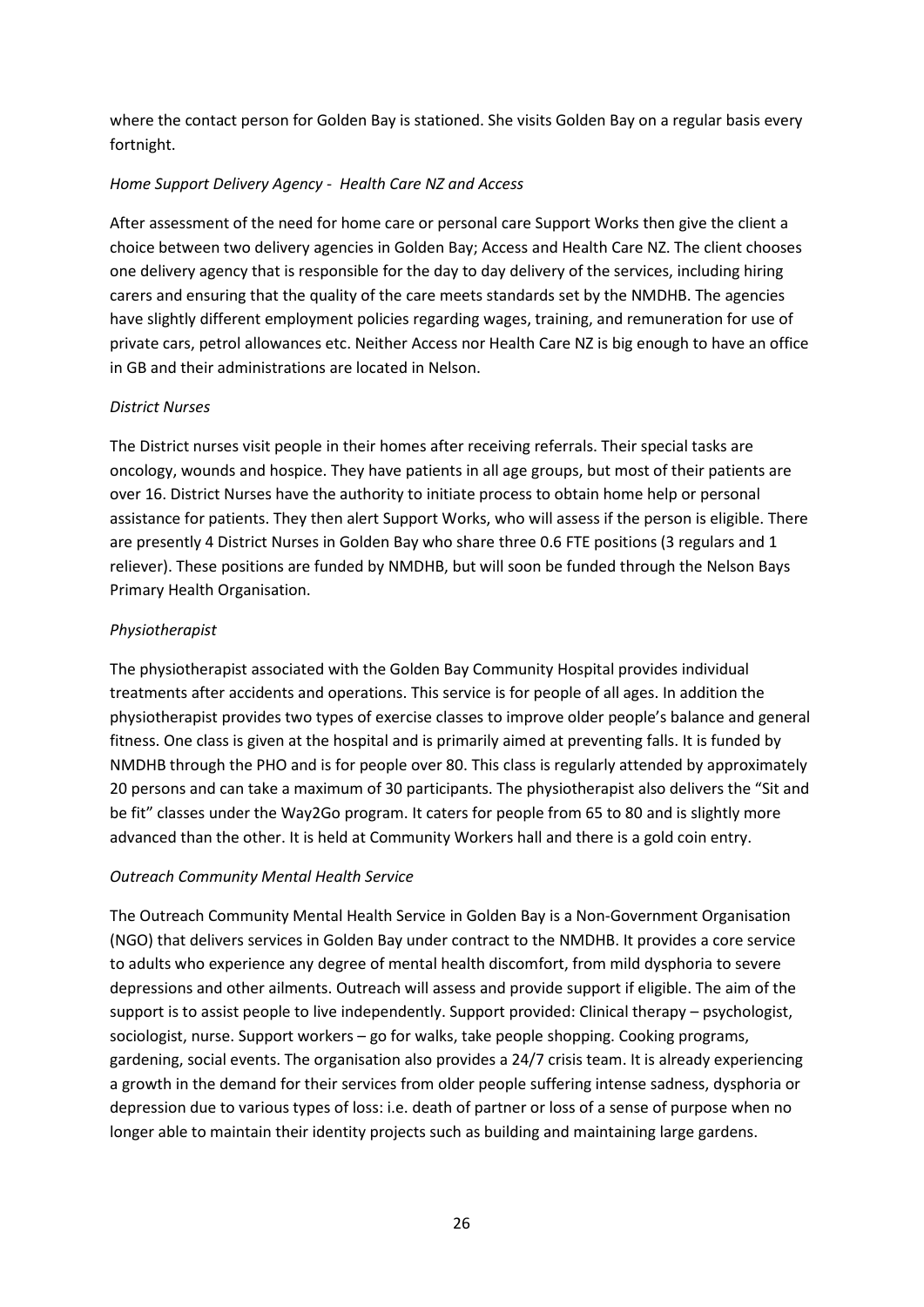#### *Ministry of Social Development – Senior Services*

As of April 2010 the Golden Bay WINZ office discontinued having a 'resident' staff member who provides services to senior citizens. Senior Citizens and superannuation no longer serve under WINZ, but directly under Ministry of Social Development (MSD). MSD now provide a dedicated specialist serving people over 65 in Golden Bay. This specialist is stationed in Motueka and visits Golden Bay at least once per fortnight, but is at liberty to visit more frequently if special circumstances dictate. Her job is to service new super-annuitants and to do Renewal Assessments, i.e. checking on whether the situation has changed for people on a pension and whether they need increased assistance.

MSD provides Superannuation to all citizens and permanent residents who have lived in New Zealand for ten years after they turned 20, five of those years have to be since they turned 50. Superannuation is a right that citizens/residents have and it is not means tested. In addition MSD can assist with immediate and essential needs such as food, urgent health and transport to health services. They can also provide extra help with costs related to health, housing, residential care for partner, living alone payment, child (grandchild) disability allowance and temporary additional support (up to 3 months). If facing large and unexpected expenses such as car repairs or buying a new washing machine MSD can provide an advance that will have to be paid back. These latter forms of support are means tested.

#### *Heartlands*

Heartlands is a coordinating umbrella organisation for a range of government departments, and in Golden Bay the following Heartland Services are available.

• ACC

• MSD – Senior Services

• Housing New Zealand

- Career Services Rapuara
- Child, Youth and Family
- Community Probation
- Community Law
- Corporation
- Inland Revenue
- Internal Affairs
- Ministry of Agriculture and Forestry
- Tenancy Services
- Work and Income

Appointments with the above agencies can be arranged by contacting the Heartland Services Coordinator, either in person or by phone. The Coordinator also has information about the following agencies and services

- Health and Disability advocates
- Budget advice
- Rates rebates
- Healthier Homes
- Community groups and organisations in Golden Bay
- Funding information service
- Department of Labour
- PHO Be Well program

Organisations under the Heartlands umbrella that particularly serve older people are MSD and the PHO. The Heartlands coordinator administers clinics for the PHO, delivered by Nurses and Physiotherapists, at the Heartlands premises and at community halls 3 times per year.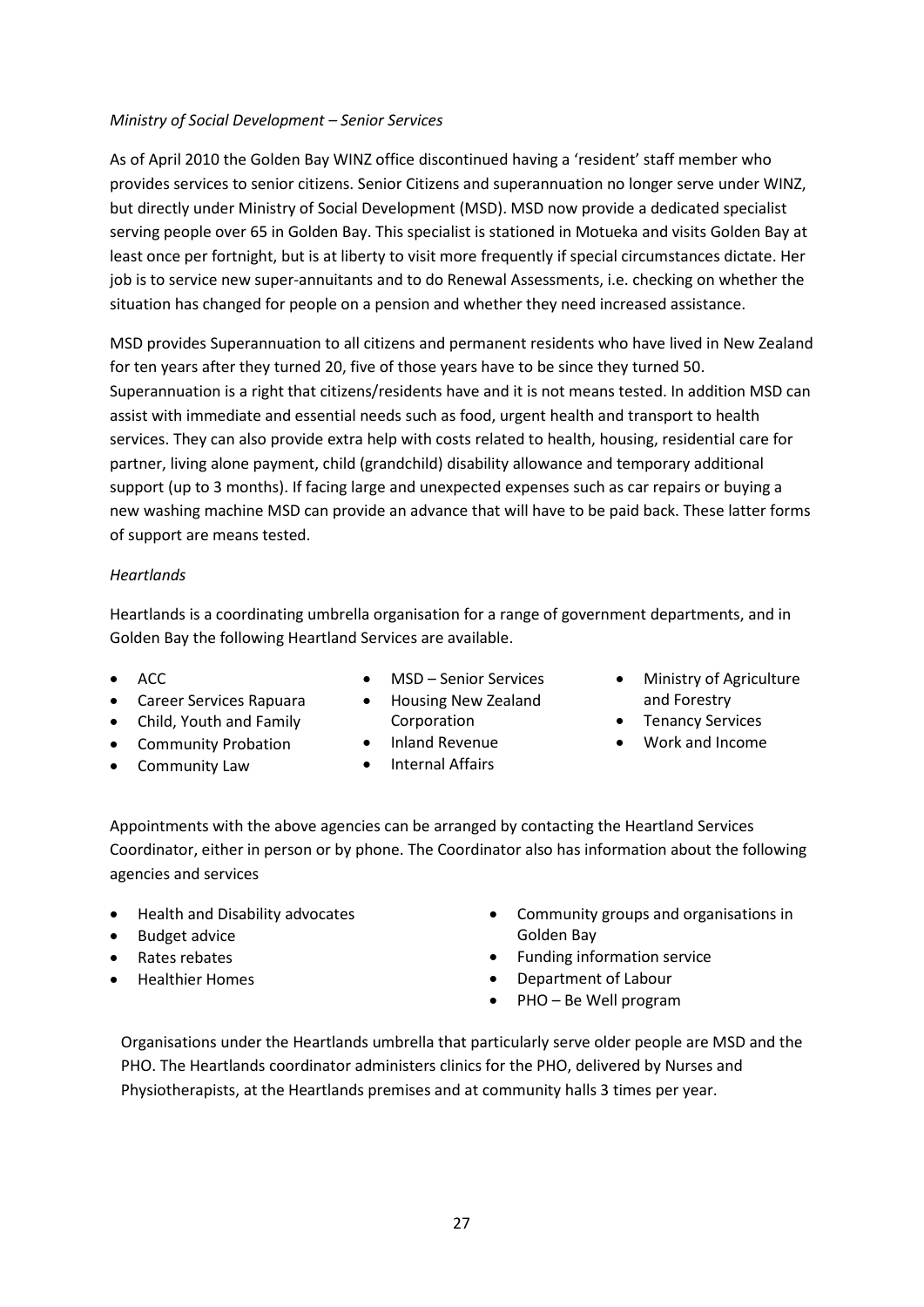#### *St John*

St John is a volunteer organisation in Golden Bay, and is a sub-division of the national St John organisation. It provides an ambulance service with volunteer ambulance officers (now called Emergency Medical Technicians). St John Ambulance Services contracts to the Ministry of Health, ACC and District Health Boards, but this only covers 80% of their operating costs. The shortfall is made up from community donations, fundraising, revenue from commercial activities, volunteer contributions, as well as contributions from part charges (presently \$ 67 in Golden Bay). Connected to the ambulance is a Subscription Scheme where membership means call outs will be free of charge. St John run a 'Caring Callers' program, a free service where people can register to be called up once every second day (or more or less frequent) as a check on whether they are OK. A commercial branch of St John delivers a medical alarm service. In other parts of New Zealand St John delivers a hospital shuttle service, but not in Golden Bay.

#### *Abbeyfield*

Abbeyfield provides residential units for people over 55. All meals, power and rates are included in the rent. Meals are shared and there is a common room where residents can socialize if they please. The organisation began in UK and is now an international organisation with residential units in 17 countries. There are 12 Abb eyfield houses in New Zealand and the Golden Bay branch provides 11 units for rent, 10 to permanent residents and 1 on a trial basis for potential new residents. Residents must be independent and must manage their own rooms. Abbeyfield does not provide any personal service and many residents have home help through Support Works and/or a St John medical alarm subscription. Abbeyfield in Golden Bay is a voluntary organisation run by a committee of 10 volunteers. Keeping rent low is a paramount concern for the committee.

# *Anglican Parish Nurse*

Parish nurses work in many different parishes around the country and fills the needs of a community as the parish (or in this case the parish nurse) identifies them. The Anglican Parish Nurse in Golden Bay has operated since January 2011, initiated by the nurse who now fills the position. Having worked with older people for many years she had identified a need among isolated elderly for a 'home visiting' support service in addition to the service provided through Support Works. The parish nurse is the only health provider at liberty to spend as much time with each individual older person as she believes is necessary, and to provide the services she deems necessary when she visits. Her flexibility is not restricted by bureaucratic management demands, and she can take people to the shop if that is what they need when she visits. She can also step in at short notice if Support Works takes too long. Furthermore the parish nurse visits older people from Golden Bay in rest homes over the hill.

# *Golden Bay Community Workers*

The Golden Bay Community workers provide accessible and sustainable social services to people of all ages. Examples of the services they provide are: Client Support, Budget Advice, Food Bank, Counselling, Home Based Support, Strengthening Families, Parenting courses. Sometimes the Community Workers get clients who are older than 55 years of age needing social work support, e.g. grandparents looking after grandchildren or parents with adult children still living at home that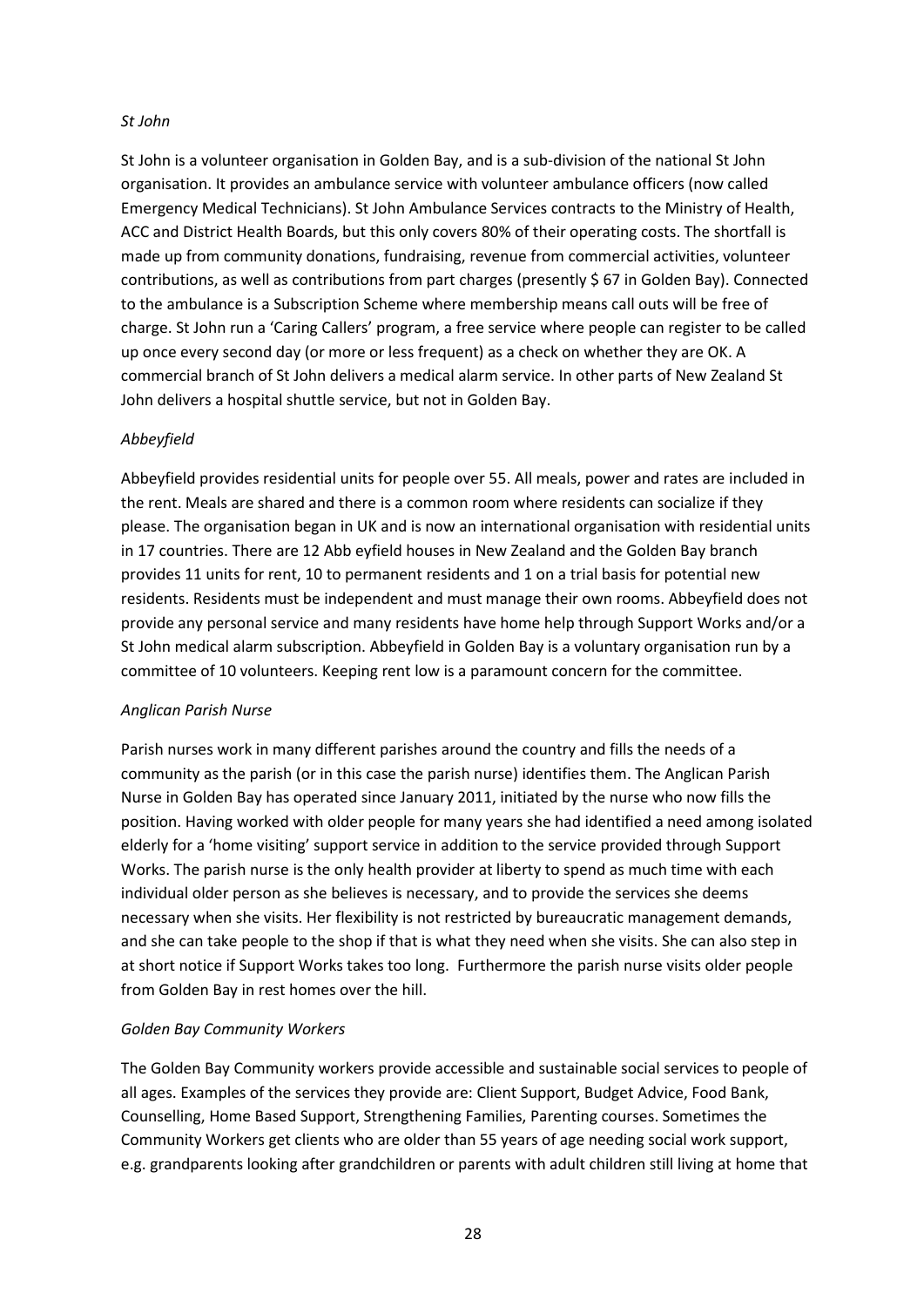they do not know how to cope with any longer. They are not set up to deal with concerns that are specifically old age related and try to steer such cases to Age Concern.

# *Golden Bay Recreation Worker - Way2Go*

The recreation worker is employed by the Golden Bay Community Workers to deliver recreation programs to Golden Bay residents. One of these programs is Way2Go, and 'Sit and Be Fit' is delivered (by the Physiotherapist) under the Way2Go program. Sit and Be Fit is aimed specifically at older people and caters for both those who already are active, and those not already active.

# *Age Concern*

Age Concern is a national organisation, with local independent branches. Golden Bay is part of the Nelson branch. Up until 2010 Age Concern had a field worker in Golden Bay who did home visits, often on her own initiative if she had learned from family, neighbours or friends of an older person that there was a need for a visit. The Field worker position was terminated by the Nelson office and Age Concern now operate the same way in Golden Bay as in the rest of the Nelson/Tasman area, i.e. people get referred. Having received referrals most of the organisation's work is done over the phone. Sometimes referrals lead to home visits by a worker who based in Motueka. Age Concern is trying to establish a volunteer visitor service in GB.

According to their website (www.ageconcern.org.nz) Age Concern provides:

- Support Services, Information, Advice and Personal Advocacy: Responding in person/phone to a range of queries from older people and their carers e.g. advising where to obtain a service, what is available etc.

- Information Resources: Providing written materials e.g. pamphlets, videos and books.

- Visiting Services: Providing visitors who make regular visits to socially isolated older people in their homes via Age Concern Accredited Visiting Service and non-accredited programmes.

- Social Activities: Holding events that provide social connection between older people e.g. drop in centres (not provided in Golden Bay).

- Elder Abuse and Neglect Prevention Service: Providing confidential support, advocacy and information for people facing elder abuse and neglect.

- Total Mobility Scheme: Providing assessment and provision of Total Mobility taxi vouchers (not provided in Golden Bay).

# *Wrinklies Express*

Wrinklies is a volunteer, not for profit organisation registered with the Charities Commission that provides transport to medical appointments (to and from hospital, GP, nurse, physio, etc) for people over 50 as well as for disabled persons. Even though the transport has to be linked to medical or health appointments, other errands (e.g. shopping) can be done in combination with medical trips, but not as the primary reason to go. It is run as a club in the sense that only members can use the service. In addition to the annual membership fee people are asked to make donations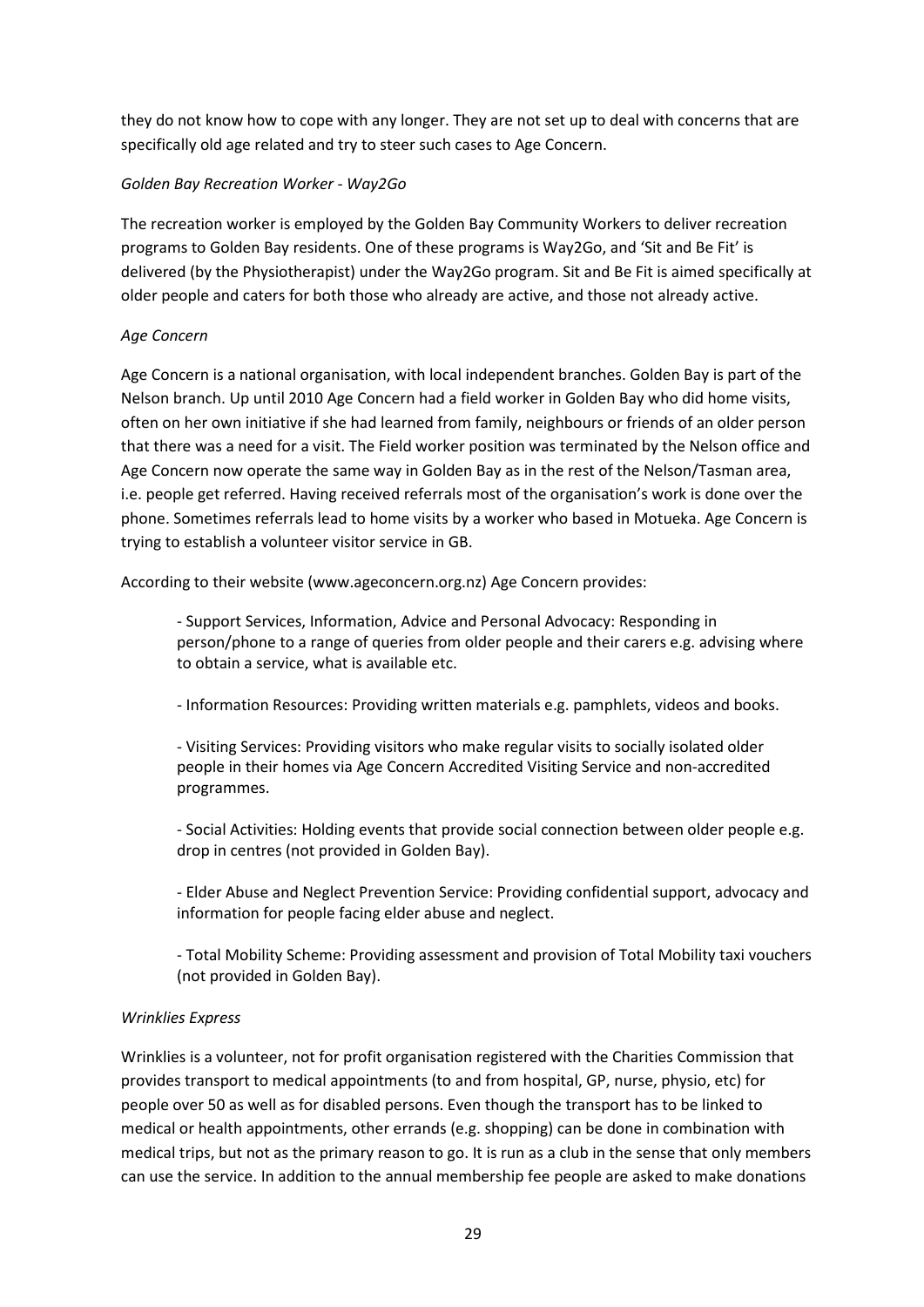when they use the service, and the organisation operate with standard 'suggestions' as to how much people ought to donate for various trips. Sometimes these donations are made by WINZ, ACC and the Community Workers on behalf of members who have used the service. The organisation was started by Henk Visker in collaboration with Age Concern 14 years ago. At present it has 300 members, 2 vans and 10-20 volunteer drivers available at any time. All drivers are pensioners. It made 276 trips last year and transported 688 persons.

#### *Meals on Wheels*

Meals on Wheels deliver cooked meals to its customers five days a week in an area from Ligar Bay to Para Para. Approximately 16 – 24 people receive meals on wheels at any given time. It is a volunteer organisation that has existed in Golden Bay for approximately fifteen to twenty years. It relies on volunteer drivers to deliver the food, but the District Nurses assess people for eligibility for the service. Meals are prepared by the hospital and there is some subsidy by NMDHB for this. It began as an Anglican Church initiative and the church is still heavily involved.

# *Grey Power*

Grey power is a national organisation lobbying for the welfare of the elderly over 50. There are 76 associations throughout the country; each local association is an autonomous body. The local Golden Bay group is a volunteer organisation with a committee of 7-8 people who meet monthly. Issues of concern to Grey Power are: Rest homes and home care, need for respite for family carers, the working conditions and pay for carers.

# *University of the 3rd Age (U3A)*

U3A is an affiliation of people aged 55 and over who come together to stimulate and be stimulated. Most members in Golden Bay are in their late 60's to late 70's. The committee organises meetings with speakers on special topics every 2-3 months. Subgroups form around special interest topics. It is run by volunteers.

#### *Probus*

Probus is an association of active retirees who join together in clubs. It started as an off-shoot of Rotary and "*Its basic purpose is to provide for its members regular opportunities to keep their minds active, expand their interests and to enjoy the fellowship of new friends*"

(www.probussouthpacific.org). Probus in Golden Bay arrange monthly meetings, usually attended by 70-80 members. Every meeting follows a set structure, yet is informal. Two talks per meetings, a short (10 min) talk by a local, and a longer (45 min) talk – often by visiting speaker. It is run by volunteers.

# *Senior Net*

Senior Net is a national organisation to provide network and support for people over 55 to enable them to use electronic communication devices, primarily computers. It began as a movement in USA and New Zealand was the first or second country outside USA to set up. Local Senior Net clubs, like the one in Golden Bay are run as independent charitable organisations. The Golden Bay club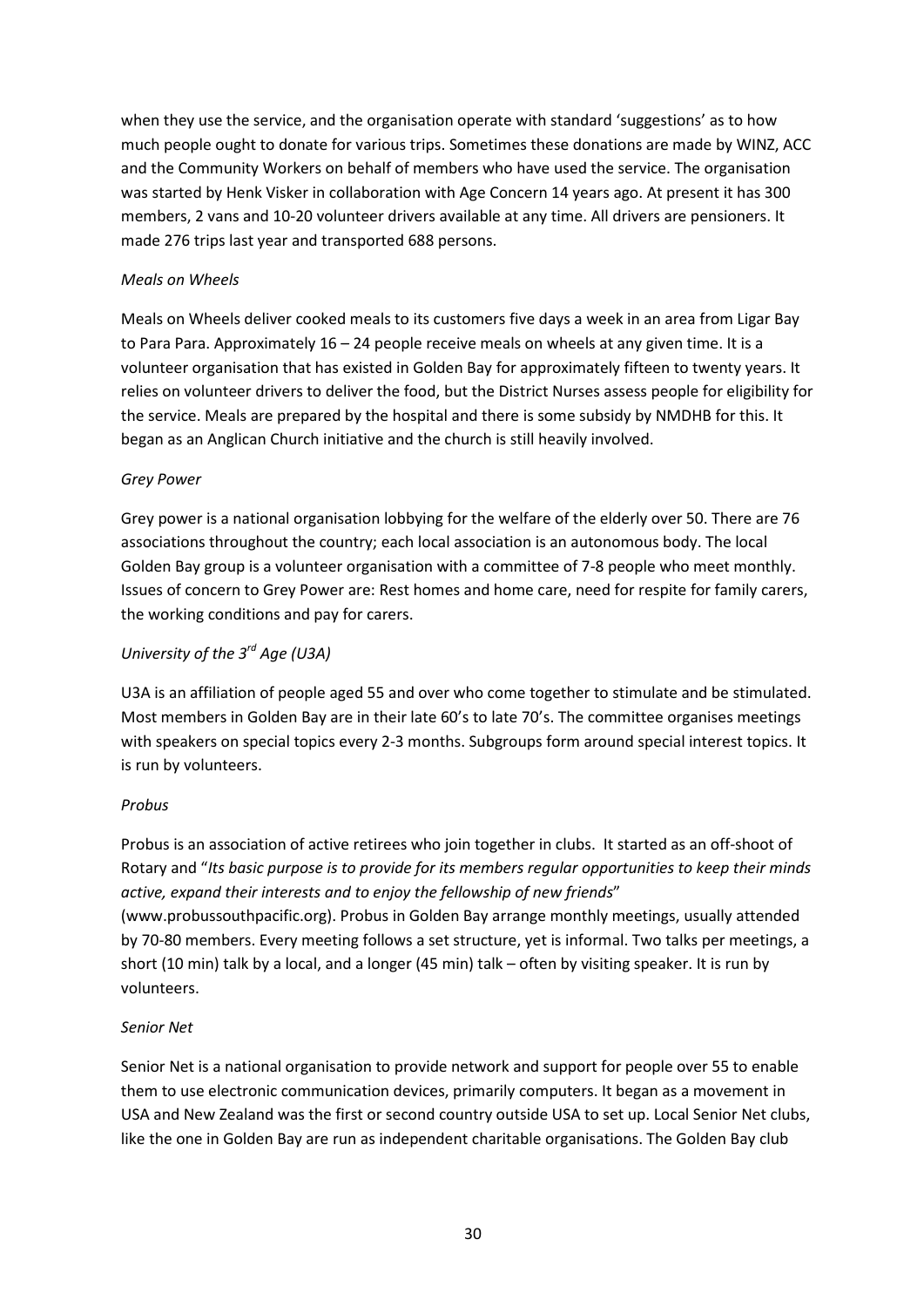has a range of members from 55 to 90's, but mainstay of members in 60 and 70s. The club runs courses for individuals, both at entry level and at more sophisticated level and is run by volunteers.

# *Senior Citizen's Association Golden Bay*

This organisation declined to be interviewed on the grounds that the situation for older people in Golden Bay is good enough. On www.found.org.nz the organisation is presented as follows: *"To enhance the well being and social life of Senior Citizens with indoor bowls and cards weekly day trips around Tasman and Nelson by bus monthly meetings with various forms of entertainment and a yearly trip around the South Island for a week."* 

# *Issues identified through interviews with service providers*

The interviews with the above organisations brought to our attention a number of issues of importance when trying to understand the ageing situation in Golden Bay. These issues are presented here as they were reported to, or observed by us.

# • *Volunteer situation*

Most of the NGOs in Golden Bay are administered and/or delivered by volunteers including some that provide services of vital important for people's ability to Age in Place. The St Johns ambulance, Wrinklies Express, Meals on Wheels and Abbeyfield are obvious examples. Other volunteer organisations like Probus, U3A and Senior Net provide services that keep the minds and the bodies of older people active and provide avenues for social contact; services that may no be immediately vital, but still fundamental for the long tern sustainability of an ageing community. All these volunteer organisations report increasing problems recruiting and holding on to volunteers willing to take on responsible tasks like treasurer, secretary and chair. Some organisations fear that if they do not succeed in recruiting new volunteers, they may fold as was the recent case with the Arthritis Association.

# • *Transport situation*

Almost every service provider representative we spoke with mentioned transport as a major problem likely to become far worse. Currently there is no proper public transport service in Golden Bay apart from a coach that runs from Totaranui, via Wainui and Takaka to Nelson once a day in winter and twice daily in summer. There is also a daily service from Takaka to the start of the Heaphy Track during the winter. Consequently there is no public transport for going to and from shops, banking and similar activities. The last taxi service folded some years ago, allegedly because it became uneconomical to run due to high compliance costs and insufficient patronage to carry the costs. The roads in Golden Bay are not conducive to cycling and even though some cyclists do brave the roads it is not likely to be a viable option for older people in the future. Likewise roads and distances are, for most people, too great to rely on mobility scooters. Consequently people depend on private vehicles for their transport needs, and for older people no longer able to drive this means being dependent on family, friends and neighbours. With an increasing number of older people, and the relocation of the medical centre, the transport need is set to grow.

 Wrinklies Express has noticed a steady increase in the demand for their services since they began operating 14 years ago and believe there is a need for an additional transport service in Golden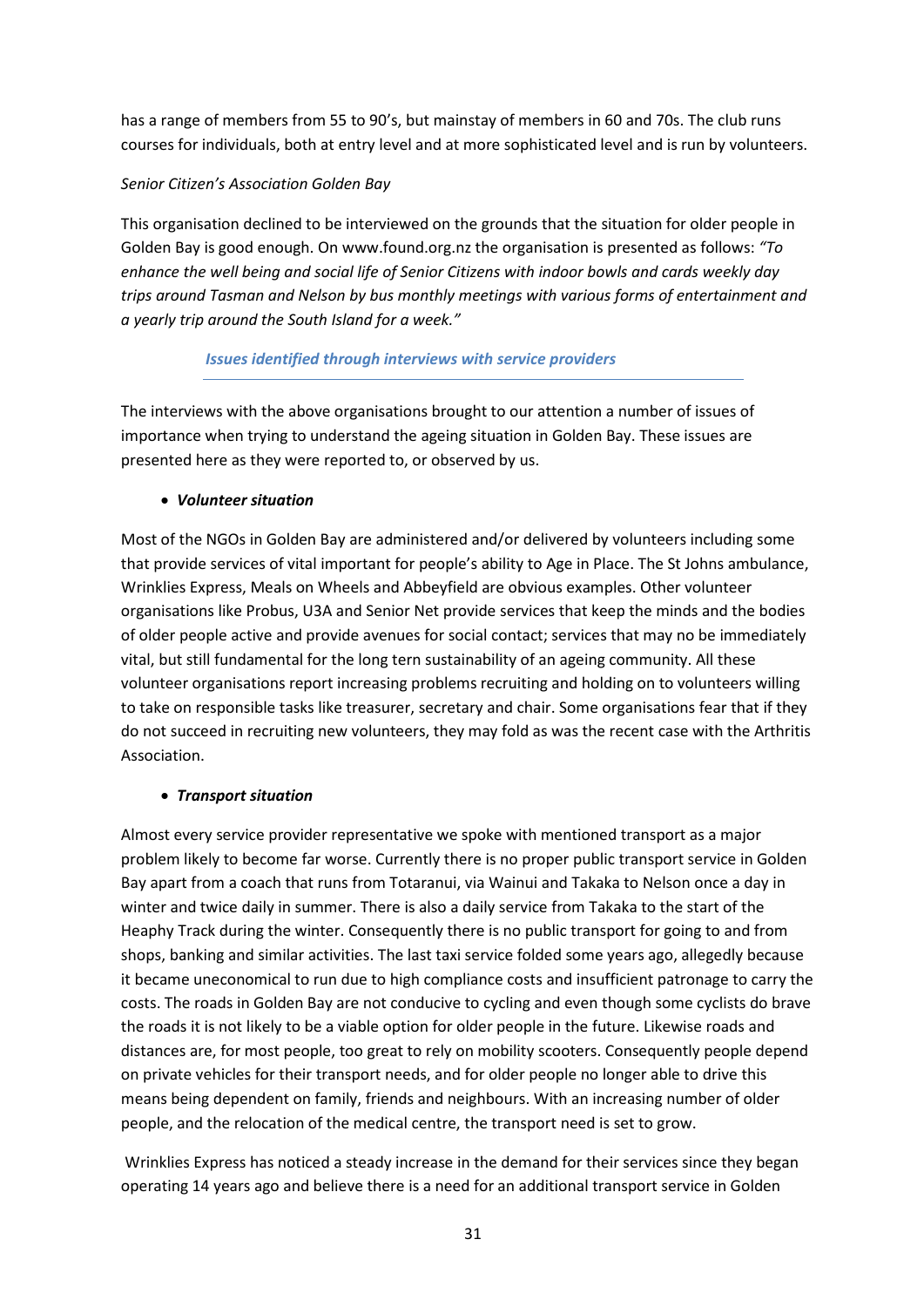Bay. With the new Medical Centre at Central Takaka many older people who now can walk/scooter to their GP will need transport and Wrinklies have declined being a designated transport service for the new medical centre due to lack of capacity, particularly availability of volunteer drivers. Other service providers like the District Nurses, the Physiotherapist, Age Concern and the Parish Nurse continuously notice that people have problems with transport particularly for non-health related activities like shopping, banking and socialising. Even doctors' appointments are sometimes problematic for the Wrinklies Express as the waiting time may be long.

# • *Home Support worker situation*

All the organisations involved in the delivery of home support (GP, District Nurses, Support Works, Access, Health Care NZ) report two issues of great concern with the delivery of this service in Golden Bay. One issue is related specifically to Golden Bay and its geography, the other matter concerns the organisational model upon which the service is based and the practical implications of this model in a remote area like Golden Bay.

Geographically Golden Bay is spread out and sparsely populated with people living in outlying areas like Mangarakau, Puponga, Pakawau and Awaroa Inlet. On occasion people in these and similarly remote areas are in need of home support, but due to lack of carers living in the vicinity, and the poor remuneration for carers to cover transport time and transport costs (petrol and car maintenance), it is not always possible for the agencies to deliver. We were told about one person living in Pakawau or Puponga who recently returned home from hospital after surgery and who had to manage on her own for months before help was arranged. Other reports were about carers who travelled long distances because they did not want to leave people without the help they needed, and as a consequence suffered financially.

The organisational model upon which the home support service is based is complicated, involving no less than three different agencies; GP or District Nurse, Support Works and delivery agency (i.e. Access/Health Care NZ). No less than four different professionals (GP/District Nurse; Assessor from Support Works; Assessor from delivery agency and the Carer) regularly interact with the client to assess, monitor and deliver the service. The assessors from the Support Works and the delivery agency do not have the time needed to establish trusting relationships with clients prior to asking questions about intimate and sensitive issues. In addition the two different assessors ask many of the same questions and the professionals we spoke with report that many clients find the assessment process degrading and an invasion of privacy. Involvement by some many different professionals means that many clients and their next of kin are confused about who is responsible for what, and who to contact when things are not working or needs adjustment or change.

The multi-layered process, with GP/District Nurse as initiator, Support Works as evaluator of who is eligible for what type of service, delivery agent as administrator of service and carers in frequent contact with the client means that the chain of information is long and easily broken. It also fragments the responsibility for the quality of the service and carries a potential for creating unnecessary cumbersome processes to rectify problems or adjust the service when the needs of clients change.

Another consequence of this organisational model is that neither of the companies delivering the service (and hiring carers) are large enough to have a full time administrator posted in Golden Bay.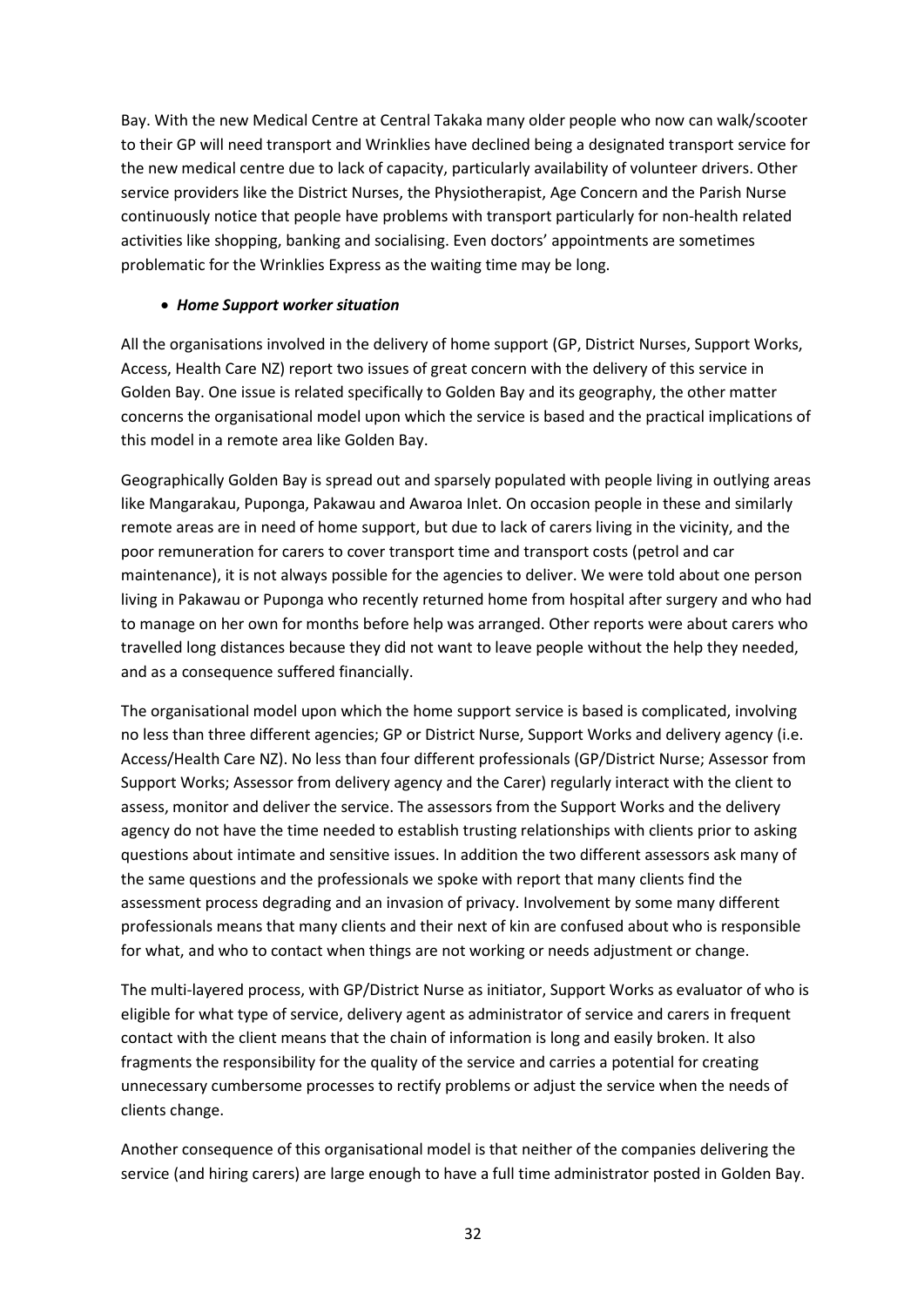This contributes to the distance between clients and administration, and splits the pool of carers in two making it more difficult for them to cooperate to improve the service they provide to clients and to improve their working conditions.

A final important issues brought to our attention by a number of different informants is the increasing difficulty in recruiting carers in Golden Bay. As mentioned above it there are regularly situations where neither of the delivery companies are able to recruit carers who can deliver home support services in remote areas, and we were informed the companies are experiencing increasing problems recruiting and retaining staff to work in more central areas as well. Low wages and insufficient remuneration for transport time and costs were given as the main reasons for these problems.

## • *Rest Homes and Dementia care*

Currently there are seventeen Rest Home beds at the Joan Whiting and all are presently occupied. If/when the rest home is relocated and made part of the integrated health facility there will be 17 rest home beds available from the start, with potential for expansion to 27. We were informed that this figure is based on the space that is available at the site, and not on analysis of future needs based on statistical projections of population size and age group composition.

As mentioned neither Joan Whiting Rest Home nor the Community Hospital is licenced to care for people with dementia who are physically able-bodied and thus at risk of wandering. For individuals in this situation who do not have private resources to receive proper care at home there is no other choice but to leave Golden Bay. Anecdotal evidence suggests that the magnitude of this problem is small, with one or two persons from Golden Bay residing in rest homes outside the area at any given time because they are 'wanderers'. We were informed that people who need to leave for this reason often return to Golden Bay when they no longer wander off on their own.

# • *Bureaucratic standardisation vs. pragmatic delivery*

Tension between the pragmatic demands of delivering a service and the formal, bureaucratic demands of management is a common theme running through most of the interviews with organisations that contract to government agencies, or that are organised with some people delivering the services on the ground in Golden Bay, and other people administering the service from offices outside Golden Bay. The concerns of administrators are to secure funding and to demonstrate to the funders that the organisation delivers high quality services. These tasks require defining and collecting quantitative data (i.e. figures) on the need for the service, and on the ability of the organisation to deliver. The concerns of the professional who delivers the service on the ground, however, is usually about establishing trust, being flexible and able to adjust to changes and to solve problems as they occur. The collection of standardised information that can be expressed in numbers is often at odds with the latter concern and many of the 'on the ground' professionals we spoke with report that it interferes with the quality of the work they do. Administrators on the other hand find it frustrating that they do not get the data they need for their reporting and thus to secure future funding. There is evidence of increasing centralisation of services and less 'face to face' contact with clients. This trend towards more distance between management and people 'on the ground' in itself was reported by many of our informants to lead to increased tension as well.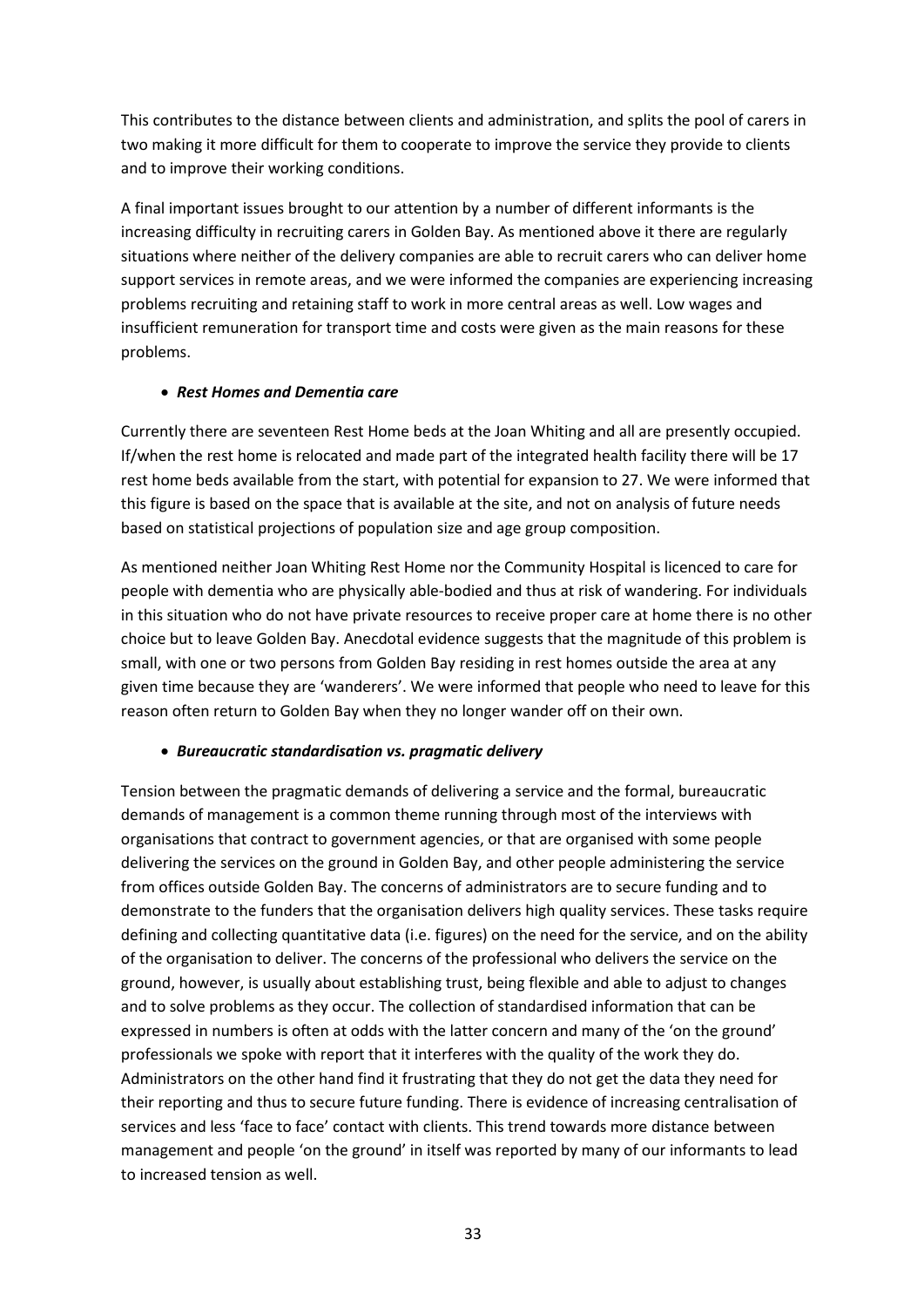From the interview with the Anglican Parish Nurse it seems this service is the only health and welfare service not restricted by a detailed, bureaucratically designed, prescriptive model for how the service is to be delivered. It seems she is in a unique position to spend the necessary amount of time with people to learn about their needs and the gaps in services that they experience.

## • *Planning for the future*

The service providers all report that they are not planning properly for the increase in the proportion of older people in Golden Bay. Volunteer organisations do not plan as they barely have resources to keep everyday activities going. Most NGO's are not planning because they only get short term contracts from the government, and as such do not have the security to plan for the future. NGO's such as Outreach report having had cuts in their funding for some time, while expectations about delivery have remained, or are increasing. Consequently they do not have the financial resources (i.e. time) needed to plan.

# *Issues identified through interviews with individuals aged 55 and older*

On the basis of interviews with 37 individuals, ranging from 52 to 93 years of age we identified a number of issues influencing peoples' *choices* about where to get old, and their *ability* to get old in the place of their choice. We present these issues below without any further analysis. A discussion of how to understand these issues, and possible implications, will follow in the Discussion chapter. The reader should keep in mind, however, that all the people interviewed were relatively well set with regards to many aspects of life, including physical and psychological health. In other words, we did not manage to locate anybody whose circumstances are really poor. This might have given us a different perspective on the pros and cons of living in Golden Bay as one gets old, services received or lacking, or other facilitating or complicating factors with regards to ageing in place. We do recognise however, mainly through information from District Nurses and home help carers, that there are people in disadvantaged situations in our community. Due to privacy concerns they could not give out any personal or contact details, nor ask anybody to contact us. No other avenues for establishing contact with people in this category were available to us. Although the information relating to these groups would have been more robust if coming directly from the people affected, we do have relevant information and concerns as expressed by service providers, and consequently are able to report some of these issues. When we do so in the text below it will explicitly be stated if the information have been received from carers/nurses.

Please note that the order in which the issues are presented does not indicate importance or ranking.

# • *Choice of place to become old*

The overwhelming majority of interviewees reported that they want to become old in Golden Bay, preferably in their present house and their reasons for that choice are, all in all, quite similar. Golden Bay is a beautiful place, with a benign climate and lots of recreation opportunities. Many people reported a great affinity and sense of emotional attachment to Golden Bay in general, and their particular property in particular. The longer people have lived in Golden Bay the more that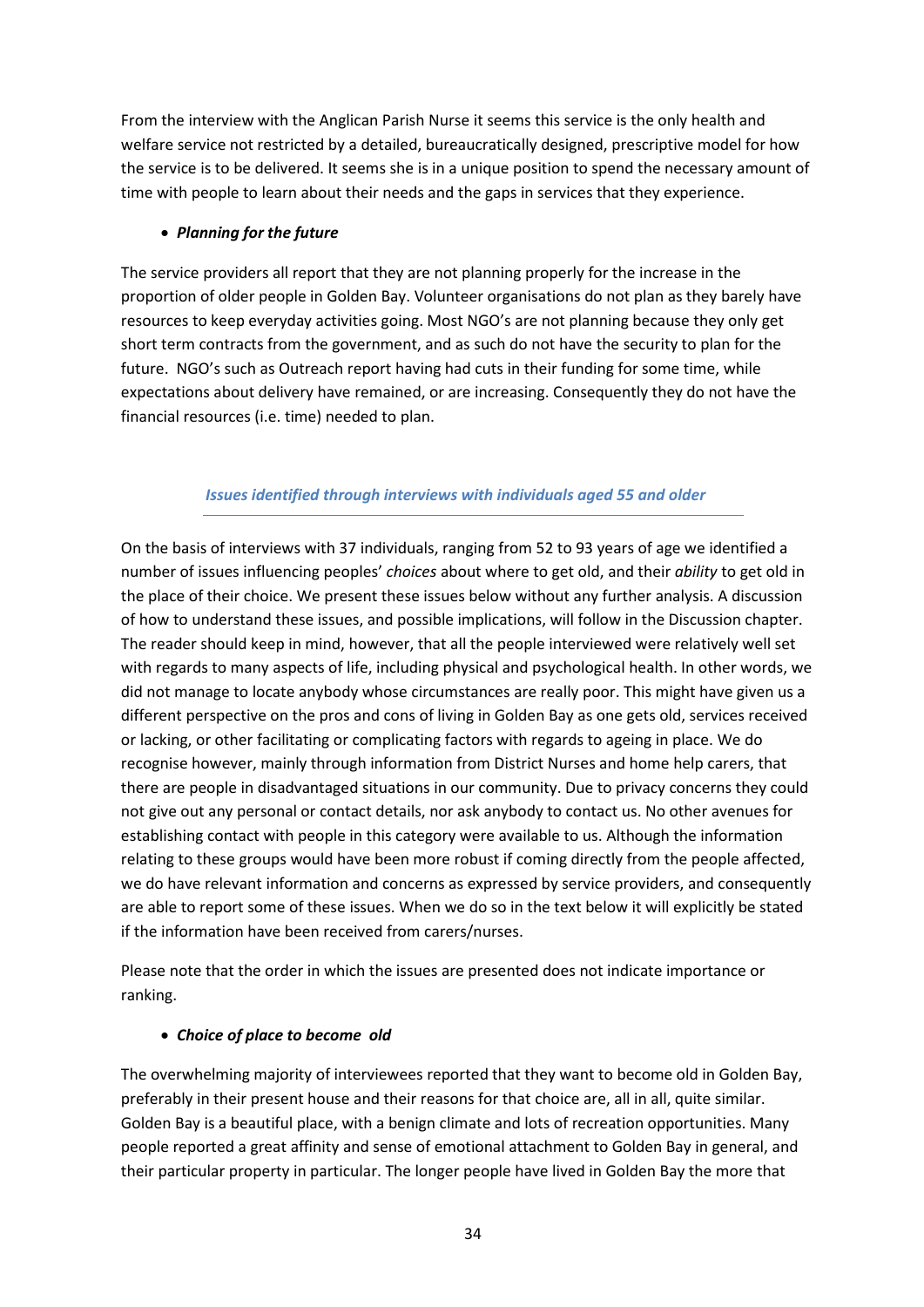sense of being a part of the land was expressed in terms of a 'taken for grantedness' – this is who and what I am. Relative newcomers, of only ten to thirty years, also expressed similar sentiments, particularly those who have worked the land as farmers or as part of a personal self-realisation or self-actualisation project. Aspects of nature were also given as reasons for not wanting to get old in Golden Bay, particularly climate; to some people it is too cold. To the extent that remoteness has to do with geography we did learn of people who would rather live closer to larger medical facilities, shopping centres and other urban facilities in their old age.

## • *Sense of belonging*

Strong senses of belonging to the community and to their social networks were also given as reasons for wanting to get old in Golden Bay. People who grew up in Golden Bay have long standing networks and so do the newcomers of the 'alternative lifestyle' category who mainly arrived in the 70's and 80's. Even people who have arrived in their older years seem to find and establish social relationships easily and organisations like U3A and Probus seem to play an important role in this regard. One person said she was in two minds about where to get old, wanting both the cultural and commercial opportunities found in urban settings and the community and friendships she has in Golden Bay. When asked where she would prefer to live if she were to lose her mobility, or needed the level of care provided in rest homes, she chose Golden Bay without hesitation: "*Because this is where I have my friends*". There are, however, also people to whom Golden Bay is not a social haven and it does not provide social resources to suit all people. We spoke with a few who found it difficult to connect with others in Golden Bay and who had decided to stay on because of other qualities such as natural beauty, tranquillity, easy access to the sea etc. Social relationships may however also be a reason to go elsewhere, and moving to be closer to a child was reported as one reason to not get old in Golden Bay.

#### • *Medical Care*

The quality of medical and other services was mentioned by some as a reason for staying on. People are happy with the availability of GP's in Golden Bay and even though some people are annoyed that the Medical Centre may relocate out of walking distance, we only heard good words about the Doctors. People who have been in contact with the District Nurses were overt in their praise about the quality of their service, their conduct and professionalism. Interviewees who receive home help in general speak very well of the carers, albeit with some greater reservation about the way the service is organised.

One interviewee said he used to worry about access to emergency medical care, but then an acquaintance, who had a weak heart and contemplated moving to Mapua to be closer to Nelson hospital, suffered a heart attack. He was picked up by helicopter in Golden Bay and arrived at the hospital in 30 minutes. If he had lived in Mapua the ambulance would have taken twice as long. Another man recently suffering a heart attack is however planning to leave Golden Bay, concerned that the helicopter is not always available; the weather may not permit it etc.

# • *Aging at home*

It is not a surprise that most people wish to become old in their own home. When asked to state their reasons most people found it difficult to make them explicit; instead indicating an 'of course' I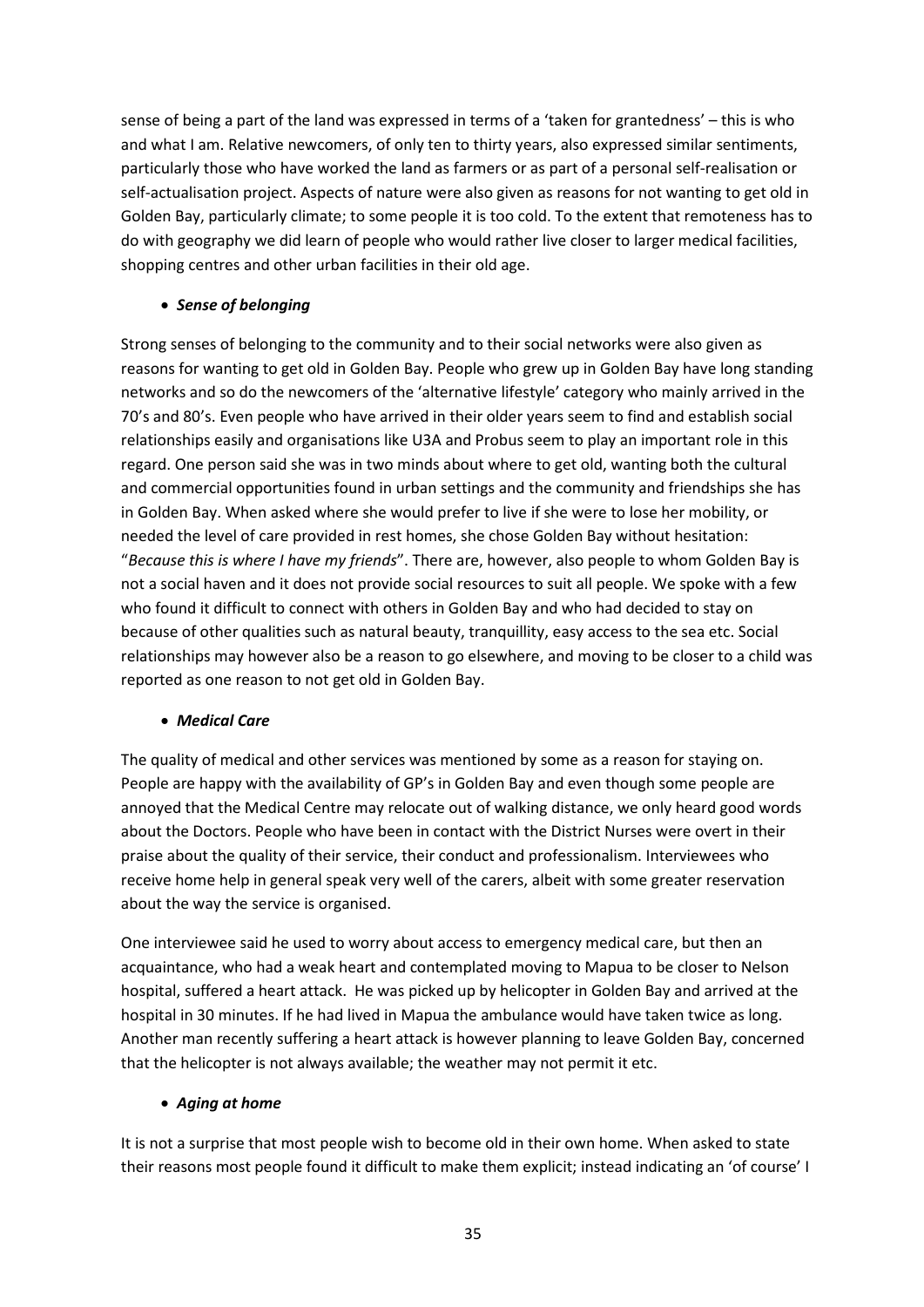want to get old in my own home. Concerns about problems that may arise to make it difficult to stay on at home were more easily voiced. The size and layout of the house is one set of concerns, though not the greater. As one man said, there is room enough downstairs if I can no longer climb the stairs to my bedroom. Maintenance of house and section is the greater concern, and though people realise that it is possible to let the garden go to weed, it is a possibility most people are not willing to let happen. Maintaining the house and property is fundamentally important to many, not only for practical reasons, but also because they have invested large aspects of their identity in constructing particular types of houses and properties. A couple who has spent the last 10 to 15 years transforming their property into a permaculture garden, and who harvest the majority of their food from it, told us they despair thinking about it not continuing as it is. Trying to find alternative solutions to the predicament of decreasing energy as they age and keeping the property, house, and permaculture project going as it is, is thus a serious concern for some. For these two it was a matter of passing a 'life-project' on to the next generation, but still being able to enjoy the fruits of it. For others it is a matter of availability and affordability of gardeners and maintenance people. One interviewee commented that there is no services organisation one can call and ask for a service to be delivered 'on the spot'; all services have to be organised and booked in advance. Not all people can afford commercial gardening and maintenance services, and some people do not know how to find service people that they can trust. Some are also toying with the idea of building a new smaller cottage on the property enabling them to rent the larger family house to younger people who could keep the garden project going as part of the rent. This solution carries its own set of risks and predicaments, however, such as resource consents, finding the right tenants, letting go of the control of the project to a younger generation etc.

The locality of the home is an issue, and some interviewees realise that they may be too far from services like shops, banks and the doctor, particularly if they were to lose their ability to drive. Some people are contemplating shifting to smaller sections and/or a more modern house in a more central location, but have noticed that the availability of what would suit older people is limited. One of the local real estate agents confirm that there is a lack of smaller, modern, warm and easy care units in proximity to Takaka township. Many interviewees also expressed a desire for more communal options, similar to Abbeyfield, but with greater degree of autonomy, e.g. the option to cook individually. They noted the absence of retirement villages or eco-villages that would also offer accommodation to older people. These interviewees would have like to see these options offered, but were not in a position to initiate the process leading to their establishment. Many dreaded the obstacles involved, citing rumours that the TDC resource consent process and restrictions put in place by Transit New Zealand, would make it difficult to succeed with any such project.

#### • *Not wanting to become old in Golden Bay*

Even though the majority of interviewees elaborated more on their reasons for wanting to get old in Golden Bay, there are also some who do not want to get old in Golden Bay, or would prefer to spend some of their time in Golden Bay, and some in other places. At least two said the winters are too cold and would like to spend those months in the tropics. Others, as mentioned, would want to, or feel the need to, move closer to family who can look after them. One informant said he'd like to go up north because: "*In Golden Bay it is too cold, not enough fish and too far to a larger hospital*."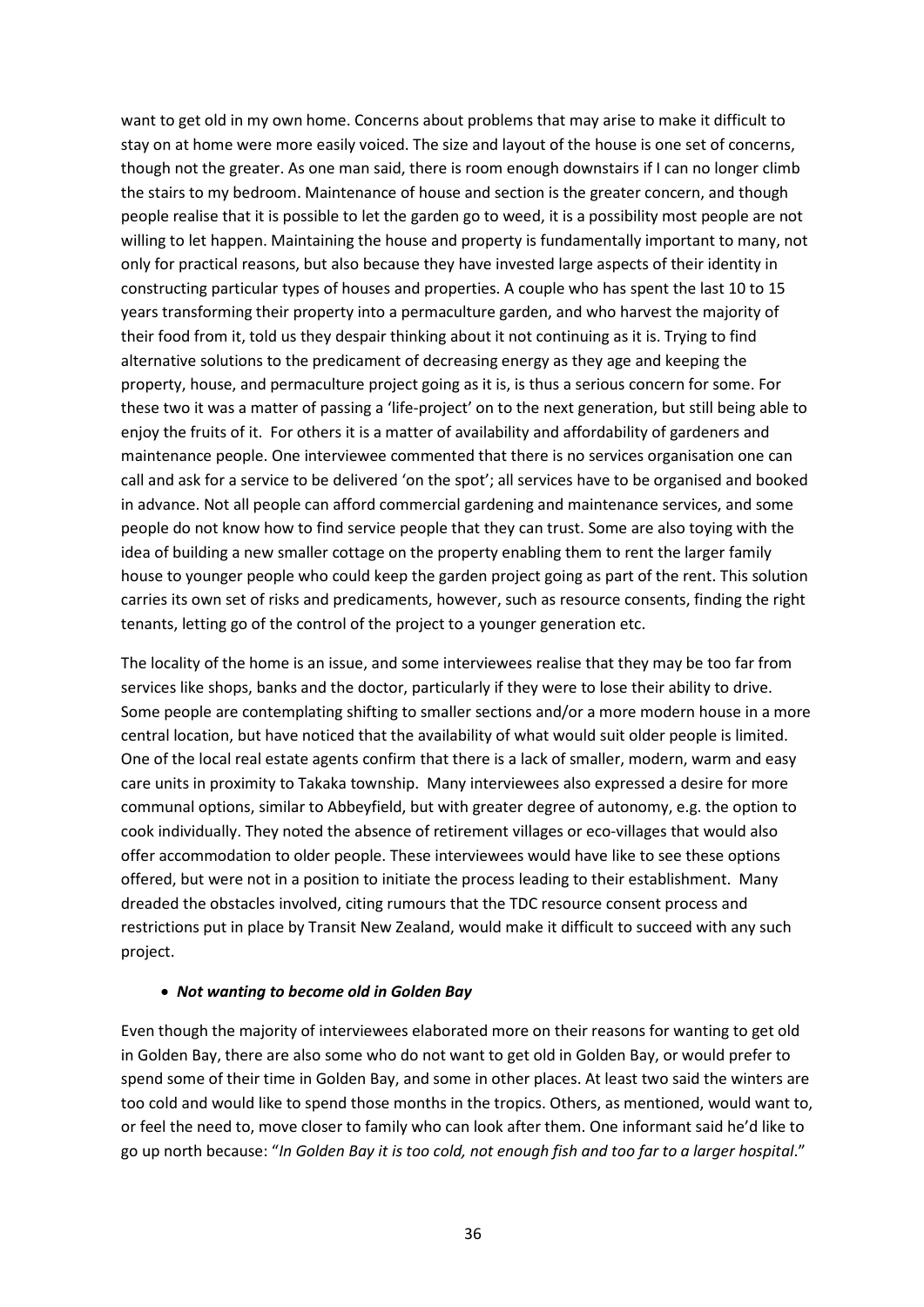#### • *Not having made a choice*

Before moving on to the issues affecting people's *ability* to get old in the lace of their choice it should be noted that there are people, presently residing in Golden Bay, who have not made a choice, may never make the choice or may change their minds in the future. Some made it clear they are too young and will "*take it as it comes*". Others are happy where they are and if nothing changes see no need to make a decision about where to get old; the decision is implicit in the decision they made many years ago to settle in Golden Bay in the first place. Then there are those who realise a decision will have to be made at some stage in the future, e.g. when house and garden becomes too much to handle, but before they are too old to have the energy to shift. Then, of course, there are those who have left it too late. None of the people we spoke with are in that category, but carers and District Nurses told us of people who should have made the move into more central, easy care and warmer dwellings some time ago and now live in rather dismal conditions or too far away to receive proper care. The manager of Joan Whiting rest home informed us that some people stay on in their private homes for too long, resisting the dreaded move to a 'home' only to blossom when they arrive and get the care and peace of mind that they need.

People's ability to get old in the place of their choice seems to be influenced by a number of different issues that mutually reinforce and support each other. The more of the positive issues that are in place, and the less of the negative issues, the greater the ability to live a good life in the place where they want to be.

#### • *Health*

Health is the issue that interviewees most commonly, and with the greater intensity, mention as a determining factor of their ability to get old in the place of their choice. In this context 'health' covers a range of conditions and sub-issues of varying kinds. The psychological ability to maintain and organise activities of daily living such as feeding oneself, doing dishes and laundry are very different issues from physical frailty prohibiting a person from cleaning the house, but may still have the same effect on their ability to age in place. Impaired eyesight may not in itself make it difficult to keep living at home, but the loss of a driver's licence may.

When health is an issue, home support takes on various degrees of being essential for a person's ability to stay at home. As mentioned we did not manage to contact people who depend on home support to be able to live at home, but we spoke with carers who informed us that there are members of our community who need assistance with showering and personal hygiene as well as housecleaning, bringing in the firewood and shopping. Home Support does not fund the latter tasks (shopping can be included, but only if disguised as 'physical exercise'), and carers report that they often do it on their own time or else the client would freeze and go without proper food. We interviewed people who receive some home help and even at low levels, an hour or two every week to vacuum and do essential cleaning, home help has a great effect on people's wellbeing and ability to live at home. For some the home help carers are also their most regular social contact and act as important safeguards against the destructive consequences of loneliness.

From interviewees and Home Support Carers we learned that deteriorating health affects a person's ability to Age in Place in a number of interwoven ways. Interviewees told us about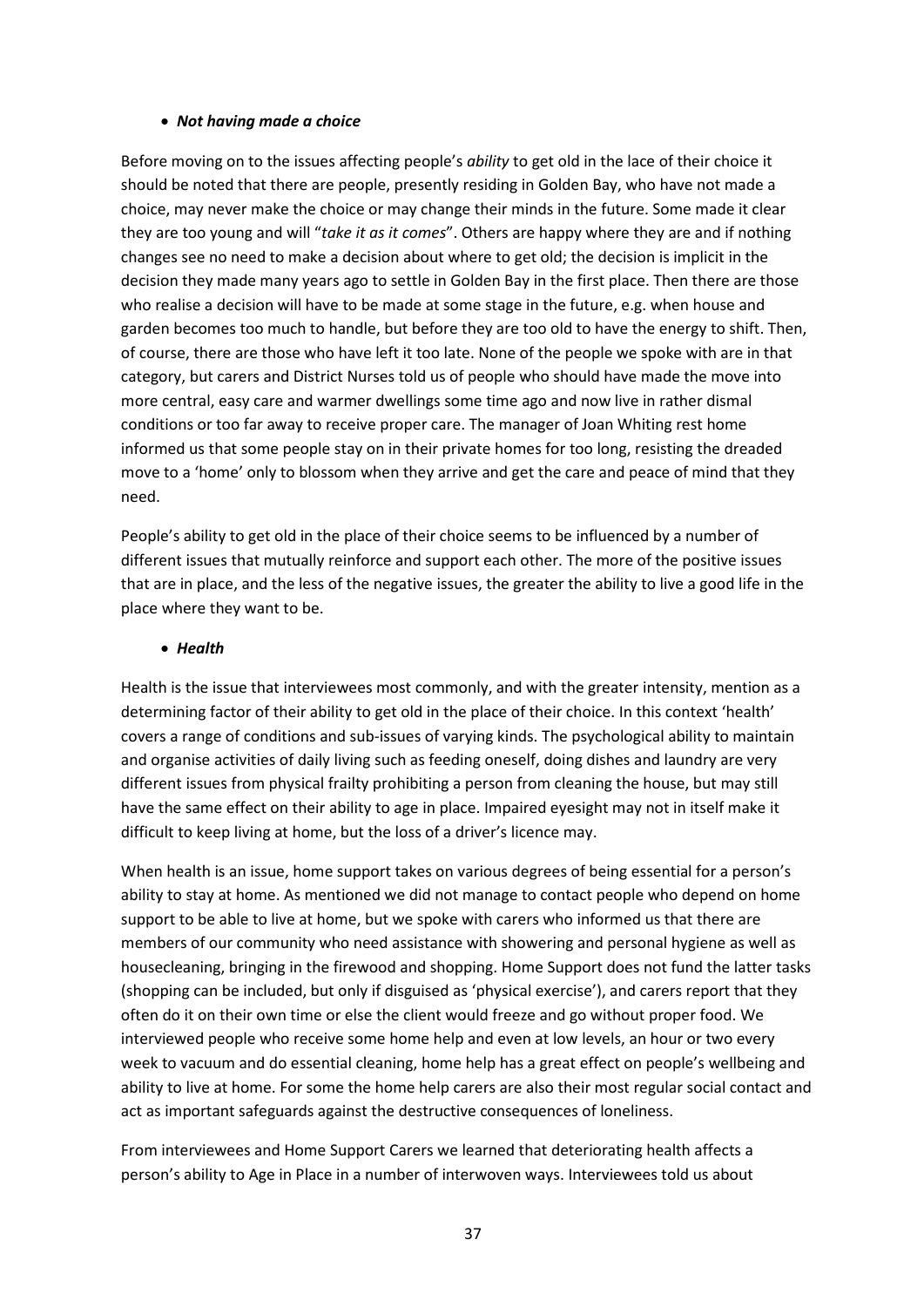neighbours and family members who became more irritable and moody and thus turned their neighbours, friends and family away just as they became more dependent on them. Carers told us about people who find the automatic telephone systems, e.g. at the Medical Centre, difficult to hear, and even more difficult to follow the instructions. The introduction of internet services by many service providers, while a good service for people in good mental and physical health, becomes yet a level of frustration for people who are already struggling to cope with the stress brought about by all the negative changes they are experiencing due to their health. It would seem from the interviews that the periods when people experience deterioration of their health are critical for their ability to keep coping and living at home. If the changes are quickly picked up by the support system, and changes to the services they need are quickly introduced it seems to have profound influence on restoring their resilience.

#### • *Finances*

People's economy obviously influences their ability to Age in Place and the more affluent they are the greater their autonomy, as they can pay for the services they need to stay independent without having to answer to agencies who set the rules for the service delivery. As an example we spoke with a person in their mid 60's who lives alone at a considerable distance from Takaka. They have recently had major surgery and needed assistance with tasks like driving, shopping, carrying firewood and bringing in the mail. Some of these essential tasks are not covered by the home support system, and this person could manage to stay on at home only because they were able to pay someone to assist them.

Great affluence is not in general critical for people's ability to Age in Place, however, and interviewees told us that on the conditions of keeping a good health, property freehold and debtfree, they can just manage on superannuation.

# • *Partner, Family and Social network*

A good social network of family and friends also contributes to the ability to age in place, and may compensate for lack of money. One interviewee, living outside of Takaka, but in a neighbourhood of long standing is part of a 'favour swapping circle' involving several neighbours and friends. One member of the circle mows lawns, another chops firewood, a third does building maintenance and a fourth gives massages. A women in her late fifties is a volunteer driver for a couple of her neighbours in their eighties, and some of the people who regularly attend Probus and U3A said there are always plenty of people to drive those who can't otherwise get to the meetings. Probus and U3A are, of course, in themselves good avenues for people to meet up with others, establish and maintain friendships that then can give other forms of mutual support. The overall impression from the interviews is that when reaching their mid-fifties people have found a frequency and intensity to their social life that suits them, and most are not looking to increase or decrease it.

However, as people get older changes are frequently not a matter of choice, but happen in more or less unwelcome ways. The loss of a partner, children who move out of Golden Bay, friends who die and the loss of mobility can all lead to isolation and loneliness that one is unprepared for and that infringes on one's ability to keep living at home.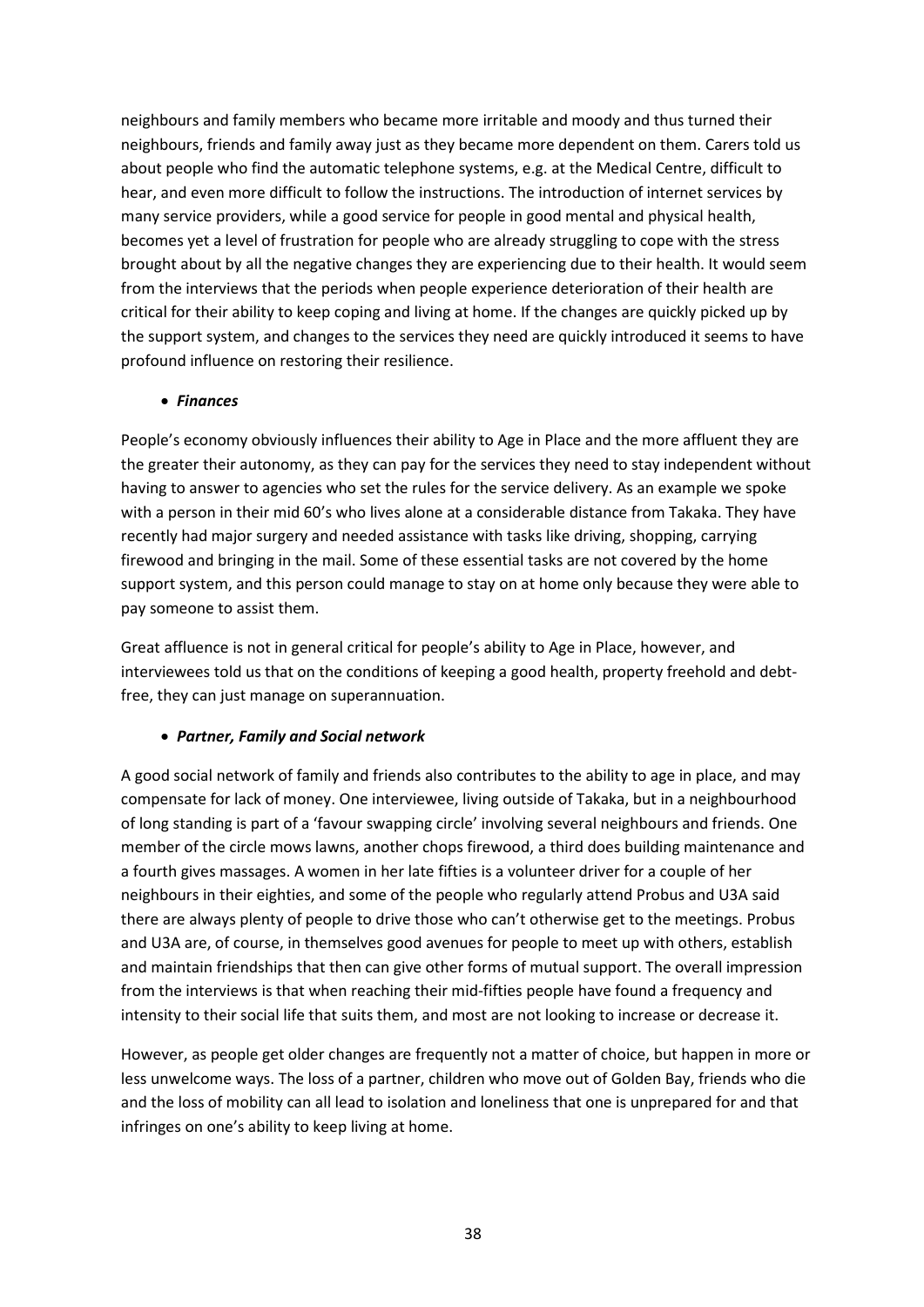#### • *Transport and mobility*

Time and again transport and mobility came up as an important issue. As mentioned before distances are relatively large in Golden Bay, people live over a large geographic area and there is no public transport. Most services are provided in Takaka, some in Collingwood, but there are times when one may want to go to a beach, to a Saturday lunch at Motupipi Hall, or physical exercise with the physio at the hospital. Without the ability to drive one's own car all these destinations become expeditions to be planned and organised and involves asking someone for a favour.

# • *Planning for old age*

An issues that emerged in many interviews, and which did not relate directly to their immediate ability to Age in Place, was about planning and the strategy people have assumed for dealing with life in general. Some people had made very specific plans – working towards a specific goal all their lives. One person said: "*That is what you do as a farmer; you set the long term goal and then you just keep slogging at it, day after day, in rain and scorching sun, till you get there*." Others emphasised the need to be flexible, to adjust to circumstances as they change and be open to the possibilities that emerge. A third category had not thought much about the future at all; "*things just happen*", and so far "*has happened in a good way*". Talking with people belonging to all three categories it was not possible to determine which was better in relation to being able to Age in Place in a good way. We found that among interviewees below 65 years of age many of them still have a very strong identity as 'young'. As one person in the 60-65 age groups said: *"I still feel young, that is one of the main reasons I'm still single. I only get attracted to (people) who are in their 30's and 40's, but that's not on, y'know*".

# *Findings from Questionnaire answered by the General Public*

In this sub-chapter we present the findings from the 610 completed questionnaires that were returned to us. The findings will be presented rather summarily, without much comment. The reader may find this somewhat tedious, but we believe it is the best way to provide readers with the 'raw' data, giving them a chance to scrutinize the basis for the discussion to follow in the next chapter.

*Please note that the percentages given do not always add up to 100*. There were a few respondents who did not answer all questions, so for almost every question there were usually between 3 and 6 respondents who did not answer that particular question, and for other questions people could choose more than one alternative, making the combined total more than 100%. These deviations are generally very small however. We have not run any tests to check if these deviations or other comparisons are statistically significant and present all figures at 'face value'.

Most of the findings are presented in the same sequence as they appeared in the questionnaire (the questionnaire is attached in full, see appendix 1), but do not follow it strictly. Where there is a benefit in presenting findings together even though they appear separately in the questionnaire we will do so, and to give the reader an idea about whom our respondents are we begin with demographic information.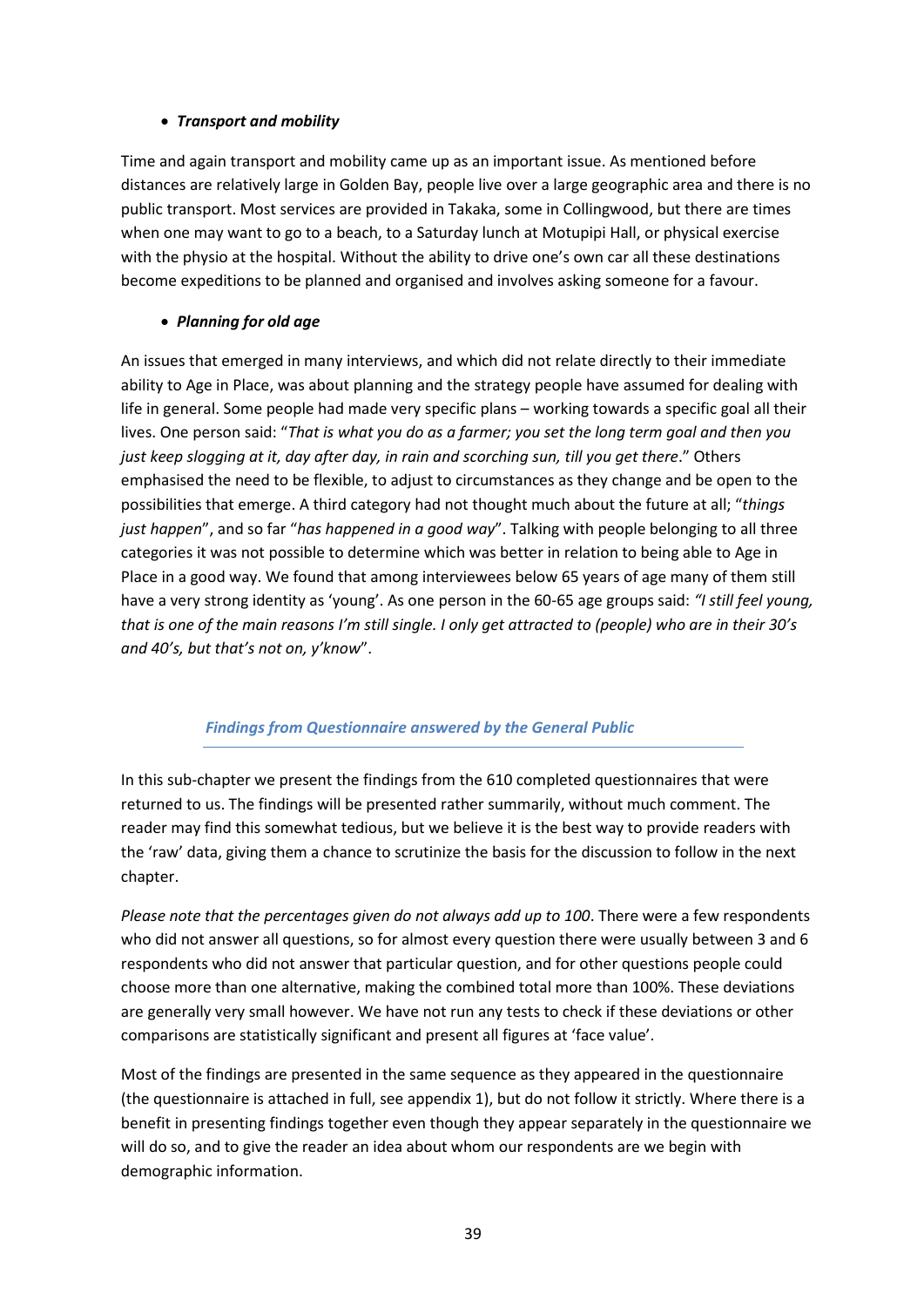## • *Demographics*

A large majority of respondents, 479 persons (78.5%) classify themselves as 'New Zealanders', with 'Europeans' as second with 147 persons (24%), 'Asians' at 14 persons (2.3%), 13 Maori (2.1%), 13 'Others' (which includes Canadian, North American, Irish, USA, Australian,) and 2 Pacific Islanders. The total adds up to more than 100% as people could tick more than one option.

Out of the total 610 respondents 265 (43.4%) are males and 339 (55.6%) females, and when respondents under 55 years of age are excluded males make up 47.6% to 52.8% females. In the 65 years and older age group the percentages are the same.

| Age:           | Number of<br>respondents: | Percentages: | Percentages:           | Percentages:           |
|----------------|---------------------------|--------------|------------------------|------------------------|
| 18-54          | 178                       | 29.2%        | 29.2% aged<br>under 55 | 62.0% aged under 65    |
| 55-64          | 200                       | 32.8%        | 70.7 % aged 55         |                        |
| 65-74          | 142                       | 23.3%        | or older               | 37.9% aged 65 or older |
| 75-85          | 70                        | 11.5%        |                        |                        |
| $86+$          | 19                        | 3.1%         |                        |                        |
| Did not answer |                           | 0.1%         |                        |                        |
| <b>TOTAL:</b>  | 610                       | 100          |                        |                        |

The age distribution is as follows:

Table 2

70% of our respondents are 55 or older, and this percentage is considerably higher than the actual ratio of over 55 to under 55's in Golden Bay. Population projections by Statistics NZ, presented in table. 1, show that in 2011 people over 55 made up 33.8% of the population. Consequently in our data the over 55's are considerably overrepresented compared with the under 55's, meaning we have to be careful when comparing the groups. Please note, however, that this does not affect the validity of our findings for the 55 and older age group.

As many as 64% of people in the age group 65 and over have lived in Golden Bay for 20 years or longer. Only 15% of that age group have lived in the area less than 10 years and half of this group (i.e. 7.8%) have lived in Golden Bay less than 5 years. 84% of people aged over 65 have lived in the area for 10 years of more.

It is to be expected that the number of years people have lived in Golden Bay increases with their age, but there is a noticeable difference between the 65+ age group and the 55 to 64 age group. In the latter group 55% have lived in Golden Bay 20 years or more (compared with 64% in the 65+ group), and only 72% have lived in Golden Bay more than 10 years (compared with 84% in the 65+ group). 28% of people aged 55 to 64 have lived in Golden Bay less than 10 years (compared with 15% in the 65+ group).

Respondents below 55 years of age show a different pattern again with 42.7% having lived in Golden Bay for 20 years of more, 70% more than 10 years, 30% less than 10 years and 16.3% less than 5 years.

As expected most respondents (75.4%) report that Takaka is their nearest township, with 23.8% living closer to Collingwood. 164 respondents (26.7%) live 0-2km from their nearest township, 265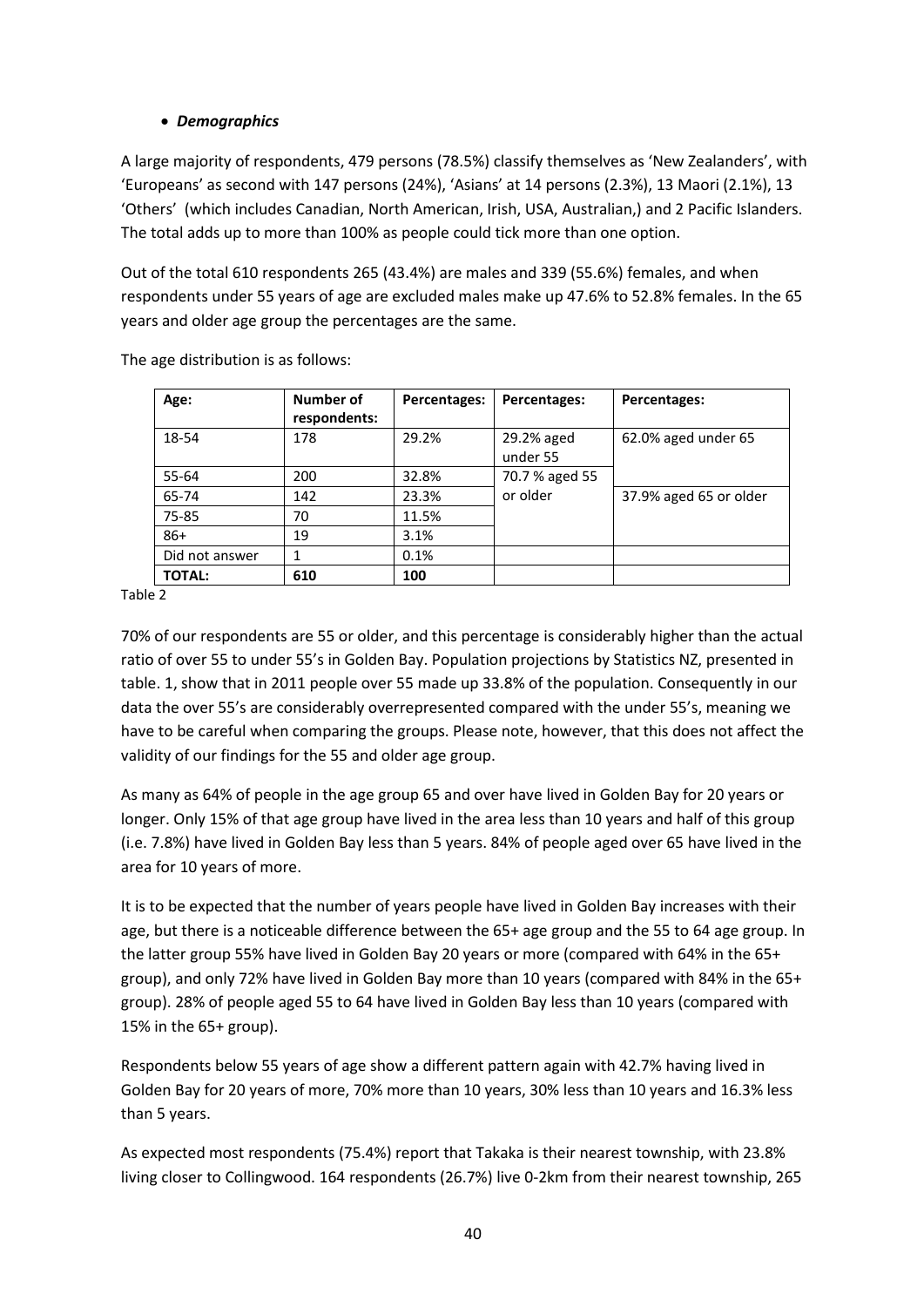respondents (43.4%) live 3-10 kms and 172 respondents (28.2%) live more than 10kms from their nearest township. This means that 71.6% of the respondents live further away than walking distance from their nearest township.

## • *"Where would you like to live as you get older?"*

488 out of 610 respondents (80.0%) have decided where they would like live as they get older. Older people are more likely to have made up their mind; only 58.2% of people under 55 have decided compared with 89.7% in the 'over 55' age group and 95.2% in the 'over 65' age group. Because respondents could choose more than one option to the question "Where would you like to live as you get older?" it is not possible to determine exactly how many would want to become old inside or outside of Golden Bay. The option of getting old outside of Golden Bay received a total of 79 ticks, meaning that 79 respondents at the most may NOT want to get old in Golden Bay. 'Outside Golden Bay to be closer to family' received 27 ticks and 'Outside Golden Bay to be closer to services' received 36 ticks. Some respondents may have ticked both of these options, and the number of people who have decided to age in a place of their choice outside Golden Bay may be as low as 36. This means that between 6% and 13% may decide to leave Golden Bay as they get older.

Out of the 488 who have made up their minds, 401 (i.e. 65.7% of **all** respondents and 82.2% of those who have made up their minds) want to stay **in their present home** in Golden Bay for as long as possible. The decision to grow old in the present home also increases with age; 75% of people over 55 want to get old in their present home compared with 42% of those under 55, and in the 65+ age group as many as 82% want to get old in their present home.



Fig. 1. Note: Respondents could tick more than 1 option.

Feedback from respondents who chose 'Other' options for where they would like to live as they get older include 11 who would like to live in a retirement or eco village or similar ideally in Golden Bay, six who want to stay in Golden Bay but in a different house or location, two want to move to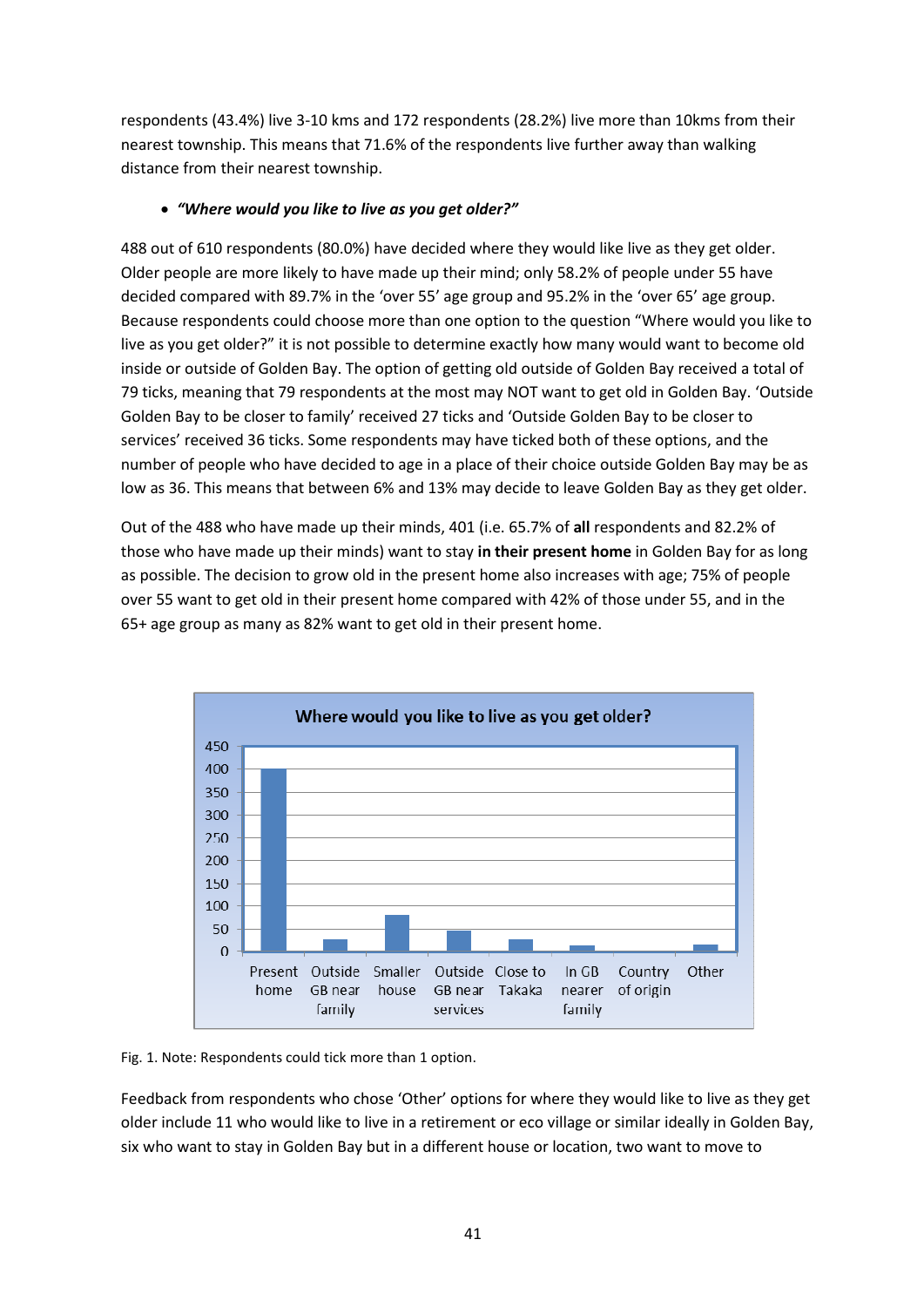Richmond, one to the West Coast of the South Island and one wants to live in the tropics in the winter and Golden Bay in the summers.

119 out of 610 respondents have not decided where they would like to live as they get older and more than half of these (74 people) are under 55. Only 45 respondents over 55 (i.e. 10% of this group) and 11 respondents (4.8%) over 65 years have not decided. The most commonly cited reason is 'Will take it as it comes" with 47 respondents. (Fig. 3)



#### Fig. 2

-

Respondents were given the option of including comments about where they would like to live as they grow older and comments incorporated in this section include 36 respondents who want to either stay in Golden Bay, stay in their present home or "Stay where I am"; 11 respondents who want to stay in Golden Bay but in a smaller house/property; 14 want to live in a retirement village when they get older and a further 9 specifically mentioned wanting to live in an eco-village. 11 respondents commented they would like to live closer to friends or family, a further 5 mentioned moving to somewhere where they are close to "similar minded people". Many reported that where they live as they get older would depend on the health and mobility of either themselves or their spouse/partner (20 respondents), or dependent on where their partner or family work or live (12 respondents), 6 respondents commented that where they would like to live as they get older would depend on their ability to drive/transportation issues or dependant on costs (2 respondents). There were 5 respondents who commented they would move near health and/or other facilities as they get older.

#### Below are some examples of the comments we received<sup>3</sup>:

*"Health services in GB will probably be crucial. I would consider leaving the Bay to get closer to guaranteed quality services."* 

 $3$  A list of the comments we received with the completed questionnaires is presented in appendix 2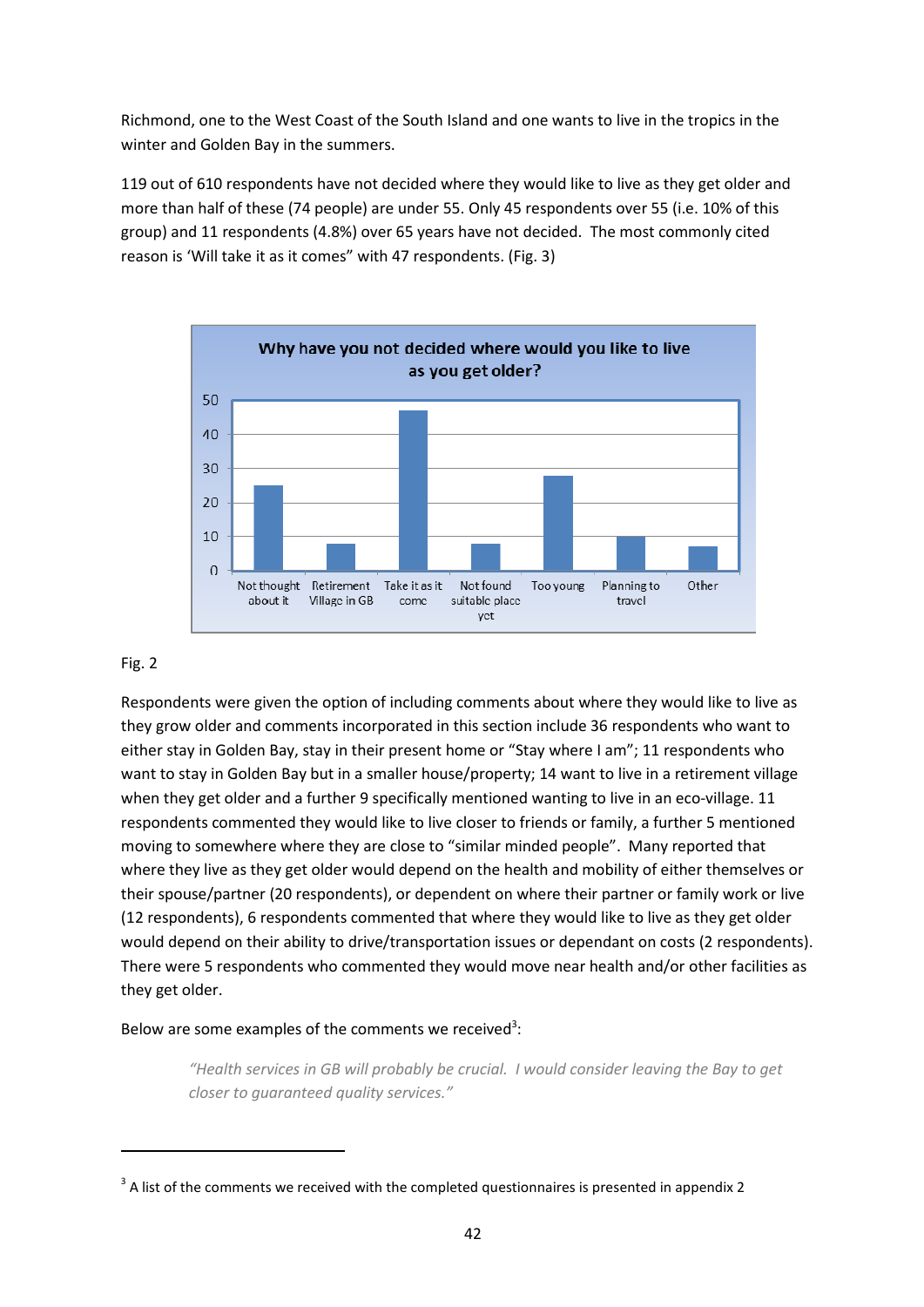*"I would like to be next to family and friends. Retirement villages are good but you don't know anyone, unless you move in with a friend."* 

*"My ideal is to live in a well-designed new home constructed of earth and other natural materials that provides warmth all winter and coolness during the heat of summer, within a newly developed eco-community based on dynamic governance and sociocracy principles."* 

*"Would like to live on my property but it gets too big for us and we are not allowed to have a second dwelling on Rule A land. Only option is selling. We paid rates since 1984 and are very active for the benefit of our community. Old age will drive us out of GB. The system has to change. TDC sucks."* 

 *"Would have liked to stay in Collingwood but will not be able to now. 4 years ago we planned our future. We built a maintenance free house in Collingwood thinking our next move would be Joan Whiting Hospital and finally Collingwood Cemetery. Now our plans have been blown to bits. We helped raise funds to get Joan Whiting opened years ago and still donate to help."* 

*"Would like to remain in GB but lack of employment opportunities mean I will probably have to leave. Same for our children, if they leave when older we would probably follow."* 

*"Somewhere where the facilities suit older people ie: indoor pool, good medical centre, safe community, activities, easy access to shops etc."* 

*"Where we live now requires a lot of driving to go anywhere or see anyone. Would love to be able to walk more and drive less. A well-designed simple easy to heat house. An ecovillage holds appeal."* 

*"I would like to live in place(s) with a high quality of living, clean environment, excellent health care, less expensive than GB if possible. I am very concerned the new medical providers will offer subquality services and care. GB is isolated and winter is a bit difficult, summer and fall great. A covered well heated year-round swimming pool would be a huge plus."* 

 *"Depends on what my children do."* 

*"Collingwood old peoples home."* 

*"May have to sell land to pay for old age and also simplify work load and pay for labour."* 

*"Golden Bay is a beautiful place to live and I feel has here what I would like to do in my retirement is easily accessible i.e., fishing, being active in a smaller community. Hopefully an active aged home help if necessary."* 

#### • *"Is your current home suitable for ageing in?"*

Of the 431 respondents aged 55 or over, 260 respondents (60.3%) think their current home will be suitable as a place to grow old whereas 150 respondents (34.8%) did not. 21 respondents ticked 'Don't know' to this question. Only half of the younger respondents (i.e. under 55) believe their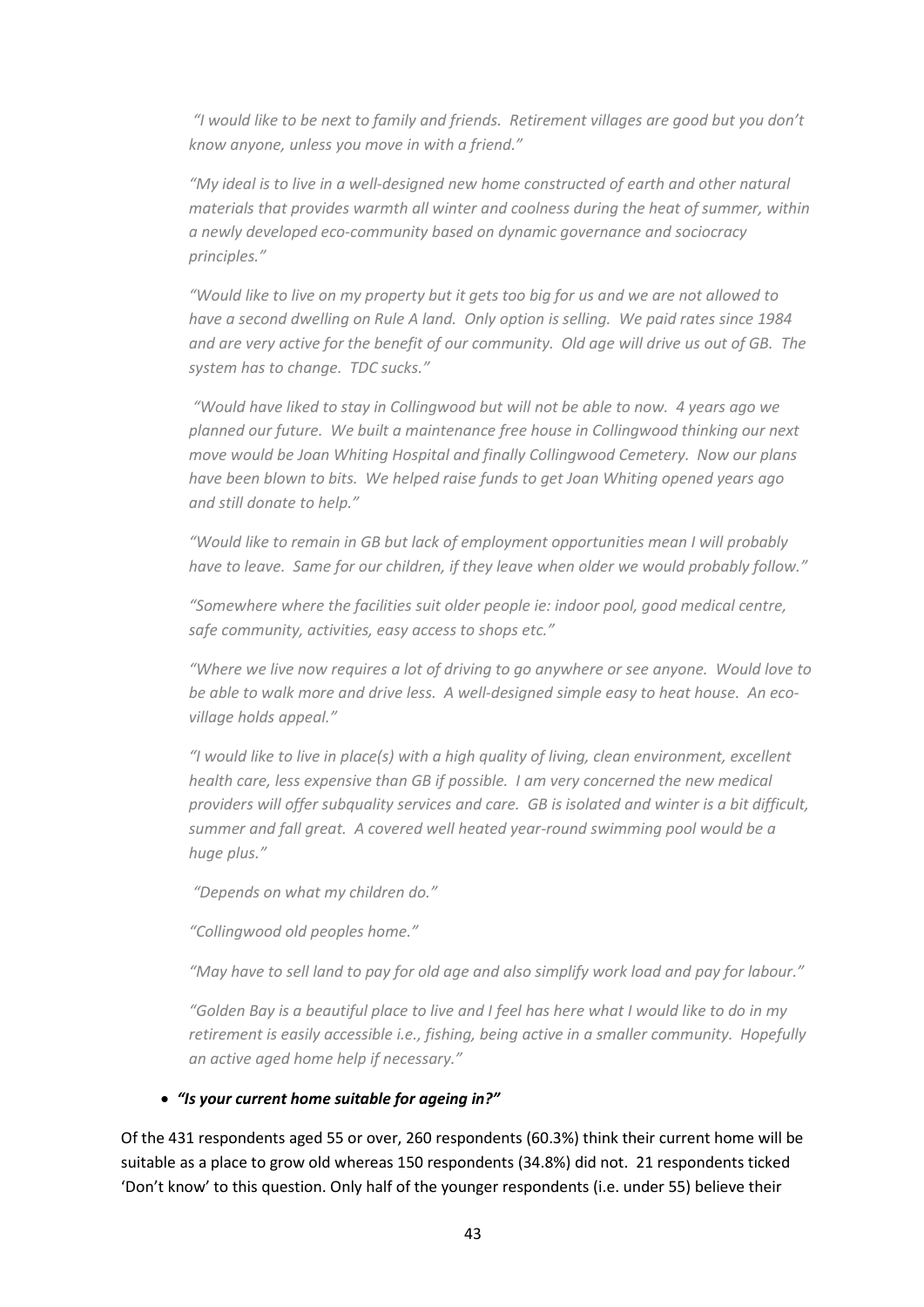current home is a suitable place to grow old. The two main reasons, regardless of age, for why their current home would not be a suitable place is that 'House and section need too much maintenance' with 134 respondents, home 'Too big' with 99 respondents and home 'Too far from town' with 54 respondents.



#### Results for **all age groups**:

#### Fig. 3. Note: respondents could tick more than one option.

Almost 1 in 3 respondents, regardless of age, consider it difficult to maintain home and section. When asked directly 179 respondents answered that they currently find it difficult to maintain their home and section to the standard they would prefer and 407 do not find it difficult (10 responded 'not applicable'.) Of the 179 respondents who find it difficult 109 are under 65 years of age (28.8% of the under 65 group) and 70 are over 65 (30.3% of the over 65 group).

Older people are more likely to get help with home and section maintenance, however. A total of 145 respondents currently have help with their home and section maintenance, 452 do not have help and 7 responded 'not applicable'. Of the 145 respondents who have help 58 are under 65 years of age (17.2% of the under 65 group) and 87 are over 65 (37.7% of the over 65 group). As many as 54 respondents have experienced difficulty finding reliable help whereas 313 have not experienced any such difficulties.

At present there is one rest home in Golden Bay providing 17 beds, and the plans for a new rest home as part of the Integrated Family Health Facility also include 17 beds. To get an impression of the future need for rest home places in Golden Bay we asked:

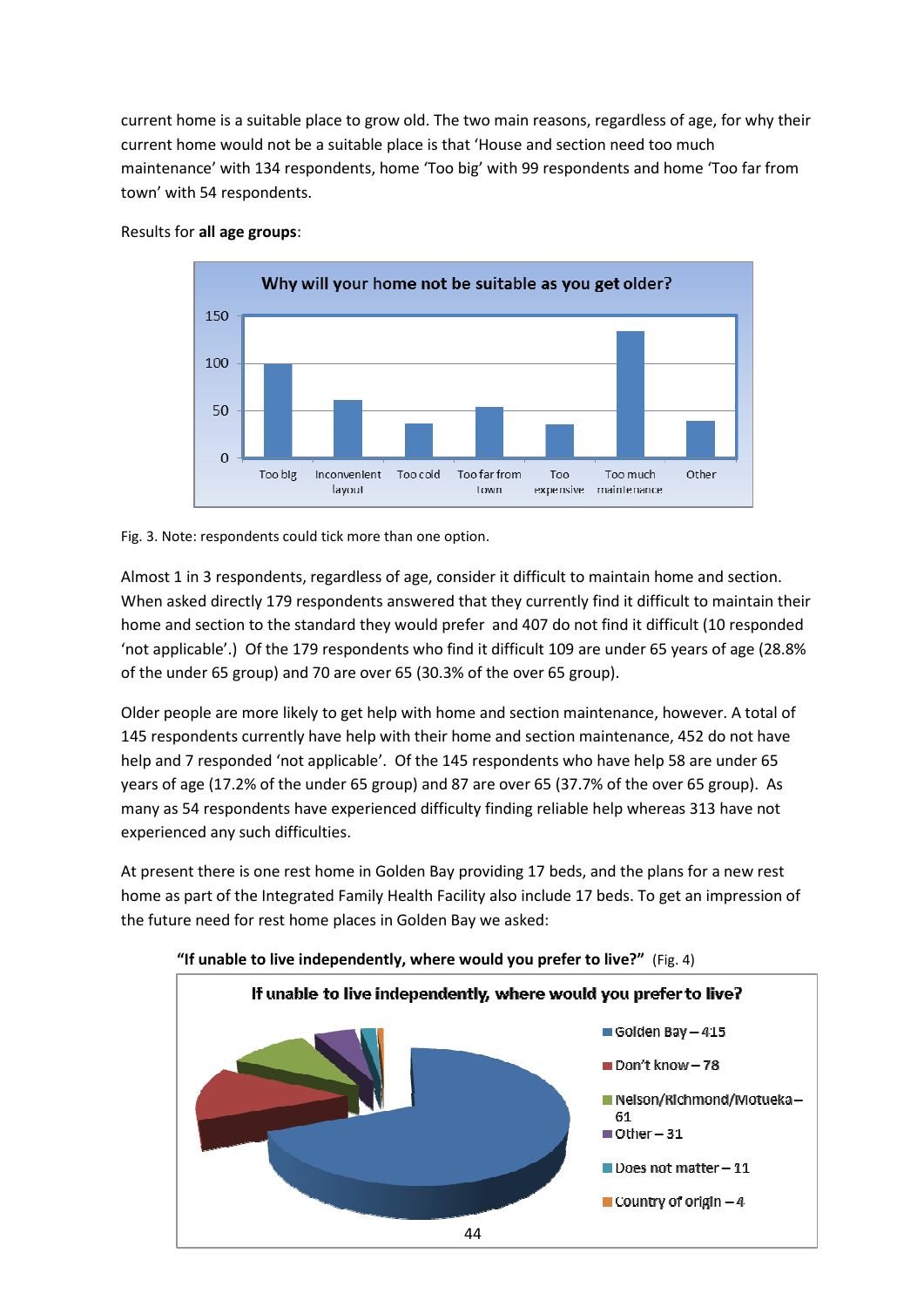68% of all the respondents would prefer to live in Golden Bay, and when only counting people over 65 the percentage climbs to 74%. The decision to Age in Place in Golden Bay if unable to live independently goes down with age; 66% of people in the 55 to 64 age group prefer Golden Bay, and 62% of those under 55. This difference between age groups is mainly because younger people answer "Don't know"; 16.5% of people between 55 and 64 and 20% of those under 55 have not made up their minds. Only 12.6% of all respondents have decided they would prefer to live somewhere else than in Golden Bay if they became unable to live independently. Feedback from respondents who mentioned 'Other' options for where they would prefer to live include: Close to friends/family (11 respondents), overseas (3 respondents), Christchurch (3 respondents), Wellington (3 respondents), Nelson region (3 respondents), 'Depends on family" (8 respondents) and "depends on circumstances at the time" (1 respondent).

At present there is neither a retirement village nor an eco-village that caters for older people in Golden Bay. During the interviews many people had mentioned that they miss these options, and we wanted to find out how common this notion is in Golden Bay. Out of the 610 people who responded to our questionnaire 326 respondents (53.4%) would consider moving to a retirement/eco-village IF one was built and 116 (19%) would not. A further 151 (24.7%) responded 'Don't know'. Surprisingly many younger people find this solution attractive; of the 326 respondents who would move to a retirement/eco-village in Golden Bay 109 were under 55 years of age (61.6% of the under 55 group) and 217 were over 55 (52.2% of the over 55 group).

#### • *Income and debt*

In connection with the questions concerning home and property it is worth noticing that 575 respondents (94.3%) reported they own their own home and 34 respondents (5.6%) rent their home. In the over 55 age group 97.2% own their own home. Four out of five respondents aged 65 or older report that they are debt free, meaning that approximately 80% of respondents over 65 own their house and property freehold.

87.8% of respondents aged under 65 plan on being debt free by the time they retire.

27.3% of respondents aged 65 or older reported that they have Superannuation only as their only current source of income, the rest have additional income from savings, working etc.

Only 14.3% of respondents aged under 65 expect to have Superannuation as their only source of income when they retire, 63.8% anticipate they will need private savings or other income to supplement their superannuation income and 21.2% report they 'Don't know yet'.

#### • *Work and retirement*

25.7 % of respondents aged under 65 plan to retire at 65.

35.2 % of under 65s plan to keep working beyond 65 either in a full time or part time capacity.

32.3% of under 65s 'Don't know yet' when they will retire. The remaining respondents are already retired (3.2%) or plan to retire before 65 (1.6%).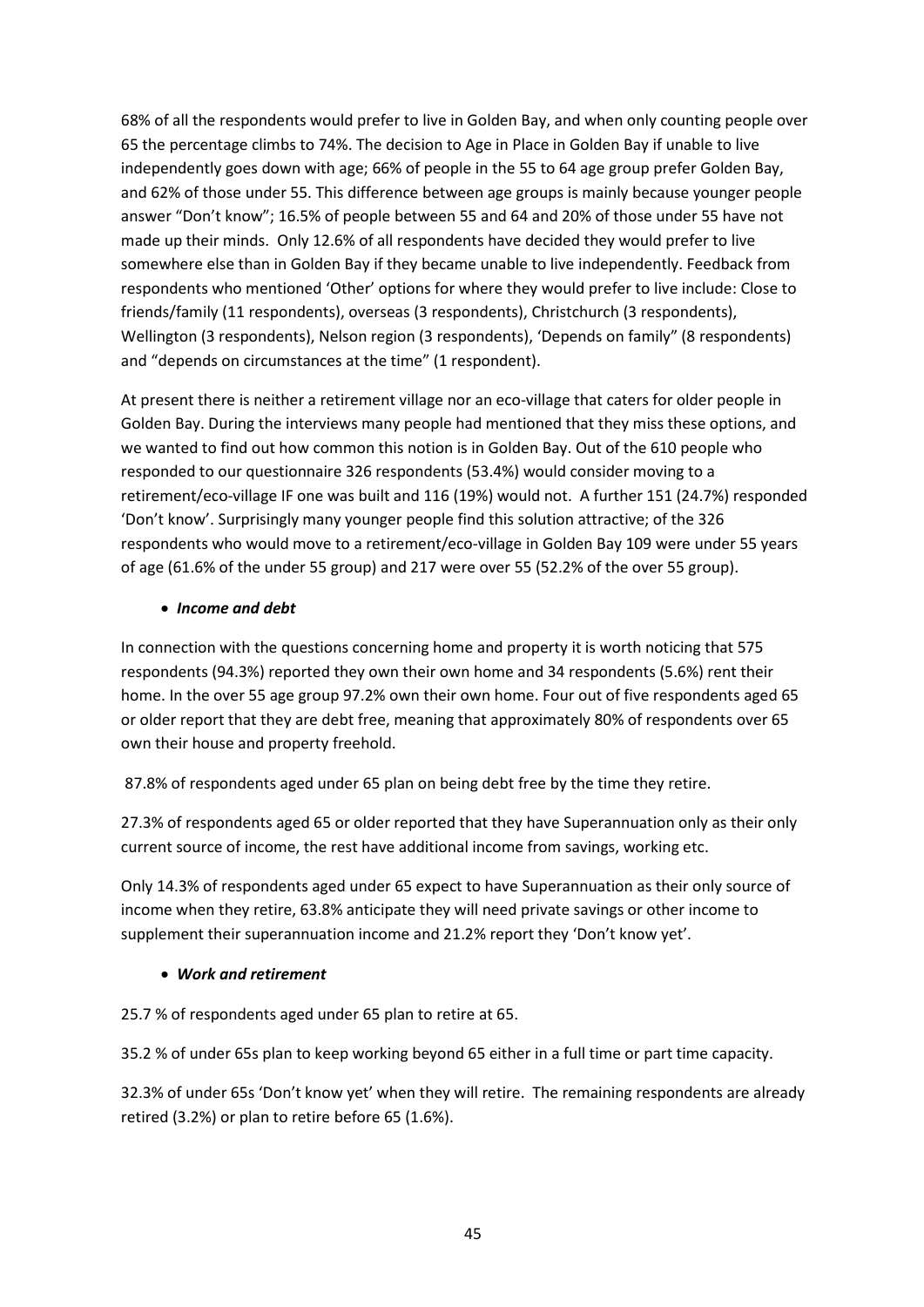## • *Transport*

Car ownership is very high in Golden Bay and 96.2% of respondents (587 people) reported that they own a car and almost all of those report that they drive (581 respondents). Of the 89 respondents who reported their age as 75 years of age or older 76 still drive (85.4%). 25 respondents reported that they don't drive and 13 of these non-drivers are aged 75 or above. The main means of transport for these 25 non-drivers are friends and family (21 respondents), walking (12 respondents) and 11 are members of 'Wrinkles'. Note: respondents could tick more than one means of transport.

# • *Health*

Slightly less than 1 in 5 respondents (17.0%) report they have health concerns that may influence their ability to age in the place they would prefer to age, with older respondents (65 years or older) more likely to report health concerns than younger respondents – 23.4% of respondents over 65 as compared with 16.5% of respondents under 65. The most commonly cited health concerns are heart conditions (11 respondents), arthritis (13 respondents), asthma (5 respondents), mobility issues (9 respondents), eyesight issues (9 respondents), diabetes (3 respondents), and general concerns about access to doctors or medical facilities (8 respondents).

21.2% of respondents (49 respondents) aged 65 or older currently receive or have previously received assistance from the District Health Board to enable them to live at home. The most commonly utilised assistance is 'Home help' with 41 respondents (91.1% of those receiving help), 'Personal care' (17 respondents, 37.8%), 'Support worker' (8 respondents) and 'Meals on wheels' (11 respondents).

An overwhelming majority (93.8%) of the respondents who have received such assistance are very satisfied or satisfied with the assistance they got (55.1% are 'very satisfied' and 38.7% are 'satisfied', 3 respondents did not answer this question). 81.7% of the recipients of the help reported being very satisfied or satisfied with the time it took before help began (42.9% reported they were 'very satisfied' with, 38.8% were 'satisfied' and 6.1% were 'neutral', 6 respondents did not answer this question.)

Considering that 'Home help' is by far the most common type of assistance people over 65 receive to enable them to Age in Place we were surprised to learn that less than half of the respondents in that age group had heard of the two companies that deliver this service. Only 45.0% of respondents aged 65 or older reported that they have heard of Health Care New Zealand and 35.0% reported that they have heard of Access.

# • *Social network*

A bit more than half of the respondents (53.8%) have family (other than their partner) who also live in Golden Bay, 45.7% have not. Three people did not answer. Younger people are more likely than older to have 'other' family living in the area and 62.3% of those under 55 fall in this category. 55.5% of people over 65 also have 'other' family in Golden Bay, compared with only 44.5% the 55 to 64 age group.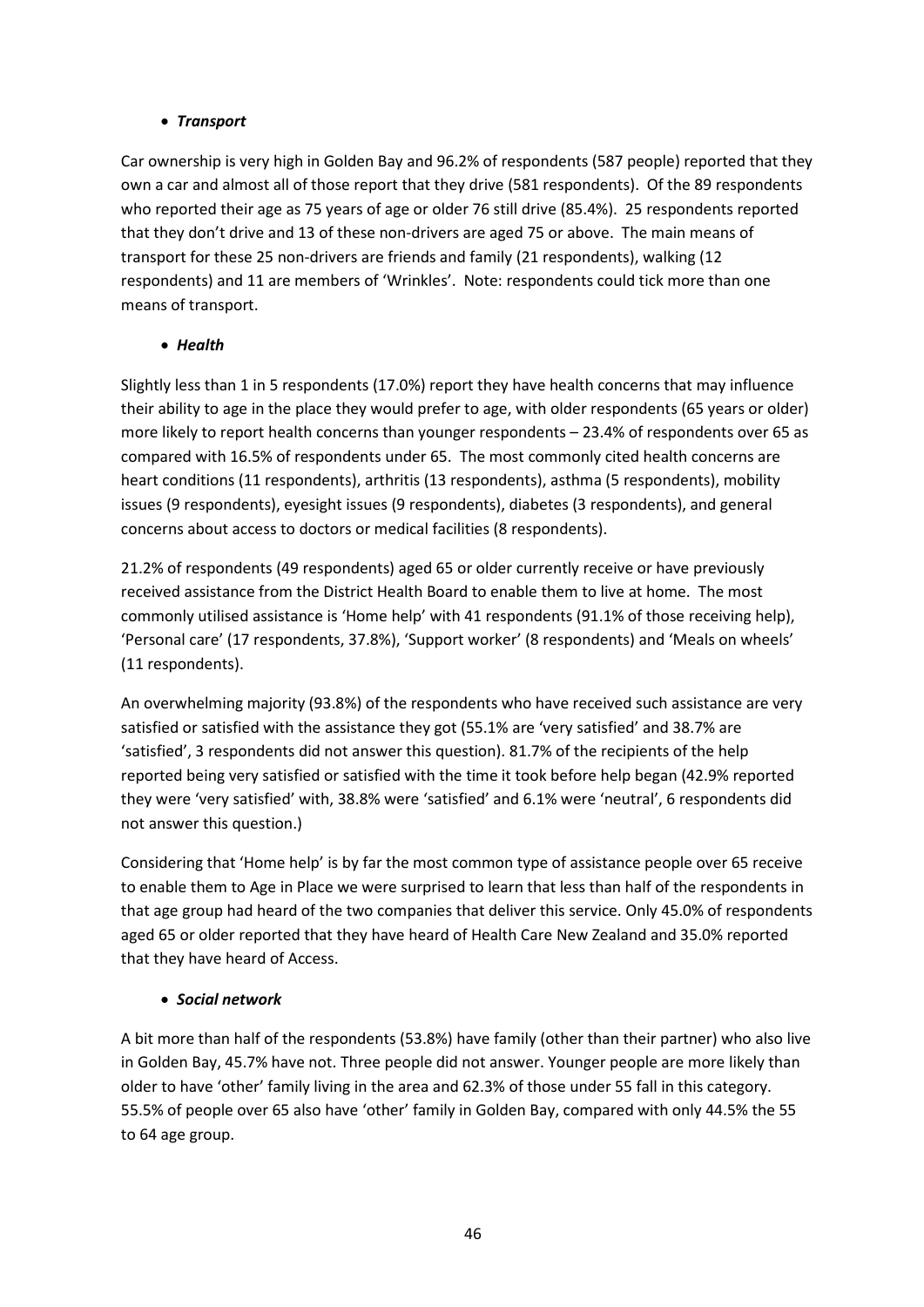In total 328 respondents have 'other' family in Golden Bay all but one have children who live in the area. 95 have siblings, 81 have parents and 61 have 'other' relatives including grandchildren and relatives like cousins and in-laws.

More than 5 out of 6 respondents (513 out of 610) live together with someone else and only 15.2% live alone. Of the 93 respondents who live alone 70% are females. The proportion of respondents living alone increases with age; 10% of respondents under 55 live alone, increasing to 17.5% of respondents over 55 and 21.6% of the respondents over 65. The great majority (483 respondents) of those who live with someone live with their spouse/partner (or with their spouse/partner **and** children/grandchildren). 2 respondents reported they live with their parents, 8 live with their children/grandchildren and 10 live with 'other' people including boarders, small community, with children but it separate unit, in rest home.

85.7 % of respondents (523 respondents) are satisfied with the extent and frequency of their contact with family and friends, whereas 12.1% (74) respondents are not (13 respondents did not answer this question.) 90.5% of respondents over 65 are satisfied with their social life compared with 82% of those under 65. Of the respondents who are not satisfied with their social life 39 respondents answered 'I don't have enough family and friends in Golden Bay', 6 reported 'I can't get around so can't spend as much time with friends and family as I would like' and 10 respondents answered 'My friends and family are too busy'. 31 respondents ticked the 'Other' box and provided comments such as "I am too busy", "Family and friends live elsewhere", "the cost of travel to see friends/family", " the lack of public transport in Golden Bay", " friends/family have moved away due to lack of work opportunities in Golden Bay", " workload issues".

# • *Degrees of wellbeing*

When interviewing service providers and individuals, and from questionnaire feedback we noticed that the greater majority of people over the age of 55 in Golden Bay are doing well: They own their home mortgage free, they have a good social network of people they enjoy spending time with, have financial means to meet their needs, and are in good health. But the figures also show consistently that approximately 1 in 5 people over the age of 55 are not doing quite so well. They do own their house, but are in debt, are not quite satisfied with their social network, live on superannuation only (if over 65) and have health issues that may affect their ability to Age in the Place of their choice. We tried to find out if the respondents who report that things are not so well are all the same people in the sense that if they have debt, then they also experience health issues, live on superannuation only and are dissatisfied with their social network. That turned out to not be the case. Some individuals experience one or two of these negatives at the same time, but rarely all. We also tried to find reliable figures about poverty by searching for figures about how many people over the age of 65 have a community card. Unfortunately, due to privacy issues, and that figures from Ministry of Social Development only show the number of community cards in Tasman as a total, we have not been able to establish any figures about poverty levels among older people in Golden Bay.

# • *Volunteering*

More than half of all respondents reported being involved in community organisations (383 respondents; 62.8%), and a larger proportion of women (66.7%) are involved than men (57.7%).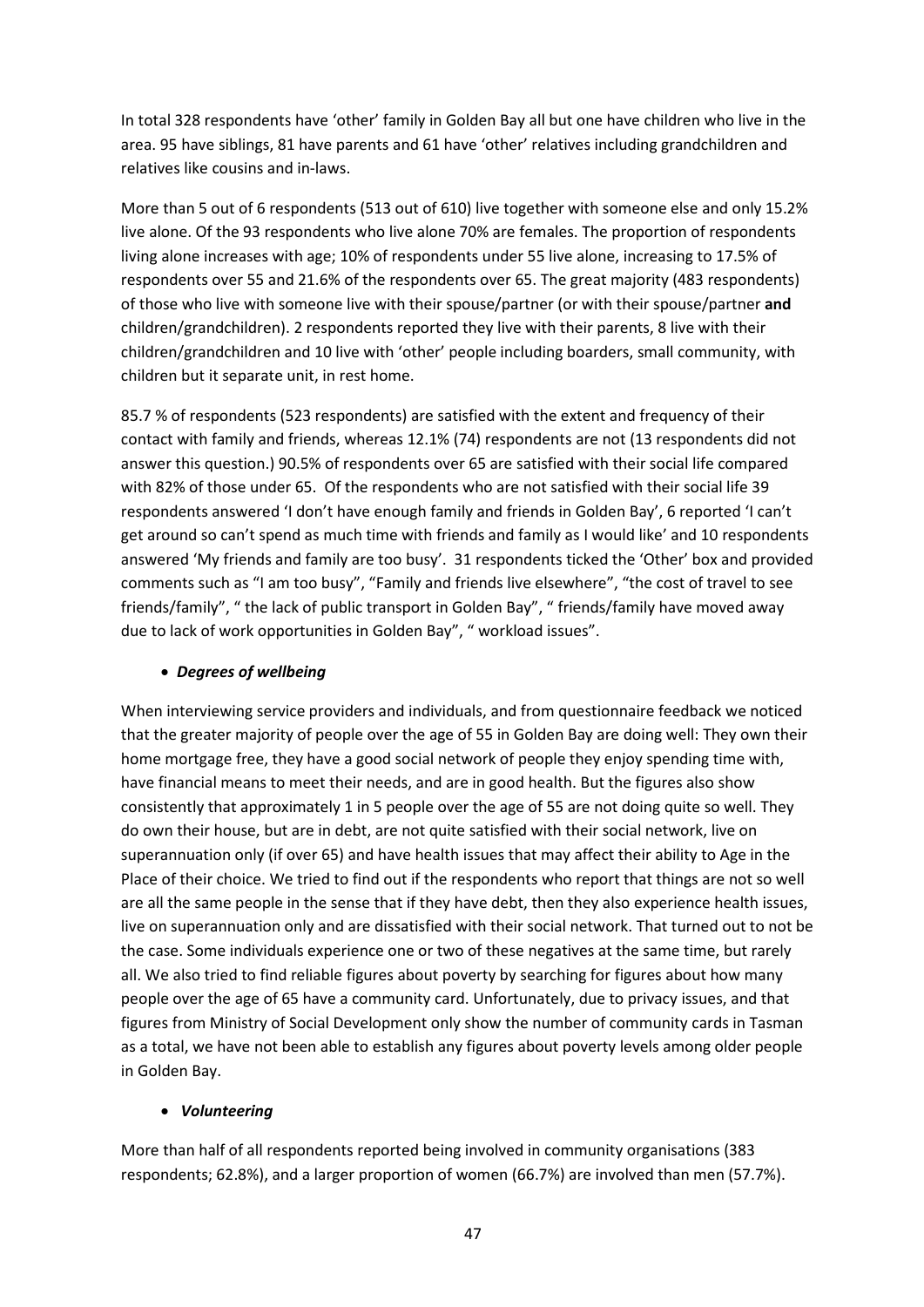Slightly larger numbers of older people tend to be involved in community organisations than younger people; in the over 55 age group the percentage is 64.7% compared with 58.4% among those under 55. When asked if they would consider becoming more or less involved in volunteer work in the future approximately 1 in 3 would consider becoming more involved, 1 in 3 would consider remaining as involved as they are now, 1 in 4 don't know and only 1 in 15 consider becoming less involved.



#### Fig. 5

It should be noted that older and younger respondents differ considerably with regards to this issue. A greater proportion of younger respondents would consider becoming more involved than among older people. Older respondents are twice as likely to remain as involved as they already are, but also more likely to decrease their involvement. The 'don't know' proportion is equally large in both age groups.







#### • *Access to services and future improvements*

People aged 65 or older were asked if they feel they have access to the services they need and 174 respondents said YES whereas 23 said NO. When we asked if people know where to go for information about the services they need 171 said YES and 42 said NO. This means that 10% of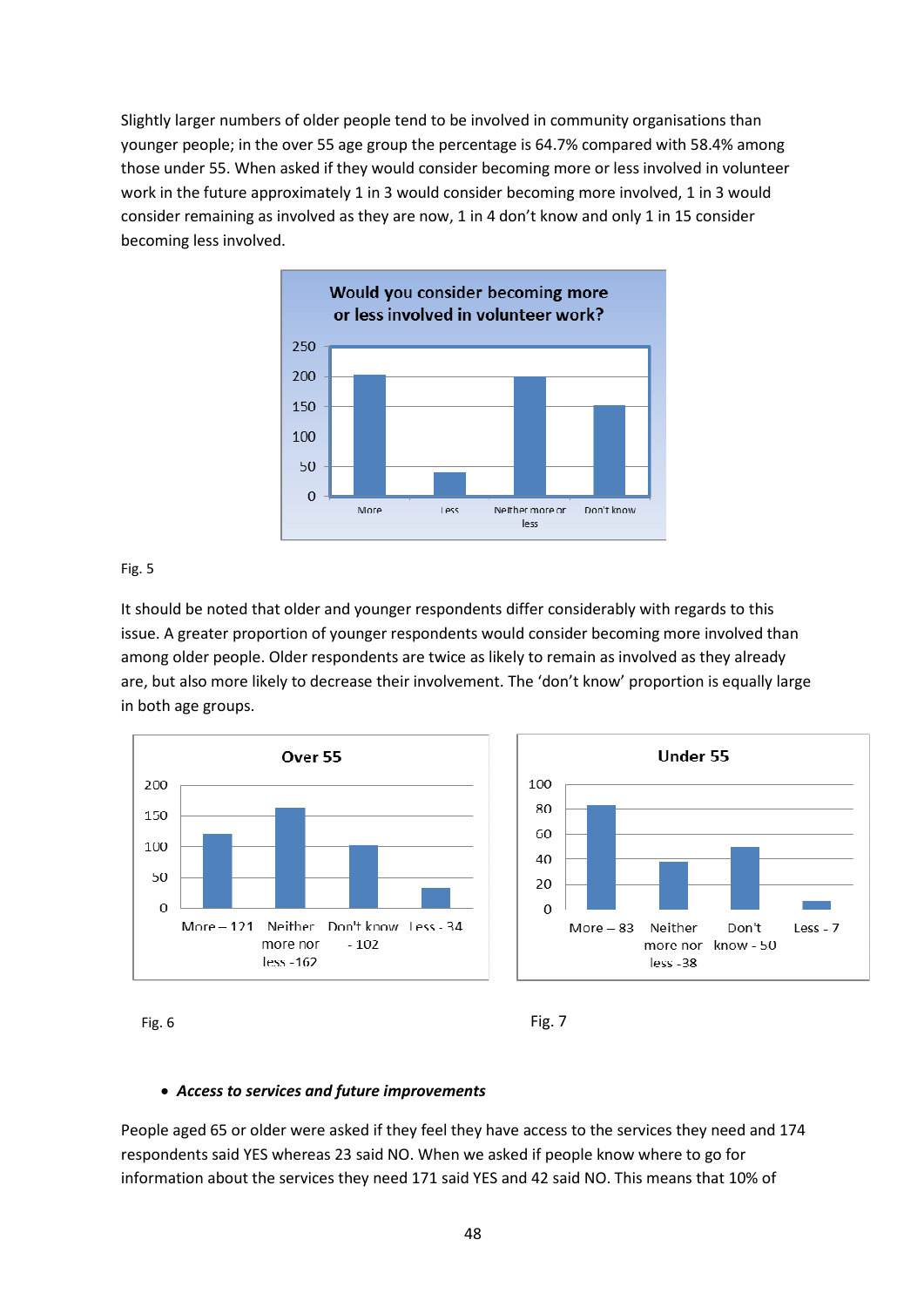respondents over 65 feel they do NOT have access to the services they need and 18% do not know where to get the necessary information.

Finally, to gauge people's ideas about future improvements we asked if any new or improved community facility would make it easier for people to continue to live in Golden Bay as they get older. 250 respondents (41.0%) answered "Yes" to this question and the more common suggestions being a retirement village of some sort (74 respondents), or an eco-village (a further 14 respondents), better public transport (27 respondents), an integrated health facility/centre (11 respondents) a medical centre (11 respondents), a heated pool (8 respondents) or a recreation facility (8 respondents). Younger people were more likely to say a new or improved facility would make it easier to live in GB with 46.1% of the under 55 age group and 39.0% of over 55 group.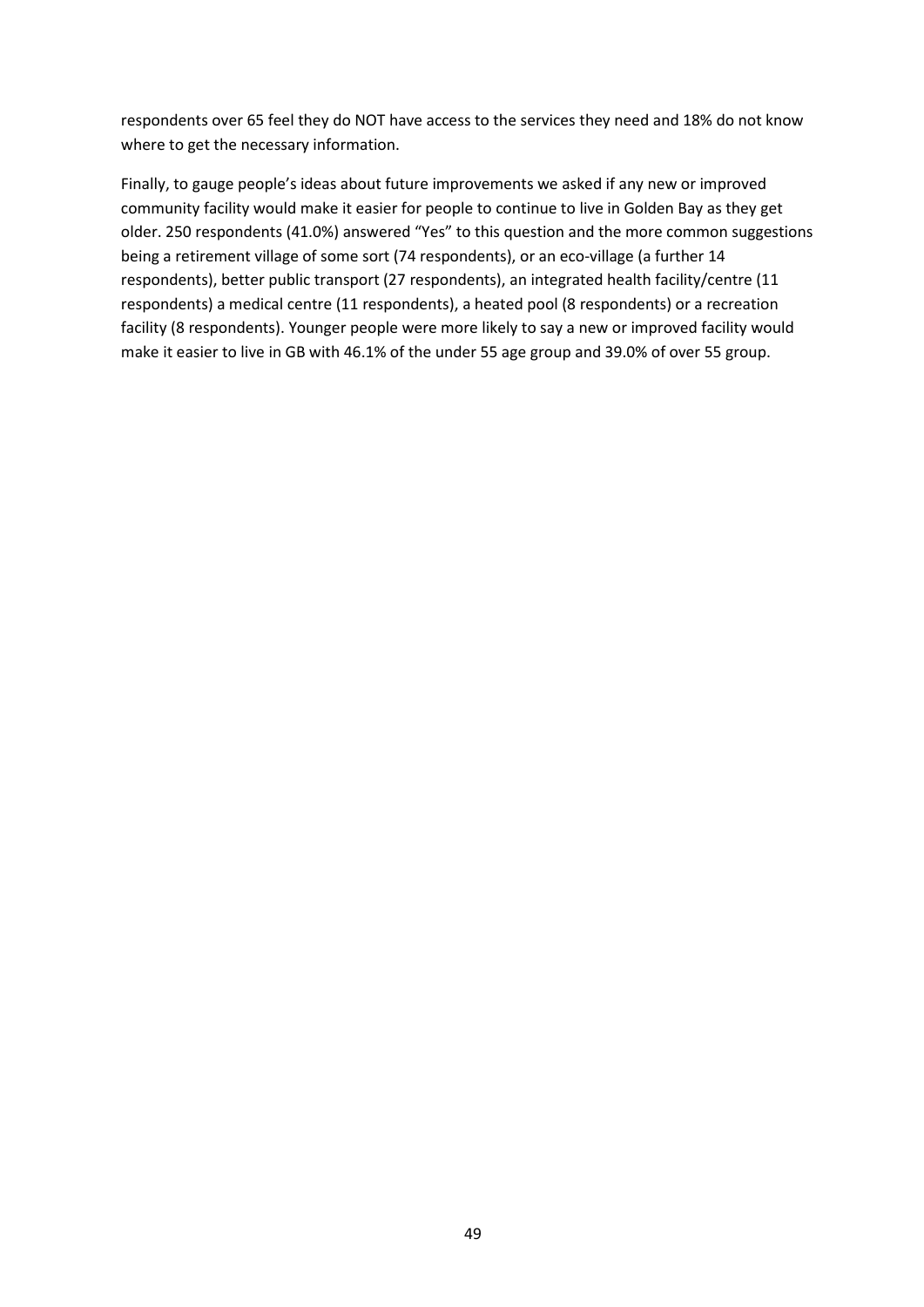# *DISCUSSION*

Through interviews with residents and service organisations we learned what the issues are that influence people's decisions and abilities to Age in Place in Golden Bay. In this chapter we will discuss our findings, point out salient features, show connections and patterns and highlight interesting results. The responses to our questionnaire gave us data from which we can generalise about how common these issues are in Golden Bay with a 4% margin of error accuracy. Hence, we will generalise to the entire Golden Bay population when we believe our data allow it. The percentage of questionnaire respondents who were 55 years of age or older (70%) does not correspond to the actual percentage of over 55s in Golden Bay which is 33.8% (Statistics NZ, 2006), meaning this group is over-represented in our study. (Population projections by Statistics NZ based on the 2006 Census is shown in fig. 1 in the Introduction).

# *What factors influence people's choices about the place where they want to become old?*

Our survey shows that a surprisingly large proportion, four out of every five of adults in Golden Bay, have already decided where they want to get old. Bearing in mind that the proportion of people who have made up their mind increases dramatically with age, (90% of people over 55 and 95.2% of those over 65), and that people over 55 are over-represented in our survey, the number for the general population may actually be somewhat smaller. Still, as many as 60% of respondents in the below 55 age group have decided where they want to become old. In general people in Golden Bay seem to think long term, and to have given some consideration to where they want to spend their older years.

One of our most important findings is that the overwhelming majority of respondents want to Age in Place in Golden Bay. Four out of five respondents in general have decided where they want to become old, and only a fraction (between 13% and 6% of all respondents) have decided that they do NOT want to get old in Golden Bay. We can therefore expect that the great majority of people now living in Golden Bay will keep living there as they get older, and the proportion of older people will continue to grow at the same rate as it has over the last decade. Whether Golden Bay will experience an additional growth in older people due to retirees moving there after turning 65 is an open question at this stage. Our research shows, however, that 84% of present Golden Bay residents aged 65 and older have lived in Golden Bay for more than 10 years, and only 7.8% less than 5 years. This means that only a small minority has moved to Golden Bay after they retired, and based on past trends there is little reason to believe Golden Bay will be inundated by new retirees in the future.

The great majority of respondents who have made up their minds about where to get old want to do so in their present home, indicating that for most people the term 'Ageing in Place' means 'Ageing in my Present Home'. Four out of five people aged 55 and older want to stay on in their present home for as long as possible, even though as many as one third (34.8%) report that their house is NOT suitable for getting old in. This means that many people want to get old in their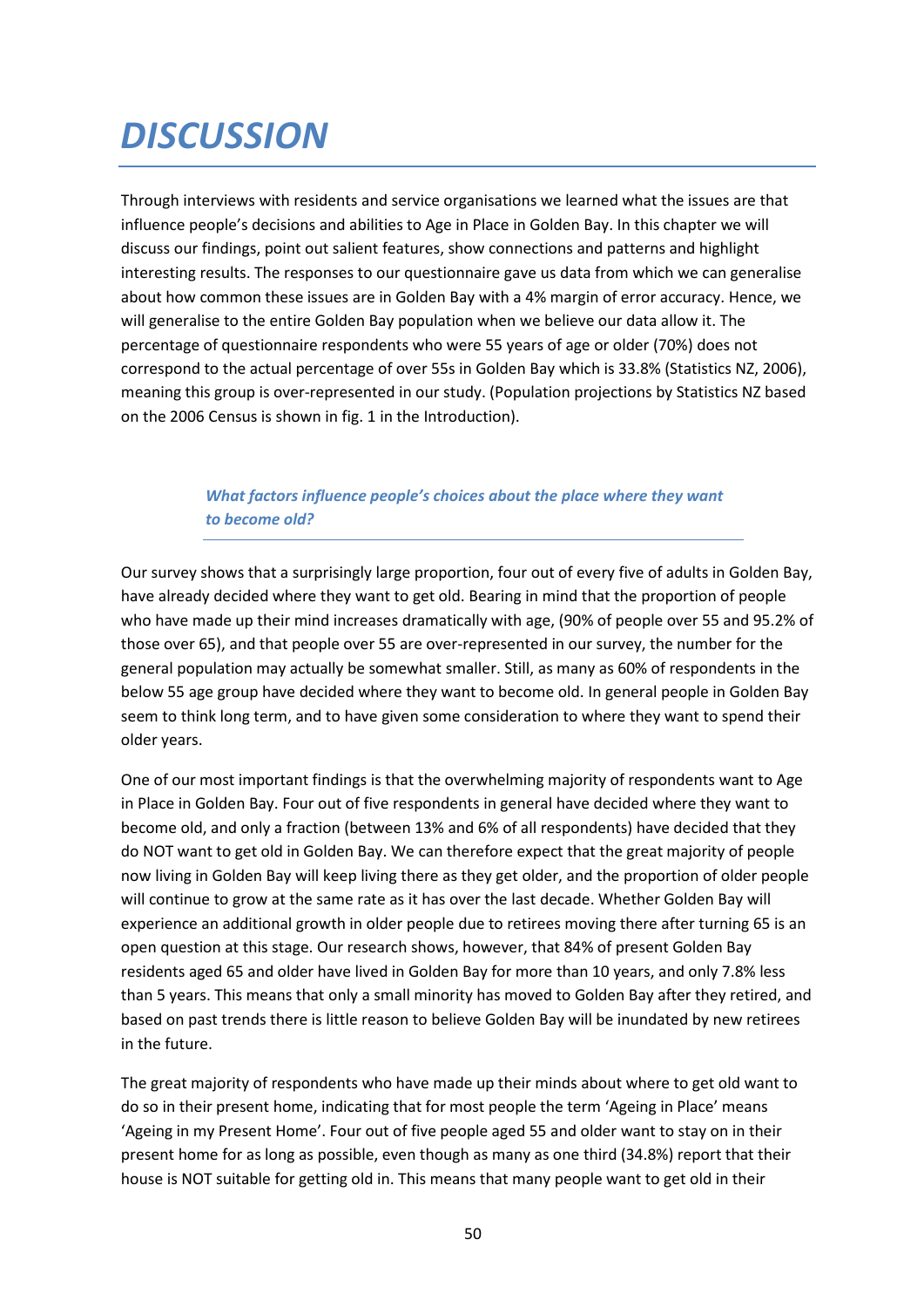present home in spite of it not being particularly well suited. Even though our data do not provide adequate information it is reasonable to assume that for many this desire to stay on in a less than suitable house is a reflection on the emotional and historical attachment to the home being more valuable than material comfort. On the other hand it may also be influenced by the absence of better alternatives. For those who would consider moving the more popular options is a smaller house in Golden Bay, and/or a place closer to Takaka and/or to family. Both Abbeyfield and local Real Estate agents confirm that units which would suit older people are scarce. Based on the responses from our questionnaire every second person in the over 55 age group would consider moving to a retirement/eco- village *if* one were built in Golden Bay, further supporting the argument that alternatives to getting old in a 'less than suitable house' are wanting.

The home features strongly in our interviews in relation to why people want to Age in Place in their present home in Golden Bay. So do notions of belonging to Golden Bay in general, to the land and to their section. People feel an attachment to the beauty of the landscape and the beaches while farmers express an attachment to the land they have worked. Pakeha with a long family history in Golden Bay and members of Tangata Whenua report an attachment to the land of their ancestors. People also spoke of belonging to and identifying with the community at large, and with friends and family. People's experiences and history in Golden Bay and in their homes also strongly inform their decisions to stay; one person who has lived in Golden Bay all his life referred to all the activities available to people in Golden Bay, and another, who arrived less than ten years ago spoke about how she felt instantly at home in the area. People's assessments of the availability and quality of services; particularly health services, influences their decisions about getting old in Golden Bay, but do not seem to be the driving forces in their decisions. Not one interviewee, nor any of the comments to the questionnaire indicate that people want to live in Golden Bay primarily because of the availability and quality of the services offered, but very many stated they might have to leave (against their wish) because services are not good enough, or may be forced to leave if the services become worse with regards to quality or access. Services thus enable people to Age in Place in Golden Bay but are not their reasons for choosing to age in the area. In 2006 Schofield et al. stated that there is a *"need to know more about older people's decision making on relocation and to explore differences between locations"* (pp. 288-289). Even though the present research does not compare different locations it does clearly show that for Golden Bay residents identity and belonging are main drivers behind their decision about where they would prefer to become old, whereas services determine their ability to do so.

#### *What factors influence people's ability to get old in the place they prefer?*

From the interviews we learned that the main influences on people's ability to Age in Place in Golden Bay are a number of factors, all related to four core sets of issues:

- Health
- Home and property (section)
- Social network
- Finances; income and debt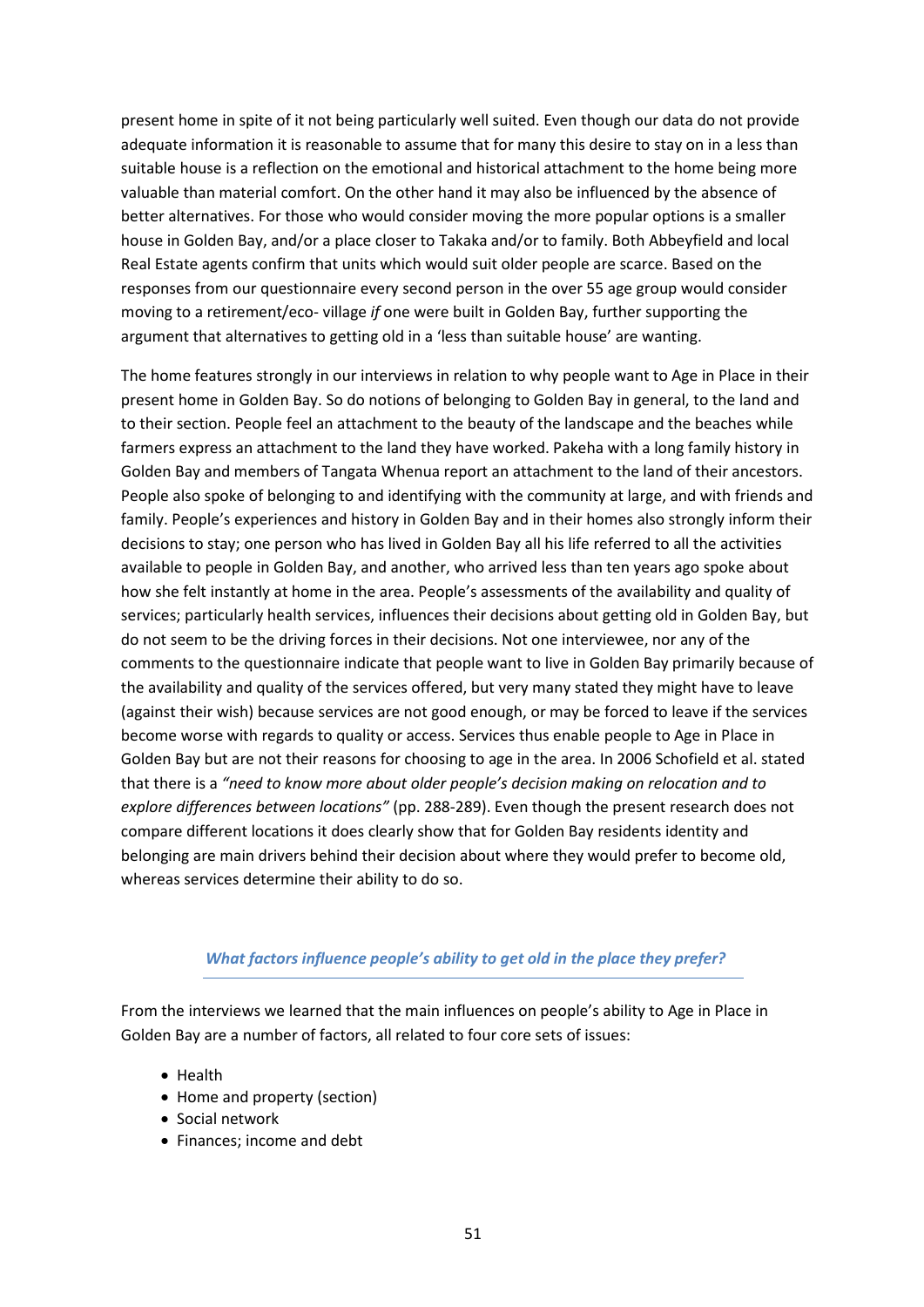These four issues have the potential to positively impact on people's ability to Age in Place in Golden Bay in the sense that when their health is OK, when they live in a home that is warm and of a suitable size, when they are able to maintain house and section, when they have as much access to social life as they want and with people they enjoy being with, and an income equal to, or higher than, superannuation (if they have no debt), then there are no barriers to Ageing in Place in Golden Bay. This should not come as a great surprise, and is in line with the resilience (Milstein 2010) and salutogenetic literature (Antonovsky 1979) highlighting that people fare well when they experience and expect that their lives have a greater purpose, when participating in meaningful and positive connections with their surroundings and with other people and when they manage to maintain clear, consistent and appropriate boundaries in relationships with others. The latter being but another way to say they are able to maintain their independence and autonomy. Self-evident as these points may seem, they are still worth exploring in some greater detail as they cast a very interesting light on the ageing situation in Golden Bay.

#### *Home and Property*

As noted above, our survey shows that four out of five people aged 55 and older want to Age in Place in their present home, and an astonishing 97% of them own that home. By the time people reach retirement age, four out of five are debt free, meaning that their only accommodation expenses are rates, insurance and maintenance. Almost two out of three people aged 55 and older report that their present home and section are suitable to become old in. Among those that say that home and section is not suitable the main reasons are that it is too big, or demands too much maintenance. This is in accordance with Oswald et al. (2010), who also found that dwelling size is inversely related to life satisfaction as people age. What was more unexpected, however, is that one third of people in general find home and section maintenance to be a burden. Even though respondents over 65 are more than twice as likely as respondents under 65 to get help with these tasks, the majority of old people manage on their own. When asked if they have experienced difficulties finding reliable maintenance or gardening help approximately 15% of those this question applied to (i.e. they have tried to get such help) confirmed this. The good thing about this is that a very large majority of people have not had any difficulties finding reliable help, but it also indicates that the supply of reliable gardeners and maintenance people is not large enough to meet the demand. There is, in other words, still room for people to enter into business delivering such services.

Respondents under 55 are more likely to live in houses that they think will be unsuitable for old age than older people, and this could be interpreted in two different ways: It may mean that older people have planned and prepared for old age by buying or building better houses on more suitable sections, or it may mean that older people have lower expectations for what is needed in old age. In the article "*Ageing and social exclusion in rural communities*" Sharf & Bartlam (2008) argue that older people are generally more optimistic than younger and with a tendency to report a good quality of life in spite of living under relatively disadvantaged circumstances. Older people, they claim have a tendency to "*downplay and internalise their experience of disadvantage*" (p. 107). Our research does not provide answers to this question, however.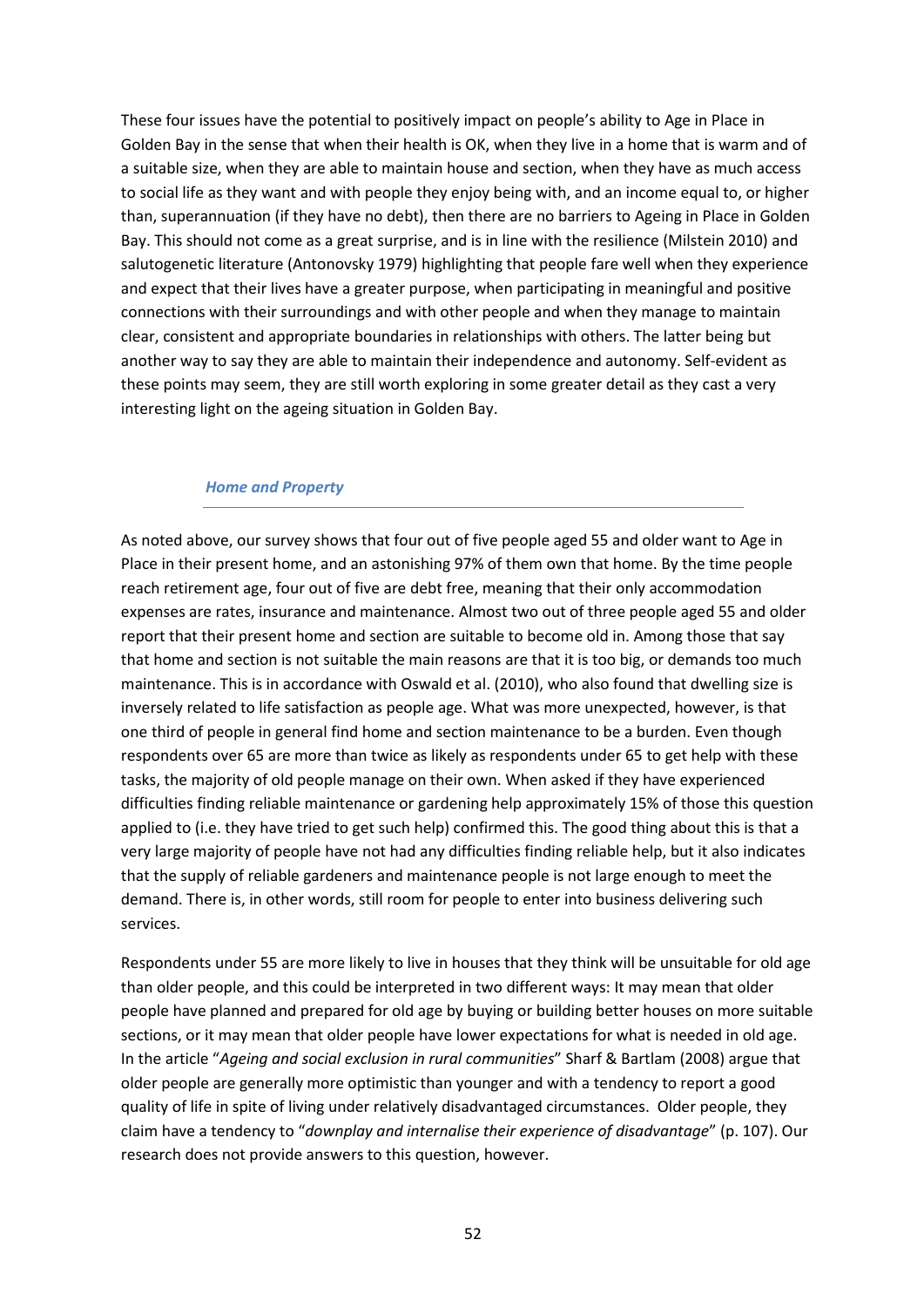Maintenance is not only a matter of practicalities, however. During interviews we asked people if they would consider letting the section go to weed or revert to bush as a solution to the maintenance issues, and received very clear answers that is absolutely not an option. Standards of upkeep and maintenance are, to a large extent, also indicators of identity and self-esteem. Some people in Golden Bay have made it their purpose in life to transform a section into permaculture gardens or similar in an attempt to contribute to making the world a better place. For others the ability to maintain house and section provides them with a strong sense of meaning and purpose, contributing not only to their quality of life, but also their resilience and good health. Coping with the loss of the ability to maintain ones standards of upkeep and maintenance, and developing solutions to it, is thus about far more than weeds, mess and unpainted windows; it is about the meaning of life, health and wellbeing. Not surprisingly many interviewees have sought to find ways to solve this issue that would allow them to keep living at home, for example through inviting more people, family or friends or tenants, to live on their land to help with the maintenance. Unanimously they have found the regulatory framework, primarily at Tasman District Council and NZ Transport Agency, extremely difficult to penetrate and have found these organisations the opposite of service minded in this regard. One respondent to the questionnaire commented: *"Would like to live on my property but it gets too big for us and we are not allowed to have a second dwelling on Rule A land. Only option is selling. We paid rates since 1984 and are very active for the benefit of our community. Old age will drive us out of GB. The system has to change. TDC sucks."* When we spoke with a representative of TDC we were left with a strong impression that they do not see it as their role to make it easy for people to develop small family 'hamlets' on their land as a means of being able to Age in that particular Place.

As mentioned above central government aims to "*Develop policy options that facilitate ageing in place*" (Positive Ageing Strategy Action 5.2) , an aim that both of these government organisations seem to be ignoring with their reluctance to make it easy for more 'collective' living arrangements for older people to be constructed in Golden Bay. Our research is not alone and highlighting this particular issue. In the article "*Ageing in Place*" Schofield et al. (2006) write:

*"In housing, new mechanisms for tenure are required to encourage collective home ownership for people with limited wealth or increasing support needs. Innovative accommodation options also need exploring so older people can maintain their independence within shared family living"* (p. 299)

The TDC employees we spoke with highlighted that the present policies to restrict the number of dwellings on any unit of land are influenced by a number of concerns such as future demands for services, future demands to subdivide the land, restrictions on dwellings in peripheral areas due to sustainability issues like dependency on fossil fuel for transport etc. Whereas these concerns do have their legitimacy, so does people's desire to Age in Place on their own land, or in close proximity to family and friends, and there is no particular reason why a concern about a hypothetical future should take precedence over a present wish. Schofield et al. (2006) make the point very clear:

*"ageing in place raises questions about the capacity of communities to meet the increasing demands of ageing in place objectives (OECD, 1994). Older people will be better sustained in their communities if goodwill towards them could be more effectively channelled into*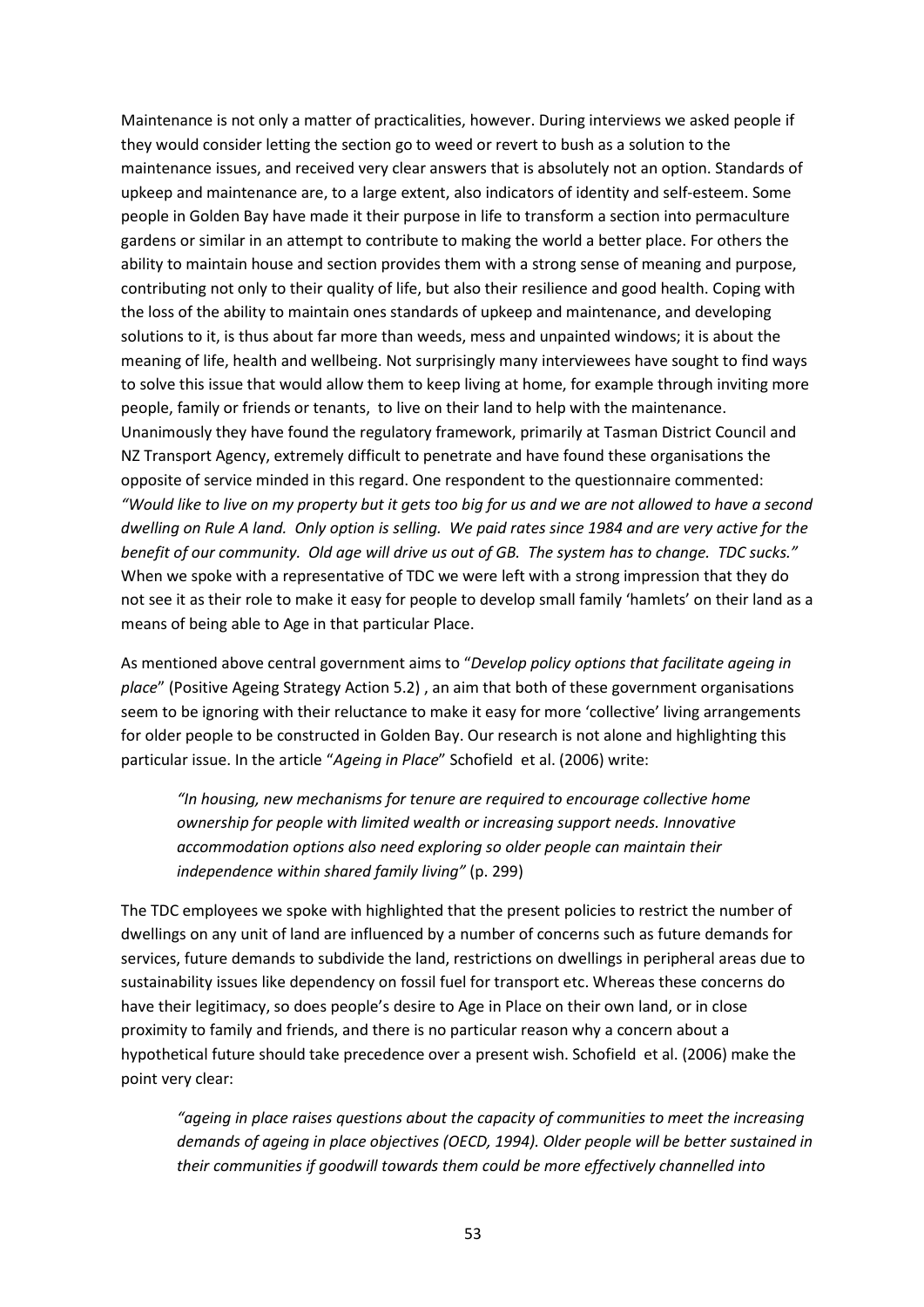*supportive initiatives. The promotion of ageing in place is a joint responsibility for the public, private and voluntary spheres. All need to be involved, with a shared vision for the future."* (pp. 299-300)

For people who conclude that maintenance it too much of a burden collective living arrangements like retirement and eco villages are a good alternative. Our survey shows that every second person in the over 55 age group would consider moving to a retirement/eco- village *if* one were built in Golden Bay. This indicates there is a large untapped potential for private initiative, combined with public goodwill, to construct such facilities.

#### *Social network*

The interviews we conducted reveal that there are a number of opportunities for older people in Golden Bay to socialise, and to engage in leisure time activities together with others. Organisations like U3A, Probus and the Senior Citizens Association provide regular events, and every third Saturday the Motupipi Hall Committee arranges a lunch for older people. In addition there are a number of commercial events and venues like the Village Theatre, concerts and quizzes at the Mussel Inn and the Penguin Café etc. The responses to our questionnaire show that the great majority of people in Golden Bay (more than 5 out of 6) are satisfied with the extent, degree and frequency of their social life. People over 65 are more satisfied with their social life than people aged 55 to 64 and this may be due to two reasons. On the one hand people said that not having enough family in Golden Bay is a reason for not being satisfied with their social life and people over the age of 65 are more likely to have 'other' family in Golden Bay than people between 55 and 64. Another main reasons for not being satisfied is that they or their family/friends are 'too busy', and in general people who have retired from the workforce have more leisure time.

We also found that 5 out of 6 respondents live with someone, most frequently their spouse/partner or spouse/partner and children. One out of six adults in Golden Bay live alone, and older people are more likely to live alone than younger people; 1 in 10 under the age of 55 living alone compared with 1 in 5 of people aged 65 and older. A significant majority (more than two thirds) of people living alone are women. At the same time we found that half of all respondents do not have any other family in Golden Bay than their spouse/partner and that the proportion of people with no 'other' family in the area is particularly large in the 55-64 age group.

In her review of the literature on ageing in rural areas Jacqueline Lidgard (2006) concludes that *"The majority of rural elders rely on their informal network of family members, friends and neighbours when the need for assistance arises"* (p. 7). The present research strongly suggests that for Golden Bay residents a good social network is important for their sense of belonging and wellbeing. In light of the above it is important to note that for half of the population in Golden Bay their network consists of friends and acquaintances and not 'other' family members. As we all know family relationships build on the belief that people are of the same kind because they share biological essence and consequently do not require any particular maintenance work to be kept alive. Friendships on the other hand only build on likes and dislikes, on a sense that it is pleasant and emotionally fulfilling to spend time together. Such relationships therefore require much more maintenance, for example in the form of a relatively high frequency of getting together, a relatively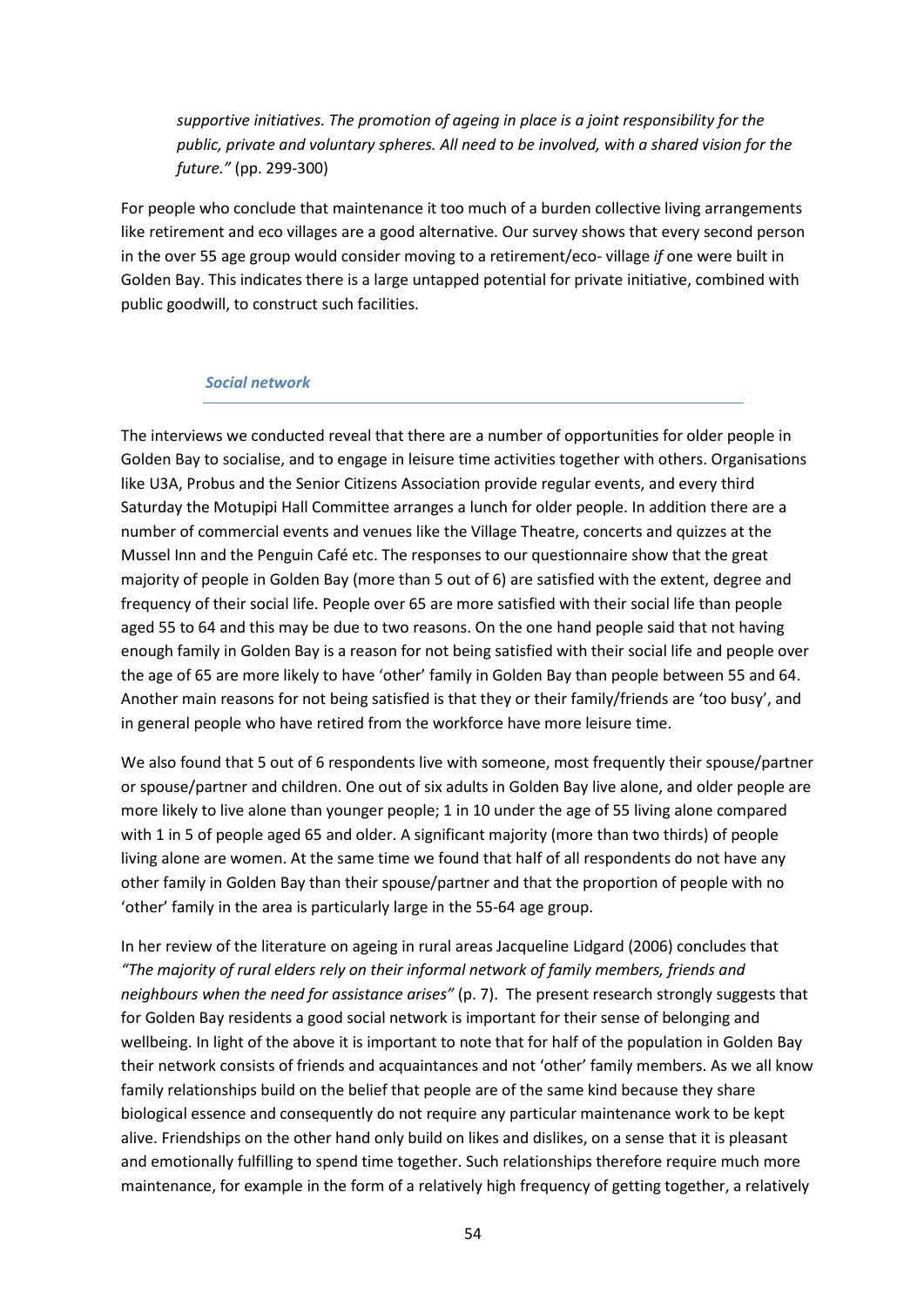high degree of reciprocity in who gives and who takes in the relationship etc. The great majority of people in Golden Bay are satisfied with the extent and frequency of their social life, indicating that they are able to maintain their social relationships. However, the fact that half of the survey respondents have social networks that, apart from their spouse/partner, only consists of non-kin members means that their networks are vulnerable to breakdown if people lose the ability to frequently socialise or reciprocate in their relationships. Women in particular are thus vulnerable to becoming socially isolated, and if they lose their partner/spouse and their ability to maintain their social network. People who are now between 55 and 64, and who will enter into retirement over the next 10 years, are more vulnerable in this sense than those who already are retired because the next cohort is less likely to have 'other' family in Golden Bay. Loss of social network will most probably also mean that a lot of people will be without friends and neighbours to whom they can turn when in need of assistance, thus being more dependent on public services. It is thus highly likely that the pressure on public services, particularly Home Support will grow when the next cohort enters the 3<sup>rd</sup> age. A possible mitigating factor here is that a very large proportion (78%) of residents over 55 years of age have lived in Golden Bay for more than ten years, and 60% of them have lived in the area for more than twenty years, meaning that they have had a long time to build up very solid friendships that have a good chance of surviving even when people become less able to actively maintain them.

All the respondents (bar one) who do have family in Golden Bay in addition to their spouse/partner have children living in the area. We did not ask people without 'additional' family in Golden Bay if they have children living elsewhere. Statistical data (Statistics New Zealand 2009) shows that on average between 80% and 90% of adult women in New Zealand have children<sup>4</sup>. When combining this fact with our finding that 3 out of 4 people over 55 live with their spouse/partner, it is reasonable to assume that a large majority of the people who at present do not have 'other' family in Golden Bay have children who live elsewhere. Most probably the reasons why these children do not live in Golden Bay are lack of employment and affordable housing. In their article "Ageing in Rural Communities - Vulnerable people in vulnerable places" Joseph and Clautier-Fisher (2005) state that: *"The trend to centralise service provisions into larger centres has also meant a loss of local autonomy. Many rural areas have been plagued by increasing levels of poverty and loss of working age population associated with large scale and persistent job losses and underlain by restructuring and globalisation trends."* (p. 136). As people get older, needing more assistance with everything from mowing lawns to transport into town, a network of younger people becomes increasingly important in order to be able to Age in Place, i.e. in their present home. Consequently, when government agencies like TDC and NZ Transport Agency do not put in places programs and policies to facilitate the creation of employment in Golden Bay, or make it more affordable to build dwellings, they are in fact working against the Positive Ageing strategy. Action 7.1 of the Positive Ageing Strategy says "*Promote and support policies that encourage opportunities for growth and development for older people living in rural communities*", and for an area like Golden Bay this actually also means policies encouraging opportunities for growth and development for younger people. A respondent to the questionnaire commented: *"I don't need government assistance to allow me to remain in my property – I need to be able to offer to share my big old house in exchange* 

<u>.</u>

 $<sup>4</sup>$  Depending on when they were born; in 1962 8% of women over the age of 45 were childless and in</sup> 2010 the figure had risen to 20%.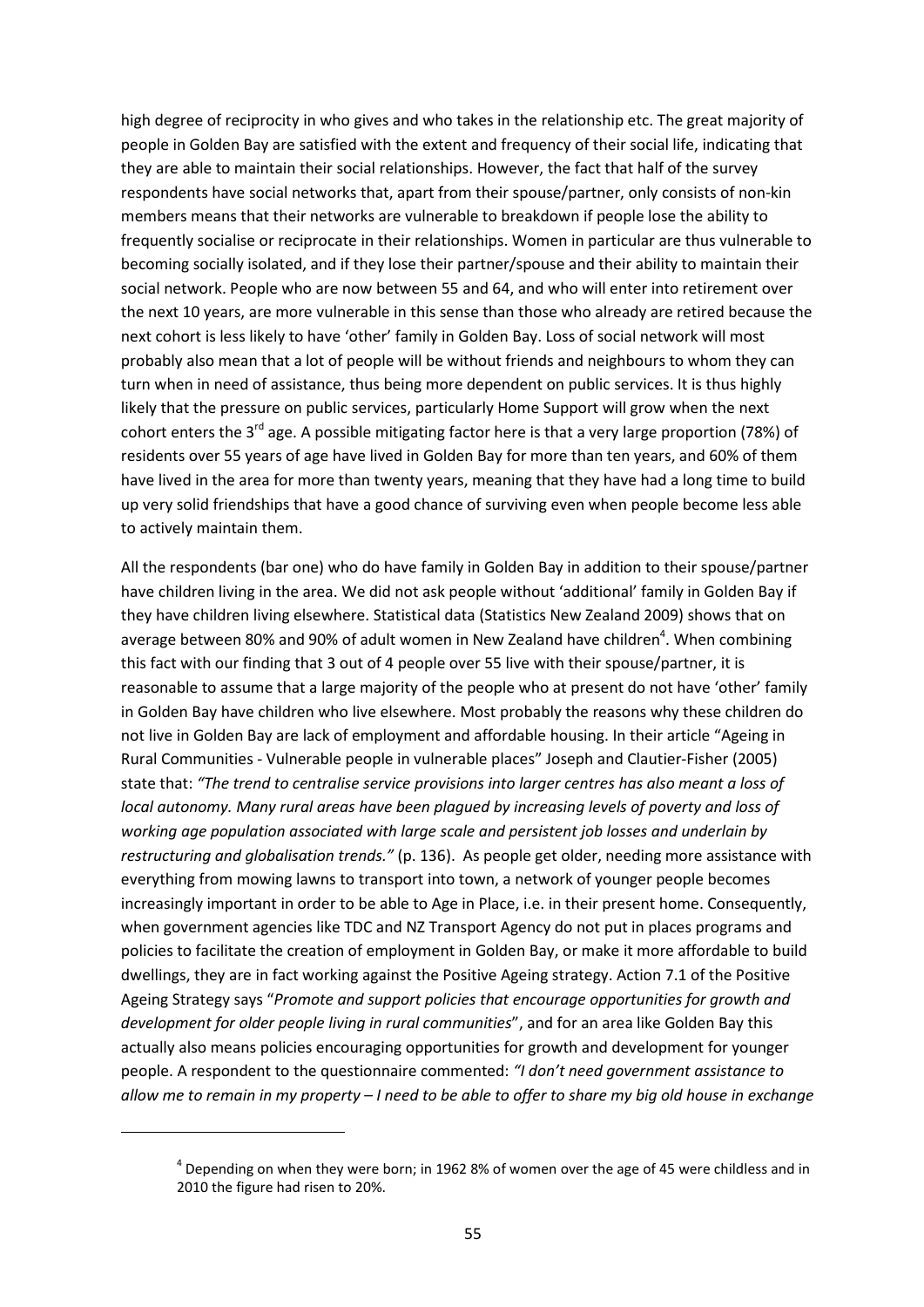*for help around the place – and to be able to build a small place for myself – but building regulations are so much 'red tape' to allow 2 residences – even on a rural section with enough grazing land, gardens and orchard to feed two households – we need to encourage the young to stay in the Bay – find affordable option."* Government agencies like TDC and NZ Transport Agency need to consider that *"Programmes designed for urban areas typically do not translate well into rural areas as they cannot be sustained for a variety of reasons"* (Lidgard 2006, p. 5) and remote rural communities like Golden Bay require different policies than in central and more urban areas like Richmond.

#### *Finances - Income and debt*

Our interviews strongly suggested that financial security is the third positive contributor to people's ability to Age in Place in Golden Bay. We have seen that the ability to maintain a house and section to a certain standard is an important aspect of many people's identity and self worth, and thus part of their resilience as they age. We have also found that people are more likely to get help with maintenance of house and section, including gardening, as they get older and such assistance is far easier to obtain when one can offer payment. When interviewing people we learned that it is possible for a couple to live on superannuation with no additional income if they are debt free and have low maintenance costs on their house and property. All extra costs, like a gardener or a house cleaner requires an income in addition to superannuation. The Department of Social Development – Senior Services can assist people with immediate and essential needs such as food and provide extra help for up to three months with costs related to health, housing etc. They cannot, however, pay for someone to chop wood and carry it inside, drive a person to the shop or on social visits.

Respondents aged 65 or older are in general in a good position financially. 72% of respondents who have reached retirement age have some kind of income in addition to superannuation and 80% are debt free. Our data show that these tend to be the same people, meaning that those who do well on one variable, in general also do well on the other.

The high proportion of respondents who are in a financially sound position should not cloud our vision however. When 27% of retirees report that they live on superannuation only, that translates to approximately 150 individuals over the age of 65 who are in a financially vulnerable position with very narrow margins for manoeuvring if their expenses were to increase, or if superannuation decreases.

Here it should be noted that younger people have a more optimistic outlook on their financial future than what the present situation is for people over the age of 65. Whereas more than 1 in 4 of present retirees have superannuation as their only source of income only 1 in 7 of people under 65 expect that to be the case when they reach retirement. Younger people also expect to be debt free to a larger extent than what is the actual case for people who are already over 65. Our data cannot answer whether this reflects a tendency among younger people to be more optimistic about the future than what is realistic, or if younger people have made financial plans for the future that will secure greater financial leeway.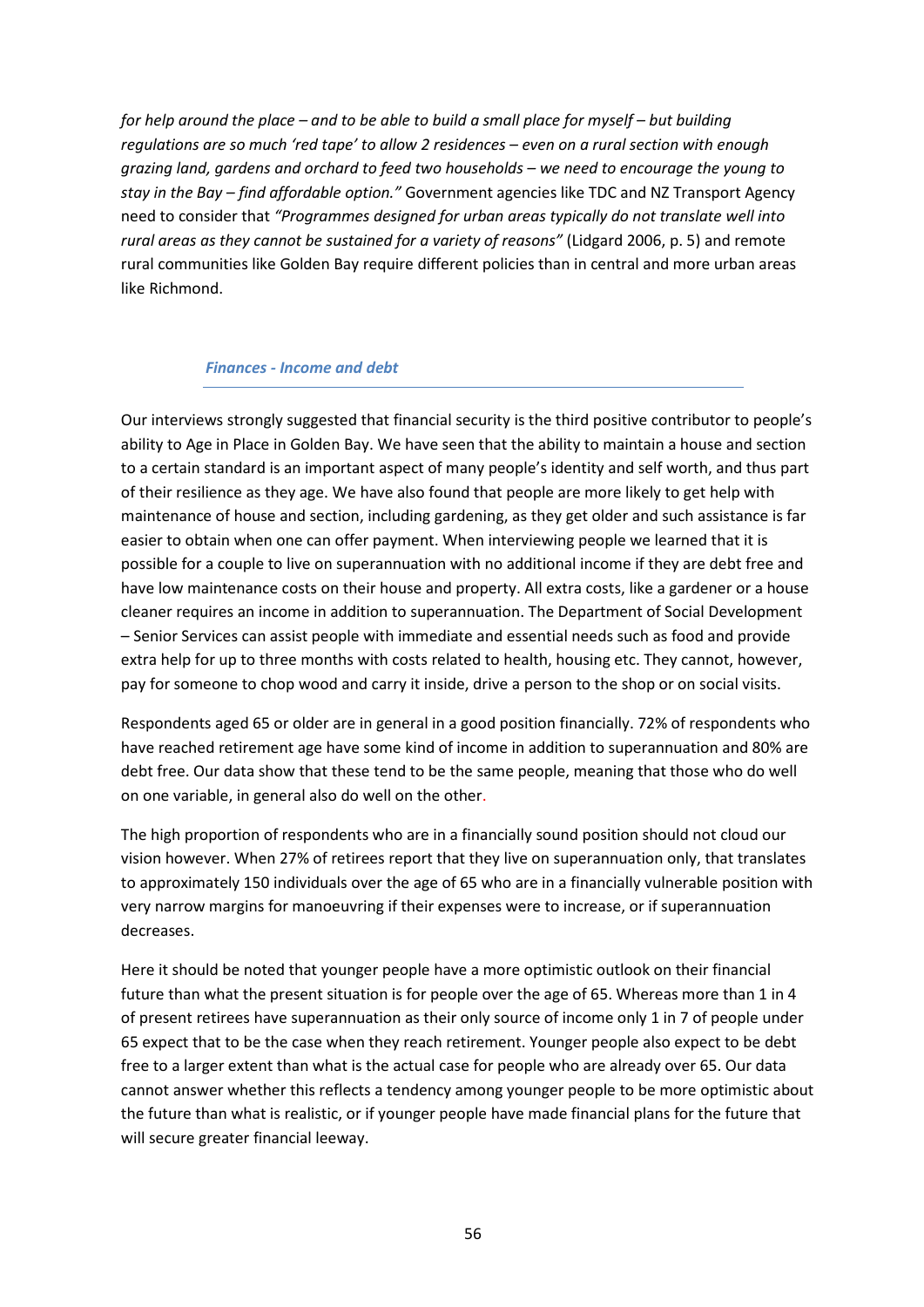#### *Health and home support*

When peoples' health is reasonably OK and does not restrict their activities of daily living, particularly their mobility, it is not an important influence on their ability to Age in Place. One may thus say that health is either a neutral or a negative influence on people's ability to Age in Place in Golden Bay and not a positive influence in the sense that their ability to Age in Place increases proportionally with their health. However, if or when health issues emerge they can have a profound influence on people's ability to Age in Place. As an example one interviewee who had had surgery that immobilised her some time before the interview told us her entire life was turned upside down. She had gone from being perfectly independent, living on her own relatively far from town, in a house heated by a wood burner; to needing help with absolutely everything, including bringing in the mail from her mailbox. Home help through Support Works could neither help with firewood, nor fetch her mail, and she was seriously considering selling her property to move to an easier dwelling in an easier location. When her mobility returned, her worries disappeared and so did all thoughts about selling.

Nearly one in five (17%) of our respondents, i.e. adults over the age of 18, report having health concerns that may influence their ability to Age in the Place of their choice. Of the 65+ age group the percentage is somewhat higher (23%). On the positive side this means that the great majority of people, including those over 65, do not experience health issues that restrict their ability to grow old in the place they want. It is however important to point out that 17% of all adults in Golden Bay equals approximately 500 individuals who potentially experience the kinds of health issues that may restrict their ability to get old in the place of their choice.

Home Support is by far the most important service enabling people over 65 and who have health issues to Age in Place. It is thus reassuring to learn that the service is rated very highly and 93% of the people who have used it say they are 'very satisfied' or 'satisfied' with the service. Regardless of this very positive result it is still clear, however, that other aspects of the Home Support system are not functioning optimally. All parties concerned report that the organisational model for the service is too complex, involves too many layers of bureaucracy and results in too much distance (spatially and emotionally) between parts of the system and the client. As a consequence clients, their families and even health professionals are often confused about how the system works. The multiple layers of administrators, assessors and quality controllers was reported by most service providers involved in the assessment process as a burden; often leading to clients feeling dehumanised, reduced to 'cogs in a system' instead of persons who's human dignity is respected.

The present organisational model builds on a clear separation between the agency in charge of funding and quality control (Support Works) and the agency in charge of delivering the actual service (Access or Health Care New Zealand). One of the main reasons for this separation is to enable private, commercial companies to compete for contracts to supply a service to an individual client, thus providing the client (consumer) with a choice. This organisational model is thus built on a political ideology positing that the consumer always wants a choice and that competition in any market always leads to increased quality of the product or service delivered.

Our results when it comes to the delivery of Home Care in Golden Bay show that this ideology does not withstand the proverbial reality test. The majority of the people who are most likely to need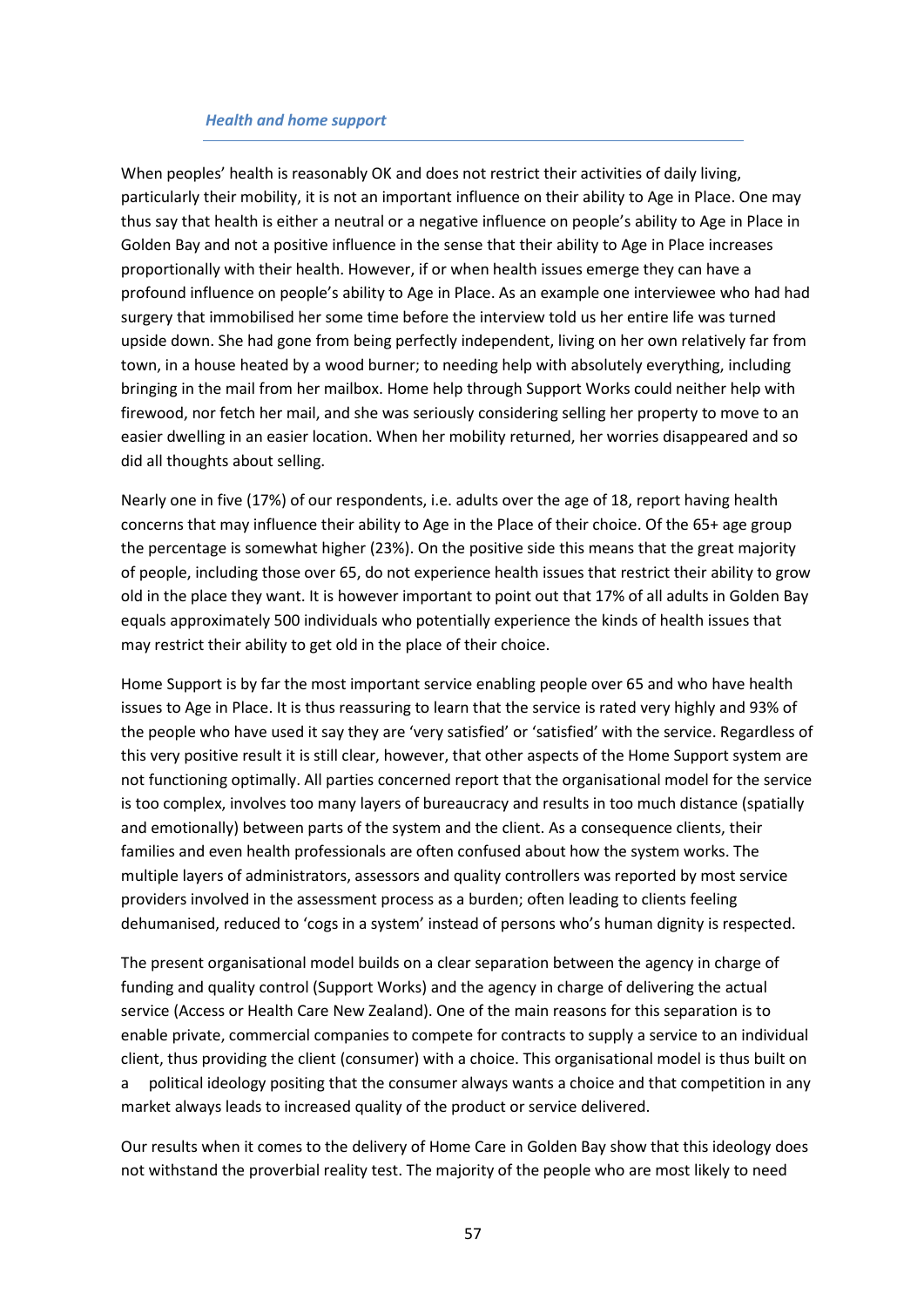the service (i.e. those over 65) have not heard of any of the two companies that deliver it. Consequently, if and when a person finds him/herself in a situation needing Home Support, in more than half of the cases he/she will not have the information necessary to chose between the two companies.

Instead of increasing the quality of the service, the realities of this organisational structure is that it is complicated and often humiliating for clients to have to go through. It also makes it difficult for clients and family to know who to contact when things do not work because there are so many different agencies and people involved and none of the agencies have permanent offices in Golden Bay.

The existence of two companies also divides the pool of carers in Golden Bay, increasing their difficulties to organise to make collective demands for better working conditions and remuneration. Considering that the need for home support is likely to grow at the same rate as the number of old people the demand for carers is likely to grow at a proportional rate. It would seem that improvements to the organisational model, along with improved wages, transport remuneration and general working conditions are all needed to achieve the necessary increase in recruitment of carers.

Home Support can prolong the time that a person can remain living at home, and the Home Support carers in Golden Bay have all the reason to be proud of the service they deliver. An astounding 93.8% of people who have received such assistance, equivalent to 19 out of 20 clients, are satisfied with the service. As this research shows for most people Ageing in Place means keeping on living in their present home, and Home Support can have a profound influence on people's ability to do so, as well as quality of life in general. However, for some individuals there comes a point in time when living at home may undermine their quality of life, even though they may not agree that it is. When interviewing service providers we learned that there are instances when it is no longer safe for people to live at home and they are moved to the rest home against their will. Initially they resent the move, but in most cases they soon blossom in their new home as a result of good care and greatly improved social contact. Joseph and Clautier-Fisher (2005) indicates that this phenomenon may be more frequent in rural than in urban areas: "*in general when people age in place in rural areas their health levels are equivalent to urban, but they try to remain independent for longer*." (p 136)

This latter phenomenon raises the question whether residing in a rest home should be included under the 'Ageing in Place' concept. There are good reasons to exclude rest homes from this concept, not the least because most people would not want for their health to deteriorate to the degree that they would need to move to a rest home. On the other hand, we believe that in the Golden Bay context it is necessary to include a discussion about rest homes when considering Ageing in Place in Golden Bay. At present there is only one rest home in the entire area, and all alternatives are located outside Golden Bay. When we asked people where they would prefer to live if they were unable to live independently, only 12.6% answered they would prefer to live outside of Golden Bay, indicating that there will be a significant demand for rest home places in Golden Bay in the future. Consequently, even though a rest home may not be people's first choice for when they get old, a rest home in Golden Bay is preferable to having to leave the area. Planning for, and providing adequate numbers of rest home places is therefore necessary if the health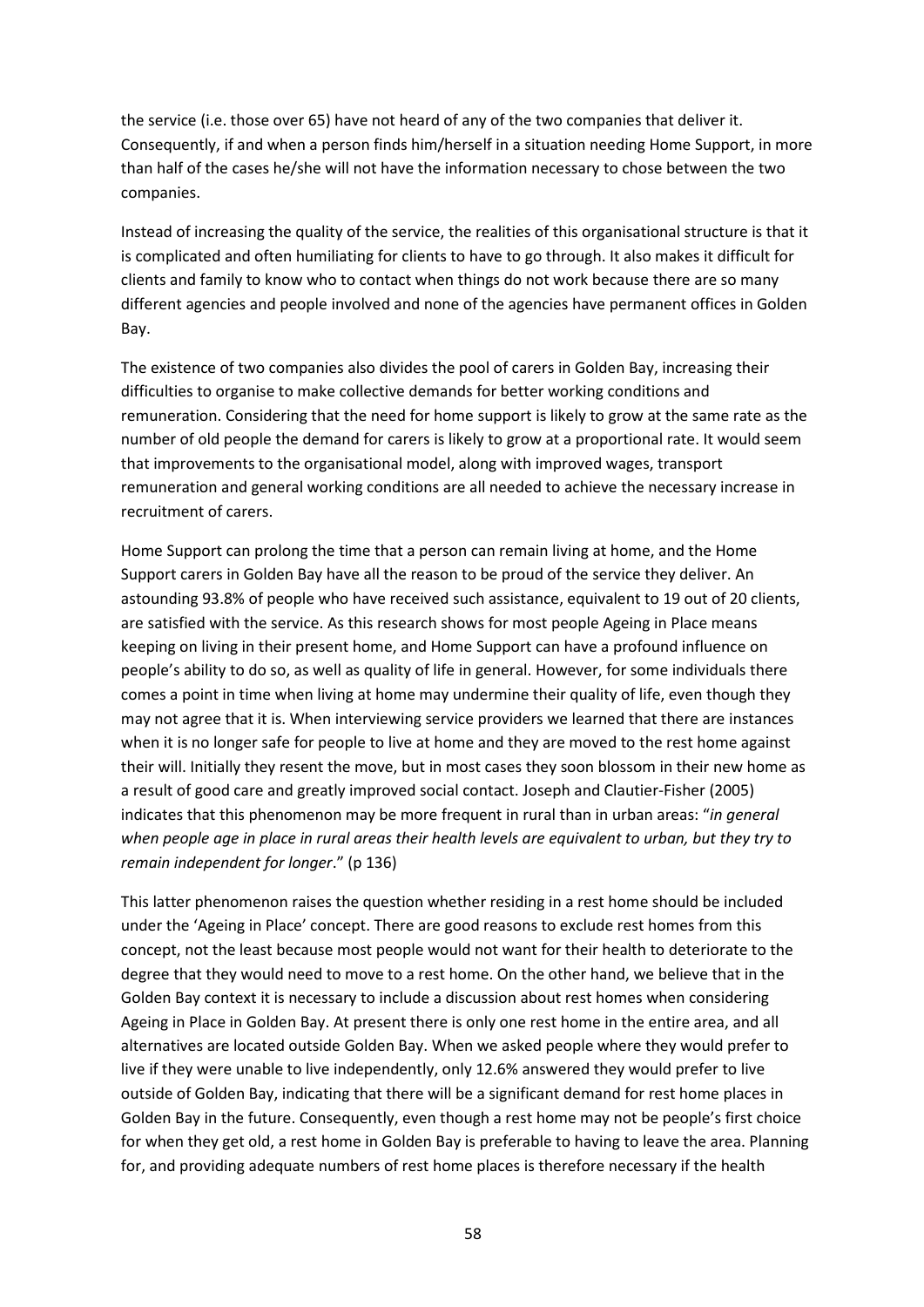authorities aim to meet the Positive Ageing Strategy Goal 7: "*Older people living in rural communities are not disadvantaged when accessing services".* 

#### *Transport*

'Everybody' in Golden Bay drives and there is no regular public transport. When people lose their licence due to ill health, loss of eyesight or because they can no longer afford a car, they become totally dependent on friends or family for their transport needs. In our survey 15 of respondents over 65 years of age reported that they do not drive. That equals 6.5% of respondents in this age group. Considering that statistically our findings have a margin of error of 4% we can reasonably assume that the total number of residents over the age of 65 who do not drive is between 2.5% and 10.5%, or between 15 and 62 individuals. Taking into account that the number of older people is increasing, and that Wrinklies Express has noticed a steady increase in the demand for their services since they began operating, there is good reason to expect an increase in the need for transport in the future. Whether this need can be met in the same way as presently, i.e. by family and friends in combination with Wrinklies is possible, though doubtful, particularly as Wrinklies is already at the maximum of their capacity.

Transport thus seems like one of the greater challenges to people's ability to age in Place in Golden Bay in the near future. Combined with the fact that Golden Bay at present loses out on three different kinds of financial subsidy for public transport for older people; the Gold card, the Total Mobility Scheme, and WINZ subsidy of transport to health related appointments, it would seem that this challenge ought to be taken up either by TDC or an NGO.

#### *Degrees of wellbeing*

The four core issues we have discussed above; home and property, social network, financial security and health all show a similar trend. The greater majority of our respondents over the age of 55 are doing well: They own their home mortgage-free; they have a good social network of people they enjoy spending time with; have financial means to meet their needs, and are in good health. But the figures also show consistently that approximately one in five people over the age of 55 are not doing quite so well. They do own their house, but are in debt, some are not satisfied with their social network, some live on superannuation only (if over 65) and some have health issues that may affect their ability to Age in the Place of their choice. We tried to find out if the respondents who report that things are not good are all the same group of people in the sense that they have debt, experience health issues, live on superannuation only and are dissatisfied with their social network. This turned out to not be the case. Some individuals experience one or two of these negatives at the same time, but very rarely all. In other words, Golden Bay does not seem to have one multi-disadvantaged group, made up of the same 20% of the population. The people who experience one or two of these issues generally have resources in other areas that they can draw on to compensate or overcome, at least to some extent, the negative issues they face at any given time. This finding is supported by Lidgard (2006) who concluded that *"The issue that needs to be*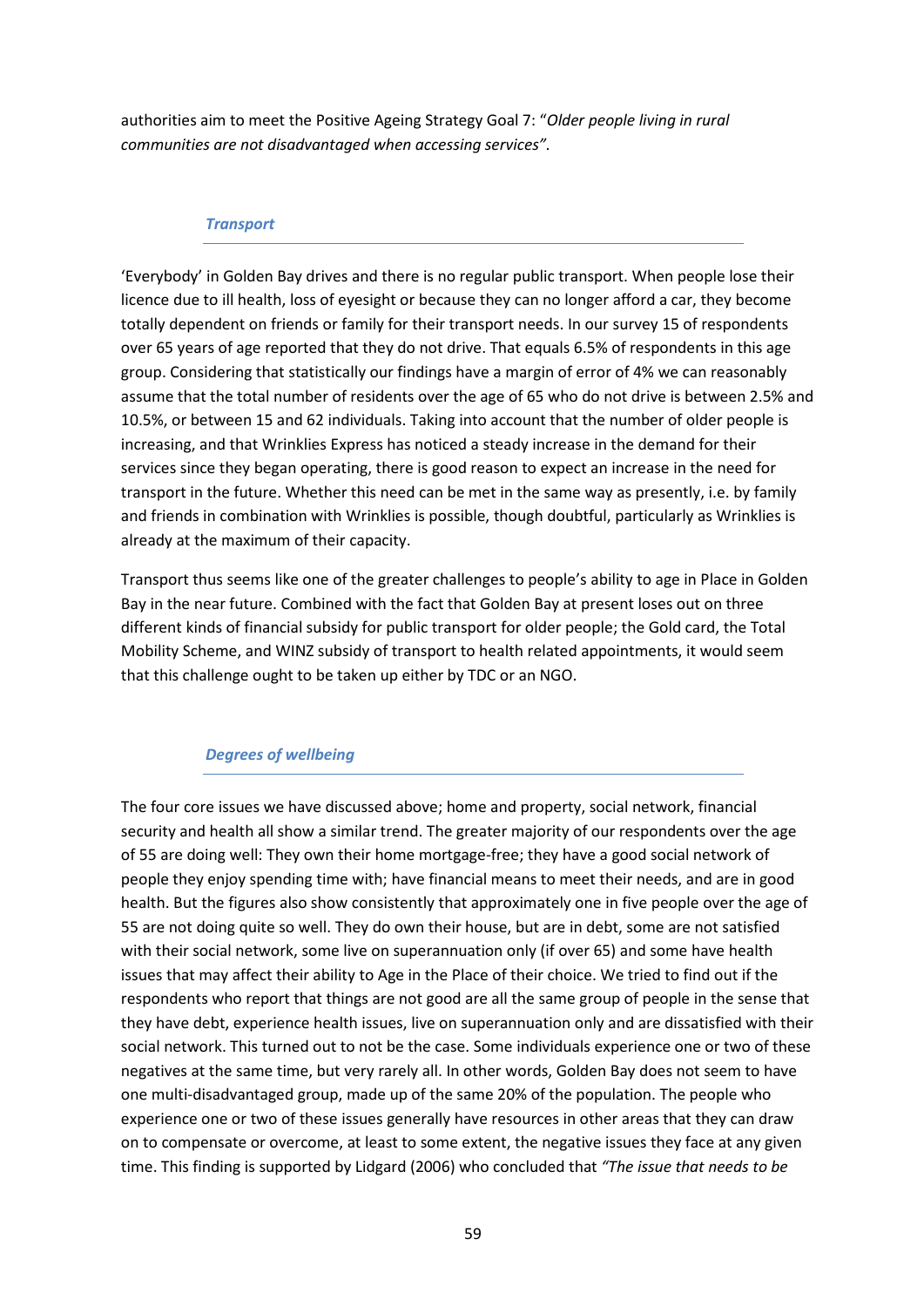*addressed in research on older people is that life is different between various sub-groups of the elderly"* (p 5).

#### *Organisations dependent on volunteers*

Volunteer organisations are, in several ways, essential for the social sustainability of a Golden Bay where people want to Age in Place, and where it is possible for them to do so. Above we have argued that a good social network is one of the crucial factors contributing to people wanting to Age in Place in Golden Bay. Volunteer organisations play an essential role in maintaining these social networks. Probus, U3A and the Senior Citizens Association provide social and recreational opportunities for approximately 200 individuals with different tastes as far as the kind of organised activity they want to take part in. For people who are not family or kin, meeting on a regular basis, participating in an activity that is enjoyable, is crucial for maintaining social relationships. Another example is the Saturday Luncheons arranged by the Motupipi Hall Committee, providing (mainly) older people with regular opportunities to socialise. Every one of these organisations form important 'threads' in the social fabric of Golden Bay and were any of them to fold due to lack of volunteers, Golden Bay would become a less attractive place to get old.

Most of the volunteer organisations do not deliver services that directly inform people's decision to Age in Place in Golden Bay, but some of them have a considerable influence on the ability to keep living it the place they want to live, i.e. their present home. St. Johns, Abbeyfield, Meals on Wheels and Wrinklies Express seem particularly important in this respect. The St. Johns ambulance service is run by volunteer drivers, and is the foundation upon which St. John can deliver their medical alarms. Approximately 50 to 60 individuals in Golden Bay have such alarms installed today, providing the peace of mind they need to continue living at home. Without the volunteers driving the ambulance these alarms would be worthless and 50-60 individuals in Golden Bay might not be able to keep living at home. Considering that the rest home is full, and the lack of alternative residences (i.e. retirement or eco villages for older persons) it is possible these people would have had to move out of Golden Bay. The ambulance volunteers, via the St. Johns alarms, also enable several of the Abbeyfield residents to Age in Place there, as Abbeyfield does not provide the kind of care that St. John via the alarm provides. The Abbeyfield and St. Johns volunteers is thus an example of the synergy effect of several volunteer organisations; Abbeyfield too is run by volunteers and several residents need both sets of volunteers to be able to Age in Place in Golden Bay.

The importance of volunteer organisations like Wrinklies and Meals on Wheels should not be underestimated. Both deliver services that are critical when they are needed. From a statistical perspective it might be argued that a service like Meals on Wheels, only providing for 16 to 24 persons at any given time, is not a significant contributor to people's ability to Age in Place. However, 24 persons is equivalent to 24% of the 80+ age group, a considerable proportion. With Wrinklies the number of trips (276) and persons (688) transported per year speak for itself as a testimonial about the important role of the service they provide. Without Wrinklies and all its volunteer drivers there would be 688 occasions yearly when an older person would have had to ask a friend or family member to drive them to Takaka or Nelson for a health related appointment.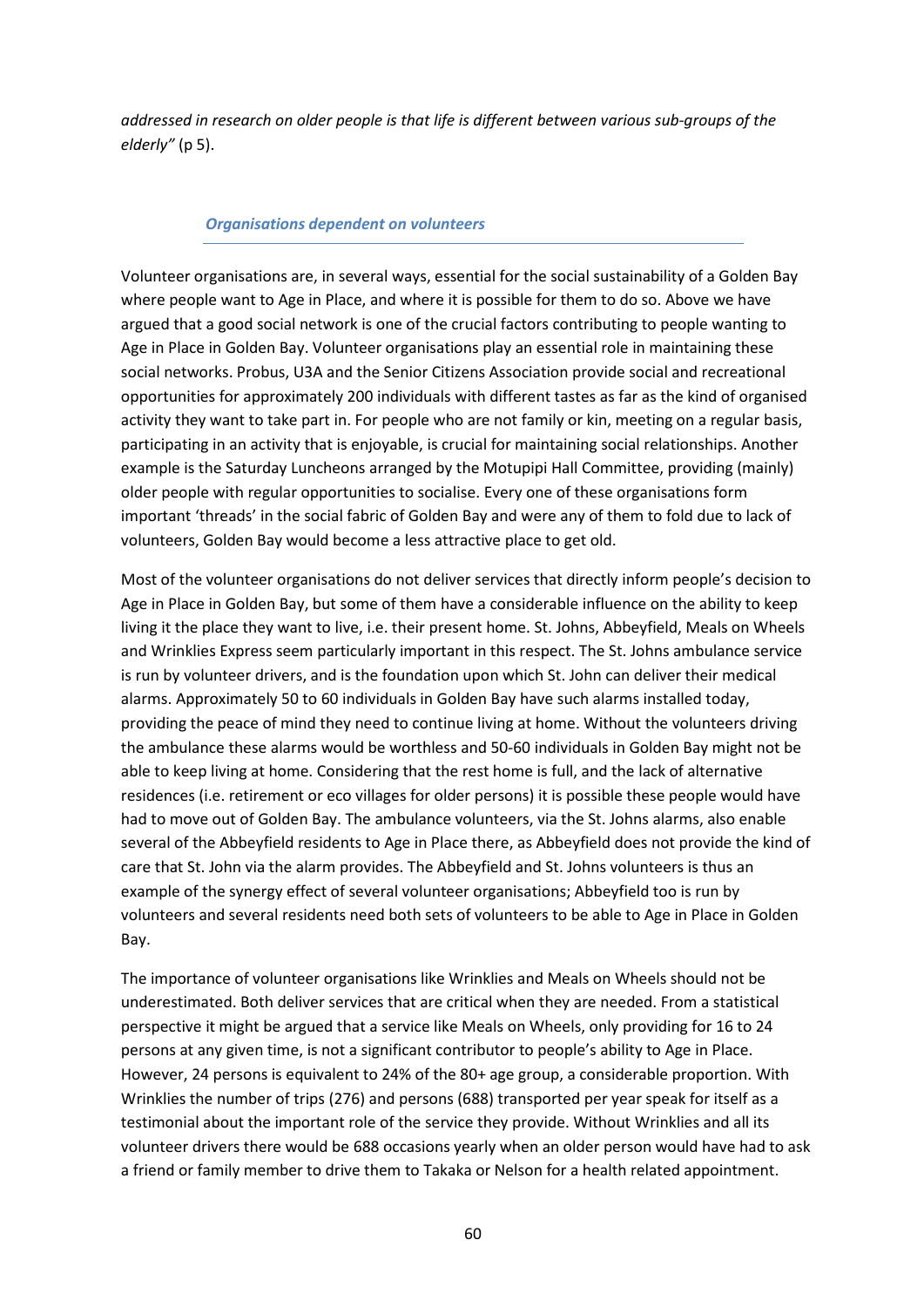All the volunteer organisations we spoke with report having problems recruiting volunteers who can take on the more important tasks like Chair, Treasurer and Secretary. It is therefore hopeful to learn that one in three people in our survey, and approximately half of people aged under 55, would consider becoming more involved in volunteer work. This indicates that the willingness is high and volunteer agencies should be able to find a number of approachable candidates when and if they were to launch recruitment campaigns. However, it remains to be seen to what extent people manage to translate their good intentions into actions.

#### *Access to services; future needs*

It is reassuring to discover that 90% of respondents aged over 65 years of age feel that they have access to the serviced they need. On the other hand not all of these people know where to get the information they need about services. When almost 1 in 5 people over 65 years of age say they do not know where to find the information they need about services that means service delivery organisations still have a job to do getting the information out there. Considering that Heartlands is the information hub for all services for older people it should be a relatively straightforward task to accomplish.

As far as future needs are concerned, and in light of recent debates about community facilities we asked if any new or improved facility would make it easier for people to continue to live in Golden Bay as they get older. Two out of five respondents said yes to this question, and what they miss are first and foremost a retirement/eco village and better transport. Considering that we did not provide any predefined options in the questionnaire, and left it open for people to suggest what kinds of facilities would be more important for their ability to Age in Place in Golden Bay, it is worth noticing that only 8 respondents (1.3%) wanted a heated pool and another 8 (1.3%) wanted a recreation facility.

In connection with the recent community facility debate, concerns about the existing community halls in Golden Bay, and the fact that many of them are underutilised, was raised by a number of organisations and individuals. When preparing for this research we therefore had a hypothesis that community halls might be fashioned into community hubs where a number of services, such as monthly communal meals on wheels, appointments with district nurse, information from Ministry of Social Development Social Services etc. could be delivered. Interviews with service delivery organisations, and data about the numbers and geographical distribution of recipients of services convinced us that there is not a logistical foundation for delivering services through such community hubs. As an example, 16 to 24 people spread out over an area from Para Para to Ligar Bay receive Meals on Wheels at any given time and on that stretch there are five community halls. Delivering the meals at these halls would either mean serving 5-6 people at each hall, or transporting all 24 people to one hall. The first option is too small and organisationally not very sustainable and considering that the Motupipi Hall Committee already provides lunches at Motupipi Hall once a fortnight the second option is already catered for. Consequently we abandoned this hypothesis at a relatively early stage in the research process.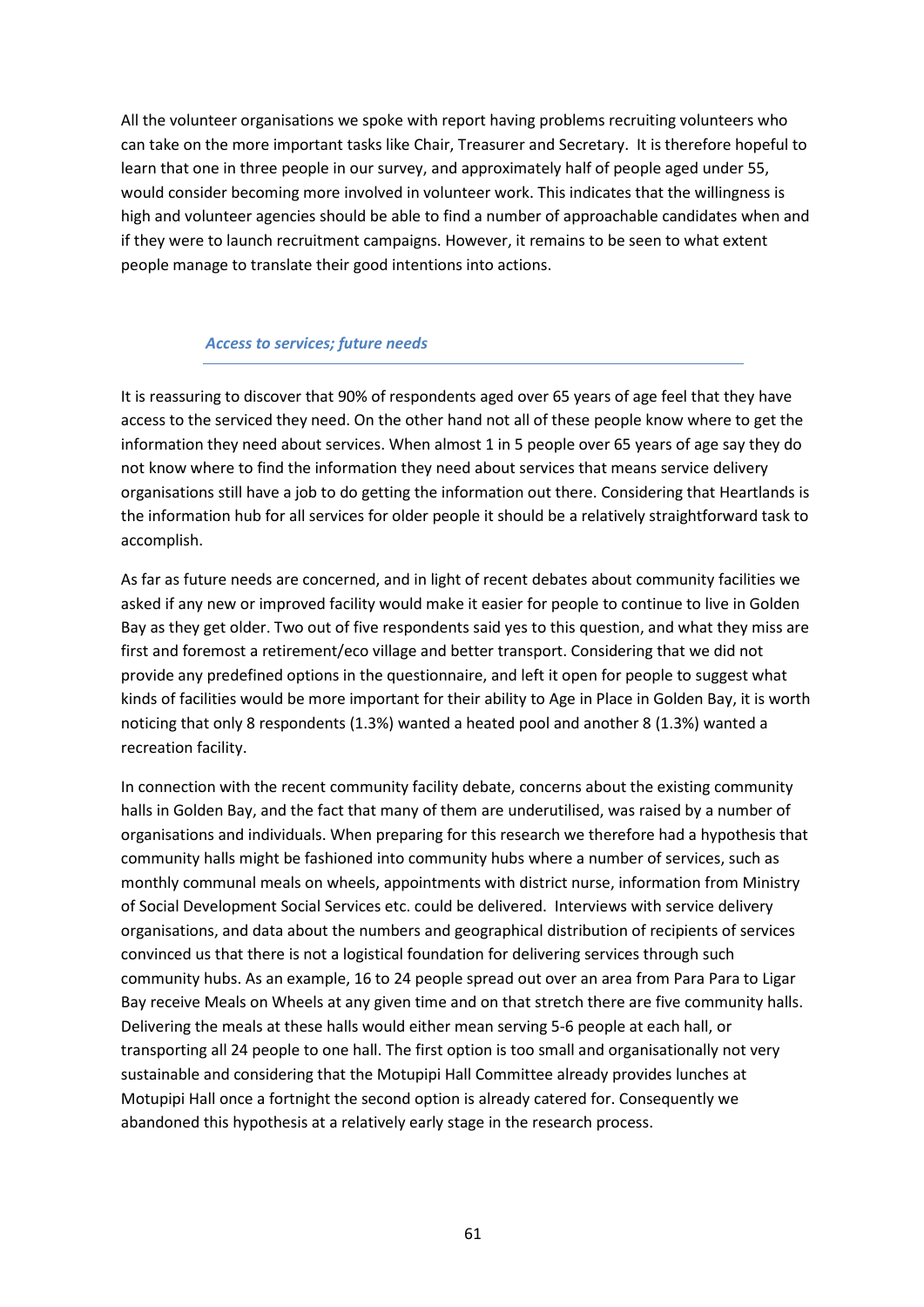# *CONCLUSION*

*The New Zealand Positive Ageing Strategy goals 5 and 7 outline the government's commitment to facilitating people's ability to Age in Place in rural communities like Golden Bay. Actions under goal 5 state that the government will "Develop a wide range of services that support ageing in place" and "Develop policy options that facilitate ageing in place". The seventh strategy goal states that "Older people living in rural communities are not disadvantaged when accessing services", and that the government will "Promote and support policies that encourage opportunities for growth and development for older people living in rural communities; Improve service delivery to rural areas; Ensure policies address the additional costs associated with providing services to sparsely populated and rural communities; Ensure equity of access to health services for people in rural areas; and Develop options to address the transport needs of rural older people accessing services and activities in urban areas." The conclusion below should be read with this strategy in mind, particularly goals 5 and 7.* 

The ageing situation in Golden Bay is characterised by a relatively rapid increase in the proportion of older people. As of 2011 43.1% of the population is 50 years or older and one third (33.8%) have seen their 55th birthday. Due to a number of reasons, primarily lack of employment and affordable housing, many young people are leaving Golden Bay and few are arriving, further contributing to the over-representation of older people. There are no signs that this trend will change, and Golden Bay is facing a future where, in ten to twenty years, close to half of the population will be of retirement age. Such a dramatic demographic shift will result in a number of new challenges for the community and for organisations that deliver services to older people. This study endeavoured to identify these challenges.

In addition to identifying challenges the research sought to provide a broad overview of the ageing situation in Golden Bay. Because Golden Bay as an area, a place, and a community is the ground from which the quest for information developed, the research was designed around the concept 'Ageing in Place'. This concept is defined in the New Zealand Positive Ageing Strategy as: "people's ability to make choices in later life about where to live, and receive the support to do so" (p. 10). From this definition we formulated the two main research questions:

- What factors influence people's decisions about where to live as they grow older? - What factors influence people's ability to grow old in the place of their choice?

By interviewing 24 service organisations and 37 individuals over the age of 55 we identified a range of issues influencing people's decisions and ability to Age in Place in Golden Bay and uncovered some of the greater challenges the community faces as a consequence of the increase in older people. By collecting statistical data through a questionnaire sent to every second Golden Bay resident we were also able to determine the magnitude of these issues and challenges.

One of our more important findings is that the great majority of Golden Bay residents have decided they want to Age in Place in Golden Bay, and most of them want to grow old in their present home. Only a small minority have decided they want to grow old somewhere else. We can therefore, with a great degree of confidence, conclude that the proportion and the actual number of older people in Golden Bay will continue to increase in the foreseeable future.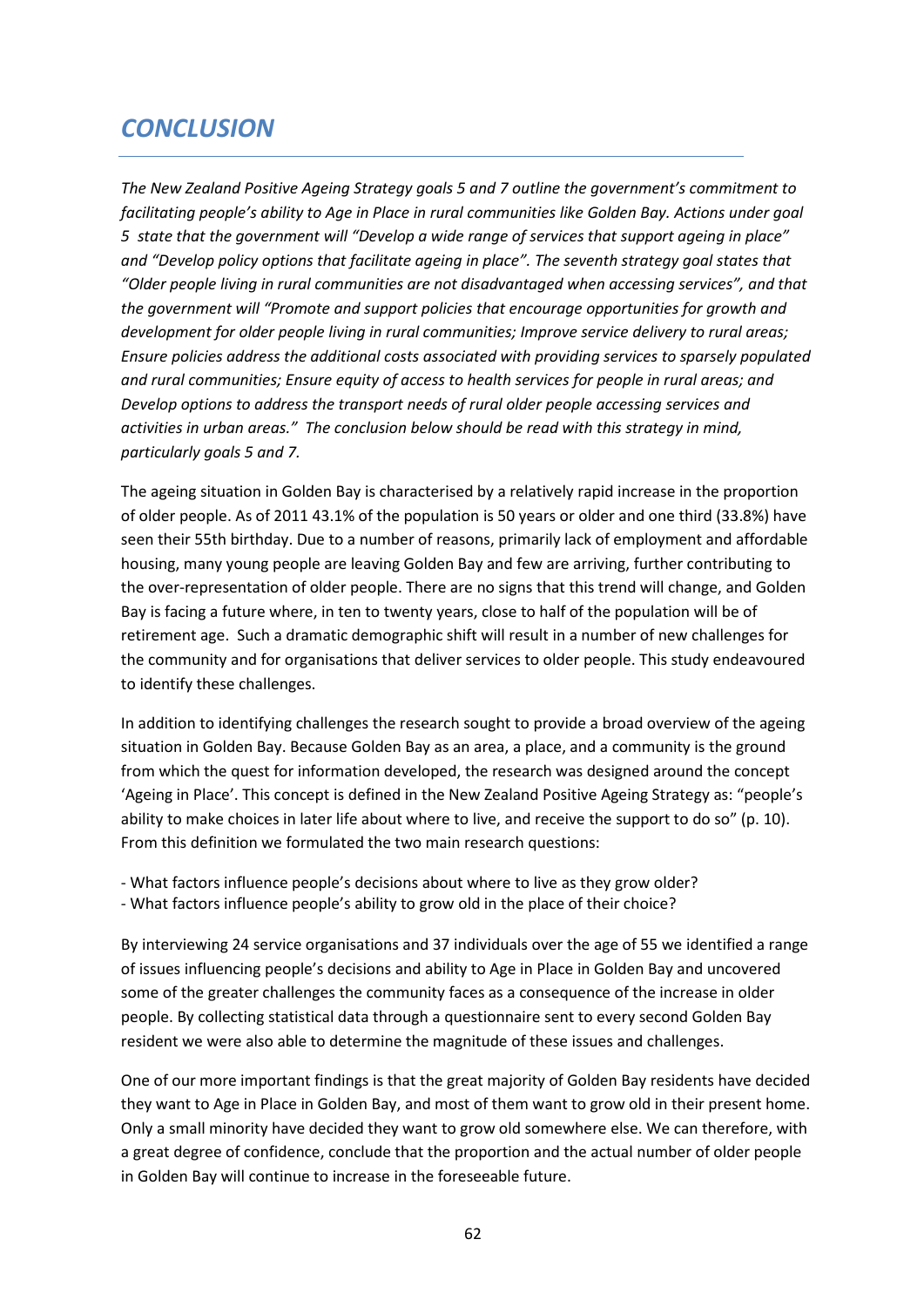People want to Age in Place in Golden Bay for the following reasons: The beauty of the land, the beach, the sea; a benign climate; the richness of leisure activities; their sense of belonging and identity to the land, to the community, to family and friends; the qualities of the community and of their social networks.

Factors that influence people's ability to Age in Place in Golden Bay are first and foremost: A good enough house and section; good finances; a good social network; and good health.

The majority of people in Golden Bay live in houses and on sections that they believe are an adequate place to grow old. At the same time a considerable number of people, 1 in 3 of those aged 55 and over (equals approximately 400 residents, or 200 couples )live in houses and on sections they believe are NOT adequate for their old age, due to requiring too much maintenance, are too large and/or situated too far from town. Real estate agents and service providers like Abbeyfield report that there is a lack of properties available meeting the criteria of a smaller house on a smaller section, close to town and the absence of retirement and/or eco villages contributes to the scarcity of suitable accommodation for older people. Approximately half of all residents over the age of 55, i.e. in the vicinity of 600 individuals, report they would consider moving to such a village IF one was built in Golden Bay. Consequently, it is reasonable to conclude that Golden Bay faces a great challenge in the near future with regards to development of the kinds of dwellings that suit older people. Tasman District Council should be more proactive assist the community as well as private developers to meet this need. A number of people would want to solve their housing and section problems by adding more dwellings for their own children or on their present land. It would seem sensible to pursue several avenues for bridging the looming housing gap, and it might be wise for agencies like TDC and Transit NZ to assist people to achieve such solutions, rather than obstructing their efforts.

 Financially it seems that retirees in Golden Bay can sustain a reasonably comfortable life on superannuation alone, provided that three conditions are met: their house and section do not require heavy maintenance, they have no debt, and their health is good enough so they do not need to pay for extra services like gardening, wood-chopping and shopping. The present study shows that the overwhelming majority of people in Golden Bay own their home (as opposed to renting): in the 55 and older age group the percentage of home owners is 97.2%. Four out of five respondents aged 65 or older report that they are debt free, meaning that approximately 80% of respondents over 65 own their house and property freehold. 72% have income in addition to superannuation. A large majority of younger people plan to be debt free and have income in addition to superannuation when they retire. Thus it seems that Golden Bay does not face huge challenges with regards to older people's financial situation in the near future. It is however important to note that approximately one in five retirees (i.e. approximately 120 individuals) are still servicing debts, and more than 150 have superannuation as their only income. This indicates the existence of a financially more vulnerable group, who may be needing assistance at various periods throughout their retired life. Ministry of Social Development – Social Services have several forms of assistance available for retirees who are financially vulnerable.

A good social network is both a reason for Ageing in Place and a factor influencing people's ability to do so. A substantial majority of residents in Golden Bay want to live and grow old in the area, and a huge majority are also satisfied with their social life. People's satisfaction with their social life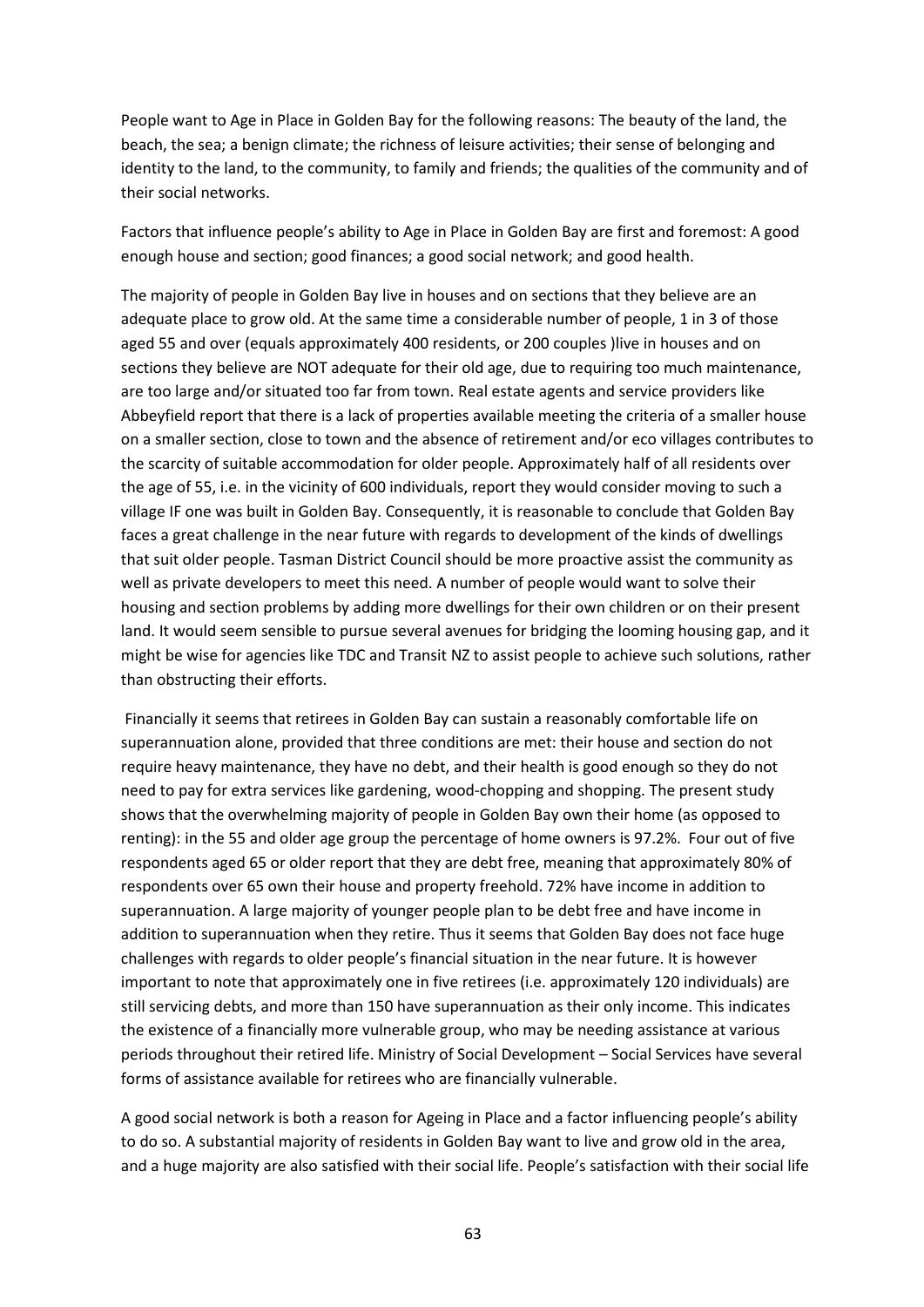increases with age: 90% of people over the age of 65, compared with 82% of those under 65, report contentment with this aspect of their lives. A good social network is important for many reasons; from maintaining a sense of identity and belonging to the community, via friendships and companionship, to receiving support and care like transport, shopping and wood chopping. It is of some concern, however, that very many residents, approximately half the population, do not have any other family apart from their partner living in Golden Bay. The cohort entering retirement in the next ten years is potentially vulnerable in this sense with only 45% having 'other' family in Golden Bay in addition to their partner. Friends and neighbours can, particularly in a community like Golden Bay, to some extent make up for close family, but family obligations are stronger and more reliable when the burden of support and care increases. Without family people will have to turn to the public services to a greater extent, increasing the strain on these services. All policies, programs and initiatives by government agencies like TDC and Transit NZ that facilitates the growth of employment opportunities and affordable housing for younger people (e.g. building on their parents' land) will therefore in reality be a contribution to the Positive Ageing Strategy and an easing of the burden on support services in the future.

Golden Bay residents enjoy, in general, 'good enough' health that does not prevent them from ageing in the place of their choice. Health concerns naturally increase with age and is reported by 23.4% of respondents over 65 as compared with 16.5% of respondents under 65. It is reasonable to assume that the percentage of retirees with health concerns will remain stable in the foreseeable future, and that as the number of older people in Golden Bay increases, so will the number of people needing assistance because of their health situation. Home Support is by far the most common form of assistance people need due to health concerns, and at present approximately one in five people over the age of 65 receives or have previously received such help. The quality of the care is highly regarded by those who have experienced it. At the same time all the agencies involved in assessing or providing Home Support find that the organisational model for the service is sub-optimal. There are too many agencies and too many assessors involved. Lack of knowledge among consumers about the companies providing the care means most consumers do not exercise a real choice when signing up for one company or the other, and there is therefore no real 'competition'. Professionals involved, on all levels, find the system cumbersome, at times degrading for the consumers. It is also seen as an obstacle to improving wages and working conditions for carers. Increase in the need for carers is going to be a considerable challenge in the future, and changing the organisational model would contribute, at least for areas like Golden Bay, towards meeting that challenge.

Some health issues lead to immobility, and with no regular public transport and no taxi service that may have serious consequences for a person's autonomy and ability to live independently. At present friends and family assist those who have lost their ability to drive on their own, and Wrinklies Express do a tremendous job transporting people to health related appointments. These solutions might not be sustainable as the number of older people increases, however. Not only is Wrinklies already at maximum capacity, but the Wrinklies drivers are themselves getting older. Combine this with the fact that many people do not have younger family in Golden Bay means transport is a major challenge. There are financial subsidies available that Golden Bay is currently losing out on because the subsidies are channelled through the public transport system. Explorations, by NGO's or TDC, into how these subsidies could benefit Golden Bay would contribute towards solving this challenge.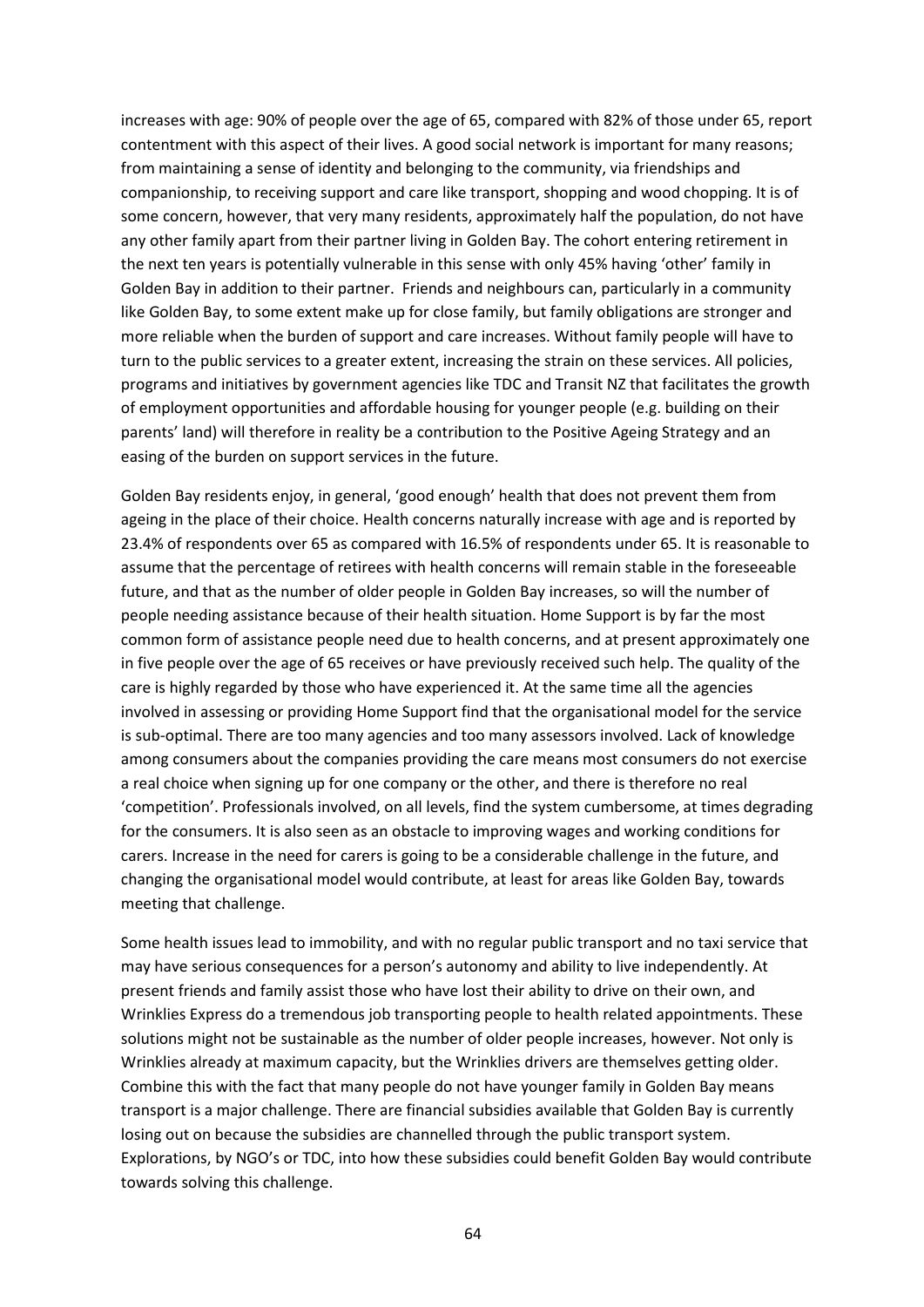The majority of people (approximately 4 out of 5) over 55 years of age are doing really well on all the parameters above; their health is good, they have an adequate house, finances are sound and they are happy with the extent and frequency of their social life. With regards to this majority the Golden Bay community does not face any serious challenges concerning the services they will be needing to be able to keep living in Golden Bay as they grow older. However, this should not blind our eyes to the fact that approximately one in five residents are not so well off on one or several of the parameters described. This proportion equals approximately 700 residents at any given time, 125 of whom will be over the age of 65. Not only are we talking about a considerable number of people, but for every individual the degree of suffering brought on by loss of autonomy and selfworth, and the pain and discomfort of ill health is a major concern to them.

Many organisations delivering services to older people are run by, or depend on volunteers. St. Johns ambulance, Wrinklies Express, Meals on Wheels and Abbeyfield deliver essential services enabling people to Age in Place in Golden Bay. Organisations like U3A and Probus also deliver services that, though not essential, are hugely important in that they facilitate the maintenance of social relationships providing people with fun, friendships, a sense of identity and belonging, and a pool of friends who can help out when needed. All volunteer organisations report having problems recruiting new volunteers, particularly for executive positions, which makes their survival precarious. This is the last, but not the least, of the challenges that Golden Bay faces. Greater cooperation between organisations, and dedicated assistance from TDC could contribute to meeting this challenge.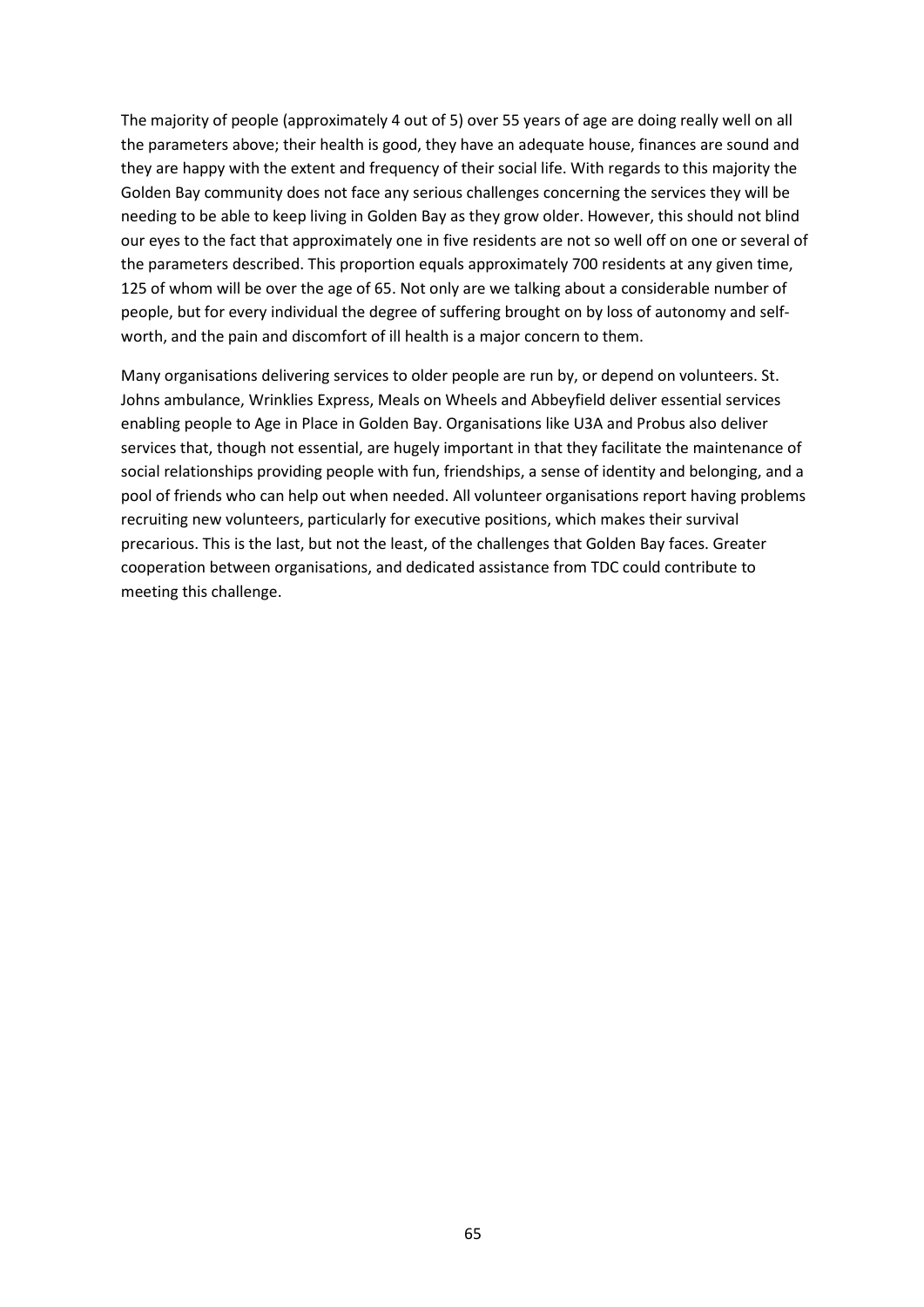# *BIBLIOGRAPHY*

Age Concern. www.ageconcern.org.nz. Accessed 20 Oct 2010

Andrews, G J. and Phillips, D R (Eds.). 2005. *Ageing and place: perspectives, policy, practice*, Routledge, London

Antonovsky, A. 1979. Health, Stress and Coping. San Francisco: Jossey-Bass.

Boston, J. and Davey, J. (Eds.) 2006. *The Implications of Population Ageing: Opportunities and Risks*. Institute of Policy Studies, Wellington. New Zealand

Cutchin, M P. 2003. The process of mediated aging-in-place: a theoretically and empirically based model*, Social Science and Medicine 57*, 1077-1090

Davey, J. 2006. "Ageing in place": The views of older homeowners on maintenance, renovation and adaptation, *Social Policy Journal of New Zealand: Issue 27*, Wellington, New Zealand.

Davey, J. and Glasgow, K (2004) Positive ageing – A critical Analysis, *Policy Quarterly*, Vol 2, No 4.

Davey, J. 2006. "Ageing in place": The views of older homeowners on maintenance, renovation and adaptation, *Social Policy Journal of New Zealand*, Issue 27, Wellington.

Davey, J. and Wilton, V. (Eds.). 2005. *Aotearoa ageing 2005: a bibliography of New Zealand research on ageing, 2001-2005.* Ministry of Social Development, Wellington, New Zealand

Dwyer, *M.* ; Gray, A. and Renwick, M. 2000. *Factors affecting the ability of older people to live independently.* Ministry of Social Policy, Wellington, New Zealand.

*Dwyer, M. and Gray, A*. 1999. Maintaining independence in old age: Policy challenges. *Social Policy Journal of New Zealand, Issue 13.* 

Dwyer, M. ; Gray, A. and Renwick, M. 2000. *Factors affecting the ability of older people to live independently.* Ministry of Social Policy, Wellington.

FOUND. www.found.org.nz. Accessed on 4 Nov 2010

Garmezy, N. (1973). Competence and adaptation in adult schizophrenic patients and children at risk. In Dean, S. R. (Ed.), *Schizophrenia: The first ten Dean Award Lectures* (pp. 163-204). NY: MSS Information Corp.

Hale, B.; Barrett, P S. and Gauld, R. 2010 *The Age of Supported Independence*, Springer

Joseph, E. and Clautier-Fisher, D. 2005 Ageing in Rural Communities - Vulnerable people in vulnerable places, in Andrews, G J. and Phillips, D R (Eds.) *Ageing and place: perspectives, policy, practice*, Routledge, London

Keating, N (Ed.). *Rural Ageing: A Good Place to Grow Old?* Bristol, UK, The Policy Press, 2008 .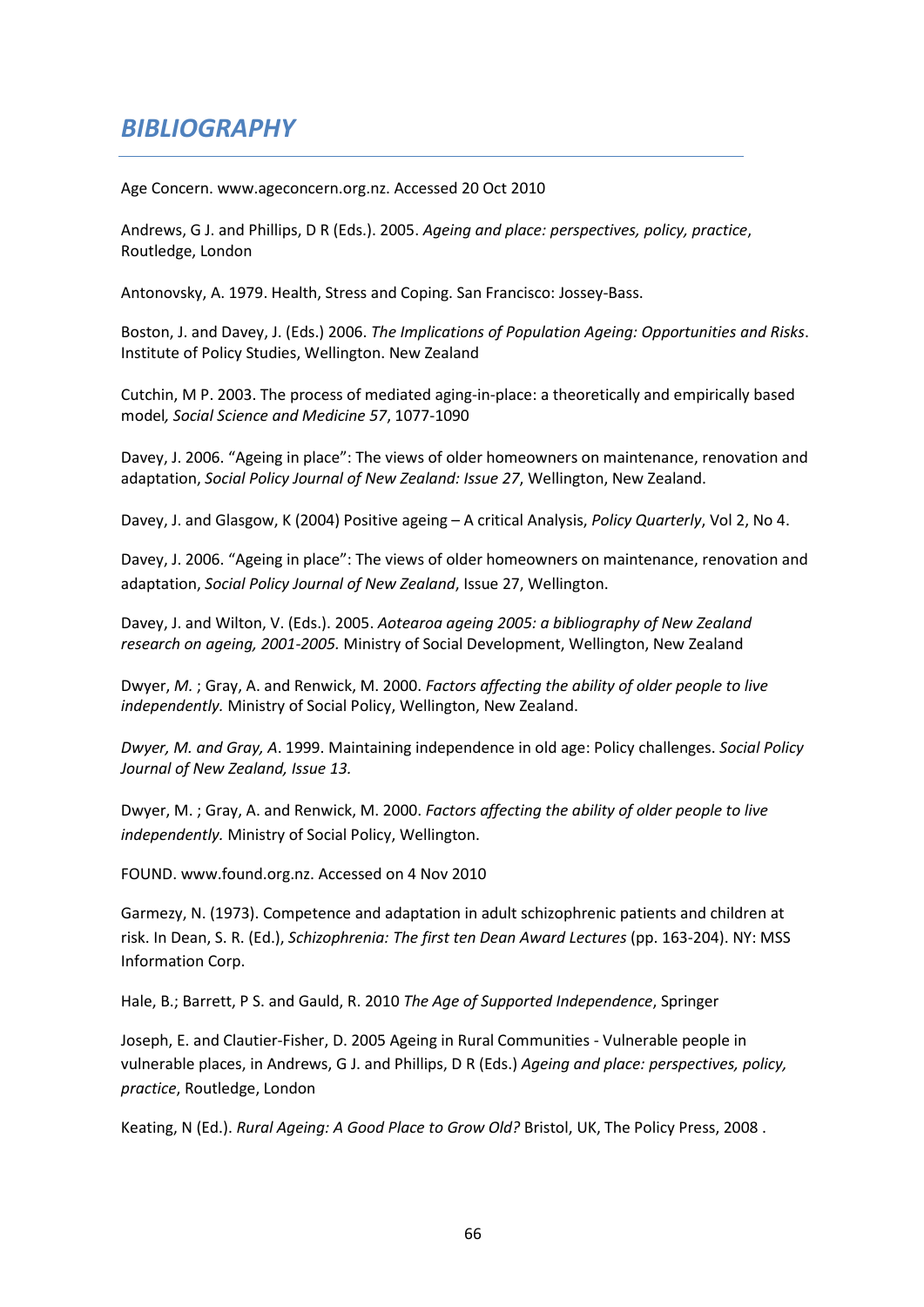Keeling, S. 1999. Ageing in (a New Zealand) Place: Ethnography, Policy and Practice, *Social Policy Journal of New Zealand*, Issue 13. Wellington

Krout, J A. 1988. Aging in Rural America: a special issue, *Journal of Rural Studies,* Volume 4, Issue 2, Pages 101-102

Lidgard, J. 2006, *Ageing in Rural Areas - A review of the literature*, EWAS working paper series, Working Paper 4, Family Centre Social Policy Research Unit and the Population Studies Centre at the University of Waikato, obtained from www.ewas.net.nz, accessed on 1 Jan 2012

Maiden, R.; J. Peterson, J and Steven, A. 1987. *The Rural Oldest-Old and Their Program Needs*. Paper presented at the Annual Convention of the American Psychological Association (95th, New York, NY, August 28-September 1, 1987), Obtained from www.eric.ed.gov/PDFS/ED298369.pdf, accessed on 1 Oct 2010

Milligan, C. 2009. *There's No Place Like Home: Place and Care in an Ageing Society.* Farnham, UK and Burlington, VT, Ashgate Publishing.

Milstein, Mike Dr. 2010. *Resilient ageing: Making the most of your older years.* I-Universe Inc, New York.

Ministry of Social Policy. 2001. The New Zealand Positive Ageing Strategy, www.ifafiv.org/attachments/060\_NZ%20Positive%20Ageing%20Strategy.pdf?phpMyAdmin=Hj3UN29fXcm3 NoRoBeayeKKgLL6&phpMyAdmin=44935d2d09de8a255fdb5c021ececb2d&phpMyAdmin=fd874e5 b4e657d4862d7137acbc46801, Accessed on Sep 10, 2010

Ministry of Social Development 2007. *Positive Ageing Indicators 2007*, Wellington, New Zealand.

Ministry of Social Development. What are we doing? www.msd.govt.nz/what-we-cando/seniorcitizens/positive-ageing/initiatives/index.html, Accessed on 5 Dec 2011

Nelson Marlborough District Health Board Annual Plan 2011/12, http://www.nmdhb.govt.nz/filesGallery/New%20Website/07About%20NMDHB/DistrictAnnualPlan. pdf, Accessed on 5 Dec 2011

Nelson Marlborough District Health Board, www.nmdhb.govt.nz/supportworks.aspx, Accessed on 9 Sep 2010

New Zealand Institute for Research on Ageing (NZiRA), *Bibliography of New Zealand population ageing research June 2005 – December 2008,* http://ips.ac.nz/Ageing/Downloads/Publications/ Recent%20Publications/BIBLIOGRAPHY%20population%20ageing%20research%202005-2008.pdf, Accessed on 3 Jan 2011

OECD http://www.oecd.org/document/47/0,3343,en\_2649\_34747\_39371887\_1\_1\_1\_1,00.html, Accessed on 26 April 2011

Oswald, F. Jopp, D.; Rott, C. and Wahl, H-W. 2010. Is Aging in Place a Resource for or Risk to Life Satisfaction? *The Gerontologist* Advance Access, obtained from www.gerontologist.oxfordjournals.org, Accessedon 2 Feb 2011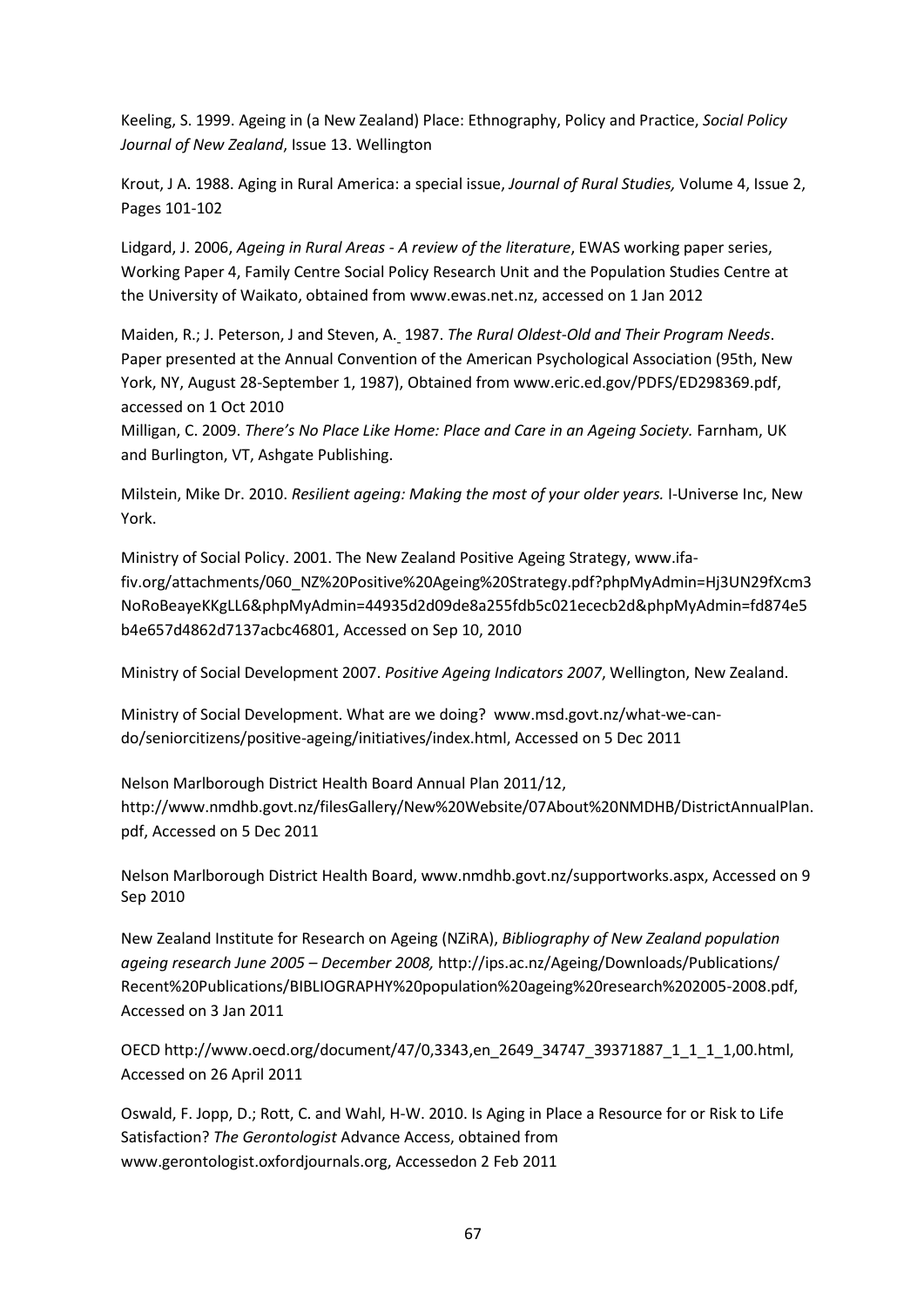Player, M. 1994. From Welfare to Well-Being: Communicating a Vision. *Social Policy Journal of New Zealand*, Issue 03

Probus. www.probussouthpacific.org. Accessed on 25 Oct 2010

Robinson, B. 2007. *Ageing in Place – Making it Real*, Prepared by Presbyterian Support Northern for a meeting of the Church Leaders with the Prime Minister, Presbytarian Church of Aotearoa, New Zealand.

Sharf, T. and Bartlam, B. 2008 Ageing and social exclusion in rural communities, in Keating, N (Ed.). *Rural Ageing: A Good Place to Grow Old?* Bristol, UK, The Policy Press.

Statistics New Zealand. www.stats.govt.nz/tools\_and\_services/tools/TableBuilder/populationprojections-tables.aspx, Accessed on 5 Dec 2011

Statistics New Zealand. www.stats.govt.nz/tools\_and\_services/tools/TableBuilder/intercensalpopulation-estimates-tables.aspx, Accessed on 5 Dec 2011

Statistics New Zealand (2009). *The Legacy of Past Childbearing Decisions*, Wellington: Statistics New Zealand, Obtained from from www.stats.govt.nz, Accessed on 01.12.11

Schofield, V.; Davey, J A.; Keeling, S. and Parsons, M. 2006. Ageing in Place in *The Implications of Population Ageing: Opportunities and Risks*, Edited by Boston, J. and Davey, J. Institute of Policy Studies, Wellington.

Taira, E D. and Carlson, J L. 2000. *Aging in place: designing, adapting, and enhancing the home environment,* Routledge. London

Werner, E. E. 1982. *Vulnerable but invincible: a longitudinal study of resilient children and youth.* New York: McGraw-HillNew York: McGraw-Hill

Wood, G. and Newton, J. 2005. *From welfare to well-being regimes: Engaging new agendas.* World Bank Arusha Conference,"New Frontiers of Social Policy", December 12-15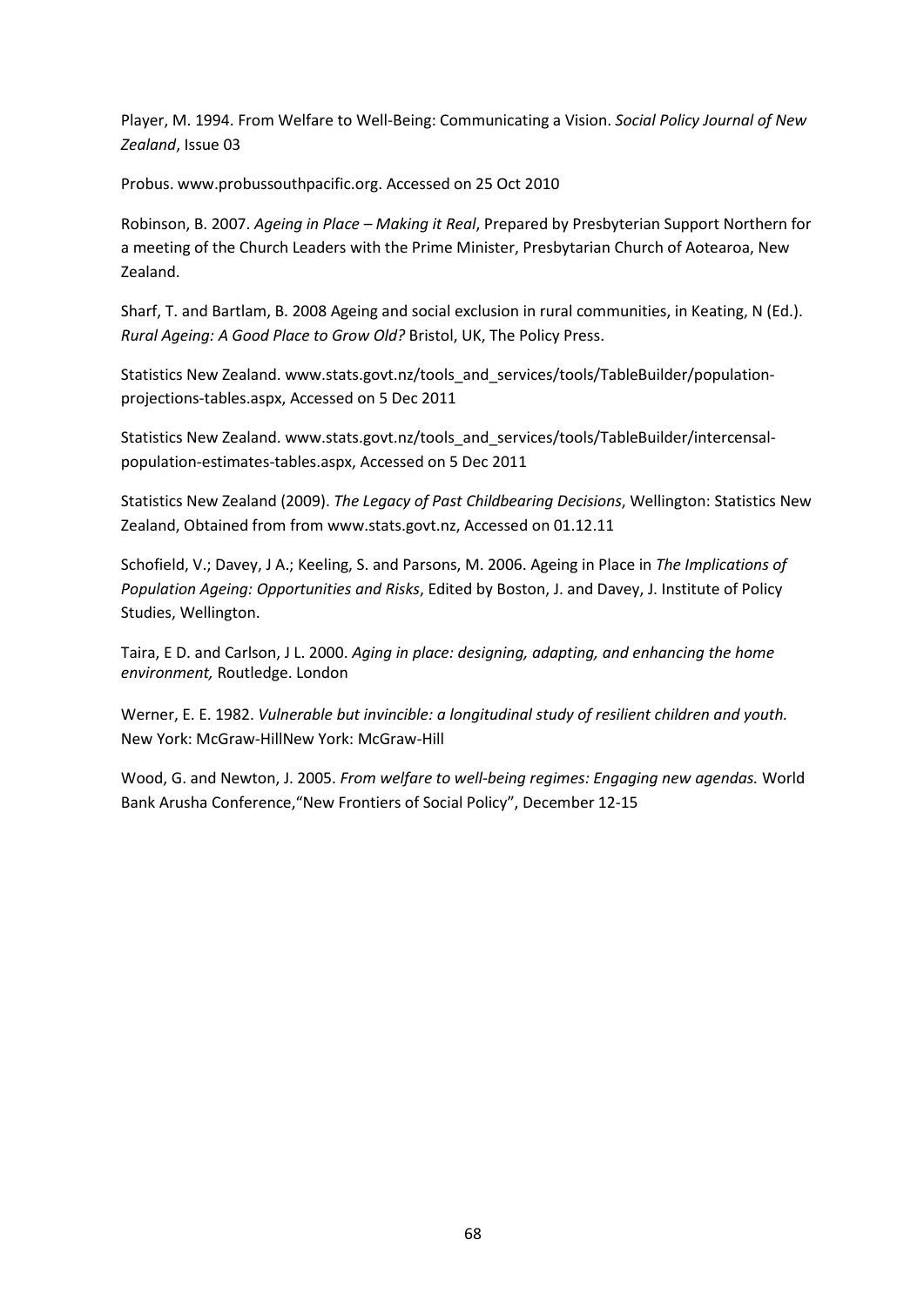# **AGEING IN PLACE IN GOLDEN BAY Questionnaire**

| <b>Section A</b>                              |  |
|-----------------------------------------------|--|
| Where you would like to live as you get older |  |

| 1. Have you decided where you would like to live as you get older? (i.e: after<br>retirement)                                                                            |                                                                                                                                                                                                       |  |  |  |
|--------------------------------------------------------------------------------------------------------------------------------------------------------------------------|-------------------------------------------------------------------------------------------------------------------------------------------------------------------------------------------------------|--|--|--|
| $\Box$ Yes – please now go to Question 1a                                                                                                                                | $\Box$ No – please now go to Question 1b                                                                                                                                                              |  |  |  |
| Question 1a – Where would you like to live as you get older? (Please tick $\boxtimes$ all that apply)                                                                    |                                                                                                                                                                                                       |  |  |  |
| $\Box$ In present home for as long as possible<br>$\Box$ In a smaller house on a smaller section<br>$\Box$ Closer to Takaka<br>$\Box$ In Golden Bay but closer to family | $\Box$ Outside Golden Bay closer to family<br>$\square$ Outside Golden Bay closer to services<br>such as theatres, art galleries, health<br>services, shops etc<br>$\Box$ Return to country of origin |  |  |  |
| Question 1b – If you have not decided where you would like to live as you get older –<br>why not? (Please tick $\boxtimes$ all that apply)                               |                                                                                                                                                                                                       |  |  |  |
| $\Box$ Have not thought about it<br>$\Box$ Will take it as it comes<br>$\Box$ Have not found a suitable place yet                                                        | $\Box$ Would prefer a retirement village, but<br>there is none in Golden Bay<br>$\Box$ Too young to think about it                                                                                    |  |  |  |

□ Other – please state: ……………………

 $\square$  Planning to travel

**Do you have any comments about where you would like to live as you get older?** 

| <b>Your home:</b>                                                                                                                                                                                                                                                  |  |
|--------------------------------------------------------------------------------------------------------------------------------------------------------------------------------------------------------------------------------------------------------------------|--|
| $\sim$ . The contract of the contract of the contract of the contract of the contract of the contract of the contract of the contract of the contract of the contract of the contract of the contract of the contract of the co<br>the contract of the contract of |  |

|  | 2. Do you own (including family trust) or rent your home? |  |  |  |  |
|--|-----------------------------------------------------------|--|--|--|--|
|--|-----------------------------------------------------------|--|--|--|--|

 $\square$  Own  $\square$  Rent

- **3. Do you think your current home will be suitable as a place to grow old?** 
	- □ Yes please now go to Question 4
	- $\Box$  No please now go to Question 3a
	- □ Don't know/not applicable please now go to Question 4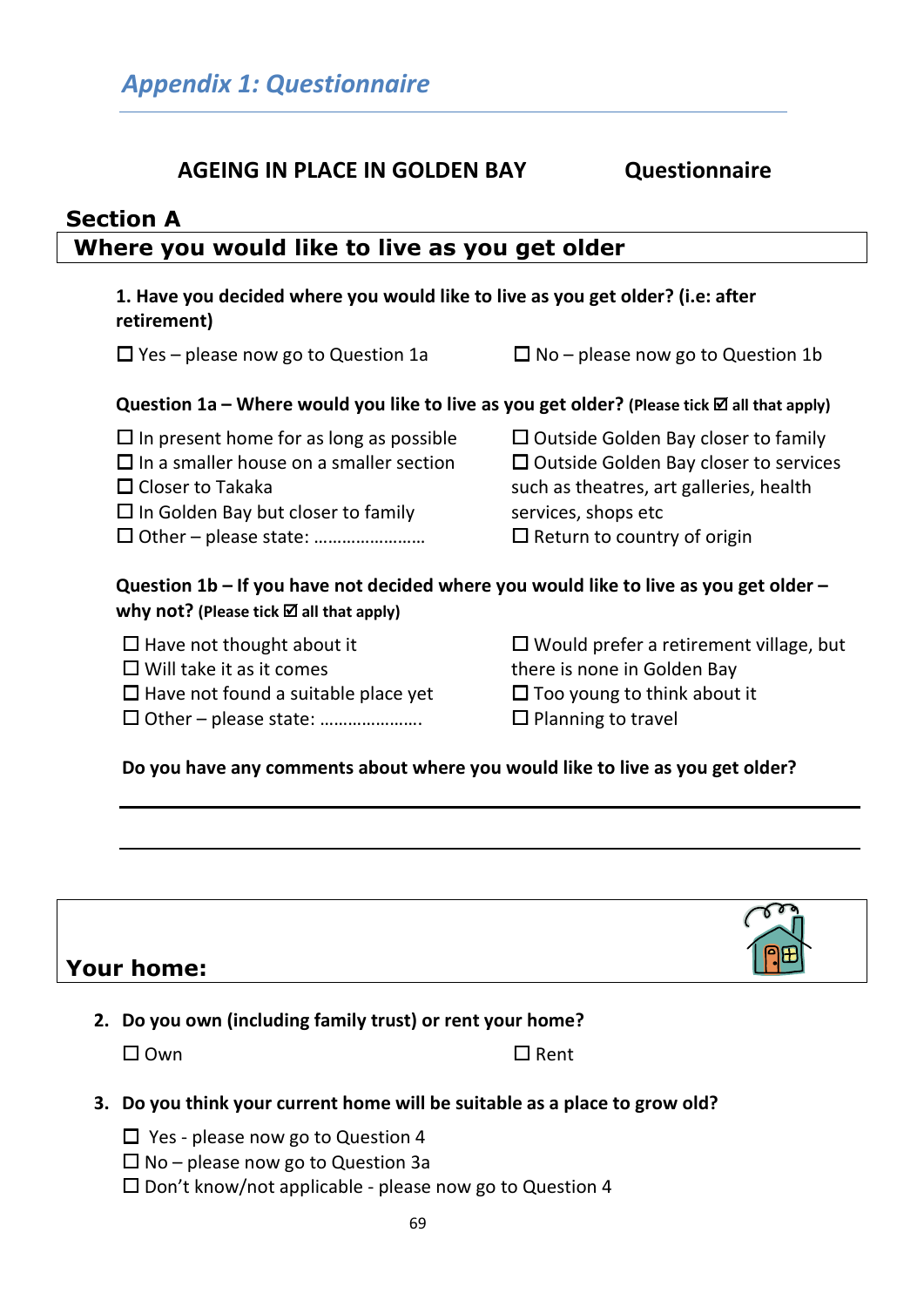| Question 3a – Why will your home not be suitable as you get older? (Please tick $\boxtimes$ all that<br>apply) |              |                                                                                             |  |  |
|----------------------------------------------------------------------------------------------------------------|--------------|---------------------------------------------------------------------------------------------|--|--|
| $\Box$ Too big<br>$\square$ Too cold                                                                           |              | $\Box$ Inconvenient layout (e.g. 2 stories)<br>$\Box$ Too far from town                     |  |  |
| $\square$ Too expensive                                                                                        |              | $\Box$ House and section need too much maintenance                                          |  |  |
| would prefer?                                                                                                  |              | 4. Do you currently find it difficult to maintain your home and section to the standard you |  |  |
| $\Box$ Yes                                                                                                     | $\Box$ No    | $\Box$ Not applicable                                                                       |  |  |
|                                                                                                                |              | 5. Do you currently have help with your home and section maintenance?                       |  |  |
| $\Box$ Yes                                                                                                     | $\square$ No | $\Box$ Not applicable                                                                       |  |  |
| gardening help?                                                                                                |              | 6. Have you experienced difficulties finding reliable and good quality maintenance or       |  |  |
| $\Box$ Yes                                                                                                     | $\Box$ No    | $\Box$ Not applicable                                                                       |  |  |
| nursing/retirement home, where would you prefer to live?                                                       |              | 7. If you were unable to live independently at home and had to move to a                    |  |  |
| $\square$ Golden Bay                                                                                           |              | $\Box$ Nelson/Richmond/Motueka                                                              |  |  |
| $\Box$ Country of origin<br>$\square$ Don't know                                                               |              | $\Box$ Does not matter                                                                      |  |  |
|                                                                                                                |              |                                                                                             |  |  |
| people IF one was built in Golden Bay?                                                                         |              | 8. Would you consider moving to a retirement village or eco-village catering for older      |  |  |
| $\square$ Yes                                                                                                  | $\square$ No | $\square$ Don't know                                                                        |  |  |
| Transport, health and facilities:                                                                              |              |                                                                                             |  |  |
| 9. Do you own a car?                                                                                           |              |                                                                                             |  |  |
| $\square$ Yes                                                                                                  | $\square$ No |                                                                                             |  |  |
| 10. Do you drive?                                                                                              |              |                                                                                             |  |  |
| $\Box$ Yes – please now go to Question 11                                                                      |              | $\Box$ No – please now go to Question 10a                                                   |  |  |
| that apply)                                                                                                    |              | Question 10a – If you do not drive, what means of transport do you use? (Please tick Ø all  |  |  |
| $\square$ Walk                                                                                                 |              | $\Box$ Bicycle<br>$\Box$ Mobility Scooter                                                   |  |  |
| $\square$ Member of 'Wrinklies'                                                                                |              | $\Box$ Friends/family drive me                                                              |  |  |
| $\Box$ I do not get around                                                                                     | 70           | □ Other - please state:                                                                     |  |  |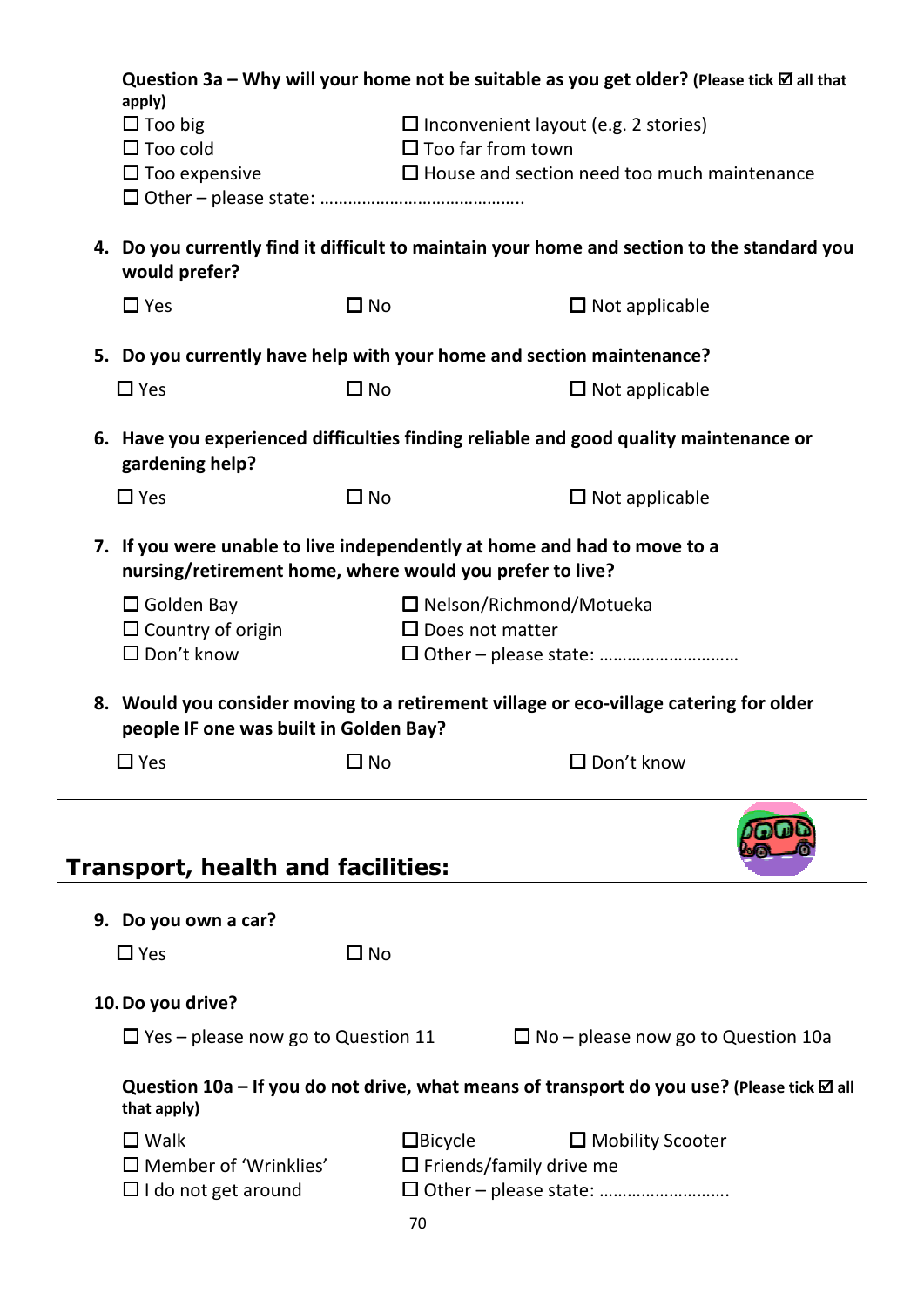**11.Do you have any health concerns that may influence your ability to age in the place you would prefer to age?** 

Yes – please state: ……………………………………………………… No

**12.Would any new or improved community facility make it easier for you to continue to live in Golden Bay as you get older?** 

Yes – please state what type of facility:……………………. No

|                                                                               |                                                            |                                 | <b>Demographic and background Information:</b>                                     |                                                     |
|-------------------------------------------------------------------------------|------------------------------------------------------------|---------------------------------|------------------------------------------------------------------------------------|-----------------------------------------------------|
| 13. What is your age?                                                         |                                                            |                                 |                                                                                    |                                                     |
| $\square$ 18-54                                                               | $\Box$ 55-64                                               |                                 | $\square$ 65-74 $\square$ 75 - 85                                                  | $\Box$ 86 years old or older                        |
|                                                                               | 14. What is your gender?                                   |                                 |                                                                                    |                                                     |
| $\square$ Male                                                                |                                                            | $\Box$ Female                   |                                                                                    |                                                     |
|                                                                               | 15. What is your ethnicity? (Please tick ⊠ all that apply) |                                 |                                                                                    |                                                     |
|                                                                               | $\Box$ New Zealander $\Box$ European                       |                                 | $\square$ Asian                                                                    | $\Box$ Pacific Islander                             |
|                                                                               | 16. Which is the nearest township to where you live?       |                                 |                                                                                    |                                                     |
| $\Box$ Collingwood                                                            |                                                            | $\Box$ Takaka                   |                                                                                    |                                                     |
|                                                                               |                                                            |                                 | 17. Approximately how far is it from where you live to the nearest township?       |                                                     |
|                                                                               | $\Box$ 0-2 kilometres                                      |                                 | $\Box$ 3-10 kilometres $\Box$ Over 10 kilometres                                   |                                                     |
|                                                                               | 18. How long have you lived in Golden Bay?                 |                                 |                                                                                    |                                                     |
|                                                                               | $\Box$ 0-5 years                                           | $\Box$ 6-10 years               | $\Box$ 11-20 years                                                                 | $\Box$ Over 20 years                                |
| 19. Do you have family (other than your partner) who also live in Golden Bay? |                                                            |                                 |                                                                                    |                                                     |
|                                                                               | $\Box$ Yes – please now go to Question 19a                 |                                 |                                                                                    | $\Box$ No – please now go to Question 20            |
|                                                                               |                                                            |                                 | Question 19a – What family also live in Golden Bay? (Please tick Ø all that apply) |                                                     |
| $\square$ Parents                                                             |                                                            | $\Box$ Siblings                 | $\Box$ Children                                                                    | $\Box$ Other – please state:                        |
|                                                                               | 20. Do you currently live alone or with others?            |                                 |                                                                                    |                                                     |
| $\Box$ Live alone                                                             | $\Box$ Live with children/grandchildren                    | $\Box$ Live with spouse/partner |                                                                                    | $\Box$ Live with parents<br>□ Other - please state: |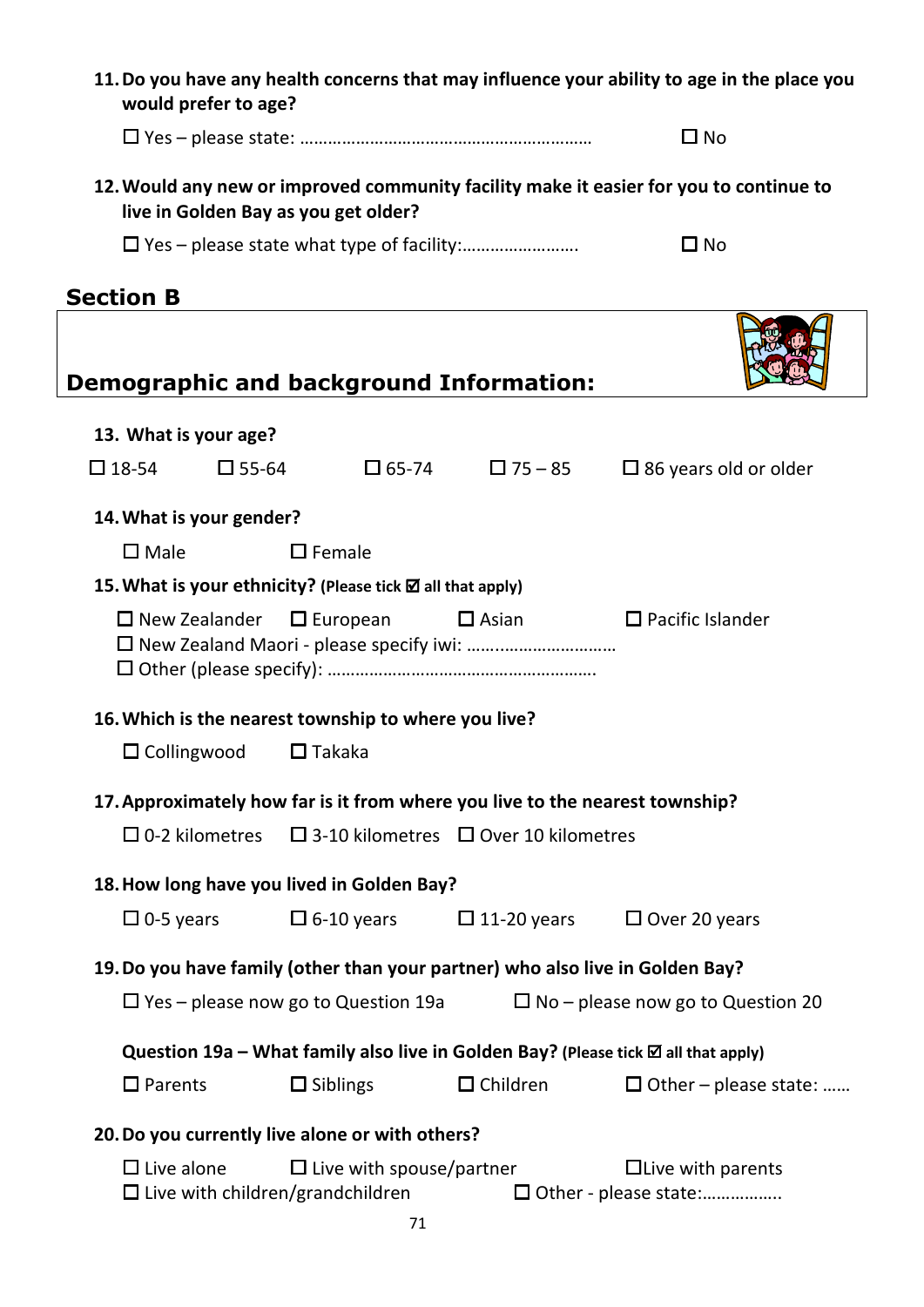# **21.Are you satisfied with the extent and frequency of your contact with family and friends?**

 $\Box$  Yes – please now go to Question 22  $\Box$  No – please now go to Question 21a

## **Question 21a - I am not satisfied with my social life because: (Please tick ⊠ all that apply)**

- $\Box$  I don't have enough friends and family in Golden Bay
- I can't get around so can't spend as much time with friends and family as I would like
- $\Box$  My friends and family are too busy

Other - please state: …………………………………………………….

## **22. Are you involved in any community organisations?**

 $\Box$  Yes  $\Box$  No

**23. Would you consider becoming more or less involved in volunteer work in the future?** 

| $\Box$ More | $\Box$ Less | $\Box$ Neither more nor less | $\square$ Don't know |
|-------------|-------------|------------------------------|----------------------|
|-------------|-------------|------------------------------|----------------------|

# *If you are aged UNDER 65, please now go to Section D on the next page. If you are aged 65 or older, please now go to Section C on this page.*

# **Section C**

# **Answer the questions in this section if you are aged 65 or older (If you are aged under 65 please go to Section D)**

**24. Have you heard of the following companies that deliver home care/personal care in Golden Bay?** 

| <b>Health Care New Zealand</b> | $\Box$ Yes | $\square$ No |
|--------------------------------|------------|--------------|
| Access                         | $\Box$ Yes | $\square$ No |

- **25.Do you currently receive or have you ever received assistance from the District Health Board to enable you to live at home?** 
	- $\Box$  Yes please now go to Question 25a, b and c
	- $\Box$  No please now go to Question 26

### **Question 25a - What assistance have you received? (Please tick ⊠ all that apply)**

- $\Box$  **1.** Home help (e.g.: help with vacuuming, cleaning)
- **2.** Personal care (e.g.: help with showering)
- **3.** Support worker (e.g.: assistance with being physically active)
- **4.** Meals on wheels

# **Question 25b - Overall, how satisfied were you with the assistance you got? (Please indicate by writing the number of the service on the line below)**

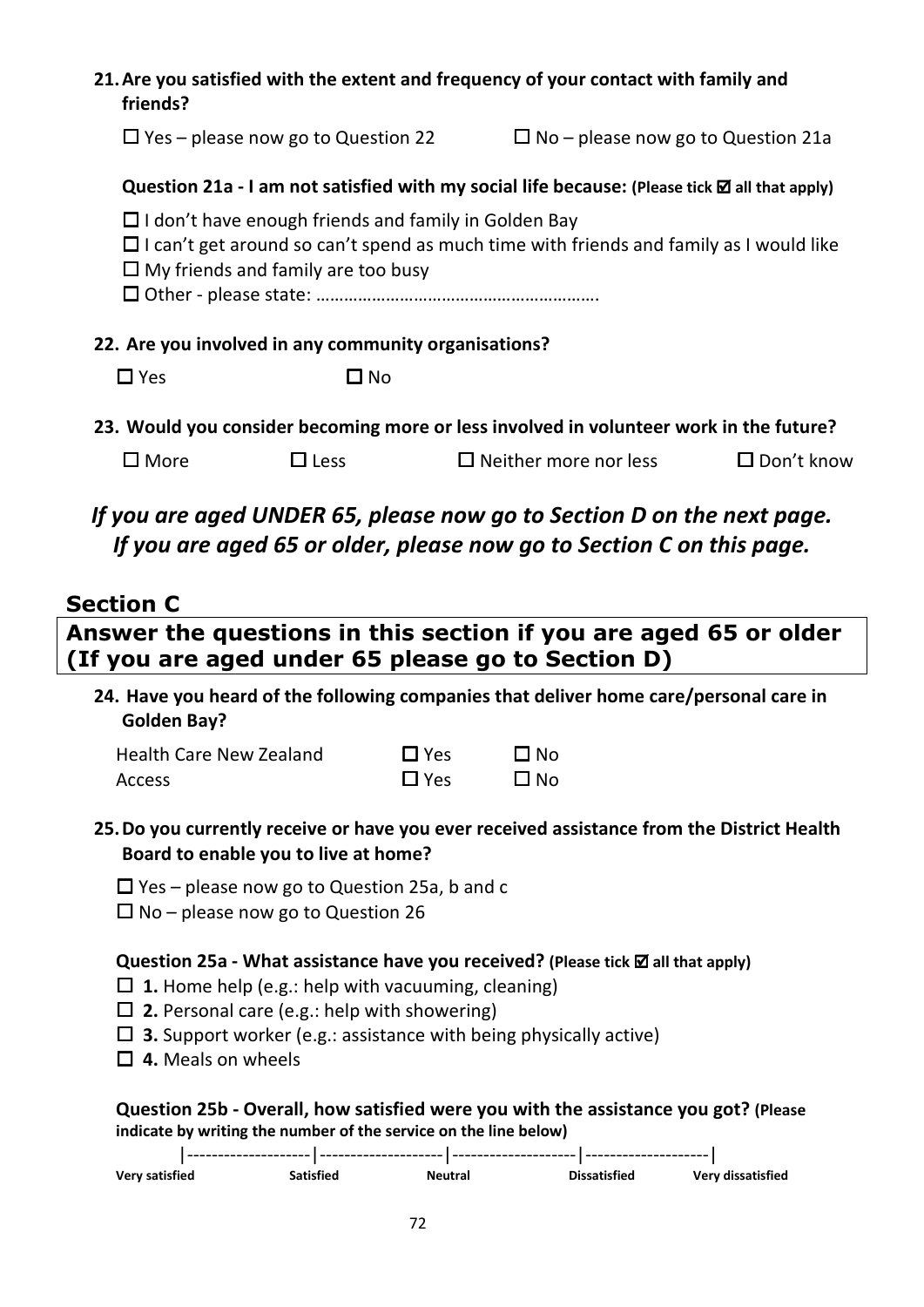|                       |                                                                                                    |                  |                | Question 25c - How satisfied were you with the time it took before help began? |                          |
|-----------------------|----------------------------------------------------------------------------------------------------|------------------|----------------|--------------------------------------------------------------------------------|--------------------------|
| <b>Very satisfied</b> |                                                                                                    | <b>Satisfied</b> | <b>Neutral</b> | <b>Dissatisfied</b>                                                            | <b>Very dissatisfied</b> |
|                       | 26. Do you feel you have access to the services you need?                                          |                  |                |                                                                                |                          |
|                       |                                                                                                    |                  |                |                                                                                |                          |
|                       |                                                                                                    |                  |                | 27. Do you know where to go for information about the services you need?       |                          |
| $\Box$ Yes            |                                                                                                    | □ No             |                |                                                                                |                          |
|                       | 28. What is your current source of income?                                                         |                  |                |                                                                                |                          |
|                       | $\square$ Superannuation only<br>$\square$ Superannuation plus private savings/private pension etc |                  |                |                                                                                |                          |
|                       | 29. Do you have any debt (e.g. a mortgage)?                                                        |                  |                |                                                                                |                          |
| $\Box$ Yes            |                                                                                                    | $\square$ No     |                |                                                                                |                          |
|                       |                                                                                                    |                  |                |                                                                                |                          |
|                       |                                                                                                    |                  |                | Thank you for your feedback<br><b>Please return by Friday 19 August</b>        |                          |

# **Section D**

**Answer the questions in this section if you are aged UNDER 65** 

| 30. What sources of income will you have when you retire? |
|-----------------------------------------------------------|
|                                                           |

| $\square$ Superannuation only<br>pension etc<br>$\Box$ Don't know yet | $\square$ Superannuation plus private savings/private      |                      |
|-----------------------------------------------------------------------|------------------------------------------------------------|----------------------|
|                                                                       | 31. Do you plan to retire at 65 or will you keep working?  |                      |
| $\Box$ Retire at 65<br>part time<br>$\Box$ Don't know yet             | $\Box$ Keep working full time                              | $\Box$ Keep working  |
|                                                                       | 32. Do you plan on being debt free by the time you retire? |                      |
| $\Box$ Yes                                                            | $\square$ No                                               | $\Box$ Don't know ye |
|                                                                       |                                                            |                      |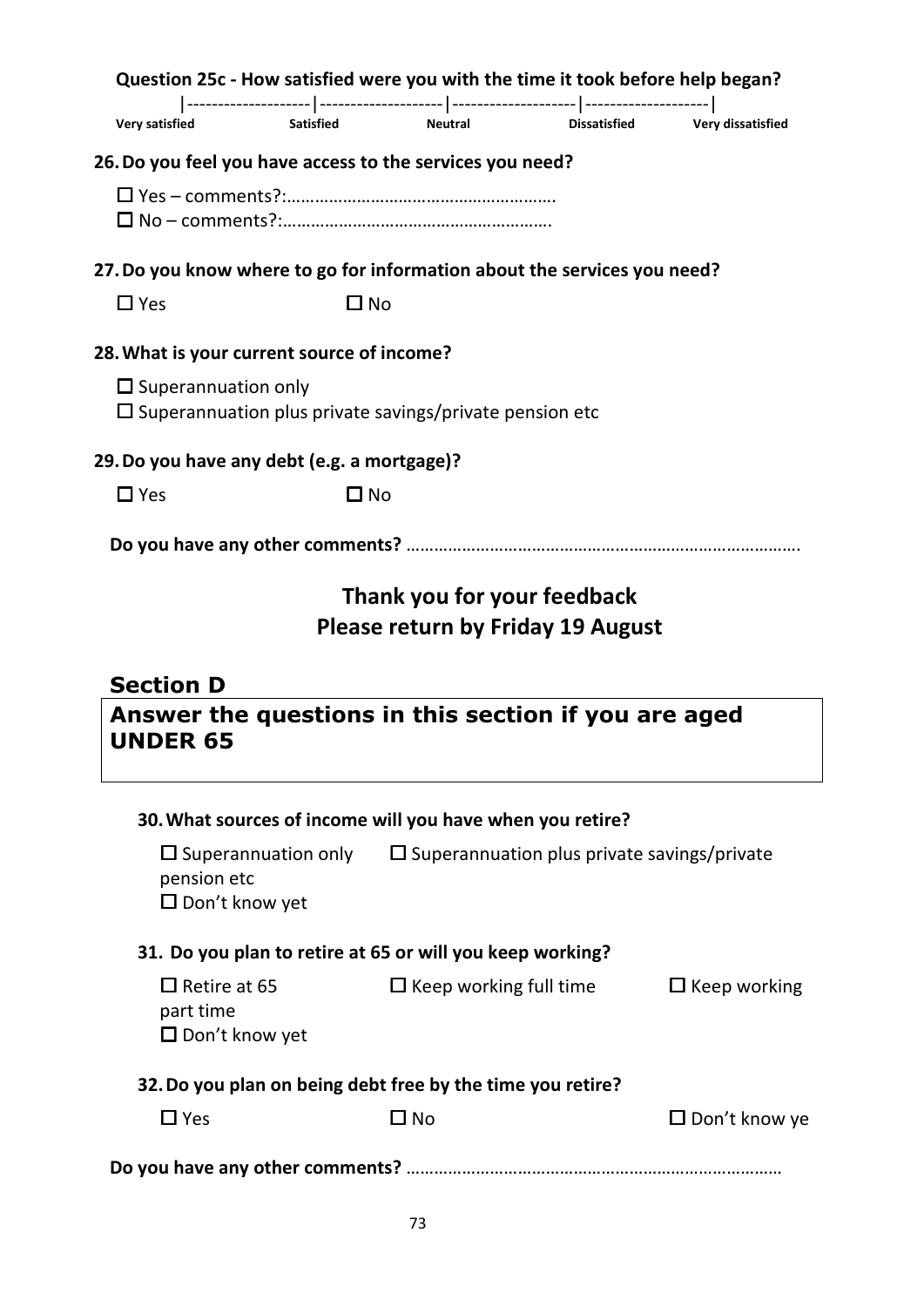# *Appendix 2: Comments to questionnaire*

### **(Comments are transcribed as they were written on the questionnaire. We have added "x2" or x4" to indicate how many respondents wrote the same comment)**

### **Question 1a – Where would you like to live as you get older?**

- Ecovillage in GB
- Tata Beach
- Small house, decent section, edge of town/outskirts
- Rest home or similar in Golden Bay x2
- Summers in GB, winters in tropics
- Same area with more land for gardens and animals when retired
- In a retirement village affordable/some shared services such as laundry
- In a new intentional eco-community within Golden Bay
- Retirement village in Takaka
- Richmond x 2

### **Question 1 – General comments:**

- May have to move prior jobs/elderly parents elsewhere
- A smaller property (section) but not too much smaller house
- Semi-rural, but still within close proximity to a town, or near a small town such as Nelson, Napier, Havelock North etc
- An eco-friendly supportive community
- Eco-village x2
- In my own place as long as possible then as close to home as possible (GBay) close to nature ie: an eco village with a garden growing fruit and veg. Nothing sterile and sanitised thanks!!
- If not at home retirement village x2
- Depends on own health, mobility etc x2
- In a smaller house on a smaller section in twilight years.
- Aim to spend some winters in (Asia) during the next 10 years or so ie: during my 60s.
- Could change depending on future arrangements with partner.
- Where I live I'm happy and close to all I need
- Retirement village in GB x 4
- Collingwood old peoples home
- Anywhere warm!!!
- In a smaller house on the same section x2
- Nelson's climate and proximity to Golden Bay and friends would be my choice
- I would like to live in place(s) with a high quality of living, clean environment, excellent health care, less expensive than GB is possible. I am very concerned the new medical providers will offer subquality services and care. GB is isolated and winter is a bit difficult, summer and fall great. A covered well heated year-round swimming pool would be a huge plus.
- I moved to Golden Bay in semi-retirement, after my husband died 4 years ago. Now I've renovated and upgraded my/our former holiday house here and I've made the home I wish to live in for the rest of my life, I hope. Moving house is so stressful. I never want to do it again!!
- Depends on what my children do.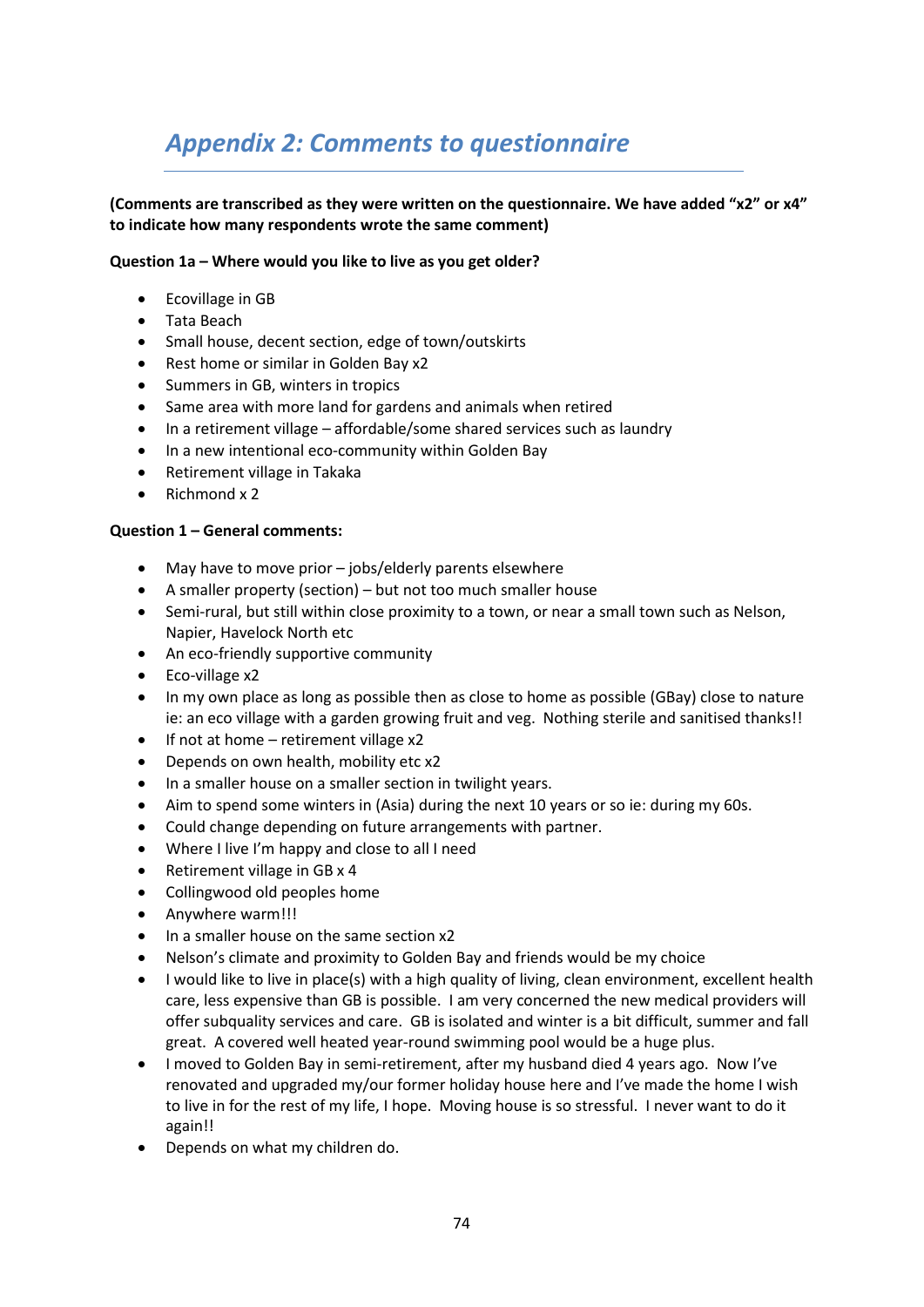- It's important to have projects on the go at home and environs to traverse outside home base – even battery cart accessible.
- Smaller house on a smaller section
- In a place that suits my lifestyle
- In present house as long as possible
- I want to leave GB and go to the city (Wellington)
- May have to sell land to pay for old age and also simplify work load and pay for labour.
- I would like to be next to family and friends. Retirement villages are good but you don't know anyone, unless you move in with a friend.
- Heavily depends on costs, illnesses and whether or not I keep my spouse.
- Prob depends on family location and health of myself and partner.
- Probably the most critical for a single ageing person is to have excellent medical and hospital facilities.
- Probably Golden Bay will depend on our ability to drive.
- Maybe in GB
- Depends on state of health x 4
- Depends on what will happen over the next 25 years or so
- Golden Bay is a beautiful place to live and I feel has here what I would like to do in my retirement is easily accessible ie: fishing, being active in a smaller community. Hopefully an active aged home help if necessary.
- The Joan Whiting Retirement Home if I cannot look after myself or a little cottage beside the Joan Whiting with a little garden if I can. We had 2 little cottages once with room to build more but they have now gone and I believe the rest home is soon to follow and I suppose in my 80s I will be expected to travel to Takaka to see a Doctor even? Not a very bright outlook for someone on their own and getting old.
- We already made our decision on moving to a smaller house and section. It has worked out well and we look forward to growing older in our little house. I also value the diverse community that makes up GB. I would worry is the age group was skewed further away from a healthy mix of young people, working and retirees.
- Would like to live on my property but it gets too big for us and we are not allowed to have a second dwelling on Rule A land. Only option is selling. We paid rates since 1984 and are very active for the benefit of our community. Old age will drive us out of GB. The system has to change. TDC sucks.
- Yes somewhere between the Pakawau Hall and Collingwood or Parapara.
- If the health of myself or my partner seriously deteriorates the answers to this questionnaire will almost certainly differ.
- My ideal is to live in a well designed new home constructed of earth and other natural materials that provides warmth all winter and coolness during the heat of summer, within a newly developed eco-community based on dynamic governance and sociocracy principles.
- Golden Bay is a great place to age. A varied and interesting community.
- A warm, sunny house. If can still drive up to 10km from town OK but if can't drive anymore then would need to be in town with access to health/food/shops and fitness facilities.
- Health services in GB will probably be crucial. I would consider leaving the Bay to get closer to guaranteed quality services.
- Would have liked to stay in Collingwood but will not be able to now. 4 years ago we planned our future. We built a maintenance free house in Collingwood thinking our next move would be Joan Whiting Hospital and finally Collingwood Cemetery. Now our plans have been blown to bits. We helped raise funds to get Joan Whiting opened years ago and still donate to help.
- Would be nice to think that the Joan Whiting Rest Home would still be there for later.
- Local Council rates increase excessively I shall be forced to leave my present home.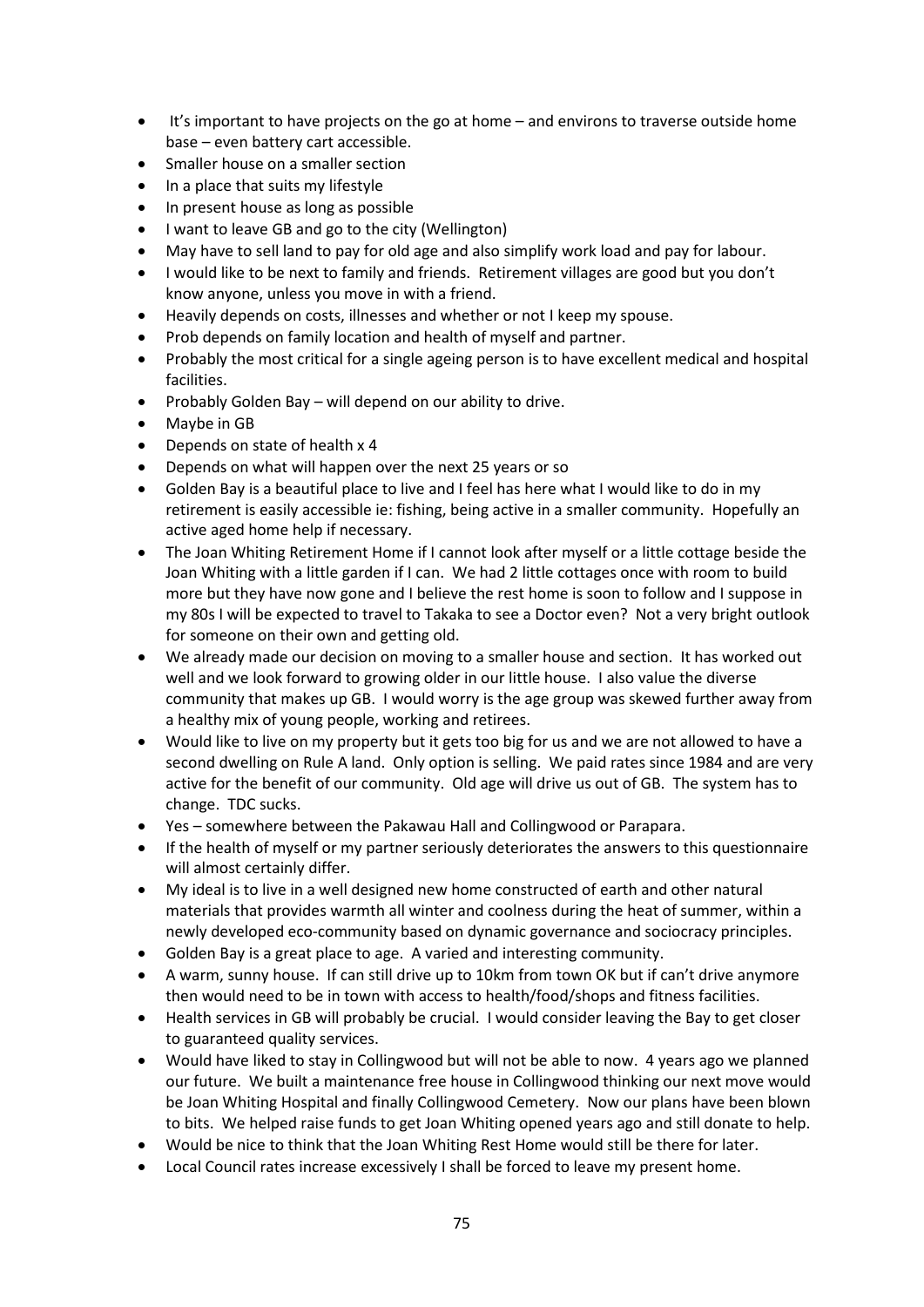- Would like to live in a community with people who have similar interests.
- Would like to stay in GB close to family but don't want to be a burden.
- Want to stay in present home but becoming concerned about changes already occurring at Medical centre, access to Dr by phone.
- In Takaka.
- Sell our home, buy a smaller cottage type place. I have a lot of serious health issues which possibly would come into the situation and also how long my husband is alive.
- We would like to stay in GB, we would need to sell our home and downsize at some point depending on ongoing health and fitness.
- We enjoy here and will stay as long as able.
- GB is a great place to be.
- I would like the chance to stay in GB, I was born here and my roots are here and I would like to die here. It would depend on how active or not I was when older whether I could stay at home or not.
- Great community in Collingwood.
- We have a rural outlook and wish to encourage grandchildren and extended family to visit.
- Would like to remain in GB but lack of employment opportunities mean I will probably have to leave. Same for our children, if they leave when older we would probably follow. GB needs jobs!
- Would prefer to stay in GB but a lack of opportunities could mean we have to leave and our children will probably leave when old enough.
- This will depend on health esp ability to drive.
- Probably somewhere closer to more facilities ie: other side of Takaka Hill.
- I have lived here for most of the 52 years since I bought this farm.
- Not in any institution (esp as IMG one) I'd rather peter out at home amongst family not 'contained' by any 'facility' for old people devised by bureaucrats and health funders.
- Want to stay in own home but will need to make changes to current status quo to do so.
- Somewhere where the facilities suit older people ie: indoor pool, good medical centre, safe community, activities, easy access to shops etc.
- In a rest home if possible.
- Outdoor environment with animals, sea views, close to township with younger/older community members, commune.
- Depends on health.
- Probably GB but still formulating ideas.
- If you live in the next best place/country to heaven, why move!!
- Garden could become too difficult to maintain. Would move if partner died.
- Somewhere near Pohara Beach.
- I am monitoring the IMG plans for the rest home facilities very closely as there is not way I would pay the fees required and not have at least an ensuite (which I understand in their plans have been deleted in some instances). If this ensuite facility was not available to me I would move over the hill for my twilight years.
- Will get a smaller place, less garden and probably in the Bay of Plenty.
- A smaller place in the Bay of Plenty district.
- One should die where one has lived and not be torn from ones spiritual home.
- If incapacitated I would move to family in ChCh.
- In own home with assistance if needed ie: provide 'Live-in' accommodation.
- I chose GB because I love the people, as long as the services remain the same!
- Depends on health issues.
- Would prefer to live in present home but may need to move to a smaller house and section and possibly outside GB depending on health, mobility and proximity to family.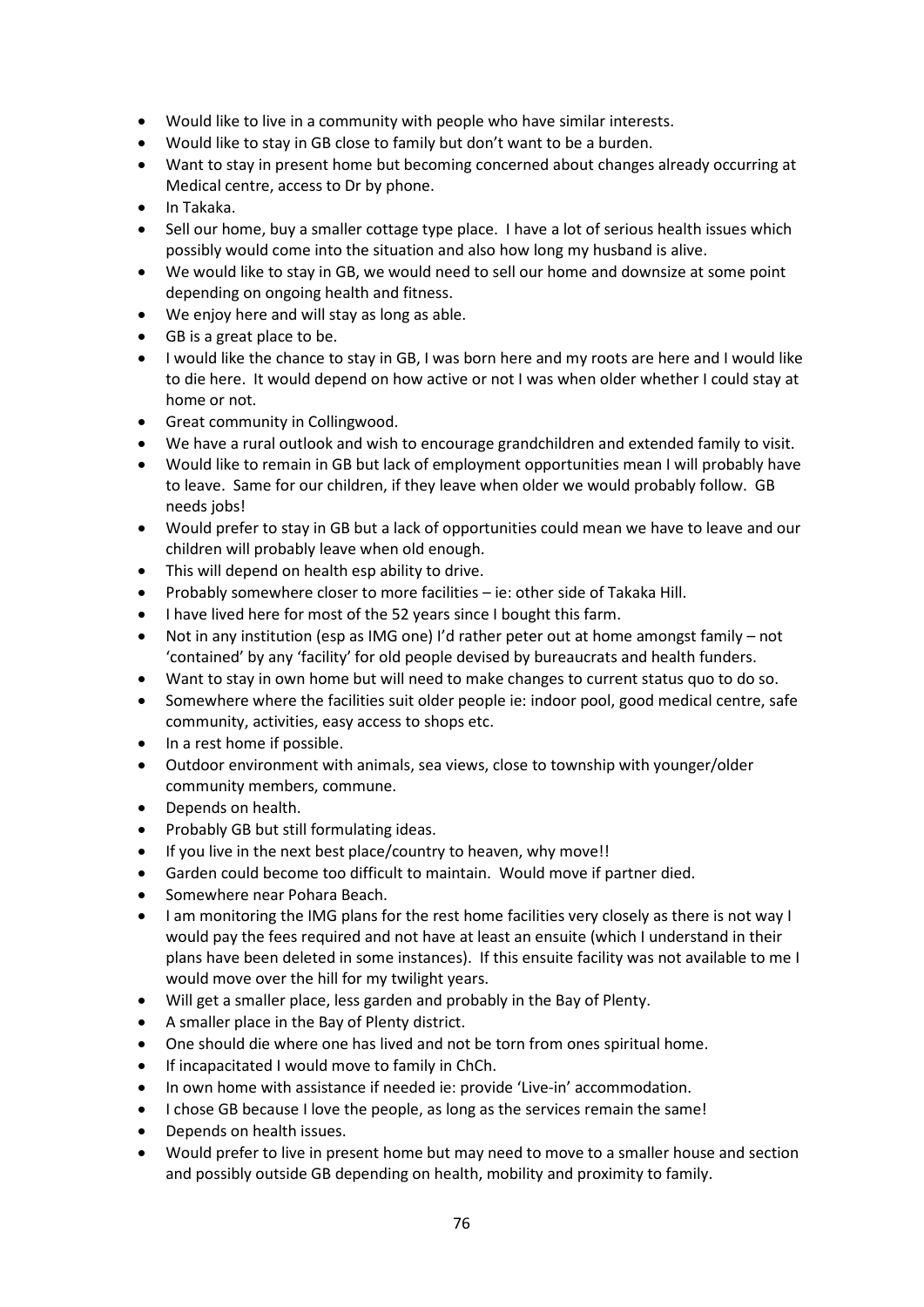- Close to local services and community.
- Would like to stay in GB but if health deteriorates I think the services here are not good and so may have to move away.
- Depends on health of self and spouse.
- Closer to family.
- Always in lovely GB
- Stay on my farm or smaller house on farm
- Preferably rural and in our own home.
- Currently fit and healthy but when much older ie: over 80 may be different.
- Stay in GB
- A central eco retirement village in Takaka appeals greatly.
- I would like to live near a good group of people with similar age activities and outlook place irrelevant.
- We have already organised a home in Takaka township for either us or older members of family to use.
- No family in GB but if there were would stay here.
- Would also depend on where our children settle in the future. I would like to think I will retire here but who knows for sure.

### **Question 3a – Why will your home not be suitable as you get older? – Other:**

- Would rather live by the sea
- Rates too high
- House goes with job
- No access to public transport/no public transport
- Rates are increasing and might be too expensive
- No public transport or safe to cycle to town
- No hot water, plumbing, lack of storage space, toilet outside
- Farm x6
- Needs inside flush toilet and bathroom
- **Stairs**
- Will see if can rent out rooms for someone to assist me in managing large property. Need lots of help with house and section maintenance. Applying for second woodburner to be installed.
- Depends on ability to drive.
- If I am mobile
- Also includes business x2
- Too damp
- Have to move in 3 years.
- As things change we may need to rethink.
- Not where I want to live.
- Have been told it is not suitable to be insulated by energy people.

### **Question 7 If you were unable to live independently at home and had to move to a nursing/retirement home, where would you prefer to live– Other:**

- Close to family and/or friends x 9
- Maybe Germany??
- ChCh x3
- Wellington x3
- Wakefield x 2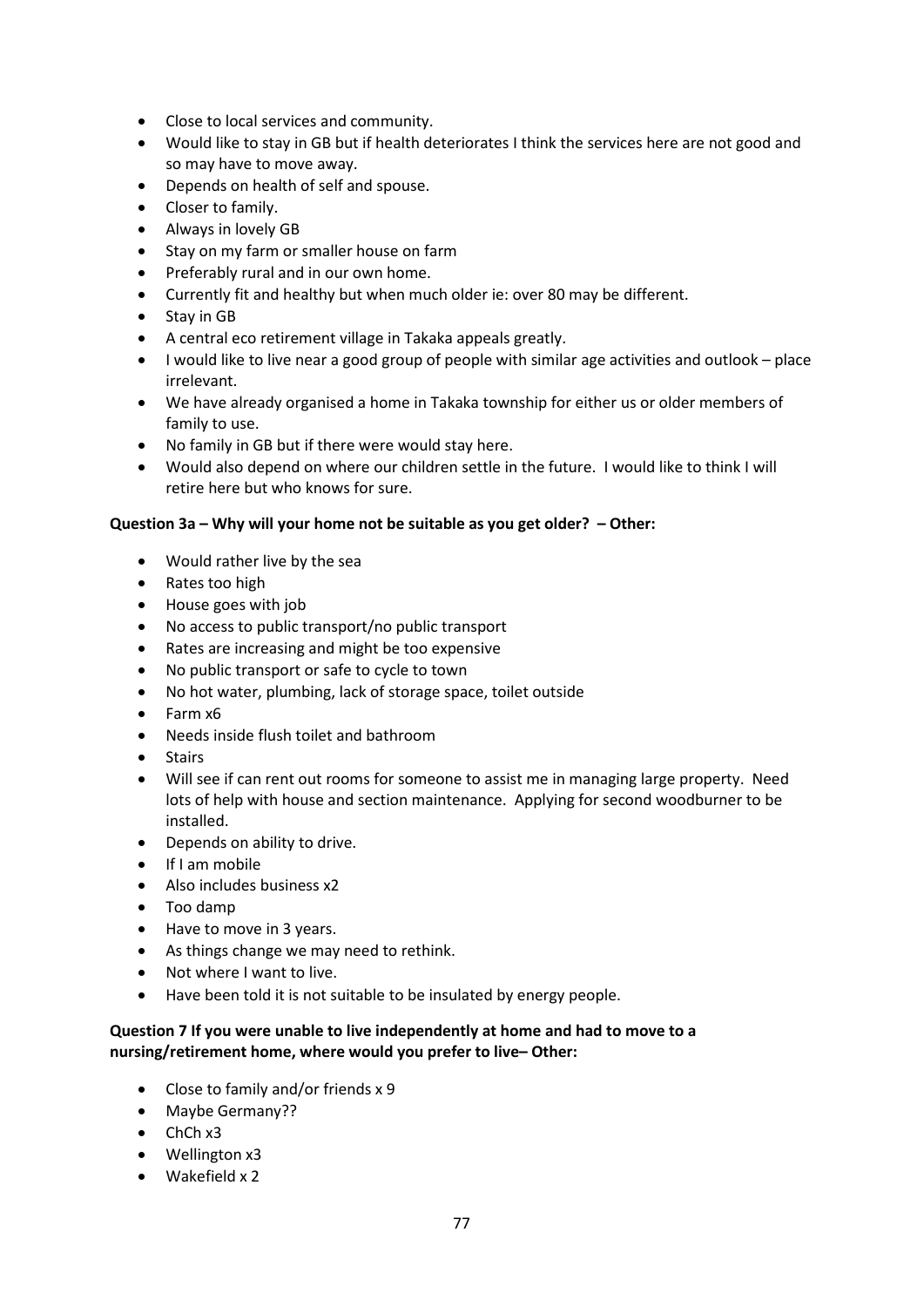- Now that IMA cutbacks have been announced to resthome care I would not live in the one planned for Golden Bay as I voted for a separate homely environment and not a holding pen!
- GB or tropical climate
- Collingwood Rest Home
- Adelaide, South Australia x 2
- Stoke

### **Question 11 – Do you have any health concerns that may influence your ability to age in the place you would prefer to age? - Health concerns:**

- Mobility issues  $-x$  4
- Heart condition/problems x 5
- Heart and BP
- Heart defibrillator
- Back and lungs
- Arthritis x10
- CFS/fibromyalgia
- Doctors fees/ambulance cover
- Heart problems, deteriorating eyesight and hearing, anything that might stop me driving.
- Asthma x3
- Balance and back problems
- Use respirator 24/7
- Yes, If medical facilities would cope with age health concerns?
- Polymyalgia Rheumatica
- Could become forgetful
- Eyesight, joints
- Back
- Hillside slope up to house
- Parkinson's disease
- I'm concerned about the proposed shifting of the Doctor's surgery from Takaka township to the hospital site.
- High blood pressure.
- Medical care, driving, isolation
- Need ongoing medical support am amputee, vision impaired, strokes and brain tumour.
- Kidney transplant.
- X ray facility, age care and dementia care.
- Heart stent
- Eyesight x2
- Schizophrenia
- Joint
- Diabetic x 2
- Glaucoma leading to blindness!
- Eyesight may deteriorate to the point where I cannot drive. Then I would have mobility problems.
- Bad legs.
- Bad hip.
- Many health issues heart, pancreas, liver, kidneys
- Heart failure
- Distance to Doctor. No health insurance.
- Being mobile
- 2 hip replacements 1 of which seems to be wearing out, worsening eyesight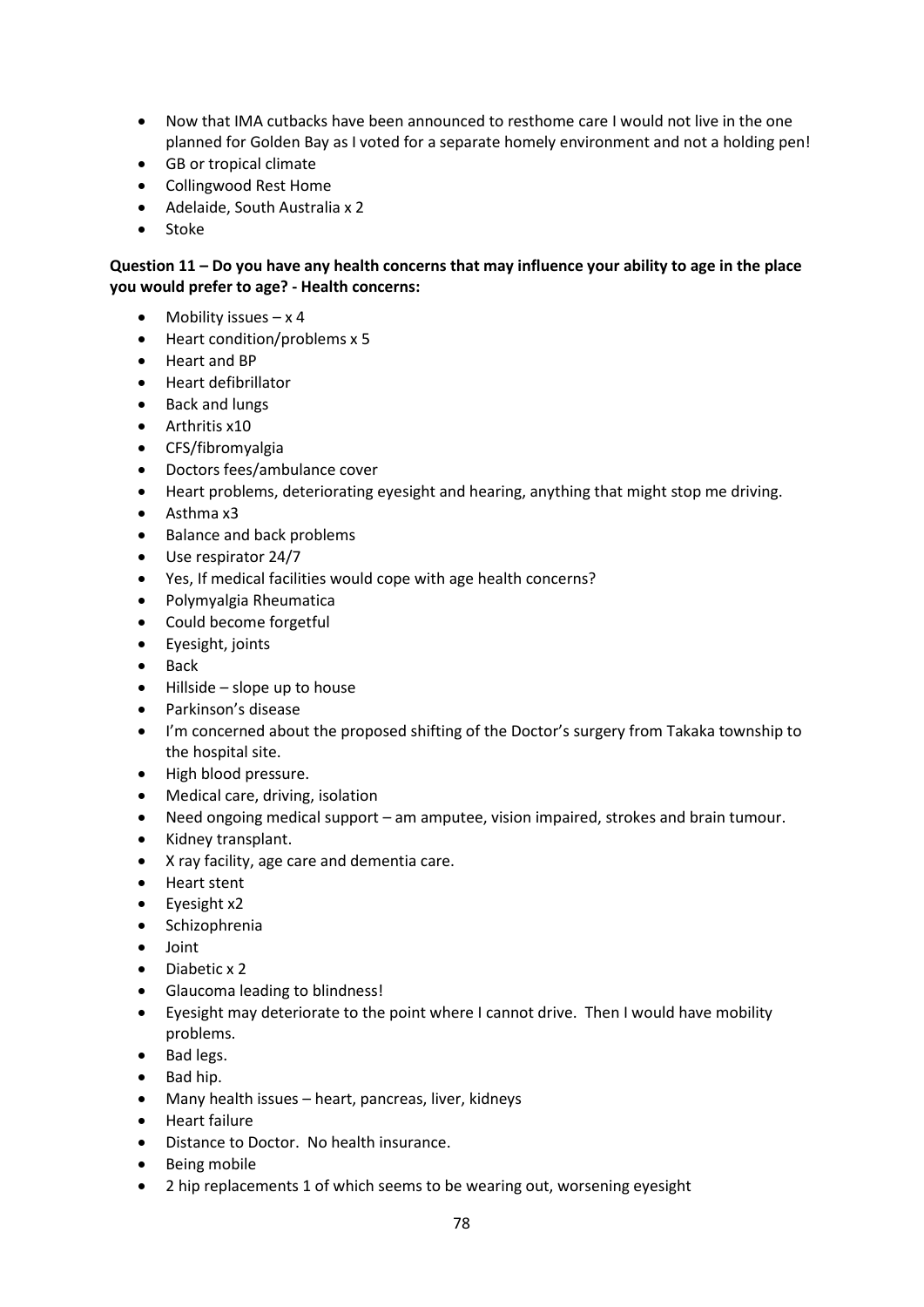### **Question 12 – Would any new or improved community facility make it easier for you to continue to live in Golden Bay as you get older? - Type of facility:**

- Taxi x 3
- Multi-age eco or community village x 3
- Eco village x7
- Heated swimming pool to exercise with arthritis x 2
- An indoor swimming pool/recreation facility that's warm and purpose built
- A recreation facility that's easy to get to. And an indoor swimming pool
- A retirement village which didn't feel institutional or serve institutional food. Somewhere natural and wholesome.
- Retirement village/facilities
- Retirement village x 37
- Indoor pool and maybe indoor areas for group exercises and classes especially aqua aerobics for health and fitness.
- Depends on how my ageing goes.
- Retention of the Collingwood surgery would be helpful.
- Covered swimming pool good exercise for people with arthritis and diabetes
- Heated/Covered/Indoor Swimming Pool x 12
- Doctor in Collingwood
- Bus to Takaka from Bainham
- Video conferencing to medical specialists outside GB
- Doctor's surgery close to town not at hospital
- Hospital/Medical centre x7
- Taxi or bus service/local public transport x11
- Separate independent cottage village
- Maintain or improve what we have now eg: home help. Easier and cheaper to get repeat Drs Prescriptions.
- Integrated heath facility/centre x 6
- Proposed shared facility will be an amazing community asset and help community cohesion
- Good Doctor on elderly
- Sports/rec facility x 4
- Elder village
- Would depend on where it was built
- I do not believe a centralised community facility best way to go keep local small communities alive – mix young and old!
- GB hospital needs to cater for rest home clients.
- Multi function centre where cross generational mixing on one site. Warm, modern and community hub – sport and leisure in one place – sense of belonging – particularly important for me as I live on 'fringes' of the Bay – nice to have those random contacts rather than clubs being closeted away and only see people you expect.
- A constant public transport service for around GB and over to Nelson.
- Heater pool and sport facility where young and older people meet and share interest. A well run integrated health facility/hospital vital to us all.
- More facilities like Abbeyfield would be great with a hospital facility attached (aging population we need more).
- Extended health care.
- Combined sports facility would make a big difference as family ages. Would be of great benefit to me, my family and friends. Some ability in Bay to reliably heat a swimming pool would also be good.
- Transport, retirement village, community accommodation cross-lease etc.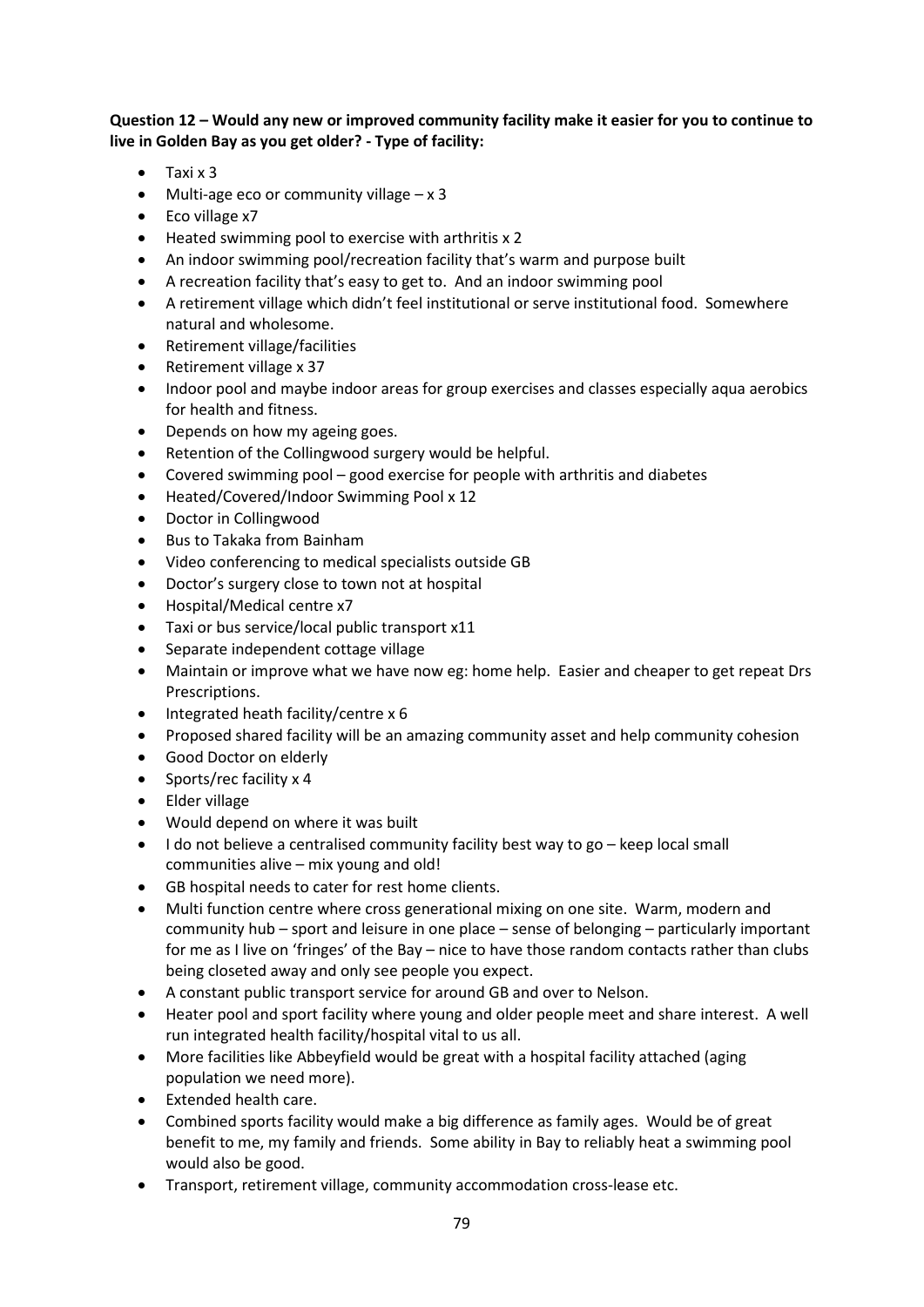- An improved Doctors' surgery located in the Takaka township.
- Pensioner flats.
- Integrated health centre, public transport. X 2
- X-Ray
- Not an old people's village but supported living. I was looking forward to living in the Joan Whiting rest home!!
- Doctors, XRay, short term stay hospital, eco village.
- Retain medical centre in Collingwood.
- Not moving the med centre to central Takaka.
- Leaving medical centre in town!!
- The availability of a wheelchair vehicle. Podiatrist.
- I like the idea of an independent living village concept smaller houses, shared facilities including heated pool.
- Sorted out medical centre.
- Medical centre in Collingwood x2
- Medical centre in Takaka
- A suitable retirement village then rest home not being yet another name for an extension of a hospital ward!
- More Abbeyfield type homes
- Upgraded Joan Whiting Rest Home
- Alternative health centre
- Community village
- Hot pools!
- Medically supported independent living
- Safe bike lanes around town and environs would be great. Eco retirement village would be a total asset to GB.
- Continued access to a local hospital
- If I was unable to care for myself I would like the support of a retirement village type lifestyle where I could still maintain some independence.

### **Question 26 – Do you feel you have access to the services you need? - comments:**

- No access to some medical services are restricted ie: if I wanted a prescription repeat I can't make contact until after 10am – pick up prescription late pm? 58 hours? If I need to speak to Dr contact reception, puts you on phoning list for end of day sometimes to no avail.
- Yes, while I'm able to drive
- Very unhappy about paying for home help because we saved and others get it free.
- A swimming pool facility, year round, covered and well heated and hot showers.
- Yes at present but I believe this will change in the near future to my detriment
- Medical help in future after hours could be hell.
- But after hours service from Doctors in future? Telephone Auckland? Power off? Stupid.
- Although mental health services a grey area especially for support people/carers.
- Specialist health services Nelson nearest.
- Inappropriate medical care ie: Doctor's availability x 2
- But depends on GB health integration
- Medical centre is becoming more difficult
- Medical services are becoming more difficult to access!!
- Not when medical centre moves miles away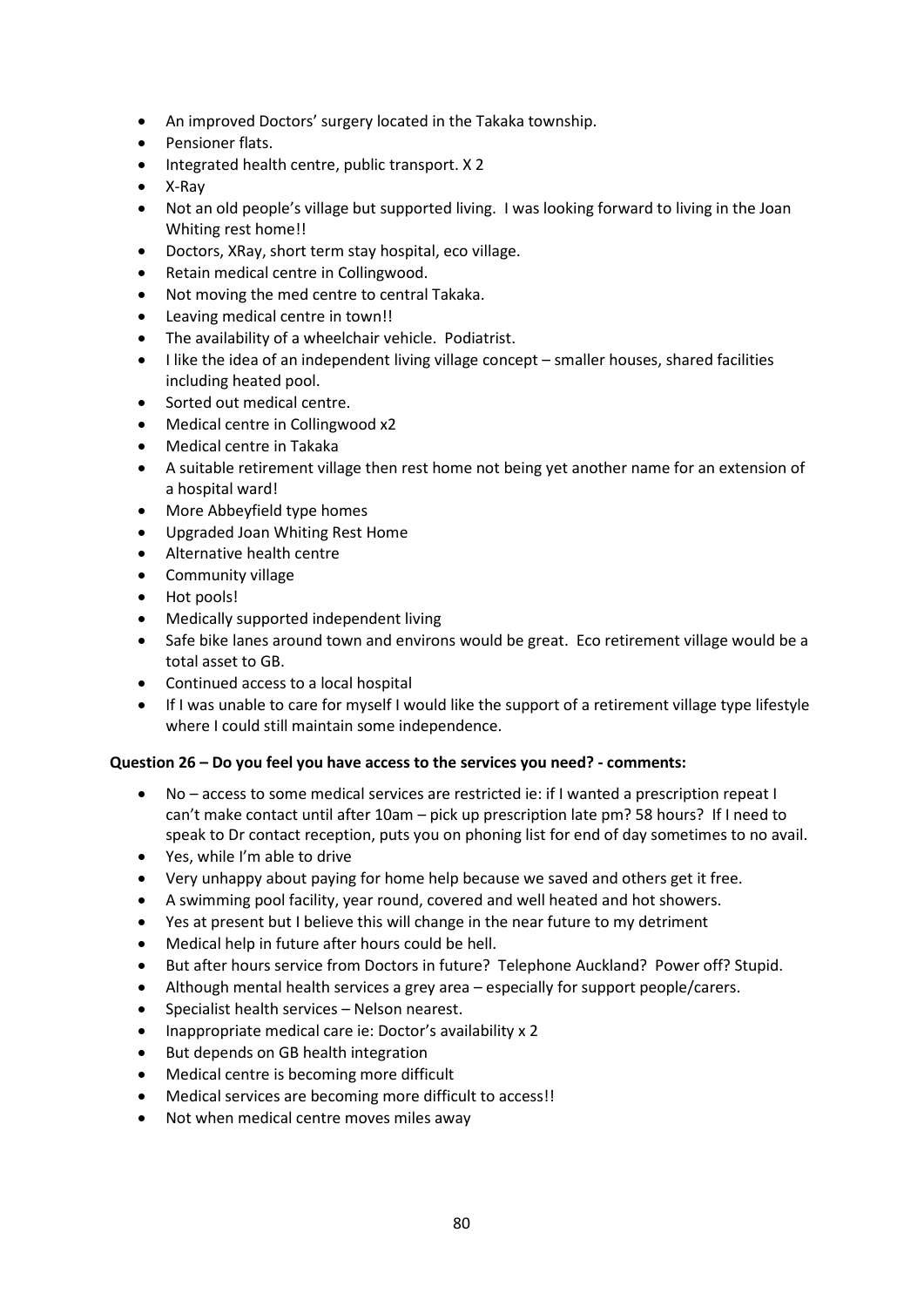### **Other comments from over 65 year olds:**

- From what I've seen, aging in this country is not necessarily a pleasant experience. Preparing and planning as much in advance as possible seems the way to go. Not a certainty of a good time but helps the odds.
- We may not have a home we own but will have some savings.
- Would only move to a retirement home if I had to.
- We need more industry in the bay!! All the young people are leaving!! Who is going to look after us?!!
- I just try to recover of the loss of my husband.
- I actively try to remain physically and mentally healthy
- Bicycle laws in Golden Bay would be a big draw for me. The highways are NOT safe. The get healthy campaign sponsored by TDC and NCC should put their money where their mouth is. Highway 60 should get bike lanes, same as Pohara – Takaka.
- When I retire there will probably be a bigger retired population in the Bay than at present.
- Should have got myself set up for older age living years ago. Should not have tolerated spouse spending up large on dreams, schemes and projects.
- Need to encourage young people to stay. Need more jobs. Don't want GB to become a place for old people.
- Fate will play a big part/Who knows what tomorrow will bring x 2
- I don't need govt assistance to allow me to remain in my property I need to be able to offer to share my big old house in exchange for help around the place – and to be able to build a small place for myself – but building regulations are so much 'red tape' to allow 2 residences – even on a rural section with enough grazing land, gardens and orchard to feed two households – we need to encourage the young to stay in the Bay – find affordable option.
- Any day above ground in the Bay is a good one.
- This seems to concentrate on housing and knowledge of services where are the personal/preference/occupation activities questions?
- The Collingwood Rest Home site is beautiful peaceful it was gifted free, if the new rest home was patient focussed it will be on this site.
- Hospital more central to town.
- Some of these questions are a bit specific for those who are years away from retirement  $$ for sure you think about it, you should plan financially but circumstances always change – friends, family, health, children, interests so impossible to say I want to live in x spot.
- Note 1 Things change. When I retired we decided to move out of Wellington and settle in Motueka, being a nice quiet town with all the facilities we were looking for. Additionally it had a nice retirement village cum rest home and an attractive cemetery next to an attractive inlet. It was a great place to retire to. Unfortunately, it changed, and became too noisy and frenetic for us, so we moved to Golden Bay. We're happy here, but the signs are that it could go the same way. Note 2 - The concept of the new integrated health centre as initially presented was an attractive vision, but now that the management has been taken on by the Nelson Bays PHO some disturbing experiences are being reported, particularly the difficulty in contacting your own doctor after hours. From my own past experience these sorts of problems could have had disastrous consequences for me. If these problems continue, then we might have to think again. Note 3 – Extended health facilities eg: XRay, Specialist visits, emergency care. Note 4 - We are unimpressed with the 'Licence to Occupy' contract most seem to offer, meaning your estate loses virtually all the equity in your property when you pass away. Final comment - My response is what I think and feel at this time. Unforseen circumstances in the future could change these dramatically. Health problems, my wife's or my own, may force us to leave. The character of Golden Bay may change and lose its appeal as a great place to live.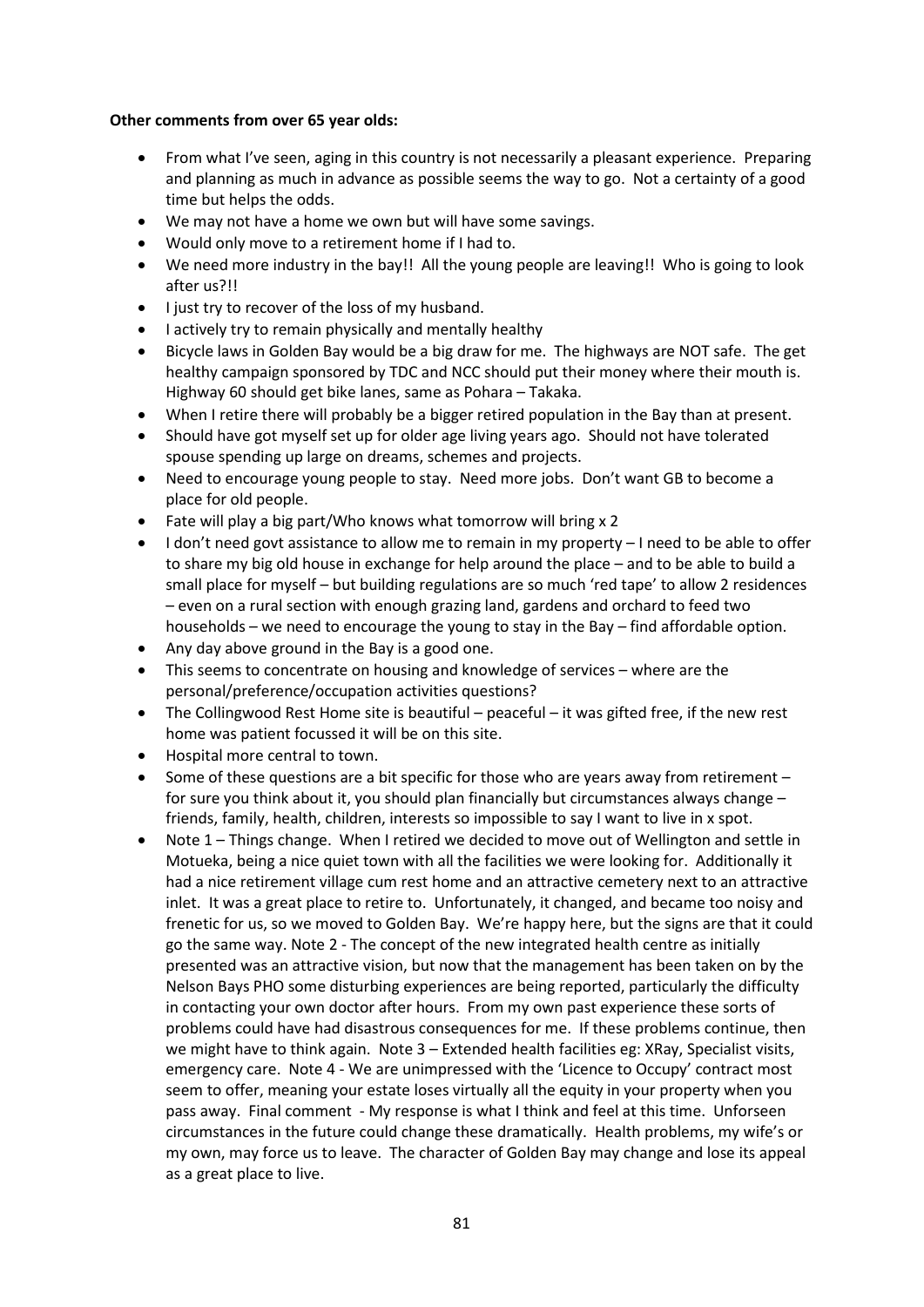- I think integrated facilities both sports/health and the medical one are the way to go. Efficient and central use of small town funds. These developments would be good improvements. Other than this there's plenty here already and lots to look forward to!
- Older people need to be fit and active to have a chance at staying healthy. A combined facility will facilitate this.
- Thank you for this project to support and build GB we need to encourage more younger folks and families to the Bay.
- 10/10 to you at work centre for your proactivity in doing this survey.
- It's great to have the opportunity to do this questionnaire hope the results get the ball rolling for the future of GB.
- **(Note: Quite a few people thanked us for doing this project!!)**
- Keep Joan Whiting open, improve and extend it. Build new med centre but put rest home funds into Joan Whiting. Waiting times at Med centre are unproductive for all. Concerns – as I age here in the Bay I have concerns regarding the 'service' or lack of it from staff at the GB medical centre. My Doctor is brilliant but totally let down by incompetent staff – we've had blood tests mismanaged 3 times in one week alone, 1 set not named, 1 set simply lost and 1 set less than amount required for testing! These were all fasting blood tests. On average, we have a prescription problem every  $3<sup>rd</sup>$  time. When asked to fax it through to pharmacy it's forgotten until I have to phone. Forget to ask Doctor to sign. Get asked to call back – no problem with once – but more than once is wrong. When trying to trace prescriptions always met with denial and never an apology. And now we've got to put up with this new trial of the triage nurse based in Auckland. We thought it was a joke when we read about it. It has disaster and failure written all over it, anyone could see that. Sure enough – I week into trial – please read a gentleman's letter in latest GB weekly. This is a trail going nowhere and should be abandoned – or not started. All the most up to date, state of the art facilities in the world are not going to improve health provision in the Bay if the same staff and attitudes are going to be employed in it. It's not the building – it's the people in it. A properly trained and organised office or centre manager needs to be employed. Someone who can competently manage nurses and admin staff. This is sadly lacking at present. The only thing that would make us go back over the hill as we get older will be better health service staff. Has the Ryman Group ever been consulted re: building a rest home here (Ernest Rutherford Rest Home – Stoke). Keep Joan Whiting and build a new stand alone med centre.
- Raise the Super!
- I am disturbed by the new health systems that are planned it has already changed plans.
- Medical costs too expensive in NZ so with increasing age and more medical attention needed your own quality of life is affected by those costs.
- Very concerned re: access to medical services for people in outlying areas if proposed centralisation goes ahead. Very, very concerned re: transfer of services (age care/dementia support) from the Bay as proposed facility does not take into account the increased future demand for these services ie: baby boomers.
- Resolution of GB Int Health dichotomy is vital.
- Fuck the IMG!
- Medical services are getting more difficult in Collingwood.
- We need more access to health care in Collingwood. You can't run a car very far on the pension!
- Medical centre should be in township.
- Think the 'wrinklies' bus is wonderful. A new altogether Community Health Centre would be great.
- I worry about distance from hospitals etc and possible less services here in the future.